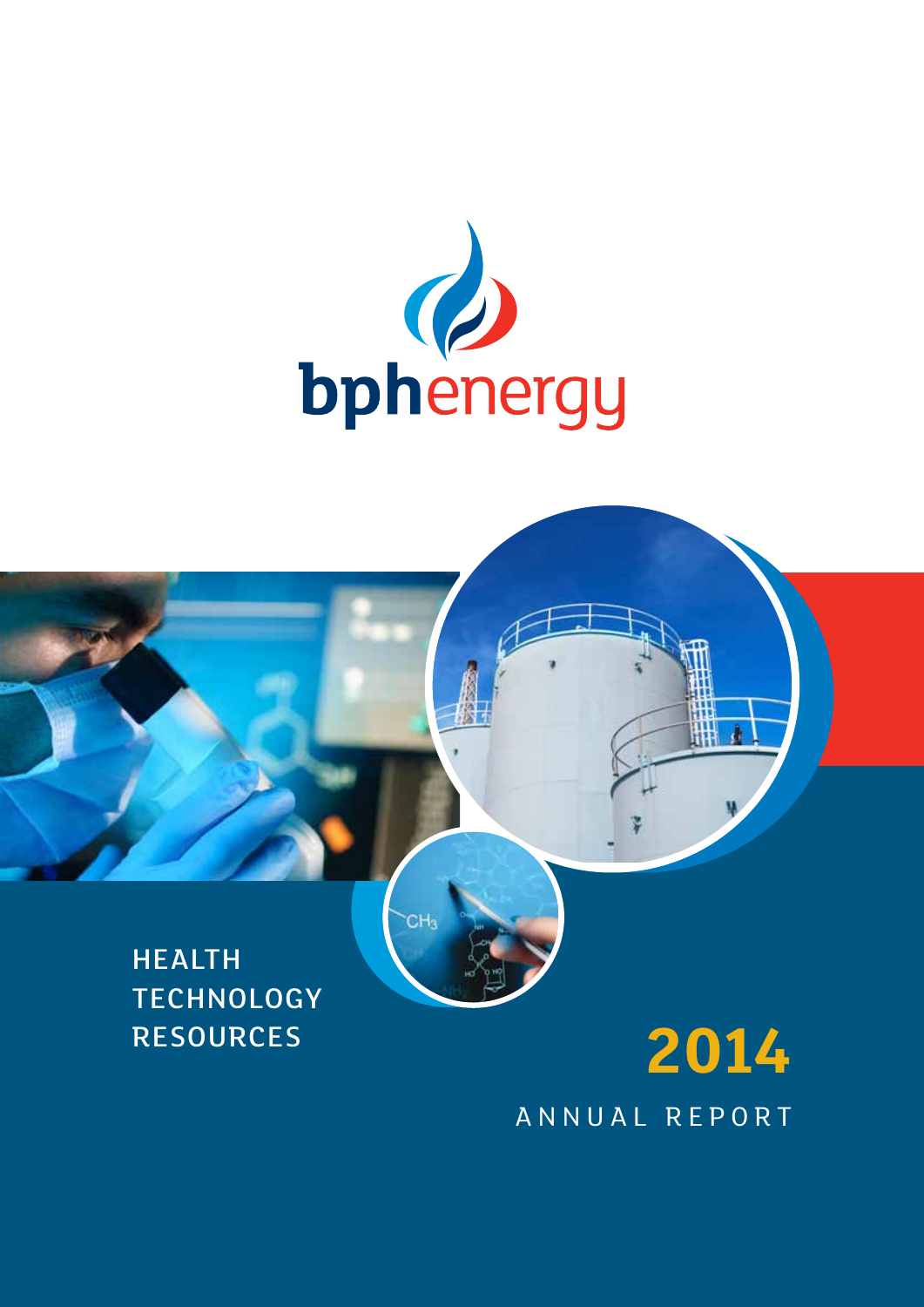# **Contents**

| Chairman's Letter                                                          | 1  |
|----------------------------------------------------------------------------|----|
| <b>Company Focus and Developments</b>                                      | 3  |
| Directors' Report                                                          | 15 |
| Auditor's Independence Declaration                                         | 28 |
| Corporate Governance Statement                                             | 29 |
| Consolidated Statement of Profit or Loss and Other<br>Comprehensive Income | 39 |
| <b>Consolidated Statement of Financial Position</b>                        | 40 |
| Consolidated Statement of Changes in Equity                                | 41 |
| <b>Consolidated Statement of Cash Flows</b>                                | 42 |
| Notes to the Consolidated Financial Statements                             | 43 |
| Directors' Declaration                                                     | 80 |
| Independent Auditor's Report                                               | 81 |
| Additional Securities Exchange Information                                 | 83 |

#### **Directors**

David Breeze *Chairman/Managing Director*

Hock Goh *Non-Executive Director*

Deborah Ambrosini *Executive Director and Company Secretary*

### Scientific Advisors

Professor Peter Klinken Dr Robin Scaife Associate Professor David Liley

14 View Street North Perth WA 6006

14 View Street North Perth WA 6006 Telephone: (08) 9328 8366 Facsimile: (08) 9328 8733 www.bphenergy.com.au admin@bphenergy.com.au

#### Auditor

Nexia Perth Audit Services Pty Ltd Level 3, 88 William Street Perth WA 6000

#### Share Registry

Security Transfer Registrars Pty Ltd 770 Canning Highway Applecross WA 6153

# Exchange Listing

Australian Securities Exchange Limited (Home Exchange: Perth, Western Australia) ASX Code: BPH

Australian Business Number 41 095 912 002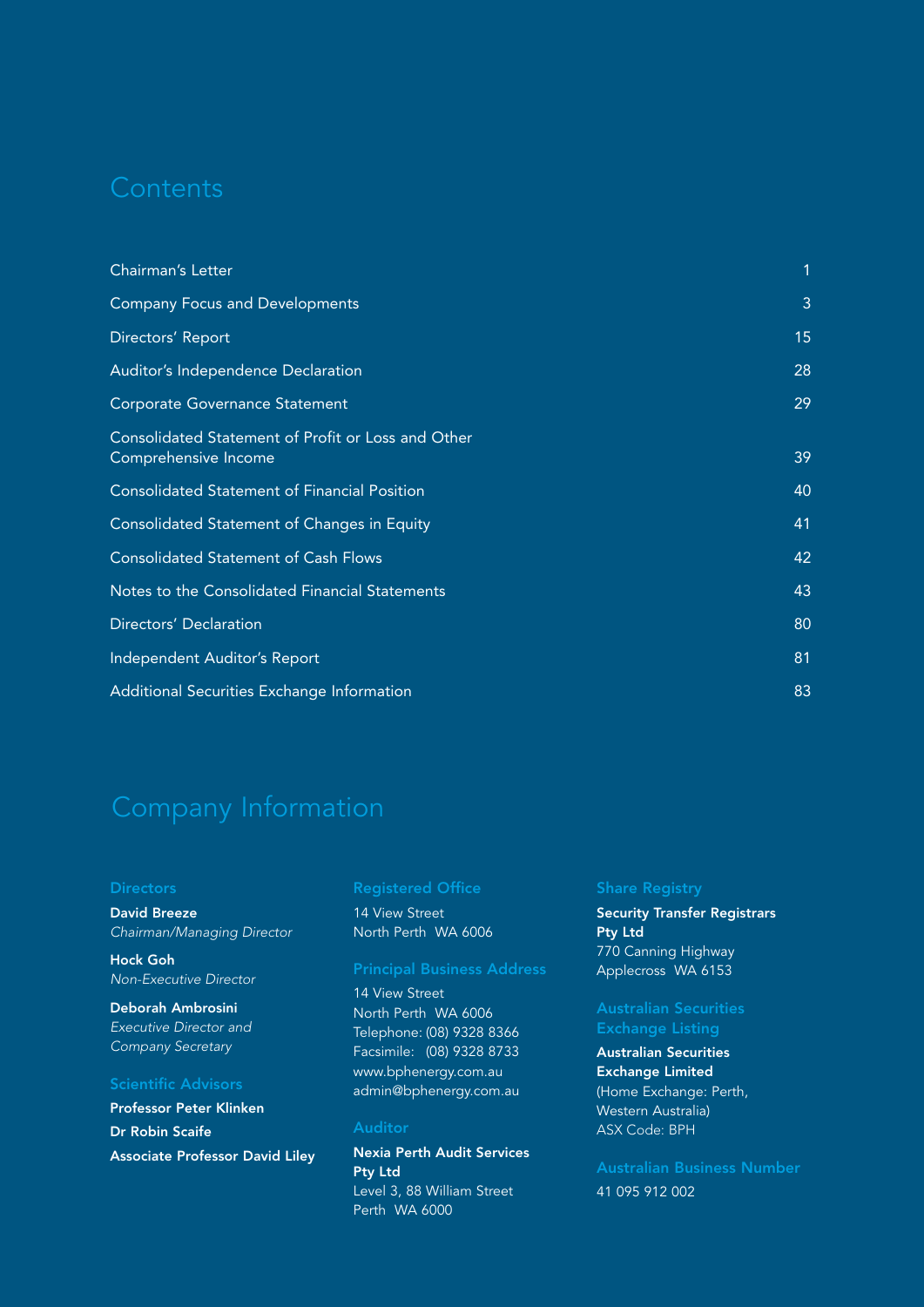# Chairman's Letter



## Dear Shareholder,

The past year has been a tough year for all with difficult market conditions contributing to a moderate growth in the economy. However, in this challenging time BPH Energy has remained steady in the further development of its assets making difficult decisions where required.

#### Advent Energy Ltd

During the year BPH has continued to maintain its oil and gas exploration investments through investee company Advent Energy Ltd (Advent Energy).

Advent Energy received substantial independent confirmation of the Bonaparte Basin prospectivity for shale gas resource. A report titled *Engineering energy: unconventional gas production* by the Australian Council of Learned Academies (ACOLA) described a 6 trillion cubic feet shale gas resource for the onshore Bonaparte Basin. In energy equivalence, this was assessed as a resource of 1.09 billion barrels of oil equivalent.

In August 2013 Advent Energy, through its wholly owned subsidiary Asset Energy Pty Ltd (Asset), settled the legal dispute involving Fugro Survey Pty Ltd (Fugro), RPS Energy Pty Ltd and Asset. This was settled at a court appointed mediation. The dispute arose over performance and fees in connection with pre-drilling site survey works conducted by Fugro at PEP11 in 2010. Asset settled Fugro's claim of \$2.2 million with a payment of \$100,000.

During the year Advent Energy continued with commercial discussions, planning and engineering evaluation for development of its gas resources in EP386 and RL1. It signed a letter of intent for gas supply and has maintained ongoing discussion on potential gas offtake agreements. In addition, Advent Energy has evaluated the optimum production process of CNG and LNG delivery of gas to mine sites and other potential customers.

#### Cortical Dynamics Ltd

During the period Cortical Dynamics continued with the development of the BAR monitor moving closer to its goal of commercialisation.

In 2013 Cortical Dynamics completed its first human clinical trial using the complete BAR monitoring system within the operating room. The clinical trial, involving 25 patients undergoing elective coronary artery bypass surgery, was designed to evaluate the ability of the BAR monitor to distinguish between two different doses of the widely used intravenous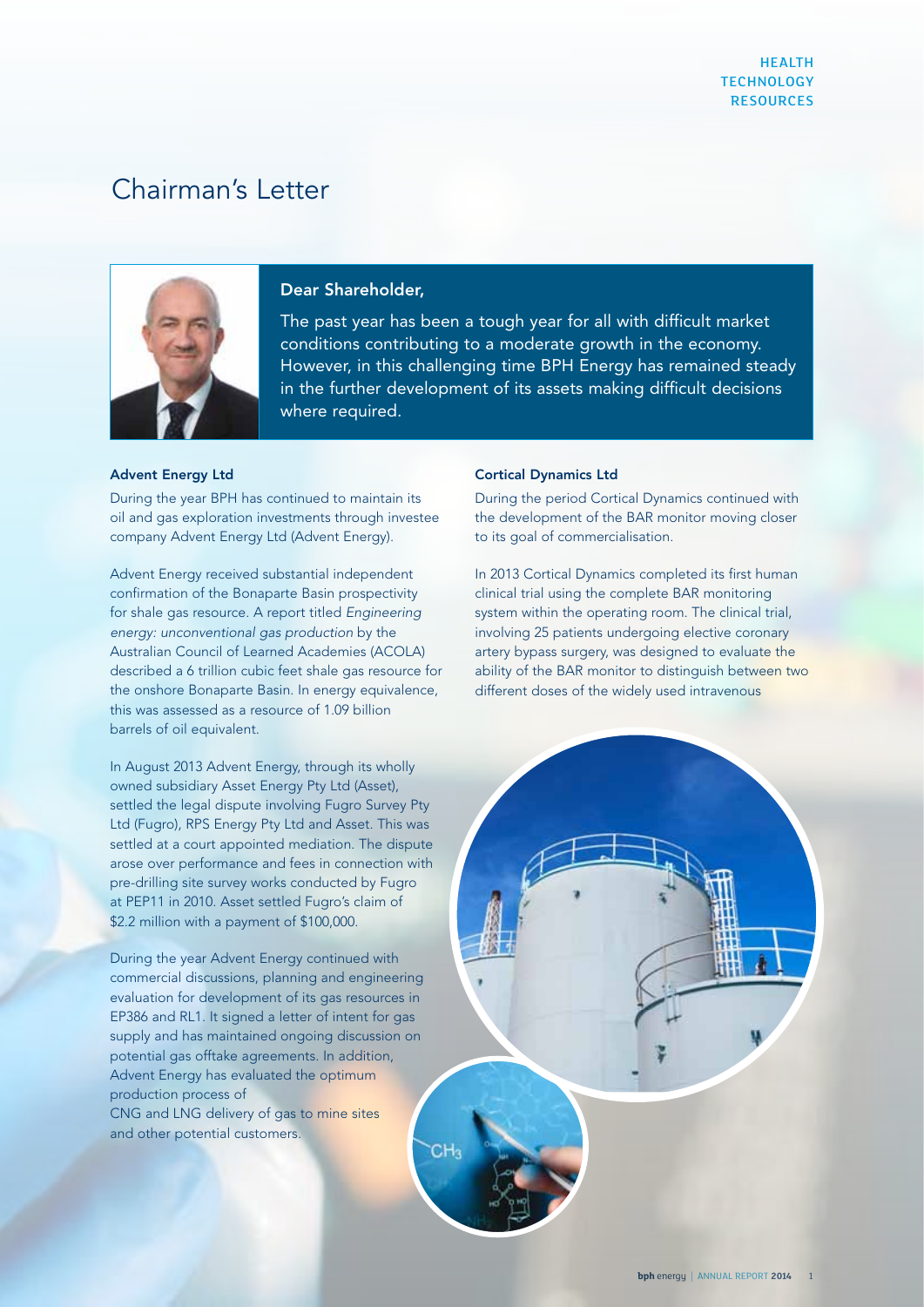

# Chairman's Letter

#### Cortical Dynamics Ltd (continued)

analgesic fentanyl, in addition to assessing the immunity of the BAR monitor to a range of intraoperative mechanical and electrical artifacts known to complicate the EEG measurement of anaesthetic action. During the current year Cortical Dynamics principal scientist Dr Mehrnaz Shoushtarian was given the opportunity to present the findings of this trial at the American Society of Anesthesiologists annual meeting in San Francisco where it was well received by all who attended this notable event.

The BAR monitor also received further confirmation recently when it was acknowledged in an article published in the ABC's Health and Wellbeing. The article sought the thoughts of key opinion leaders in anaesthesiology and identified the BAR monitor as a new and novel method to monitor anaesthesia levels in the surgical patient.

#### Molecular Discovery Systems Ltd

BPH investee Molecular Discovery Systems (MDSystems) continued its drug discvery program during the year however; after careful consideration of general market conditions and of its available resources it was decided to temporarily suspend its early stage drug discovery program. MDSystems will however, continue its work with the Harry Perkins Institute of Medical Research ("Perkins Institute") in

relation to the tumour suppressor gene, HLs5. This collaboration is working to develop and validate HLs5 as a tumour suppressor.

The team at the Perkins Institute have uncovered a role for HLs5 in leukaemia and breast cancer. HLs5, also known as TRIM 35, is a member of the family of tripartite motif (TRIM) containing proteins. Recent studies have indicated that several TRIM proteins function as important regulators in cancer development and progression. Research conducted at the Perkins Institute has shown that HLs5 has significant tumour suppressor properties. MDSystems will continue working with Professor Peter Klinken and his research group at the Perkins Institute with the aim of developing the HLs5 research to its full potential.

We once again thank you for your continued support during a tough year and look forward to meeting the challenges head-on in 2015.

Yours Sincerely,

Mr David Breeze *Chairman*

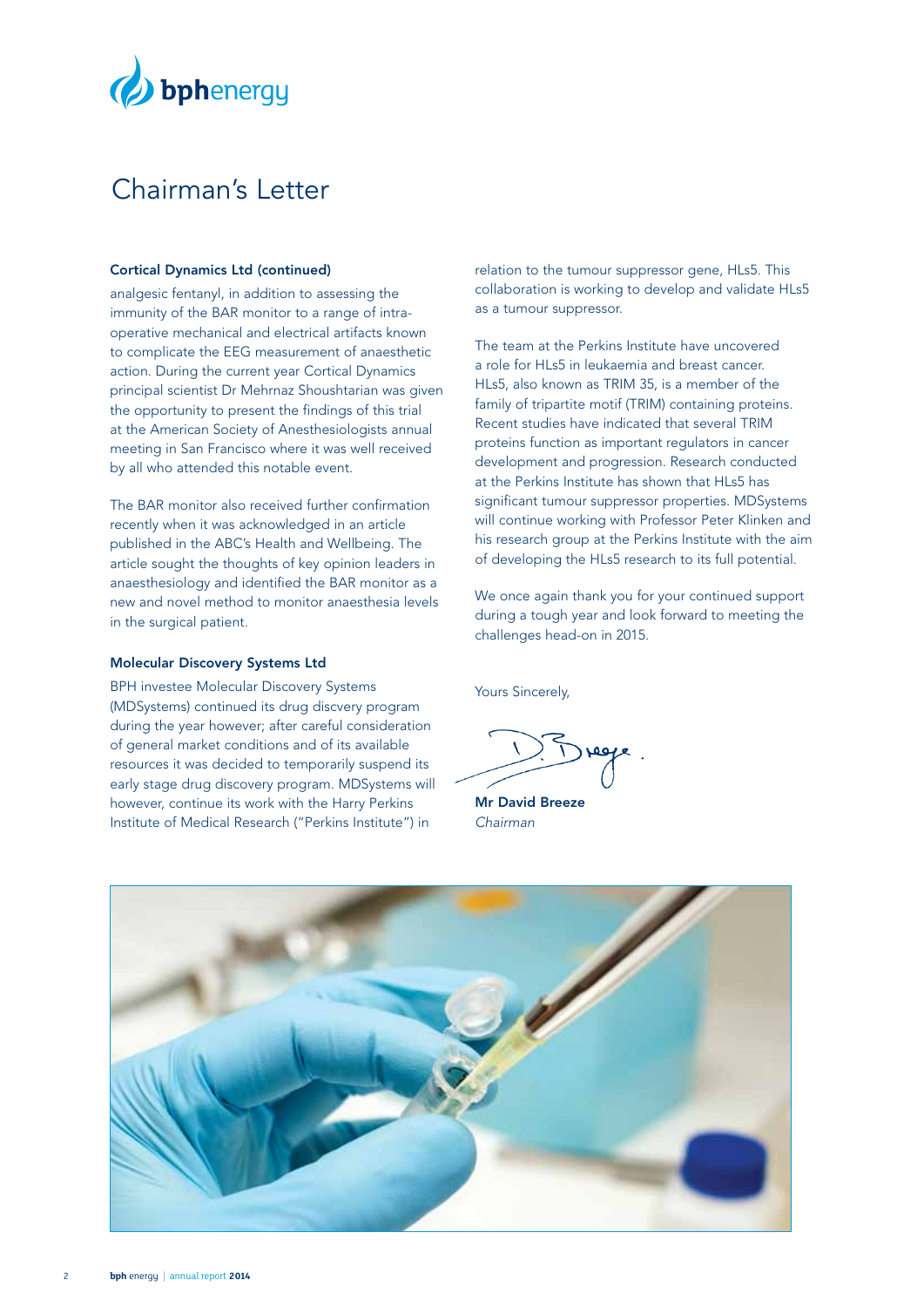# Company Focus and Developments



#### Molecular Discovery Systems

# Drug Discovery and High-Content Screening **Technology**

After careful consideration of general market conditions and of its available resources, Molecular Discovery Systems Limited (MDSystems) has decided to temporarily suspend its early stage drug discovery program. Although the Company has suspended its early stage drug discovery program, MDSystems is continuing its work with the Harry Perkins Institute of Medical Research ("Perkins Institute") in relation to the tumour suppressor gene, HLs5. MDSystems will continue working with the Perkins Institute to develop and validate HLs5 as a tumour suppressor.



MDSystems also has core expertise in high-content imaging and analysis. MDSystems' owned IN Cell Analyser 1000 (GE Healthcare) is a semi-automated cellular imaging and analysis platform that combines high-resolution imaging and high-content analysis to provide a technology that rapidly detects and quantifies cellular properties much faster than conventional methods. MDSystems has developed and applied a range of highcontent analysis protocols to analyse diverse cellular processes such as cell proliferation, cell cycle progression, apoptosis, cytoskeletal changes and dynamics of intracellular organelles.

Screening of chemical libraries using high content imaging has become a powerful tool in drug discovery, widely used in the many stages of drug development. High-content screening (HCS) not only enables the end user to monitor the effects of drugs on complex molecular events but phenotypic changes of the whole cell can be observed. HCS thereby offers a valuable platform to identify modulators of a multitude of intractable molecular and cellular targets.

Using high-content imaging and computational analyses MDSystems has previously screened for the effects of small molecules and natural extracts on cancer cell proliferation, these image-based drugs screening has now yielded several new compounds that potently inhibit cancer cell proliferation.

In light of the encouraging results obtained previously using image-based drug screening, MDSystems has endeavoured to further develop and exploit this technology in an effort to identify new oncology drug candidates. By employing the semi-automated high-throughput imaging platform MDSystems has continued to develop a number of high content drug screens. These screens have identified compounds which have shown to interfere with a number of cancer associated signalling pathways. The identified compounds will require further optimisation before pre-clinical studies can be initiated.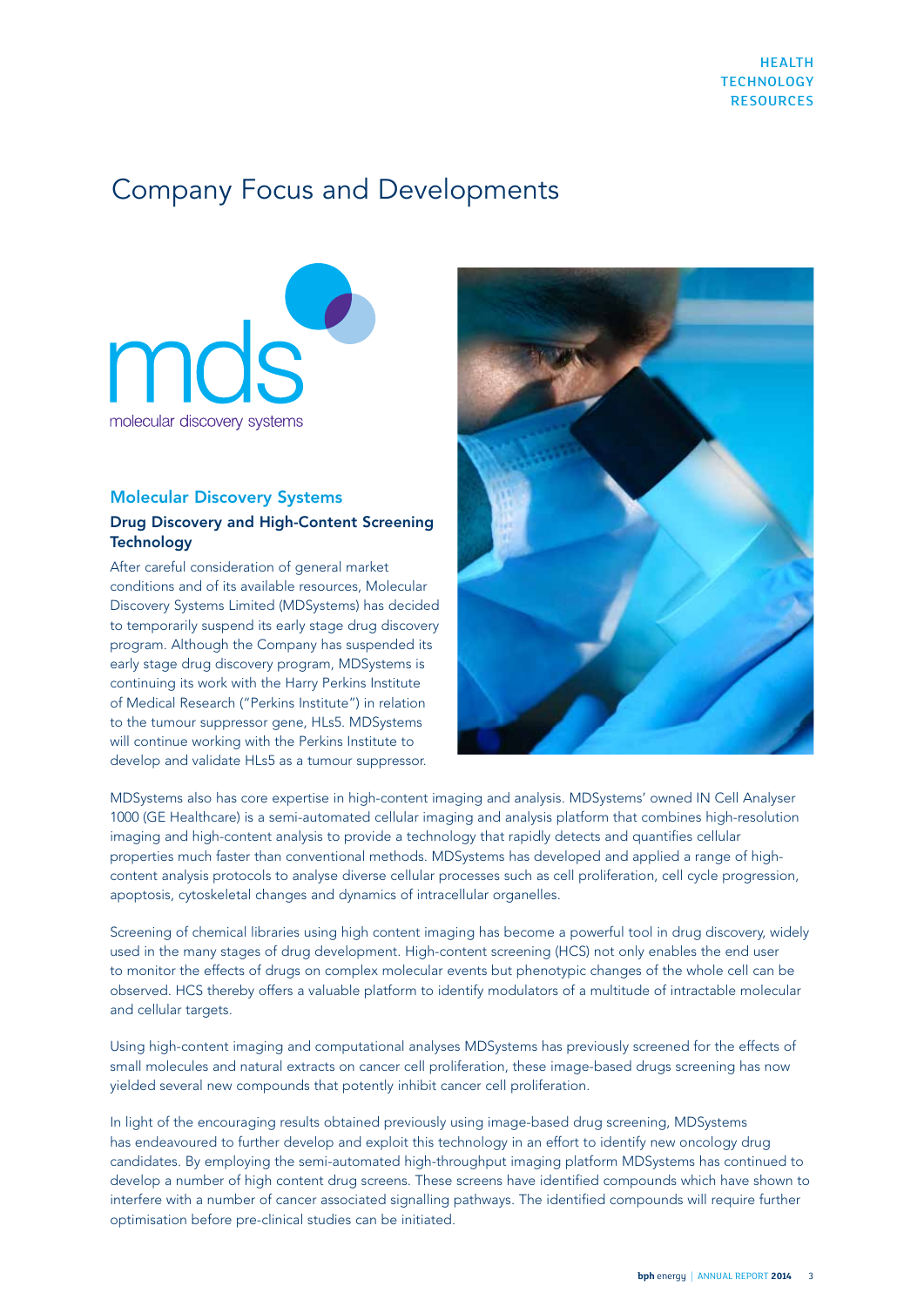

# Company Focus and Developments



### HLS5 Technology

MDSystems is working with Professor Peter Klinken and his team at the Perkins Institute to develop and validate HLS5 as a novel tumour suppressor gene. A concerted research effort by leading Australian scientists has revealed that HLS5 works through multiple pathways that may target cancer as well as a range of other diseases such as Huntington's, Parkinson's and HIV infection.

The team at the Perkins Institute have uncovered a role for HLs5 in leukaemia and breast cancer. HLs5, also known as TRIM 35, is a member of the family of tripartite motif (TRIM) containing proteins. Recent studies have indicated that several TRIM proteins function as important regulators in cancer development and progression. Research conducted at the Perkins Institute has shown that HLs5 has significant tumour suppressor properties. Their findings are supported by an independent publication implicating the role of HLs5 in cancer, demonstrating that the loss of Hls5 expression may be a critical event in liver cancer. MDSystems will continue working with Professor Peter Klinken and his research group at the Perkins Institute with the aim of developing the HLs5 research to its full potential.

MDSystems has an extensive patent portfolio encapsulating the tumour suppressor gene HLS5 both as a potential therapeutic target and also underpinning its involvement in a variety of disease pathways. The patent portfolio surrounding HLS5 is currently going through the various stages of the patent application process in Australia, Europe and the US. The patent "Tumour Suppressor Factor" has been issued as a patent in the United States of America and Australia. Additionally, the patents titled 'Sumoylation control agent and uses thereof', 'Agent for the treatment of hormone-dependent disorders and uses thereof' and 'Transcription factor modulator' have been issued in Australia.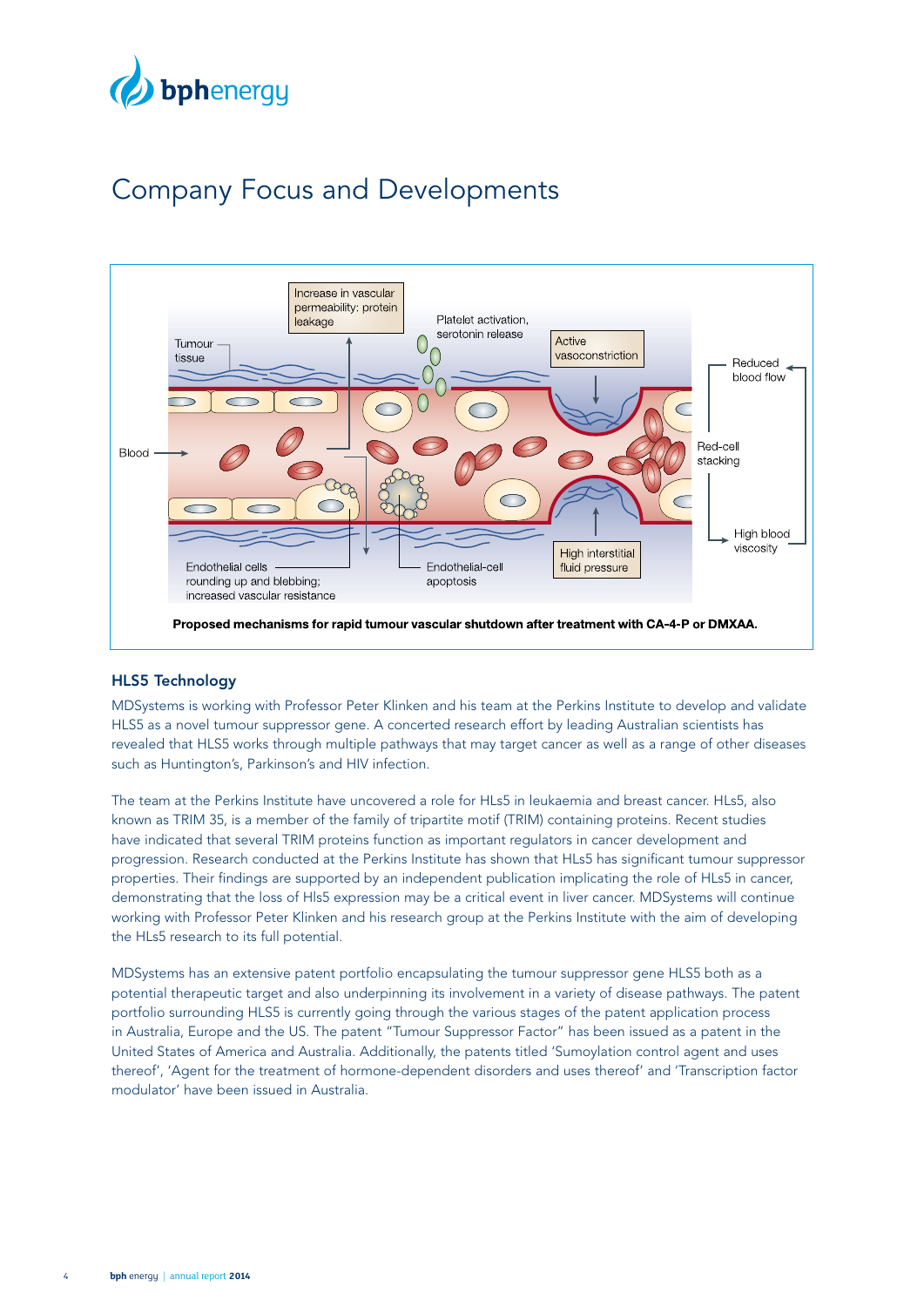#### HEALTH TECHNOLOGY **RESOURCES**

# Cortical Dynamics Limited BAR Technology

Cortical Dynamics Limited ("Cortical") is working with BPH and the Swinburne University of Technology (SUT) to develop and commercialise a unique depth of anaesthesia monitoring system for use during major surgery. The core technology is based on real time analysis of the patient's brain electrical activity, electroencephalograph (EEG), using a proprietary algorithm based on a mathematically and physiologically detailed understanding of the brain's rhythmic electrical activity.

The theory developed by Professor David Liley, who heads the scientific team at Cortical, provides for the first time a meaningful way of relating brain electrical activity to the underlying physiological processes that generate EEG. Using this physiological approach Cortical has developed the Brain Anaesthesia Response (BAR) monitor, a monitor designed to better detect the effect of anaesthetic agents on brain activity and assist anaesthetists in keeping patients optimally anaesthetised. The BAR monitor distinguishes between changes in higher brain function that occur as result of anaesthetic action using two uniquely defined measures Cortical State (CS) and Cortical Input (CI).



Cortical's physiological approach is fundamentally different from all other devices currently available on the market which produce EEG indexes based on black boxed statistical approaches. Such data mining requires no physiological knowledge of how anaesthetic agents affect the brain. Cortical is confident that the BAR's methodology and unique indicies will be a more sensitive measure of the state of the brain during anaesthesia than the current alternatives. Moreover, this unique physiological approach may allow the BAR monitor to be applied to markets beyond that of anaesthesia monitoring and may be applied to neuro-diagnostic applications, including the detection of the early onset of neurodegenerative diseases such as Alzheimer's and Parkinson's, and in development of drugs associated with these conditions.

Funding received from a National Health and Medical Research Council Development Grant enabled substantial improvements in the performance of the BAR monitor. In particular, it has resulted in the development of a modified sensor layout having improved performance and sensitivity, as well as an upgrade of the data acquisition module to enable a greater resilience to the effects of noise and artefact in a range of clinical monitoring situations.

Using data collected from a third party's hardware, two clinical trials were initially completed to evaluate the BAR algorithm. The first trial was designed to test the sensitivity of a new method in quantifying the effect various levels of nitrous oxide have on measures of anaesthetic depth. The results were published in the peer reviewed international journal Computers in Biology and Medicine. The second trial was designed to evaluate the sensitivity of the BAR methodology to opioids and other intravenous anaesthetic drugs. These trials have provided evidence that the BAR algorithm is more sensitive than competitive monitors in detecting the effects of anaesthetics on brain activity.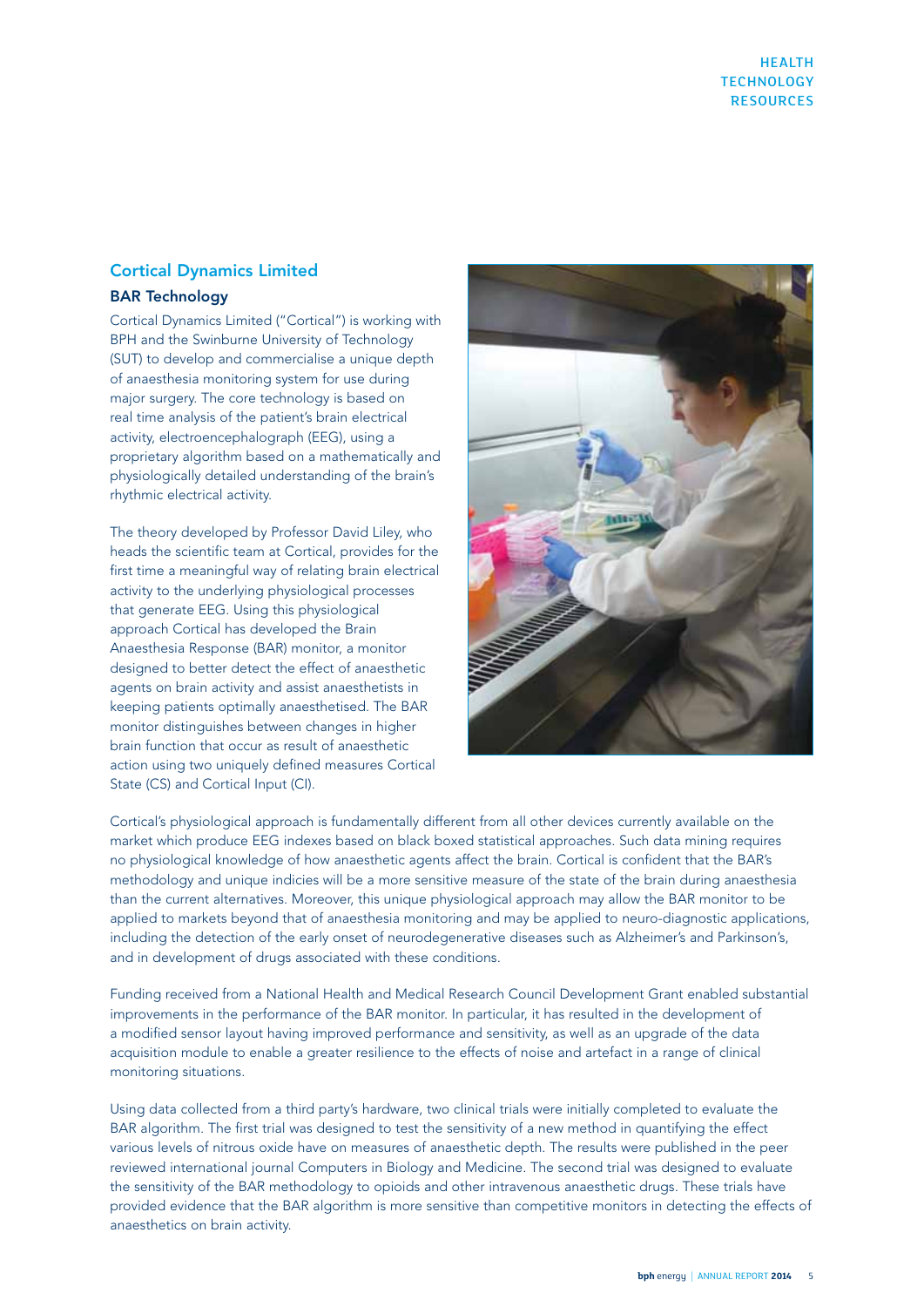

# Company Focus and Developments

### BAR Technology (continued)

In order to corroborate the results of the trial above, a data set, from a similarly constructed trial, was obtained from Professor Michel Struys from the Department of Anaesthesia, Ghent University Hospital Belgium and Professor Tarmo Lipping from the Tampere University in Finland. The analysis of this European data set using the BAR's methodology unambiguously indicated that the effects of remifentanil (a powerful synthetic opioid) and propofol (a widely used intravenous general anaesthetic agent) on brain electrical activity can be differentiated. These



results suggest that analgesia and anaesthesia may be monitored independently using the EEG. The results of this analysis have been presented at the Australian and New Zealand College of Anaesthetists (ANZCA), and also published in the prestigious journal Anesthesiology in 2010.

In what has already been a methodical validation process Cortical has completed its first human clinical trial using the BAR monitor end-to-end (from electrode to monitor). The aim of trial was to (a) evaluate the BAR monitor's ability to distinguish between two doses of fentanyl, a commonly used analgesic agent, and (b) assess the immunity of the BAR monitor to a range of mechanical and electrical artifacts known to complicate EEG measurement. In the study a total of 25 patients undergoing coronary artery graft bypass surgery were recruited in to the trial.

Significantly, the analysis concluded that CI could differentiate between the different doses of fentanyl while CS was well correlated with the Bispectral Index (BIS), a generally accepted measure of sedation. In addition this trial demonstrated the ability of the BAR monitor to operate effectively in an electrically noisy operating room environment. The trial's findings suggest that the BAR monitor may find significant utility in the delivery of optimal and balanced surgical anaesthesia. The validation of the BAR monitor within the operating room is a significant step in the BAR's development program.

Cortical has partnered with the University of Melbourne in an Australian Research Council (ARC) Linkage Agreement. The project is using advanced computing methods applied to EEG recordings to track how the brain changes as a person undergoes general anaesthesia. Cortical anticipates the ARC project will add new processing capabilities to the BAR monitor, providing the framework for an improved depth of anaesthesia monitor.

Cortical has 5 patent families that have all matured into National patent applications variously in Australia, Europe, New Zealand the United States, China and Japan. "Method of monitoring brain function" has been issued as a patent in New Zealand (541615), Australia (2004206763), Japan (4693763) and the United States (7937138). The patent "Brain Function Monitoring and Display System" has been issued in the People's Republic of China (ZL200780027482.8), New Zealand (573460), Japan (5194290), Australia (2007257335) and the United States (8175696). Additionally, the patent "EEG Analysis System" has been issued in New Zealand (573459), Australia (2007257336), Japan (5194291)\*, China (ZL200780027483.2) and the United States (8483815). The patent "Neurodiagnostic Monitoring and Display System" has been issued as a patent within Australia (2007354331). Cortical will continue to drive the development of the BAR monitor, maintain its intellectual property and concentrate on obtaining regulatory approval for the BAR monitor.

Due to a requirement of Japanese law the original patent application title of 'EEG Analysis System' was changed to 'Method for displaying the activity of a brain and system for displaying the activity of the brain'.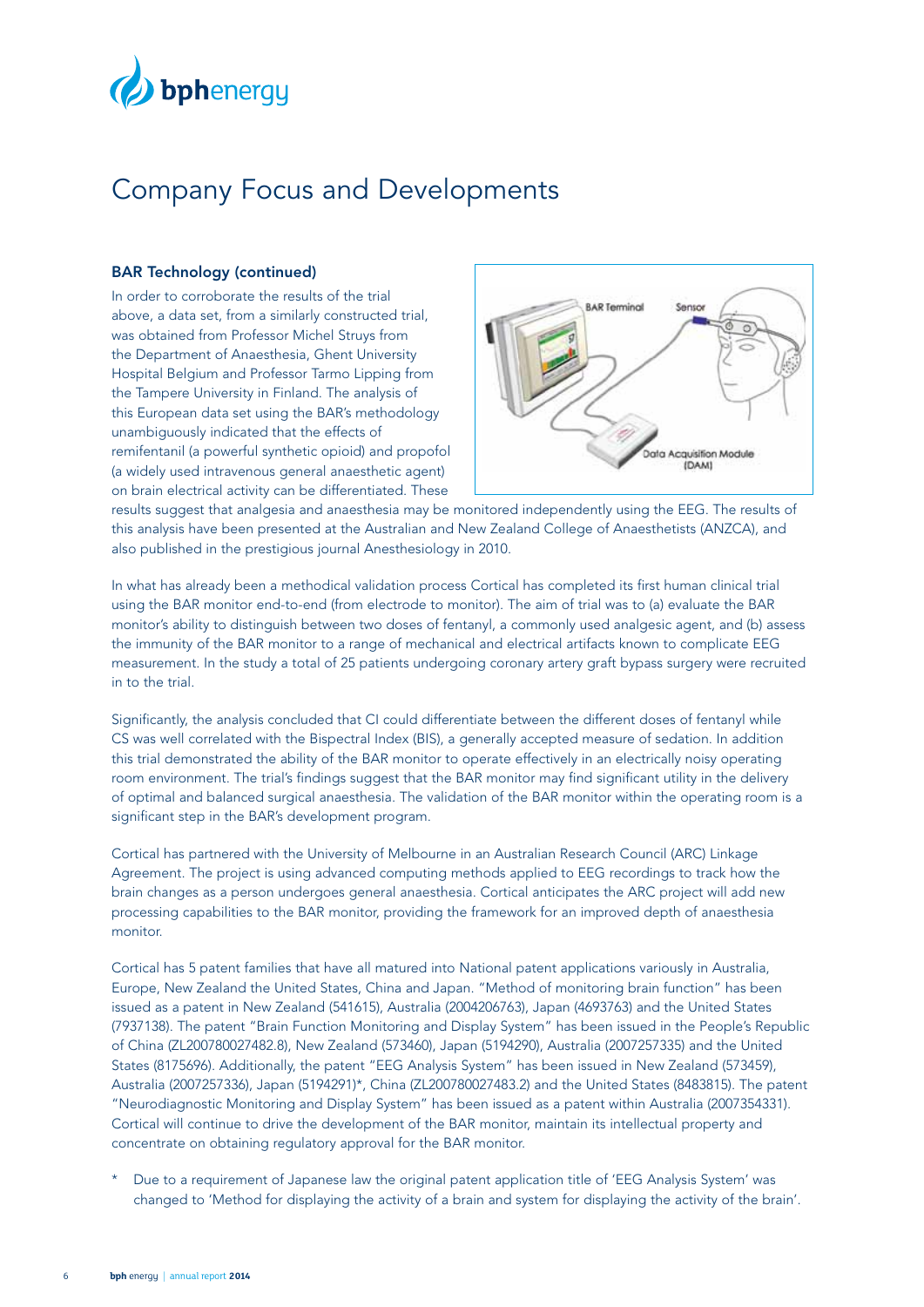# Diagnostic Array Systems

Diagnostic Array Systems (DAS) has created the BacTrak™ System which is a diagnostic test for the detection of respiratory infections (e.g. diagnosis of pneumonia, Tuberculosis (TB) and Legionella disease). Our system identifies the cause of disease by testing for multiple bacteria in a single sputum sample quickly, efficiently and more accurately than current techniques. The test has important implications for the clinical management of infectious diseases by identifying the specific bacteria responsible for a disease and suggesting the most effective therapy. Utilisation of the novel test is intended to provide more information, quicker than alternative methods. It has the potential to accelerate therapeutic treatment, lead to a reduction in hospitalisations and help reduce the overuse of antibiotics.

Amongst all infectious diseases, respiratory diseases are the most common illnesses in the world. They are highly contagious and are easily spread. The disease causing bacteria can remain in the air where they can easily reach other individuals by inhalation. The number of patients suffering from respiratory infections is increasing, as is the number of deaths caused by these diseases. DAS has completed its research with in-house validation and has held discussions with third parties to license the technology.

BPH has assisted with funding the development of BacTrak™ which includes a number of key features that underpin its commercial potential. These include:

- Rapid simultaneous detection of 16 respiratory pathogens including Tuberculosis (TB), Legionella, and Methicillin Resistant Staphylococcus Auus (MRSA).
- Results within hours rather than days using the current culture gold standard.
- Sensitivity and positive confirmation for the 16 pathogens from easily obtained clinical sputum samples.

Direct benefits from the project development include:

- Earlier, pathogen specific treatment;
- Shorter length of hospital stay;
- Earlier potential isolation of hospital patients; and
- Reduction in the over-prescription of broad-spectrum antibiotics.

The core technology underlying this multiplexed screening has been granted in the US, Australia and Japan.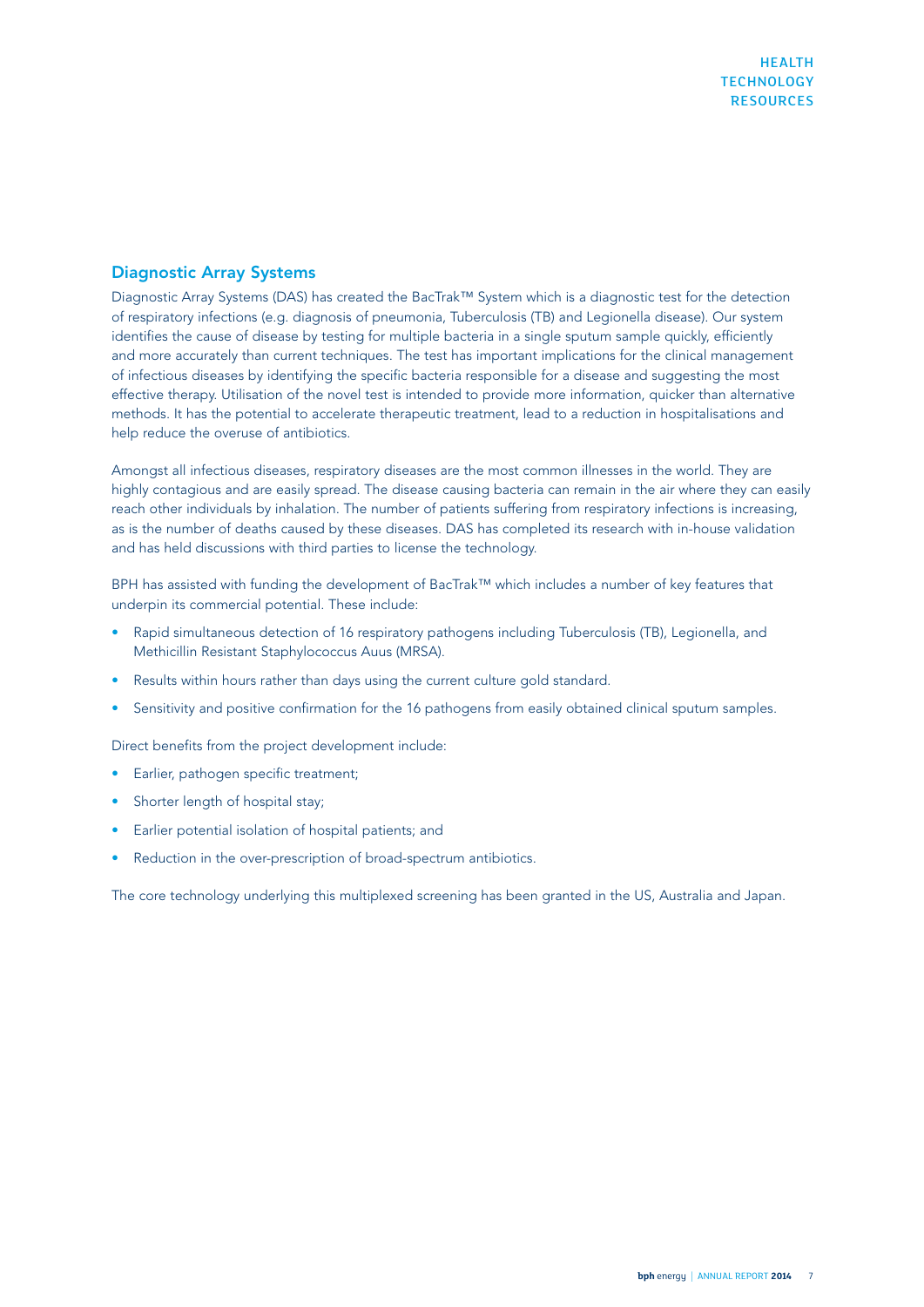

# Company Focus and Developments

## Advent Energy

#### Western Australia / Northern Territory – Onshore Bonaparte Basin

Advent Energy, through wholly owned subsidiary Onshore Energy Pty Ltd, holds 100% of each of EP386 and RL1 in the onshore Bonaparte Basin in northern Australia. The Bonaparte Basin is a highly prospective petroliferous basin, with significant reserves of oil and gas. Most of the basin is located offshore, covering 250,000 square kilometres, compared to just over 20,000 square kilometres onshore.



*Location of EP386 and RL1 including Weaber, Waggon Creek and Vienta gas fields, and other prospects and leads.*

Advent Energy holds Exploration Permit EP386 (2,568 square kilometres in area) which is the sole petroleum permit in the Western Australian section of the onshore Bonaparte Basin. Since 1960 twelve wells have been drilled in or near EP386 and only sixteen in the whole of the onshore basin, with a resultant excellent technical success rate of encountering hydrocarbons.

Waggon Creek-1, drilled in 1995, provided strong evidence of a significant sweet gas-charged stratigraphic trap with fair to good quality sandstone reservoir within the upper Milligans Formation. Drilling of Vienta-1 in 1998 demonstrated numerous gas shows within Enga Sandstone units, with dry gas flowed to surface and visual porosity described in the cuttings. Both Waggon Creek-1 and Vienta-1 were cased and suspended for future production.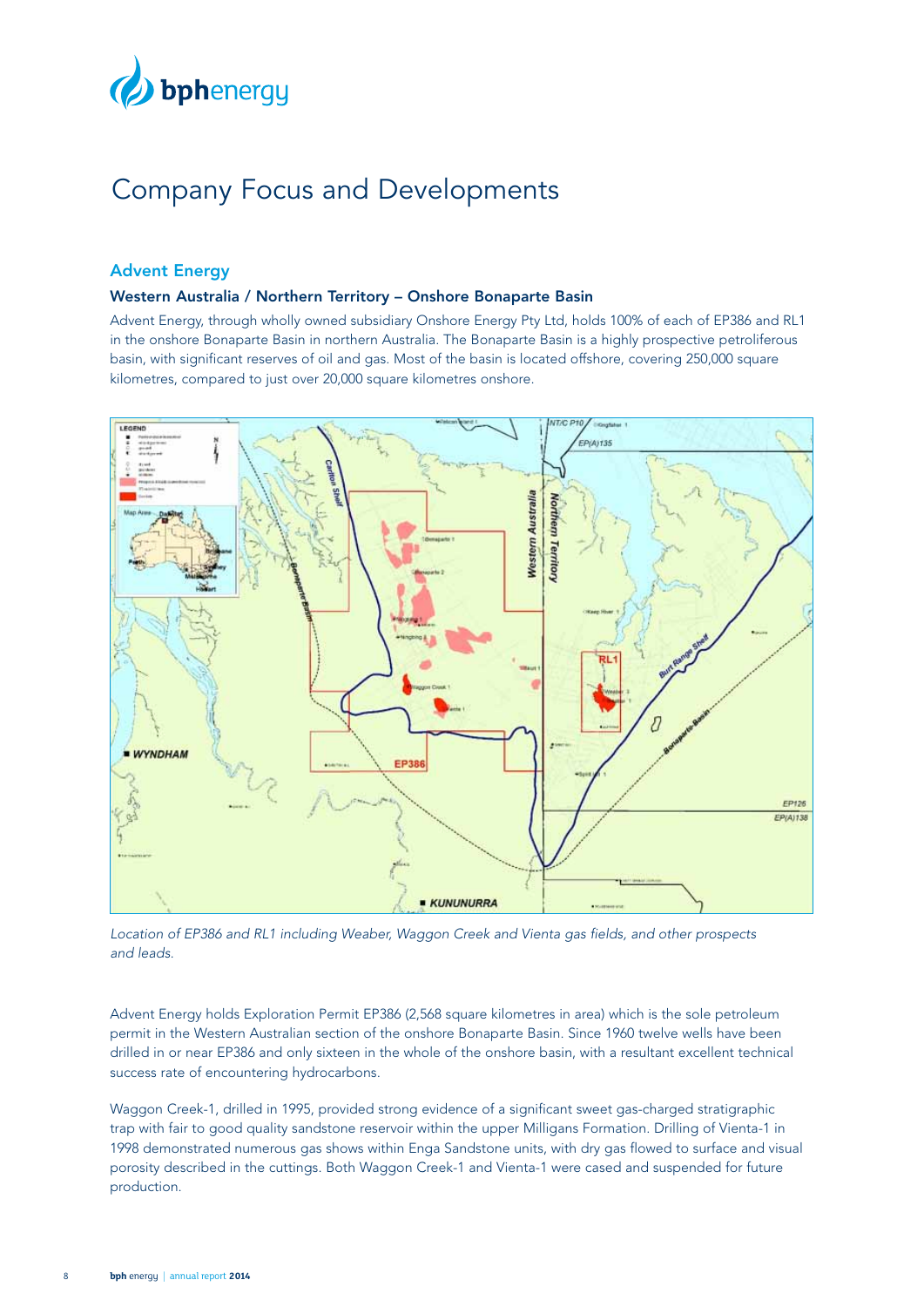

Following application by Advent Energy, the WA Department of Mines & Petroleum granted a suspension of the condition requiring the completion of the Year 2 work by 31 March 2015.

In the NT, Advent Energy holds Retention Licence RL1 (166 square kilometres in area), which covers the Weaber Gas Field, originally discovered in 1985.

Advent Energy has previously advised that the 2C Contingent Resources\* for the Weaber Gas Field in RL1 are 11.5 billion cubic feet (Bcf) of natural gas following an independent audit by RISC. Significant upside 3C Contingent Resources of 45.8 Bcf have also been assessed by RISC.

The results are summarised below:

| Weaber Field                      |      |      |      | Mean <sup>1</sup> |
|-----------------------------------|------|------|------|-------------------|
| Gas Initially In Place (Bcf)      | 0.33 | 13.9 | 54.7 |                   |
| <b>Contingent Resources (Bcf)</b> |      | 11 5 | 45.8 | 18.4              |

1 The mean is the average of the probabilistic resource distribution

\* Contingent Resources, as defined under the Society of Petroleum Engineers Petroleum Resource Management System (SPE PRMS) guidelines.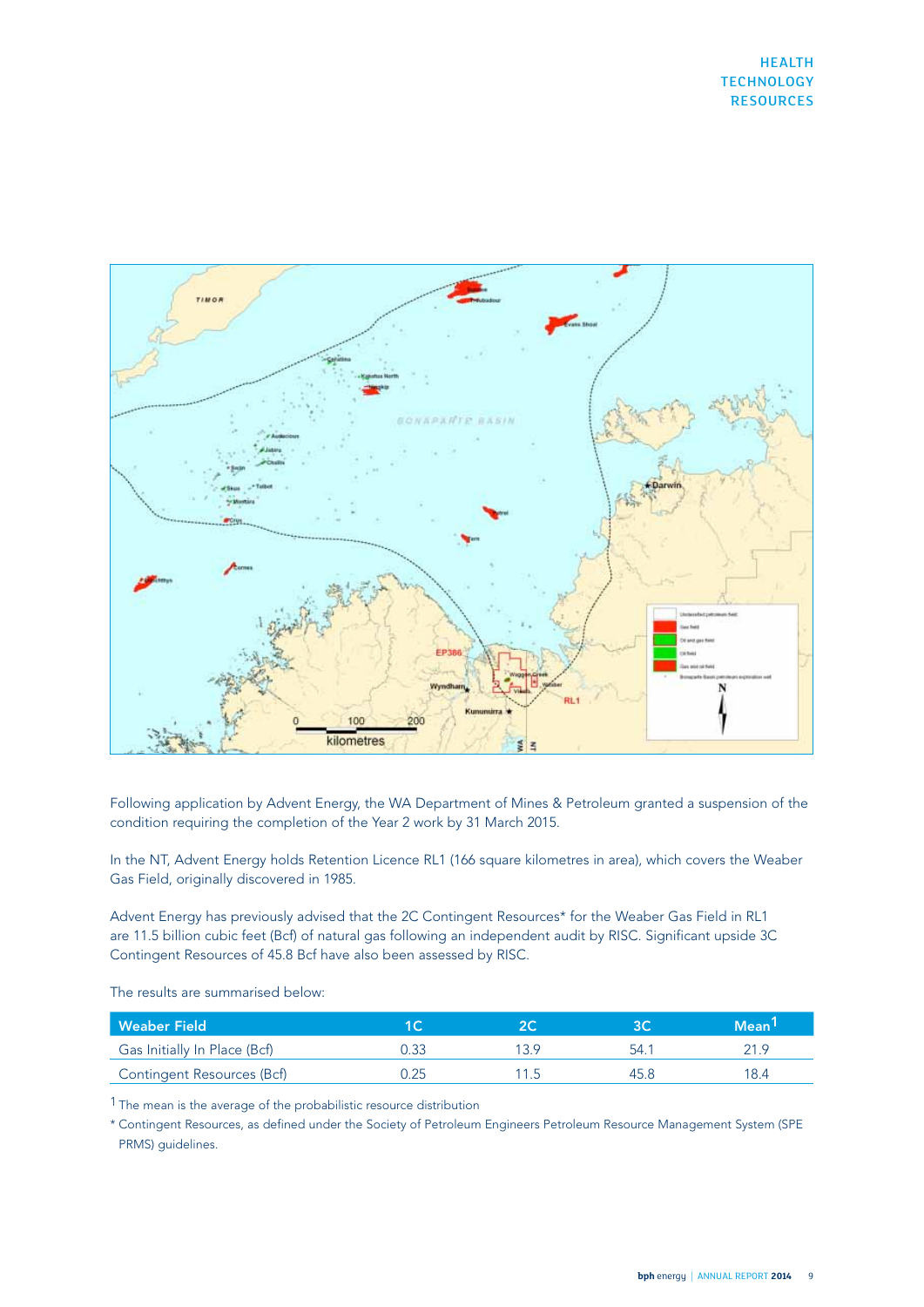

# Company Focus and Developments



*Production testing at Waggon Creek-1 during 2012.*

The current rapid development of the Kununurra region in northern Western Australia, including the Ord River Irrigation Area phase 2, the township of Kununurra, and numerous regional resource projects provides an exceptional opportunity for Advent Energy to potentially develop its nearby gas resources.

Advent Energy is in an exceptional position to potentially satisfy this growing regional demand where it remains the operator and 100% owner of key petroleum permits in this region.

#### Unconventional Resources Within EP386 and RL1

The prospectivity of the Bonaparte Basin is evident from the known oil and gas fields in both the offshore and onshore portions of the basin. Advent Energy's onshore EP386 and RL1 contain many large structures with conventional reservoir gas discoveries.

Advent Energy has identified significant shale areas in EP386 and RL1 and is continuing to assess these resources. The following data illustrates detail from that study showing results from the re-analysis of the well logs from prior drilling in Advent Energy's areas using enhanced computer processes.

- Advent Energy has indicated significant potential upside in prospective shale gas resources with estimated unrisked original gas in place (OGIP) in the range from 19 Tcf to 141 Tcf for the 100% Advent Energy owned EP386 and RL1;
- The thickness of the prospective shale gas play varies from 300m to over 1500m;
- In addition to the existing gas discoveries in conventional petroleum reservoirs, composite wireline and mudlog gas display of these wells have consistently indicated the presence of continuous elevated gas shows. Source rock analyses on core, sidewall core and cuttings samples have indicated the presence of source rocks with up to 4.3 % Total Organic Carbon (TOC) and mature for gas and oil generation; and
- Advent Energy has calculated 9.8 Tcf prospective resource (best estimate) for the shale gas areas of the Bonaparte permits of EP386 and RL1. The low estimate is 1.9 Tcf and the high estimate is 25.4 Tcf prospective resources.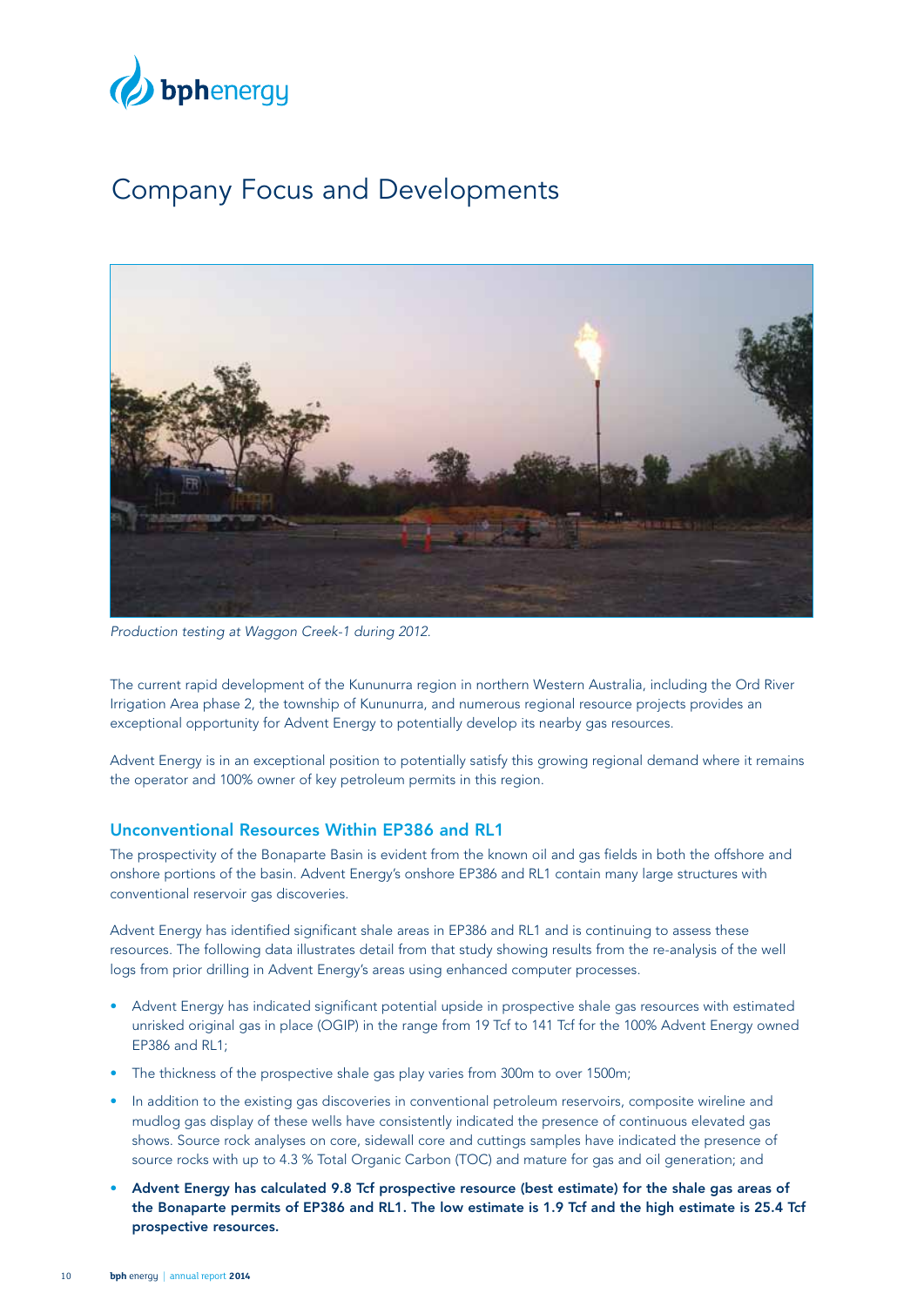

#### Garimala-1: Elevated Gas Shows over Milligans-Langfield Section

*Example well composite log from Garimala-1 demonstrating elevated gas shows over a considerable shale sequence. Composite well logs from all onshore Bonaparte Basin wells demonstrate similar characteristics.*

Advent Energy has recognised a considerable potential hydrocarbon resource and is working toward identifying and understanding the nature of the unconventional shale gas/condensate play in its 100% owned EP386 and RL1 permits.

A recently published independent report has assessed the shale gas potential in Australia's sedimentary basins, and has described a 6 trillion cubic feet (Tcf) resource for the onshore Bonaparte Basin, equal to a 1.09 billion barrels of oil equivalent (BOE) resource.

The report, titled *Engineering energy: unconventional gas production*, as a study of shale gas in Australia was undertaken by the Australian Council of Learned Academies (ACOLA). The ACOLA resource assessment made in the onshore Bonaparte Basin was assessed from the Milligans Formation gas zone.

In calculating the recoverable gas resource of 6 Tcf (over 1 billion BOE), the ACOLA report uses a figure of only 120 feet (36 metres) as a shale thickness.

Advent Energy has previously analysed the well logs of 16 conventional wells drilled in its areas in the Bonaparte Basin.

The thickness of the shales in these wells within the Milligans Formation varies from 300 metres to 1700 metres (984 feet to 5574 feet), and is materially thicker than the ACOLA figure.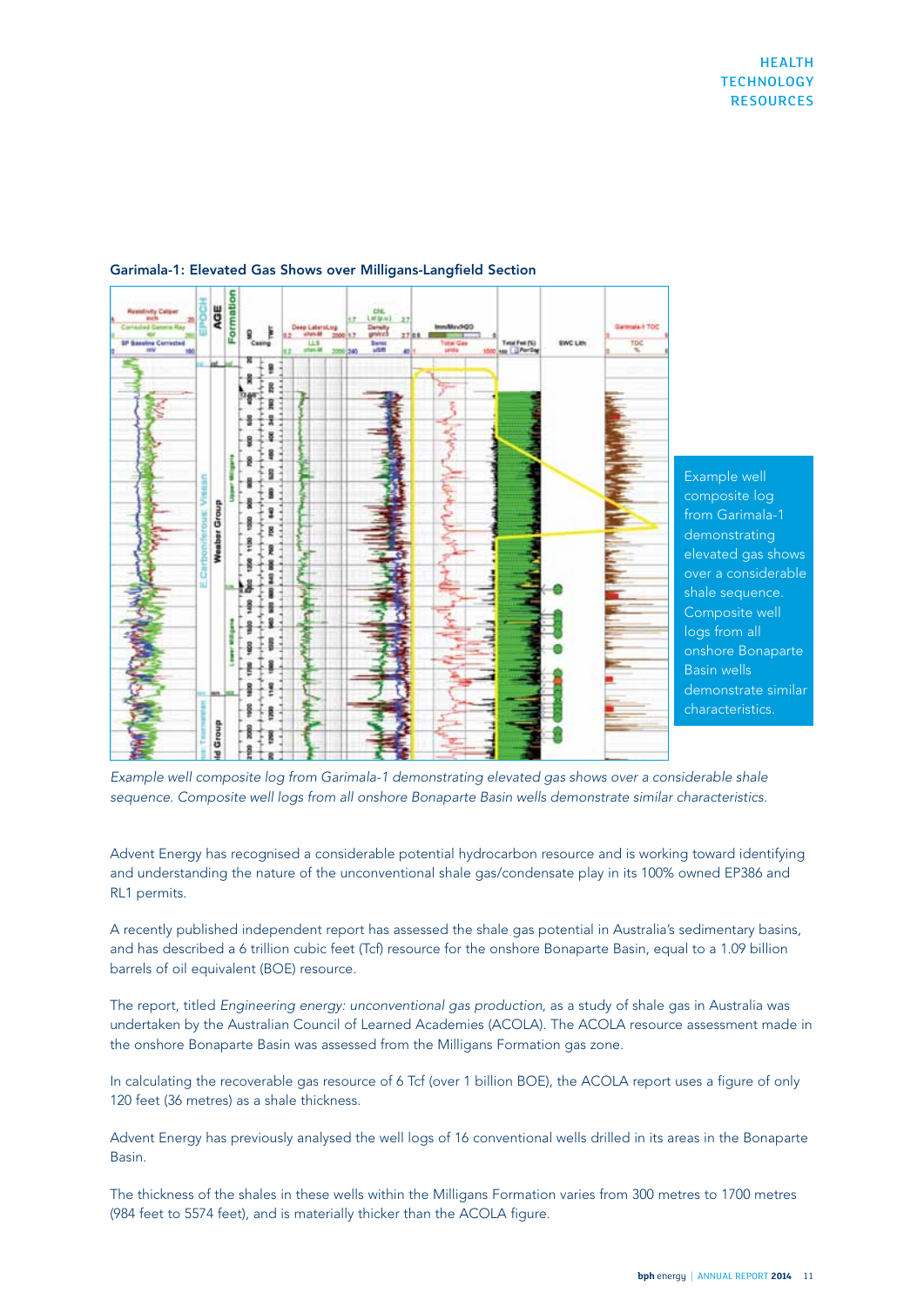

# Company Focus and Developments

### Unconventional Resources Within EP386 and RL1 (continued)

The ACOLA report also used a TOC of 1.8% in deriving its assessment of shale source. Advent Energy has reprocessed its well logs and observed TOC of up to 5% in a number of wells. Gas flow results from the conventional gas wells in Advent Energy's acreage have been up to 4.5 million standard cubic feet per day (MMscf/d).

Whilst encouraging that one of Australia's premier petroleum producing basins is finally getting the recognition it deserves for its rich petroleum potential, the report's assessment of the onshore Bonaparte Basin's shale gas potential has not had the benefit of using information now available from the reprocessed petrophysical logs from the numerous wells in the area. This additional information provides further confidence in their findings and impacts positively on the potential estimates of unconventional gas resources in the area.

### PEP11 Oil and Gas Permit

Advent Energy, through wholly owned subsidiary Asset, holds 85% of Petroleum Exploration Permit PEP11 – an exploration permit prospective for natural gas located in the Offshore Sydney Basin. Joint Venture partner Bounty Oil & Gas NL holds the remaining 15%.

PEP11 is a significant offshore exploration area with large scale structuring and potentially multi-Trillion cubic feet (Tcf) gas charged Permo-Triassic reservoirs.

The prospectivity of this proven petroleum basin has been enhanced by the confirmation of the presence of apparent ongoing hydrocarbon seeps. Sub-bottom profile data, swath bathymetry, seismic and echosounder data collected by Geoscience Australia along the continental slope / permit margin has demonstrated active erosional features in conjunction with geophysical indications of gas escape.



*Gas flowing during production testing at Advent Energy's Waggon Creek-1 well in EP386.*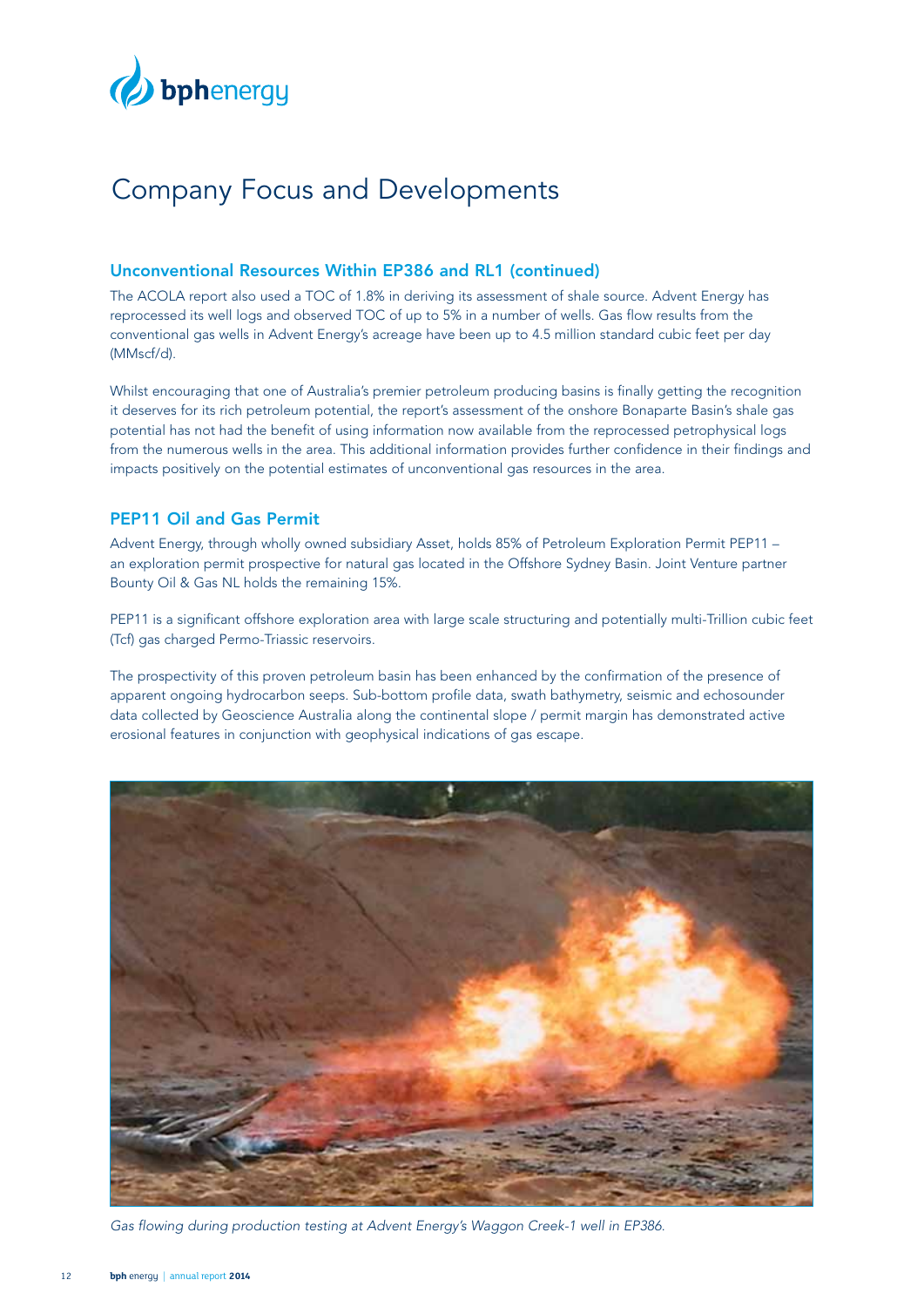Advent Energy has previously interpreted significant seismically indicated gas features. Key indicators of hydrocarbon accumulation features have been interpreted following review of the 2004 seismic data (reprocessed in 2010). The seismic features include apparent Hydrocarbon Related Diagenetic Zones (HRDZ), Amplitude Versus Offset (AVO) anomalies and potential flat spots.

Mapped prospects and leads within the Offshore Sydney Basin are generally located less than 50km from the Sydney-Wollongong-Newcastle greater metropolitan area. This area has a population of approximately 5,000,000 people.

Advent Energy has demonstrated considerable gas generation and migration within PEP11, with the mapped prospects and leads highly prospective for the discovery of gas.

On 21 August 2013, Asset settled its dispute with Fugro Services Pty Ltd and RPS Energy following a court appointed mediation. The dispute between Asset, Fugro and RPS arose over performance and fees in connection with pre-drilling site survey works conducted by Fugro in PEP11 in 2010. Asset settled Fugro's claim of \$2.2 million with a payment of \$100,000.

Advent Energy has commenced preparations for seismic acquisition in PEP11 in the offshore Sydney Basin, offshore NSW. Pending the necessary regulatory approvals and contracting of a suitable seismic vessel, the survey is intended to take place over a 4 – 5 week period between November 2014 and May 2015.

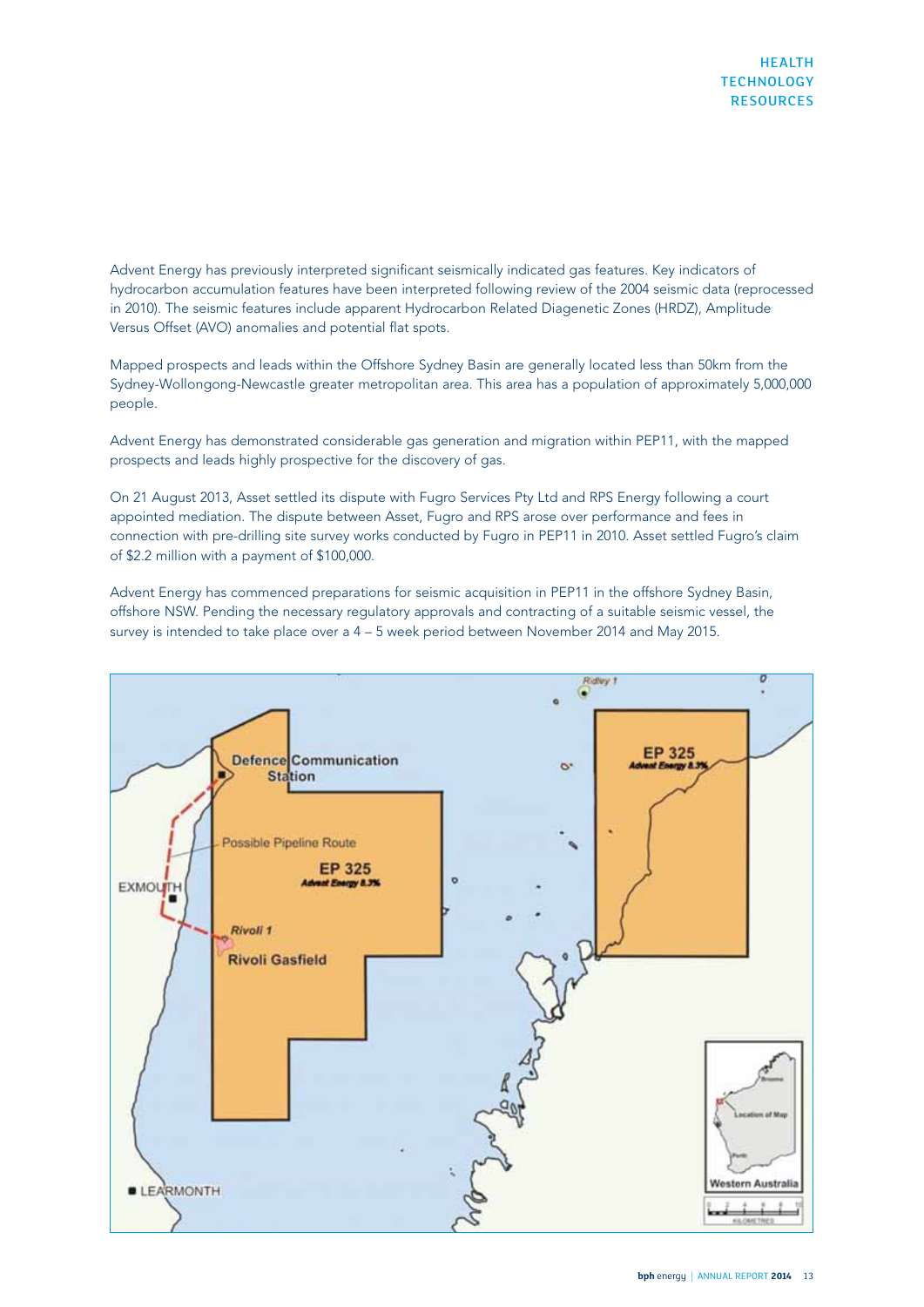

# Company Focus and Developments



## Western Australia – Exmouth Sub-Basin (EP325)

Advent Energy Ltd has an 8.3% interest (Permit Operator: Strike Energy Ltd) in a shallow, near shore permit in the Exmouth sub-Basin region of the Carnarvon Basin, which contains the undeveloped Rivoli Gas Field. The Rivoli Gas Field contains approximately 6.8 – 18 PJ of gas. The permit also contains the Rivoli Deep prospect and other leads. The Joint Venture has applied to the Western Australian Department of Mines and Petroleum (DMP) for a conversion of the graticular blocks comprising Rivoli and nearby prospects and leads into a Retention Lease.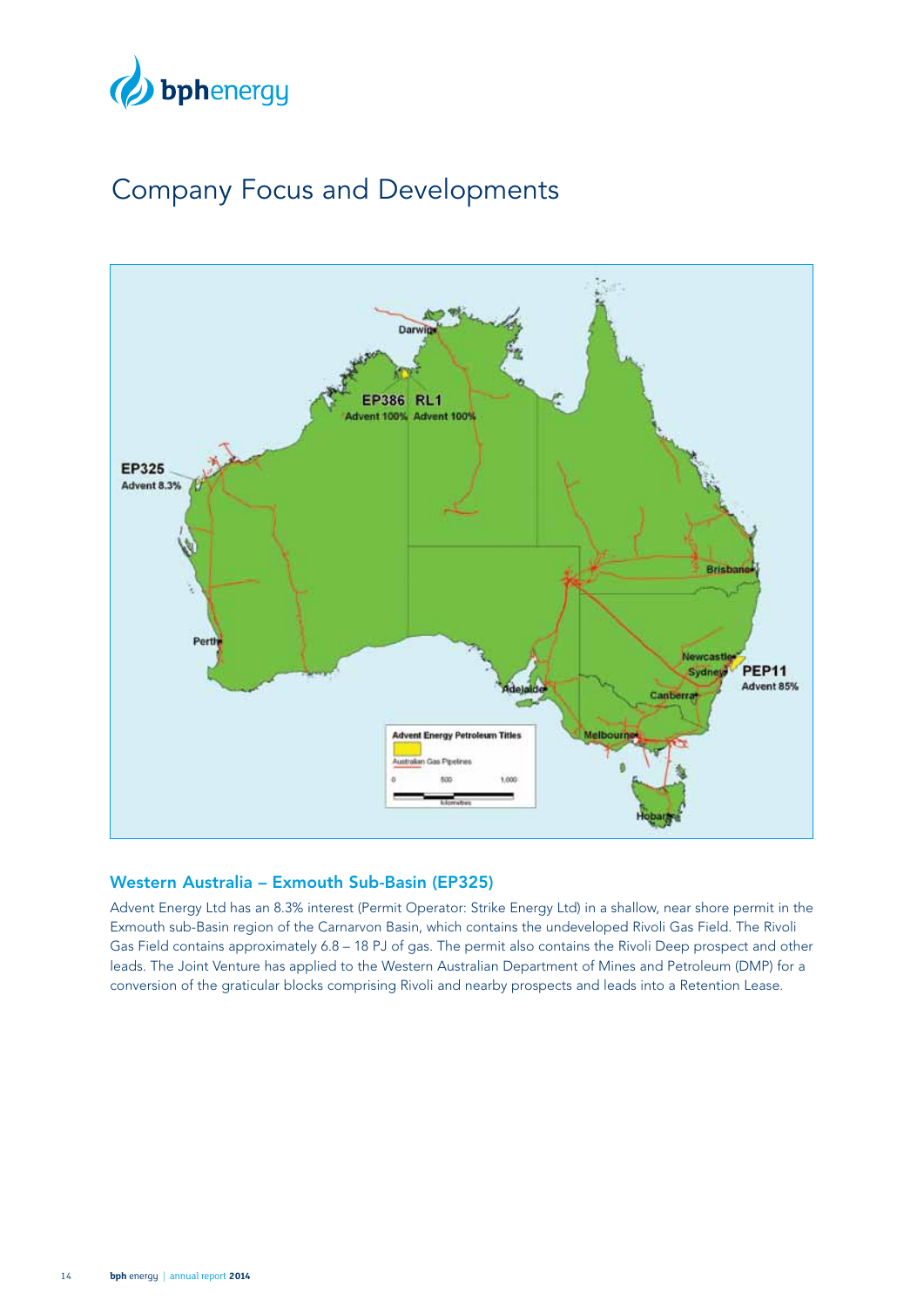# Directors' Report

The directors of BPH Energy Ltd ("BPH Energy" or the "Company") present their report on the company and its controlled entities for the financial year ended 30 June 2014.

### **Directors**

The names of directors in office at any time during or since the end of the year are:

D L Breeze

G Gilbert (resigned 11 December 2013)

H Goh

D Ambrosini

### Company Secretary

Ms Deborah Ambrosini continues in her role of Company Secretary. She also holds the position of Chief Financial Officer of the Company and has over 15 years' experience in Corporate accounting roles.

### Principal Activities

The principal activities of the consolidated entity during the financial year were investments in biotechnology entities and an oil and gas exploration entity.

# Operating Results

The consolidated loss of the economic entity after providing for income tax was \$1,266,079 (2013: loss \$594,908).

### Dividends

The directors recommend that no dividend be paid in respect of the current period and no dividends have been paid or declared since the commencement of the period.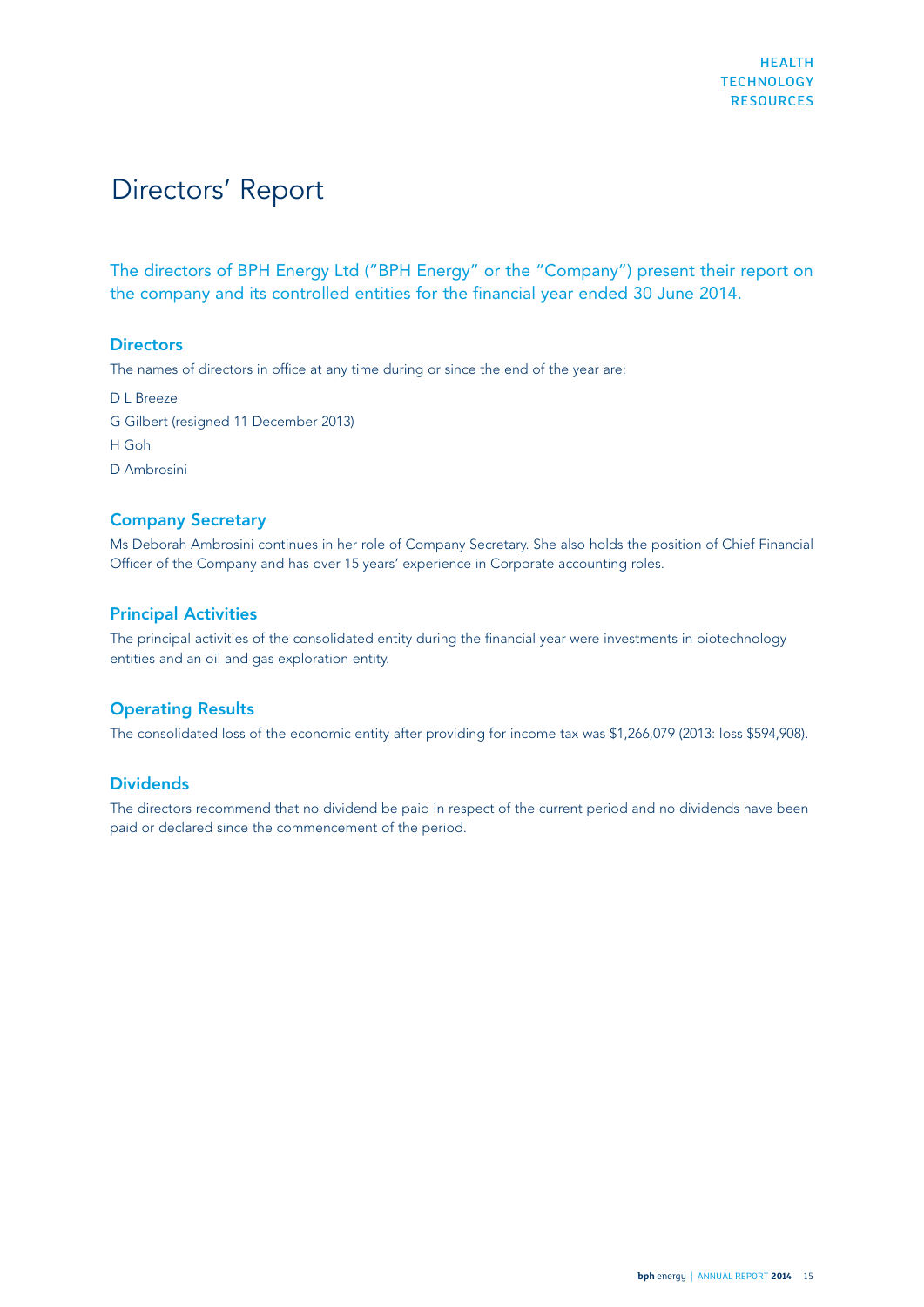

# Directors' Report

# Review of Operations Investment in Oil and Gas Exploration Company

#### Advent Energy Ltd (" Advent Energy"):

BPH Energy currently holds an interest of 27% in unlisted Australian exploration company Advent Energy ("Advent Energy").

Advent Energy has assembled a range of hydrocarbon permits which contain near term production opportunities with pre-existing infrastructure and exploration upside.

Advent Energy's assets include EP386 and RL1 (100%) in the onshore Bonaparte Basin in the north of Western Australia and Northern Territory, PEP11 (85%) in the offshore Sydney Basin and EP325 (8.3%) in the Exmouth Sub-basin of the Carnarvon Basin near Exmouth in WA. Advent Energy's portfolio of assets has an estimated AUD \$156m invested historically on exploration.

Advent Energy is investigating a considerable potential shale gas resource within EP386 and RL1. Studies indicate significant potential upside in prospective shale gas resources with an estimated (Best Estimate) prospective recoverable resource of 9.8 Tcf (Low Estimate is 1.9 Tcf and High Estimate is 25.4 Tcf).

A 2C Contingent Resource of 11.5 Bcf (1C is 0.3 Bcf and 3C is 45.8 Bcf) for the Weaber Gas Field (RL1) has been assessed by an independent third party as a component of Advent Energy's drive to commercialise its 100% owned onshore Bonaparte Basin assets. The rapid development of the Kununurra region in northern Western Australia, including the Ord Irrigation Expansion Project and numerous resource projects, provides an exceptional opportunity for Advent Energy to potentially develop its nearby gas resources for the benefit of the region along with Advent Energy and its shareholders.

The Sydney Basin is a proven petroleum basin with excellent potential for the discovery of gas and oil. Advent Energy has demonstrated an active hydrocarbon system with seeps reported in the offshore area and sampling has indicated the presence of thermogenic hydrocarbon gas. This is considered to occur in basins actively generating hydrocarbons and/or that contain excellent migration pathways. Previous drilling has shown that the early Permian geological sequence is mature for hydrocarbons.

Undiscovered prospective recoverable gas resources for structural targets within the PEP11 offshore permit have been estimated at 5.7 Tcf (at the Best Estimate level). A Low Estimate of 0.3 Tcf and High Estimate of 67.8 Tcf has been assessed by Pangean Resources in 2010. PEP11 lies adjacent to the most populous region of Australia and the major industrial hub and port of Newcastle.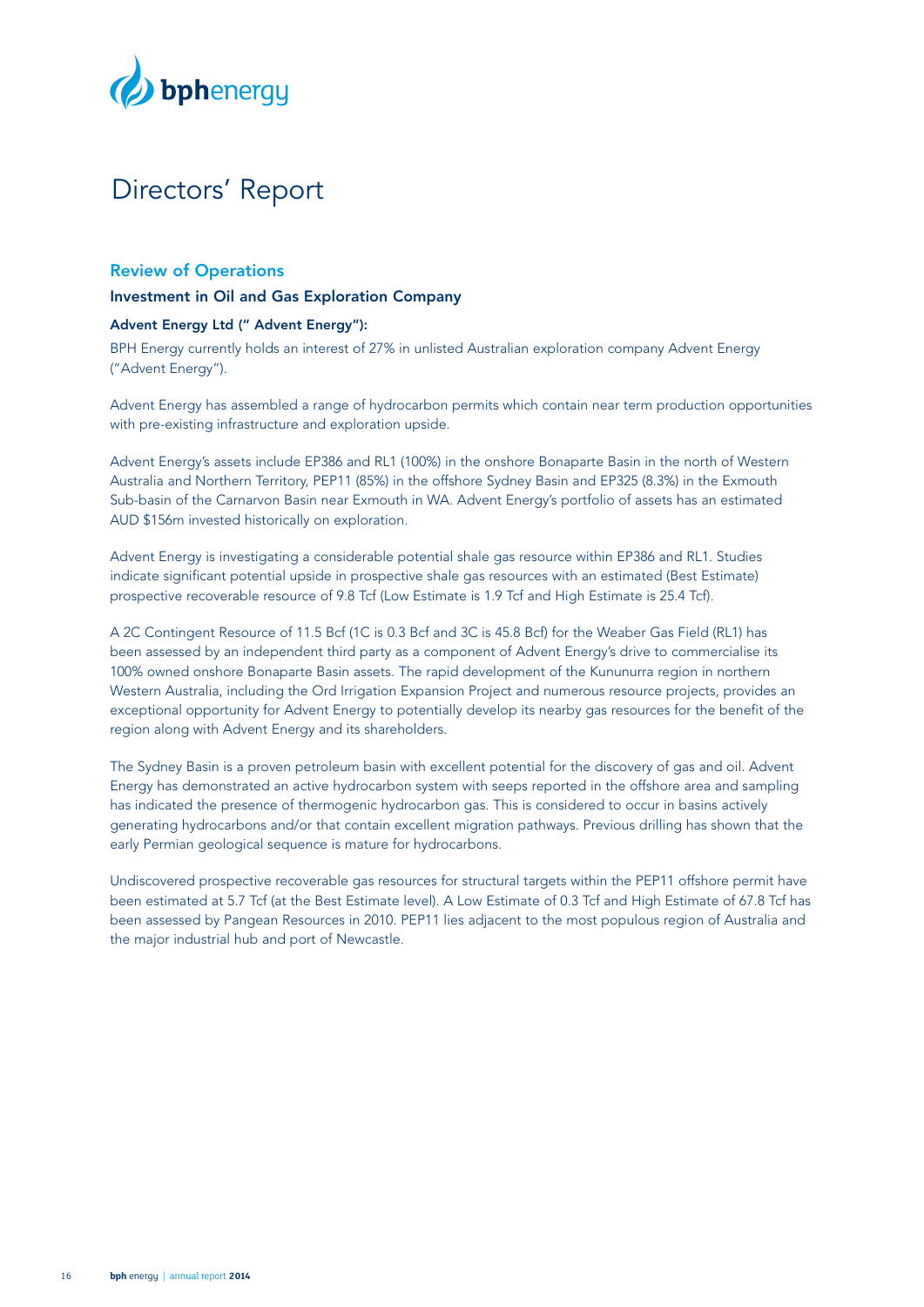#### Investment in Biotechnology Companies

BPH Energy's existing Biotechnology investments include its 3.89% interest in Cortical Dynamics Limited; 51.82% interest in Diagnostic Array Systems Pty Ltd and its 20% interest in Molecular Discovery Systems Limited.

#### Molecular Discovery Systems Limited ("MDSystems")

#### *Drug Discovery:*

To date, utilising the automated high resolution imaging platform, In-Cell analyzer, MDSystems has developed a number of high content drug screens. These screens have led to the identification of several compounds which have been shown to interfere with a number of cancer associated cell signalling pathways.

However, during the year after careful consideration of general market conditions and available resources, MDSystems made a decision to temporarily suspend its early stage drug discovery program. This change was made effective from July 2014.

#### *HLs5 Project:*

MDSystems will continue working with the Harry Perkins Institute of Medical Research (formerly Western Australian Institute of Medical Research) ("Perkins Institute") to develop and validate HLs5 as a novel tumour suppressor gene. A concerted research effort by leading Australian scientists has revealed that HLs5 works through multiple pathways that may target cancer as well as a range of other diseases such as Huntington's, Parkinson's and HIV infection.

MDSystems has an extensive patent portfolio encapsulating the tumour suppressor gene HLs5 both as a potential therapeutic target and also underpinning its involvement in a variety of disease pathways.

#### Cortical Dynamics Limited ("Cortical Dynamics"):

Cortical Dynamics is working with BPH Energy and the Swinburne University of Technology ("SUT") to develop and commercialise a unique depth of anaesthesia monitoring system for use during major surgery. The core technology is based on real time analysis of the patients electroencephalograph (EEG) using a proprietary algorithm based on a mathematically and physiologically detailed understanding of the brain's rhythmic electrical activity.

The Cortical Dynamics' team lead by Professor David Liley had previously analysed a comprehensive data set obtained from Europe using the Brain Anaesthesia Response ("BAR") methodology. The detailed results were published in the prestigious peer-reviewed international Journal of Anesthesiology, 2010. The paper indicated the potential of the BAR's methodology to separately monitor hypnotic and analgesic state.

Cortical Dynamics has completed its first clinical trial utilising the BAR monitor. The trial is a significant event in the BAR monitor's development program as it is the first time the complete monitoring system has been used in the operating room. A detailed analysis of the clinical trial data indicated that the BAR monitor's Cortical Input (CI) index can discriminate between two doses of fentanyl, a commonly used analgesic agent. The study also concluded that the BAR monitor's Cortical State (CS) index was highly correlated with the Bispectral Index (BISTM), a generally accepted measure of sedation. The trial's findings in combination with the results of the 2010 publication suggest that the BAR monitor may find significant utility in the delivery of optimal and balanced surgical anaesthesia.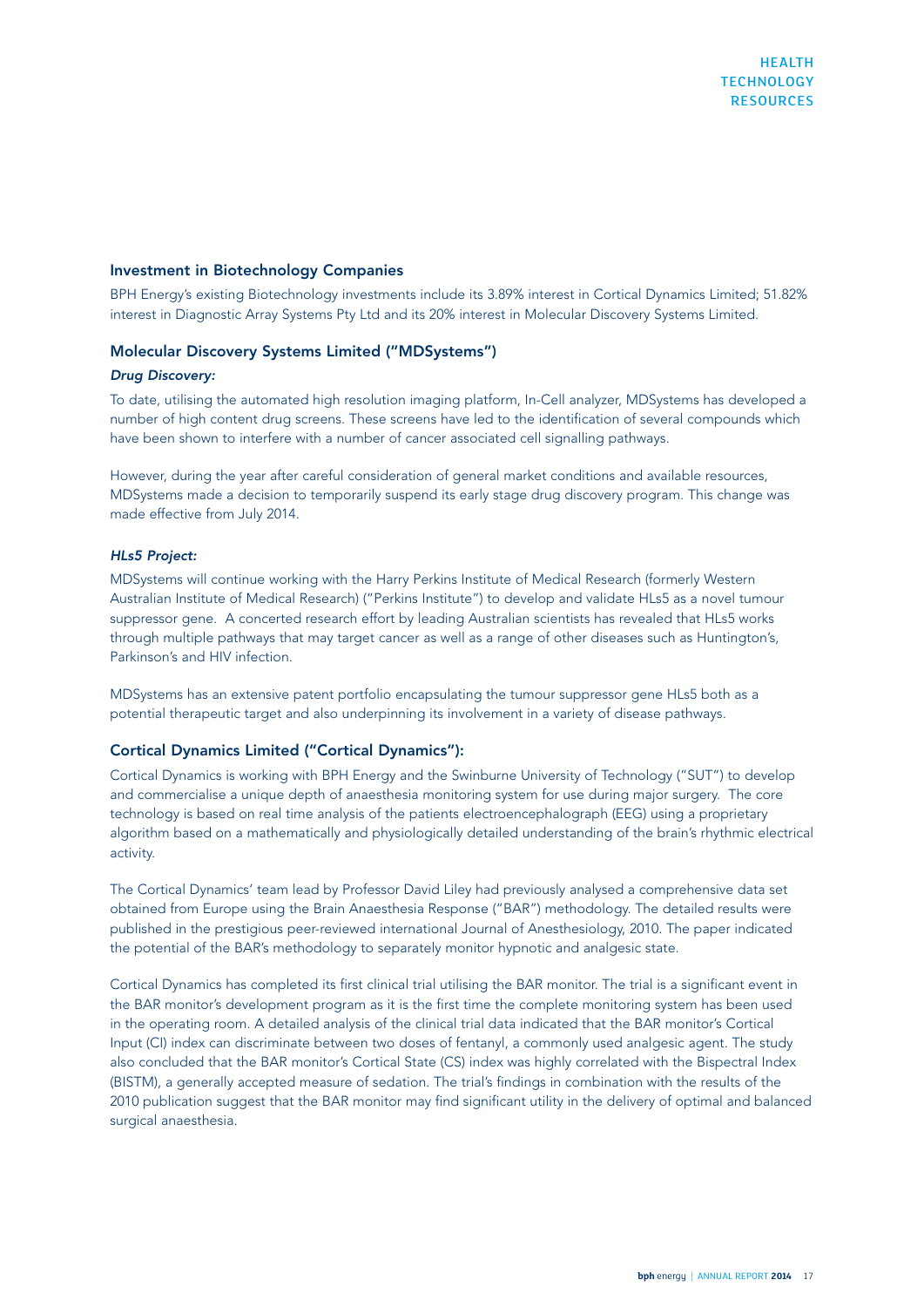

# Directors' Report

### Review of Operations (continued)

# Investment in Biotechnology Companies (continued) Diagnostic Array Systems ("DAS")

DAS is working to develop and commercialise BacTrak™, a diagnostic tool that will enable pathology laboratories and the emergency departments of hospitals to provide patients with fast and accurate identification of disease causing bacteria from a single sputum sample. The test has important implications for the clinical management of infectious diseases by identifying the specific bacteria responsible for a disease. Utilisation of the novel test is intended to provide more information, more quickly, than alternative methods. It has the potential to accelerate therapeutic treatment, lead to a reduction in hospitalisations and help reduce the overuse of antibiotics.

### Financial Position

The net assets of the economic entity decreased by \$1,249,999 to \$46,947,298 at 30 June 2014. This has largely resulted from cash balances decreasing as BPH Energy continued to provide financial support to its investee companies MDSystems and Cortical Dynamics Ltd and the impairment of the company's investment in MDSystems, due primarily to the temporary suspension of MDSystem's drug discovery program.

The consolidated entity has incurred losses for the year ended 30 June 2014 of \$1,266,079 (2013: losses of \$594,908) and has a net cash outflow from operating activities of \$400,388 (2013: \$412,426). The Group has a working capital deficit of \$1,177,793 (See note 18 b) (2013: surplus of 1,838,120).

Included in trade creditors and payables is director fee accruals of \$806,902 (30 June 2013: \$598,111). The directors have reviewed their expenditure and commitments for the consolidated entity and have implemented methods of costs reduction. The directors as a part of their cash monitoring, have voluntarily suspended cash payments for their directors' fees to conserve cash resources.

The group has current financial liabilities of \$561,836. Subsequent to year end the Group has received confirmation from the lender that the current financial liabilities of \$561,836 \$ (2013: \$502,978) will not be called for a period of 12 months from the date of this financial report or until such time as the Group it's financially independent. The directors have prepared cash flow forecasts that indicate that the consolidated entity will have sufficient cash flows via debt and equity funding for a period of at least 12 months from the date of this report.

Based on the cash flow forecasts and the monitoring of operational costs, the directors are satisfied that, the going concern basis of preparation is appropriate. The financial report has therefore been prepared on a going concern basis, which assumes continuity of normal business activities and the realisation of assets and the settlement of liabilities in the ordinary course of business.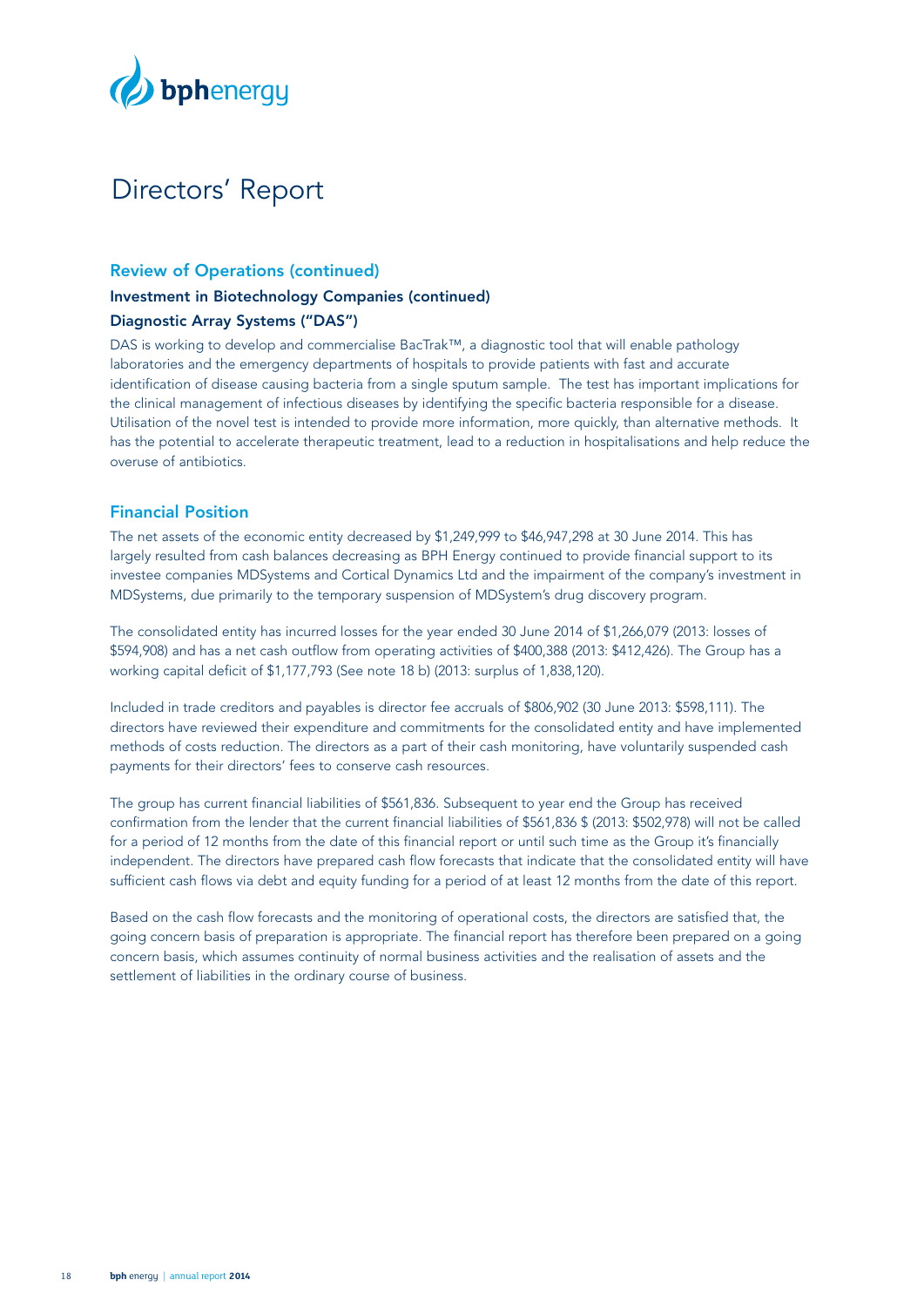# Significant Changes in State Of Affairs

The major activities throughout the period were:

- • During the year Cortical Dynamics completed its first human clinical trial using the BAR monitoring system which was conducted at St Vincent's Hospital, Melbourne. The findings of the St Vincent's trial were presented at the 2013 Annual Scientific Meeting of the Australian and New Zealand College of Anaesthetists;
- • During the year Cortical Dynamics partnered with the University of Melbourne in an Australian Research Council (ARC) Linkage Agreement. Cortical expects the project will add new processing capabilities to the Brain Anaesthesia Response (BAR) monitoring system. This project will use advanced computing methods applied to electroencephalographic (EEG) recordings, to track how the brain changes as a person undergoes general anaesthesia during surgery. These methods will provide a framework for developing improved devices to monitor depth of anaesthesia;
- • A key patent family relating to the BAR monitor had applications granted in Australia and Japan, the patents were entitled ' Brain function monitoring and display system';
- • A key patent family relating to the BAR monitor had three applications granted in China, Australia and Japan, the patents are from the patent family entitled 'EEG Analysis System';
- • MDSystems signed a collaboration agreement with the Peter MaCallum Centre. The collaborative research program is aimed at the discovery and development of new cancer drugs that normalise the function of the key tumour suppressor p53;
- Two Australian patents have been granted in the HLs5 patent portfolio. The issued patents are entitled 'Agent for the treatment of hormone-dependent disorders and uses thereof' and 'Transcription factor modulator';
- BPH investee Advent Energy has commenced preparations for seismic acquisition in PEP11 in the offshore Sydney Basin, offshore NSW;
- During the period, Advent Energy's wholly owned subsidiary Asset Energy Pty Ltd applied to NOPTA for a 12 month suspension and extension of the Year 2 permit obligations for the key offshore Sydney Basin permit Petroleum Exploration Permit 11 (PEP11) The suspension and extension was being assessed at year end.
- • Following application by Advent Energy through its wholly owned subsidiary Onshore Energy Pty Ltd, the WA Department of Mines & Petroleum granted a suspension of the condition requiring the completion of the Year 2 work (one exploration well) by 31 March 2015 within EP386. EP386 lie in the onshore Bonaparte Basin, north-eastern Western Australia; and
- • A report titled Engineering energy: unconventional gas production by the Australian Council of Learned Academies (ACOLA) described a 6 trillion cubic feet (Tcf) shale gas resource for the onshore Bonaparte Basin. This assessment is equivalent to a resource of 1.09 billion barrels of oil equivalent (boe).

### After Balance Date Events

There have not been any other matters or circumstances that have arisen since the end of the financial year that have significantly affected, or may significantly affect, the operations of the company, the results of those operations, or the state of affairs of the company in future financial years.

### Environmental Issues

The consolidated group's operations are not regulated by any significant environmental regulation under law of the Commonwealth or of a state or territory.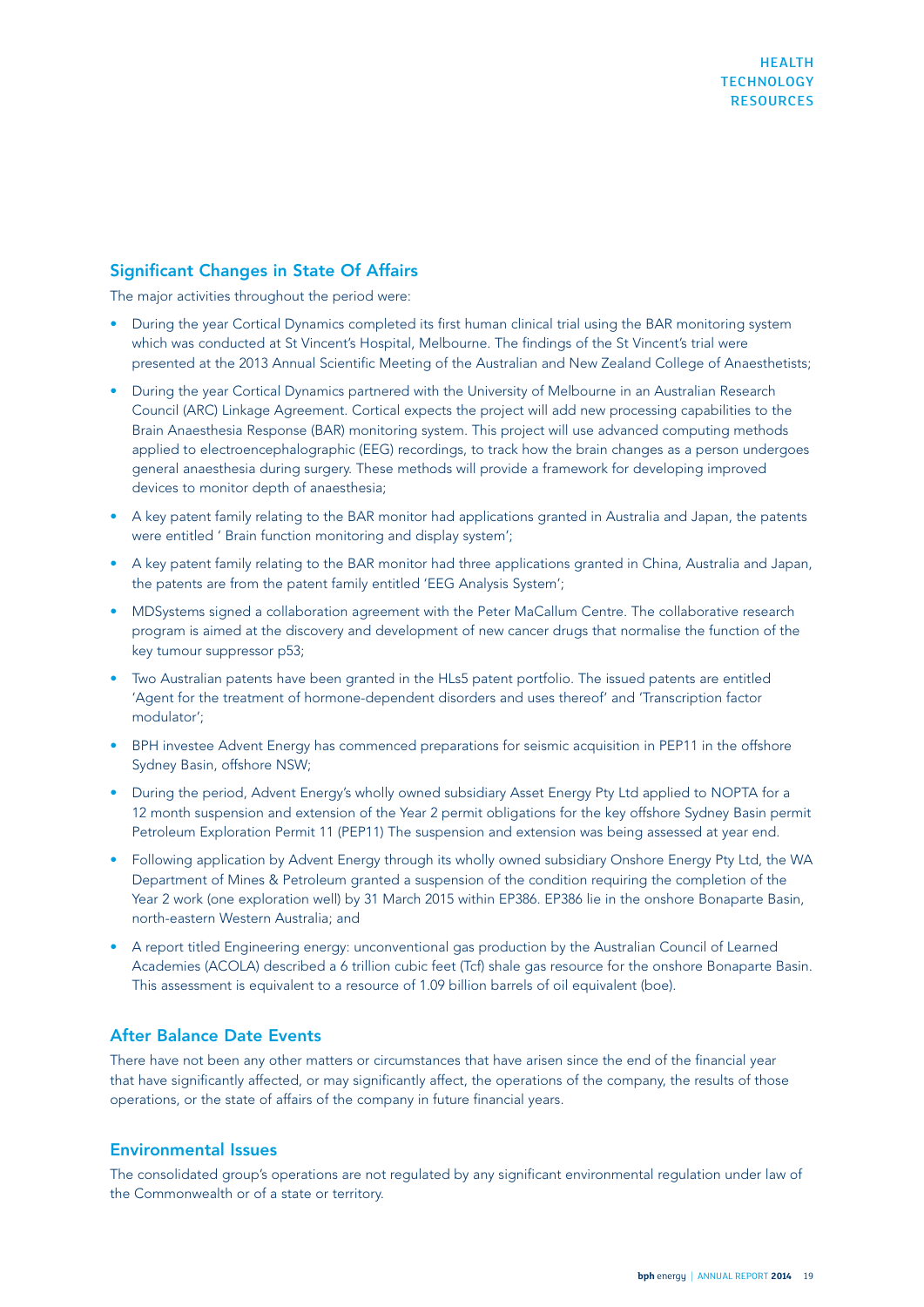

# Directors' Report

# Future Developments

The entity will continue its investment in energy resources and to assist its investee companies to commercialise breakthrough biomedical research developed in universities, medical institutes and hospitals.

### Information on Directors

#### D L Breeze

Managing Director and Executive Chairman – Age 60 Shares held – 6,509,811 Unlisted Options held – 1,000,000

David is a Corporate Finance Specialist with extensive experience in the stock broking industry and capital markets. He has been a corporate consultant to Daiwa Securities; was formerly Manager of Corporate Services for Eyres Reed McIntosh and the State Manager and Associate Director for the stock broking firm BNZ North's.

David has a Bachelor of Economics and a Masters of Business Administration, and is a Fellow of the Financial Services Institute of Australasia, and a Fellow of the Institute of Company Directors of Australia. He has published in the Journal of Securities Institute of Australia and has also acted as an Independent Expert under the Corporations Act. He has worked on the structuring, capital raising and public listing of over 70 companies involving in excess of \$250M. These capital raisings covered a diverse range of areas including oil and gas, gold, food, manufacturing and technology.

David is Chairman of Grandbridge Limited, a publicly listed investment and advisory company and an Executive Director of MEC Resources Ltd, Advent Energy Ltd and Cortical Dynamics Limited.

#### G Gilbert (resigned 11 December 2013)

Non-Executive Director – Age 66 Shares held – nil Unlisted Options held – nil

Greg is a specialist in strategy and planning and works in the health and aged care sector. He has a Masters in Science from Cranfield University in the UK and, in addition, has a Masters in Health Administration from La Trobe University, an MBA from Deakin University, a BA from the University of Queensland, and a Dip.App Sc from the Royal Military College Duntroon.

Greg has an extensive background in merchant banking and banking, having held the positions of Global Head of Strategy and Finance and Project Director Global Credit Review with the National Australia Bank, as well as having worked in executive roles with Capel Court Investment Bank, CIBC Australia Limited and Bentley and Chau.

Greg has also worked with the National Australia Bank as an Internal Consultant on strategic operational reviews with Mckinsey and Company and Booz Allen and Hamilton consultants.

A former Lieutenant Colonel in the Australian Defence Force, he has extensive senior management experience in strategic planning, financial management, change management and project management as well as merchant banking and corporate advisory experience in mergers and acquisitions and valuations.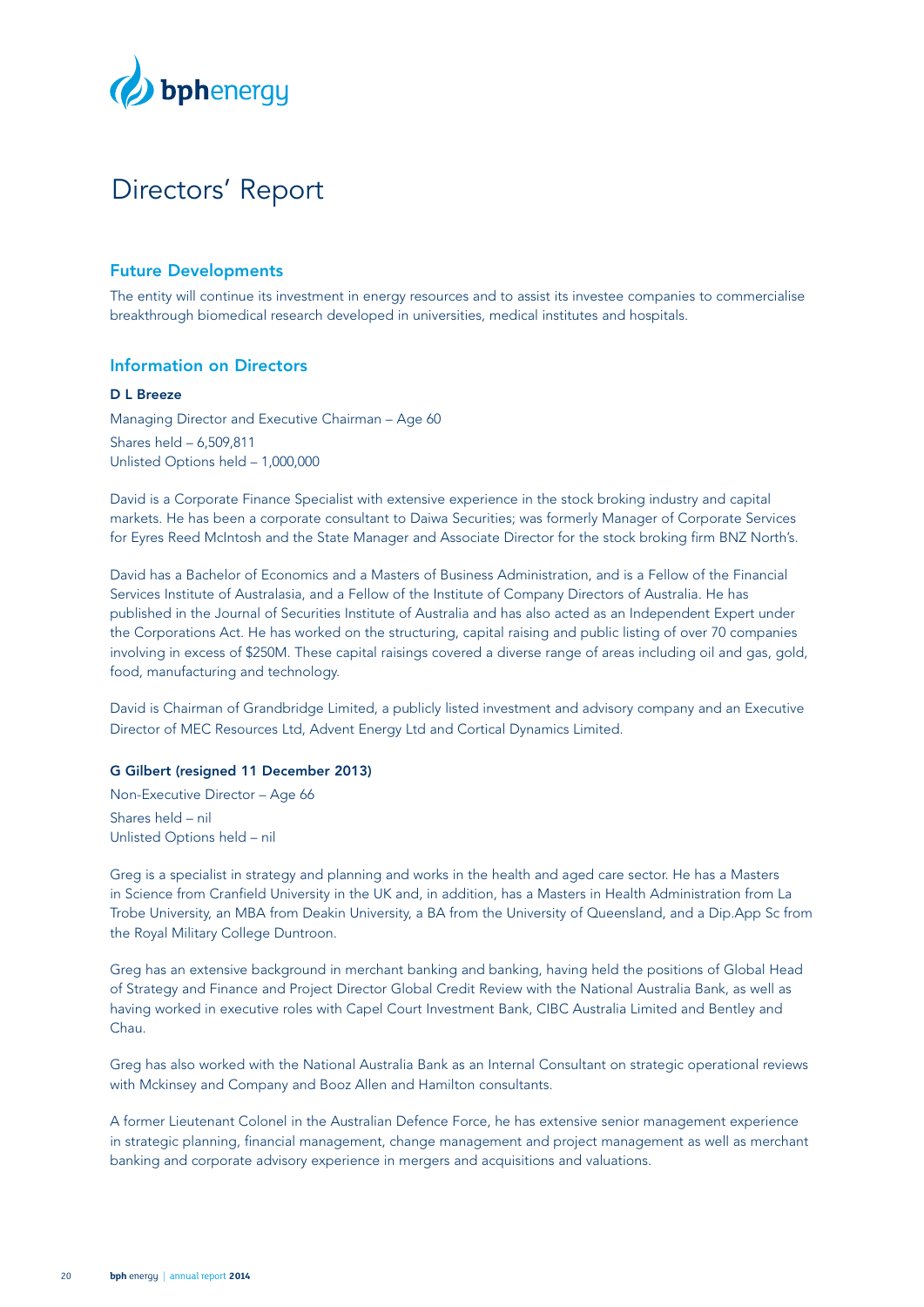H Goh Non-Executive Director – Age 59 Shares held – 480,769 Unlisted Options held – nil

Hock was formerly President of Network and Infrastructure Solutions, a division of Schlumberger Limited, based in London with revenue in excess of US\$1.5 billion. He had global responsibility of Schlumberger's outsourcing services, security, business continuity and networked related business units.

Prior to that, Hock was President of Schlumberger Asia based in Beijing, China where he managed their Asian operations consisting of a broad range of services including oil field services, outsourcing, financial software and smartcards. Hock was responsible for US\$800 million in revenue and more than 2,000 employees spread across 17 countries.

In his 25 year career with Schlumberger, Hock held several other field and management responsibilities in the oil and gas industry spanning more than ten countries in Asia, the Middle East and Europe. Hock started as an oil field service engineer in Indonesia in 1980 before moving to Australia where he worked on rigs in Roma, Queensland, Bass Strait in Victoria and the Northwest Shelf, offshore Western Australia.

Hock is also an operating partner with Baird Capital Partners, the U.S. based buyout fund of Baird Private Equity, providing change-of-control and growth capital to middle-market companies. Baird Private Equity has raised and managed \$1.7 billion in capital.

Hock is the Chairman of Netgain Systems, a network monitoring software provider. He also serves on the Board of Xaloy Holdings, a US based steel components manufacturer for the plastic industry, as well as an independent director of THISS Technologies Pte Limited, a Singapore based satellite communication provider. He received his B Eng (Hons) in Mechanical Engineering from Monash University, Australia. He also completed an Advanced Management Program at INSEAD/ France in 2004.

Hock is Chairman of ASX listed company MEC Resources Ltd.

#### D Ambrosini

Executive Director – Age 40 Shares held – nil Unlisted Options held – 500,000

Deborah is a chartered accountant with over 15 years' experience in accounting and business development spanning the biotechnology, mining, IT communications and financial services sectors. She has extensive experience both nationally and internationally in financial and business planning, compliance and taxation.

Deborah is a member of the Institute of Chartered Accountants and was a state finalist in the 2009 Telstra Business Woman Awards. Deborah was also a recipient of the highly regarded 40 under 40 award held by WA Business News.

Deborah is also a Director of ASX listed MEC Resources Ltd and Grandbridge Limited and unlisted entities Advent Energy Ltd, Cortical Dynamics Limited and Molecular Discovery Systems Limited.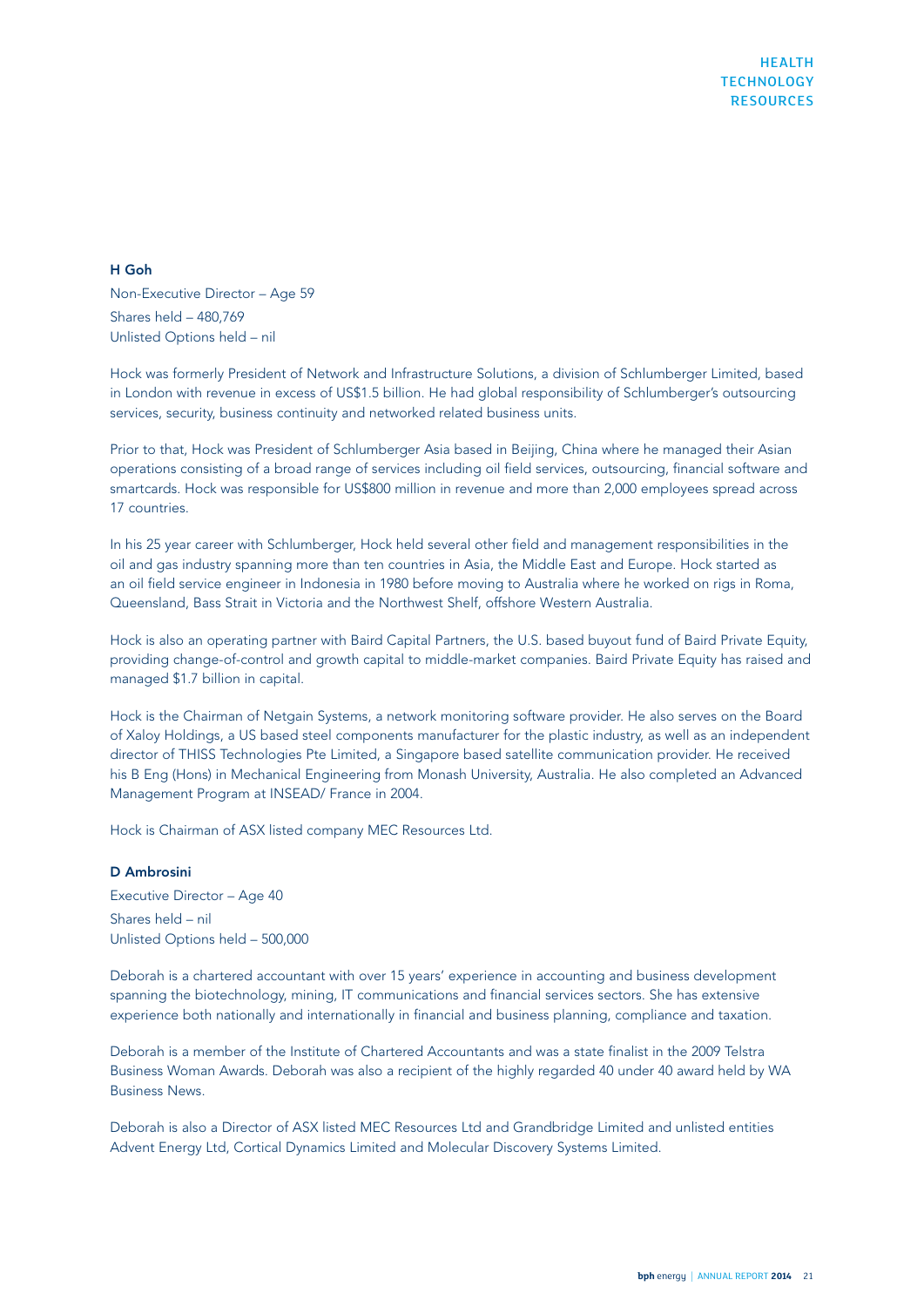

# Directors' Report

### Remuneration Report (Audited)

This report details the nature and amount of remuneration for key management personnel of BPH Energy.

- D L Breeze Executive Chairman and Managing Director
- H Goh Non Executive Director
- G Gilbert Non Executive Director (resigned 11 December 2013)
- D Ambrosini Executive Director and Company Secretary

All the parties have held their current position for the whole of the financial year and since the end of the financial year unless otherwise stated.

#### Remuneration Policy

The remuneration policy of BPH Energy Limited has been designed to align director and executive objectives with shareholder and business objectives by providing a fixed remuneration component and offering specific long-term incentives as determined by the board and/or shareholders. The remuneration report as contained in the 2013 financial accounts was adopted at the Company's 2013 annual general meeting. The board believes the remuneration policy to be appropriate and effective in its ability to attract and retain the best executives and directors to run and manage the economic entity, as well as create goal congruence between directors, executives and shareholders.

The board's policy for determining the nature and amount of remuneration for board members and senior executives of the economic entity is as follows:

- The remuneration policy, setting the terms and conditions for the executive directors and other senior executives, was developed and approved by the board.
- • All executives receive a base salary (which is based on factors such as length of service and experience), superannuation, fringe benefits and options.
- The board reviews executive packages annually by reference to the economic entity's performance, executive performance and comparable information from industry sectors and other listed companies in similar industries.

The performance of executives is measured against criteria agreed biannually with each executive and is based predominantly on the amount of their workloads and responsibilities for the company. The board may, however, exercise its discretion in relation to approving incentives, bonuses and options, and can recommend changes to recommendations. Any changes must be justified by reference to measurable performance criteria. The policy is designed to attract the highest calibre of executives and reward them for performance that results in long-term growth in shareholder wealth.

Executives are also entitled to participate in the employee share and option arrangements.

The executive directors and executives which receive salaries receive a superannuation guarantee contribution required by the government, which is currently 9.50%, and do not receive any other retirement benefits.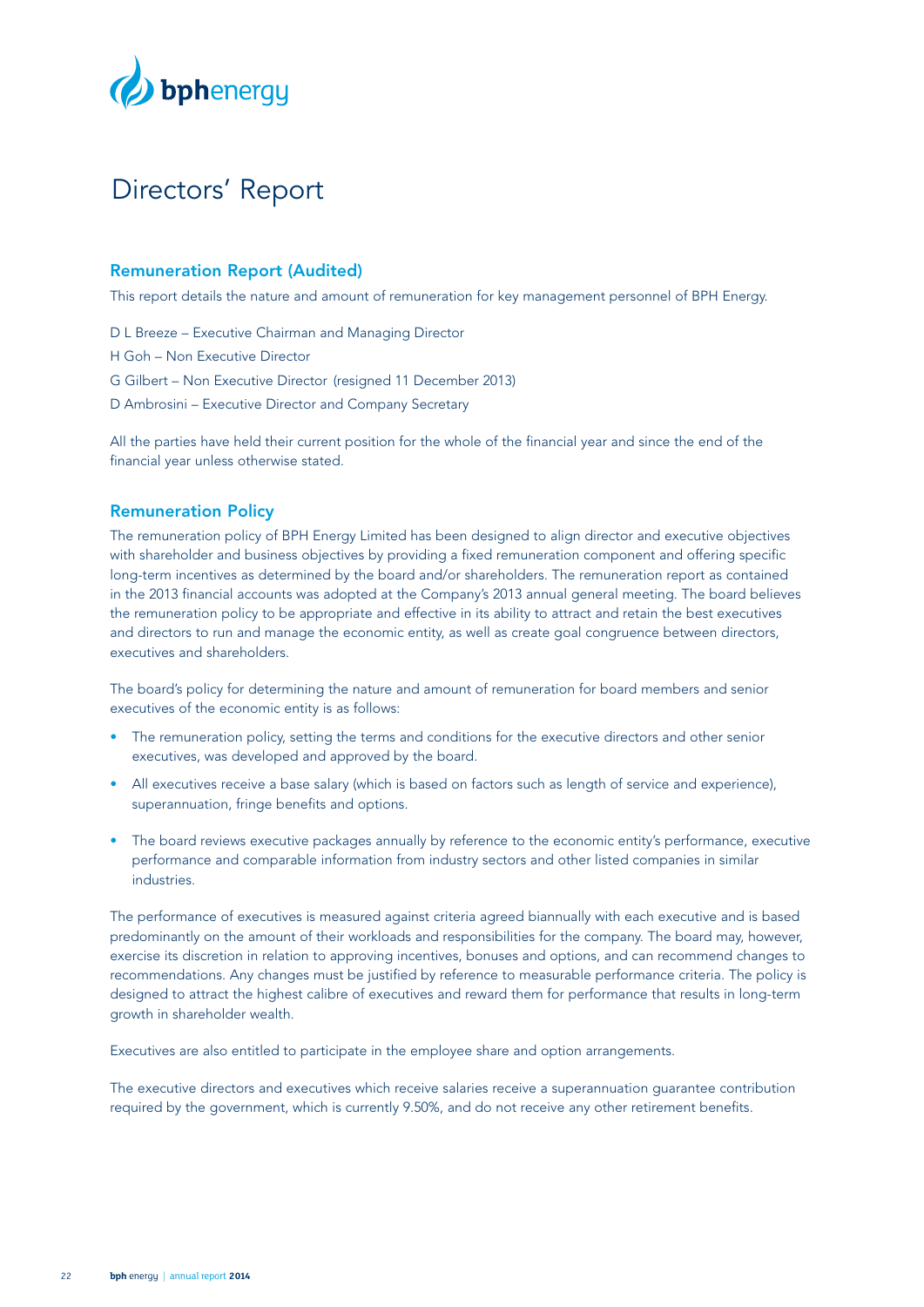Shares given to directors and executives are valued as the difference between the market price of those shares and the amount paid by the director or executive. Options are valued using an appropriate valuation methodology.

The board policy is to remunerate non executive directors at market rates for comparable companies for time, commitment and responsibilities. Payments to non-executive directors are based on market practice, duties and accountability. Independent external advice is sought when required on payments to non-executive directors. The maximum aggregate amount of fees that can be paid to non executive directors is subject to approval by shareholders at the Annual General Meeting. Fees for non executive directors are not linked to the performance of the economic entity. However, to align directors' interests with shareholder interests, the directors are encouraged to hold shares in the company and are able to participate in the employee option plan.

The board does not have a policy in relation to the limiting of risk to directors and executives in relation to the shares and options provided.

#### Employment contracts of key management personnel

The employment conditions of the managing director and all of the key management personnel are formalised in contracts of employment. The employment contracts stipulate a six month resignation period. The Company may terminate an employment contract without cause by providing six months written notice or making payment in lieu of notice, based on the individual's annual salary component together with a redundancy payment of six months of the individual's fixed salary component. Termination payments are generally not payable on resignation or dismissal for serious misconduct. In the instance of serious misconduct the company can terminate employment at any time. Any options not exercised before or on the date of termination will lapse.

The remaining directors are consultants to BPH Energy and each party can terminate their services by written notice.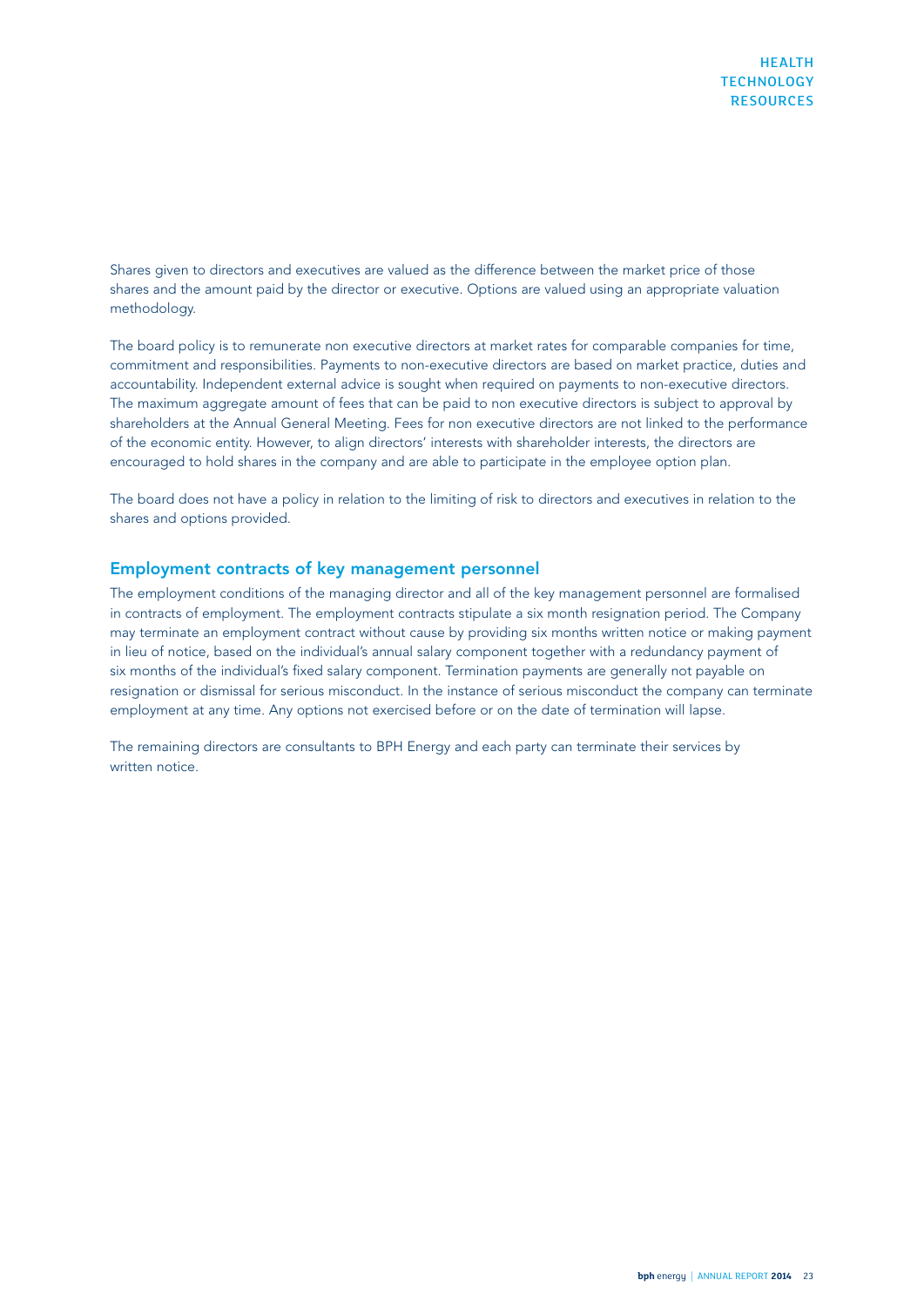

# Directors' Report

# Details of Remuneration for the year ended 30 June 2014

The remuneration for each key management personnel of the consolidated entity during the year was as follows:

### 2014

| <b>Key Management</b><br>Person |               | <b>Short-term Benefits</b> |                          |       |                          |  |  |
|---------------------------------|---------------|----------------------------|--------------------------|-------|--------------------------|--|--|
|                                 | Cash and fees | <b>Bonus</b>               | Non-cash<br>benefit      | Other | Superannuation           |  |  |
| D L Breeze                      | 148,000       | $\overline{\phantom{0}}$   | ۰                        | ۰.    | ۰                        |  |  |
| <b>G</b> Gilbert                | 10,416        | $\overline{\phantom{0}}$   | $\overline{\phantom{a}}$ | ۰     | $\overline{\phantom{a}}$ |  |  |
| H Goh                           | 25,000        | $\overline{\phantom{0}}$   | $\overline{\phantom{a}}$ | ۰.    | $\overline{\phantom{a}}$ |  |  |
| D Ambrosini                     | 25,000        | $\overline{\phantom{0}}$   | ۰                        | -     | ۰                        |  |  |

### 2014 (continued)

| <b>Key Management</b><br>Person | Long-term<br><b>Benefits</b> |                          | Share-based<br>payment   | Total   | Performance<br>Related   | Compensation<br><b>Relating to</b><br><b>Options</b> |
|---------------------------------|------------------------------|--------------------------|--------------------------|---------|--------------------------|------------------------------------------------------|
|                                 | Other                        | Equity                   | <b>Options</b>           | \$      | %                        | $\%$                                                 |
| D L Breeze                      | ۰                            | ۰                        | $\overline{\phantom{a}}$ | 148,000 | ٠                        | ۰                                                    |
| G Gilbert                       | $\overline{\phantom{a}}$     | $\overline{\phantom{a}}$ | $\overline{\phantom{a}}$ | 10,416  | $\overline{\phantom{a}}$ | $\overline{\phantom{0}}$                             |
| H Goh                           | ۰                            | ۰                        | $\sim$                   | 25,000  | $\overline{\phantom{0}}$ | ۰                                                    |
| D Ambrosini                     | ۰                            | $\overline{\phantom{a}}$ | $\overline{\phantom{a}}$ | 25,000  | ۰                        | ۰                                                    |

### 2013

| <b>Key Management</b><br>Person | <b>Short-term Benefits</b> | Post-employment<br><b>Benefits</b> |                          |                          |                |
|---------------------------------|----------------------------|------------------------------------|--------------------------|--------------------------|----------------|
|                                 | Cash and fees              | <b>Bonus</b>                       | Non-cash<br>benefit      | Other                    | Superannuation |
| D L Breeze                      | 148,000                    | $\overline{\phantom{a}}$           | $\overline{\phantom{a}}$ | $\overline{\phantom{a}}$ | ۰              |
| G Gilbert                       | 25,000                     | $\overline{\phantom{a}}$           | $\overline{\phantom{a}}$ | $\overline{\phantom{a}}$ | ۰              |
| H Goh                           | 25,000                     | ٠                                  | $\overline{\phantom{a}}$ | ۰                        | ۰              |
| D Ambrosini                     | 25,000                     | ۰                                  | $\overline{\phantom{0}}$ | ۰                        | ٠              |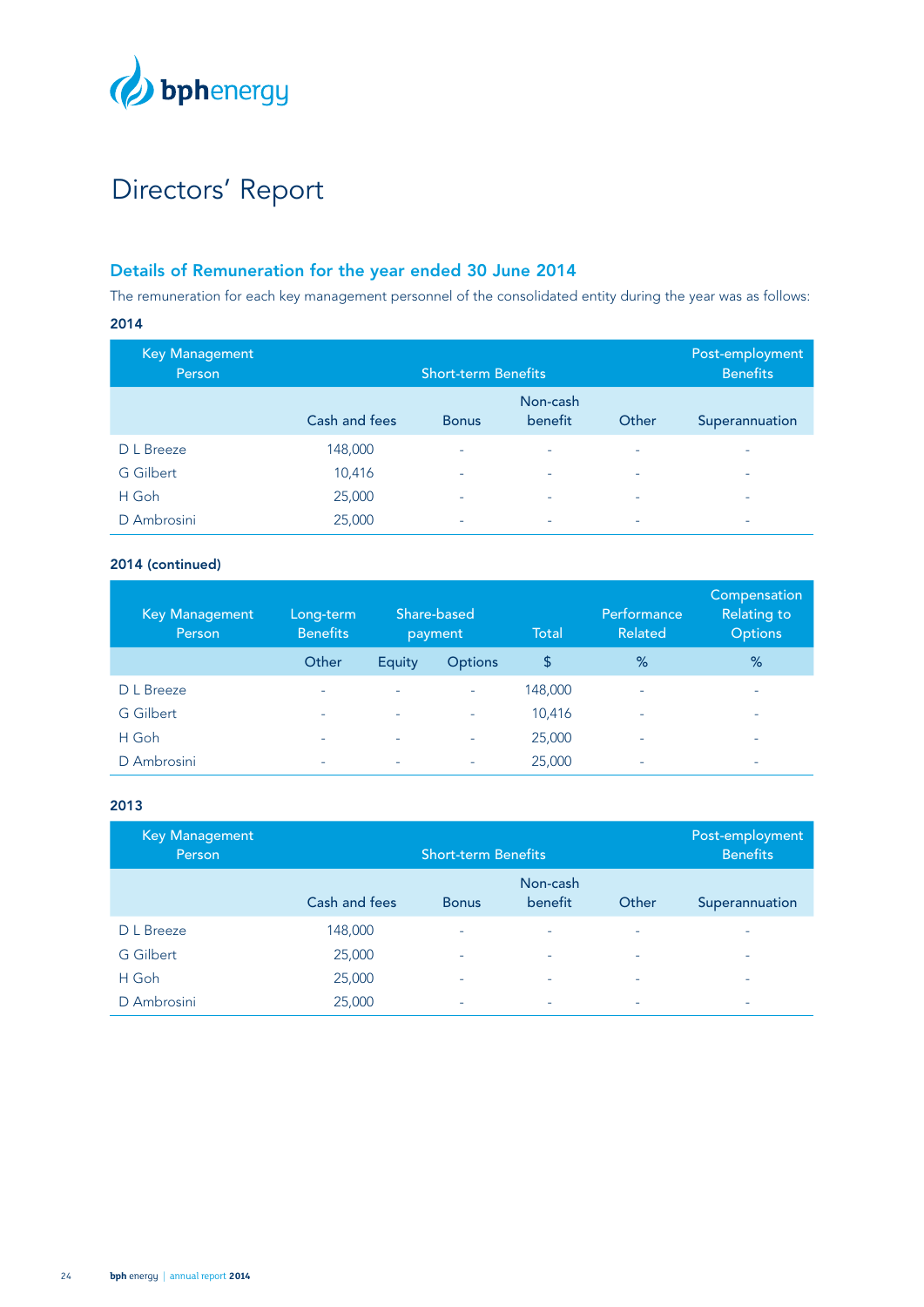#### 2013 (continued)

| <b>Key Management</b><br>Person | Long-term<br><b>Benefits</b> |                          | Share-based<br>payment   | <b>Total</b> | Performance<br>Related | Compensation<br><b>Relating to</b><br><b>Options</b> |
|---------------------------------|------------------------------|--------------------------|--------------------------|--------------|------------------------|------------------------------------------------------|
|                                 | Other                        | Equity                   | <b>Options</b>           | \$           | %                      | %                                                    |
| D L Breeze                      | $\overline{\phantom{0}}$     | $\qquad \qquad$          | ۰                        | 148,000      | -                      | $\overline{\phantom{a}}$                             |
| G Gilbert                       | $\overline{\phantom{a}}$     | $\overline{\phantom{a}}$ | $\overline{\phantom{0}}$ | 25,000       | ÷                      | $\overline{\phantom{a}}$                             |
| H Goh                           | $\overline{\phantom{a}}$     | ۰                        | ۰                        | 25,000       | ٠                      | $\overline{\phantom{0}}$                             |
| D Ambrosini                     | $\overline{\phantom{a}}$     | $\overline{\phantom{a}}$ | ۰                        | 25,000       | ۰                      | -                                                    |

## Company performance, shareholder wealth and director and executive remuneration

The following table shows the gross revenue and the operating result for the last 5 years for the listed entity, as well as the share price at the end of the respective financial years. Analysis of the actual figures shows a slight decrease in the revenue from the previous year accompanied by an increase in the loss in the current year which can be attributed to the reduced tax credit calculated for the current year and the impairment of the company's investment in MDSystems, due primarily to the temporary suspension of MDSystem's drug discovery program. Actions have been taken by the Board to ensure that expenses remained constant or were reduced during the last 12 months with a focus on further significant reductions in the coming year.

|                                                          | 2010      | 2011       | 2012       | 2013       | 2014          |
|----------------------------------------------------------|-----------|------------|------------|------------|---------------|
| Revenue and other income                                 | 339,253   | 604,748    | 300,978    | 301,808    | 265,663       |
| Operating loss attributable to<br>members of the company | (208,785) | (220, 903) | (739, 165) | (568, 454) | (1, 253, 563) |
| Share price at Year end                                  | \$0.068   | \$0.03     | \$0.017    | \$0.01     | \$0,008       |
| Earnings per shares (cents)                              | (0.80)    | (0.13)     | (0.41)     | (0.33)     | (0.73)        |

#### Share based payments:

The following are the share payments payment arrangement in existence during the year:

| <b>Fair Value at</b> |                  |                   |                       |                     |  |  |  |
|----------------------|------------------|-------------------|-----------------------|---------------------|--|--|--|
| <b>Grant Date</b>    | Date of Expiry   | <b>Grant Date</b> | <b>Exercise Price</b> | <b>Vesting Date</b> |  |  |  |
| 24 December 2009     | 31 December 2014 | \$0.0266          | \$0.894               | At grant date       |  |  |  |

There were no grants of share based payment compensation to directors and senior management during the year.

There were no grants of share based payment compensation to directors and senior management during the year. There are no further service or performance criteria that need to be met in relation to options granted.

No options were granted or exercised during the year (2013:nil).

End of remuneration report.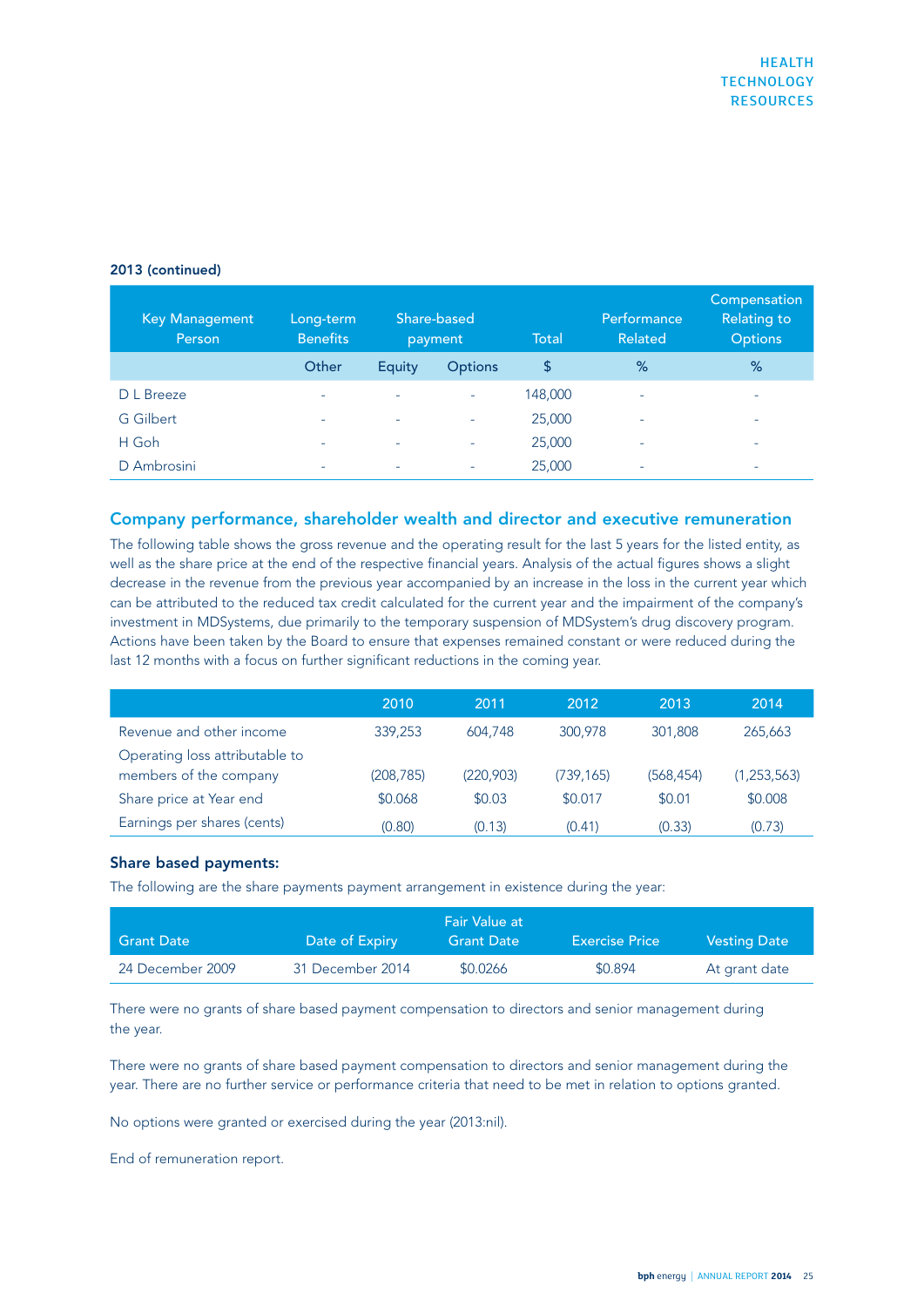

# Directors' Report

# Additional Information

### Meetings of Directors

During the financial year, one meeting of directors was held. Attendances by each director during the year were:

|                  | <b>Directors' Meetings</b> |                 |  |  |
|------------------|----------------------------|-----------------|--|--|
|                  | Number eligible to attend  | Number attended |  |  |
| D L Breeze       |                            |                 |  |  |
| D Ambrosini      |                            |                 |  |  |
| <b>G</b> Gilbert |                            |                 |  |  |
| H Goh            |                            |                 |  |  |

# Indemnifying Officers or Auditors

During or since the end of the financial year the company has given an indemnity or entered an agreement to indemnify, or paid or agreed to pay insurance premiums as follows:

The company has paid premiums to insure each of the following directors against liabilities for costs and expenses incurred by them in defending any legal proceedings arising out of their conduct while acting in the capacity of director of the company, other than conduct involving a wilful breach of duty in relation to the company. The amount of the premium was \$22,144.

- • D Breeze
- D Ambrosini
- • H Goh

The company has not indemnified the current or former auditor of the Company.

### Non-audit Services

The board of directors is satisfied that the provision of non-audit services during the year is compatible with the general standard of independence for auditors imposed by the *Corporations Act 2001*. The directors are satisfied that the services disclosed below did not compromise the external auditor's independence for the following reasons:

- all non-audit services are reviewed and approved by the board prior to commencement to ensure they do not adversely affect the integrity and objectivity of the auditor; and
- the nature of the services provided do not compromise the general principles relating to auditor independence in accordance with APES 110: Code of Ethics for Professional Accountants set by the Accounting Professional and Ethical Standards Board.

No fees for non-audit services were paid/payable to the external auditors during the year ended 30 June 2014 (2013: Nil).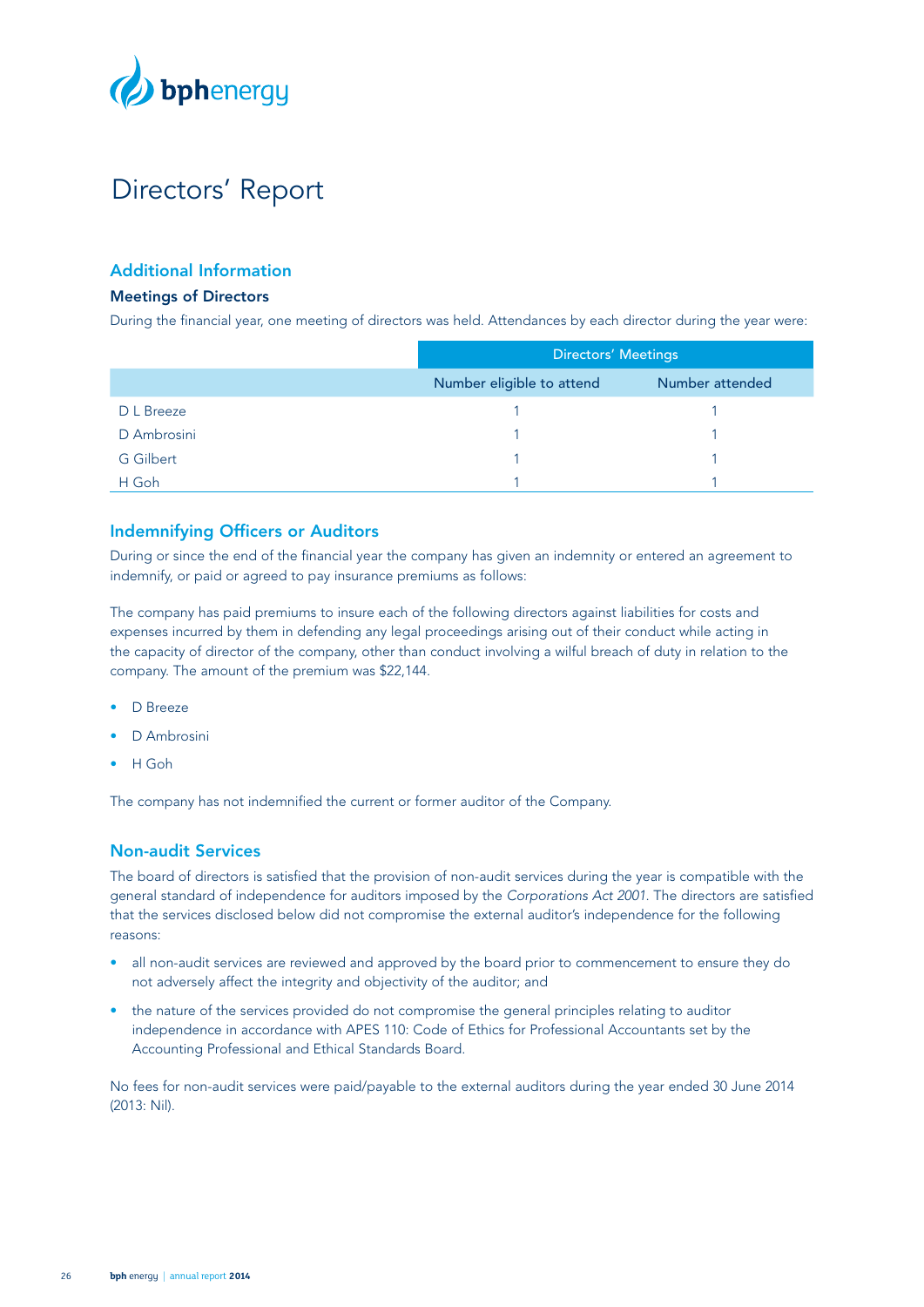### **Options**

At the date of this report, the unissued ordinary shares of BPH Energy Ltd under option are as follows:

Unlisted Options

| Date of Expiry    | <b>Exercise Price</b> | <b>Number Under Option</b> |
|-------------------|-----------------------|----------------------------|
| 30 September 2014 | \$0.594               | 75,000                     |
| 31 December 2014  | \$0.894               | 1,500,000                  |
| 21 January 2016   | \$0.16                | 325,000                    |
| 30 June 2018      | \$0.08                | 1,075,000                  |
|                   |                       |                            |

During the year ended 30 June 2014 nil ordinary shares of BPH Energy Ltd were issued on the exercise of options granted under the BPH Energy Ltd Incentive Option Scheme (2013: Nil). No amounts are unpaid on any of the shares.

No person entitled to exercise the option had or has any right by virtue of the option to participate in any share issue of any other body corporate.

No shares or interest have been issued during or since the end of the financial year as a result of exercise of an option.

### Proceedings on Behalf of Company

No person has applied for leave of Court to bring proceedings on behalf of the company or intervene in any proceedings to which the company is a party for the purpose of taking responsibility on behalf of the company for all or any part of those proceedings. The company was not a party to any such proceedings during the year.

### Auditor's Independence Declaration

The lead auditor's independence declaration for the year ended 30 June 2014 has been received and can be found on page 28.

The directors' report is signed in accordance with a resolution of directors made pursuant to S298(2) of the *Corporations Act 2001*.

David Breeze

Dated this 13th August 2014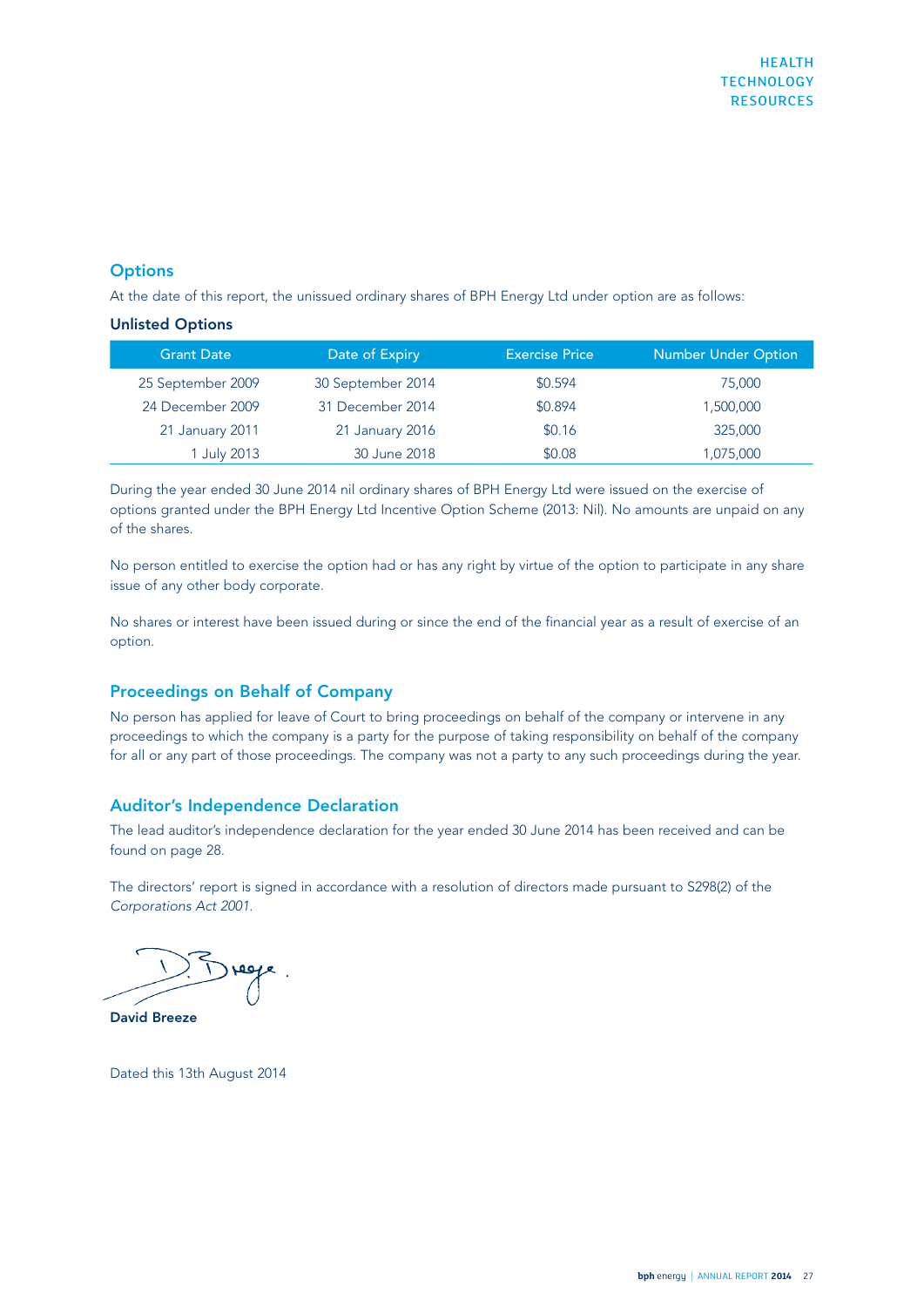

# Auditor's Independence Declaration



the next solution

### Lead auditor's independent declaration under section 307C of the *Corporations Act 2001.*

#### To the directors of BPH Energy Limited

I declare that, to the best of my knowledge and belief, in relation to the audit for the financial year ended 30 June 2014 there has been:

- (i) no contraventions of the auditor's independence requirements as set out in the *Corporations Act 2001* in relation to the audit; and
- (ii) no contraventions of any applicable code of professional conduct in relation to the audit.

NPAS

Nexia Perth Audit Services Pty Ltd

Amar Nathwani

Amar Nathwani B.Eng, CA **Director** 

Perth 13 August 2014

**Nexia Perth Audit Services Pty Ltd** ACN 145 447 105<br>Level 3, 88 William Street, Perth WA 6000<br>GPO Box 2570, Perth WA 6001 0 + 61 8 9463 2463, f + 61 8 9463 2499 audit@nexiaperth.com.au, www.nexia.com.au

Independent member of Nexia International

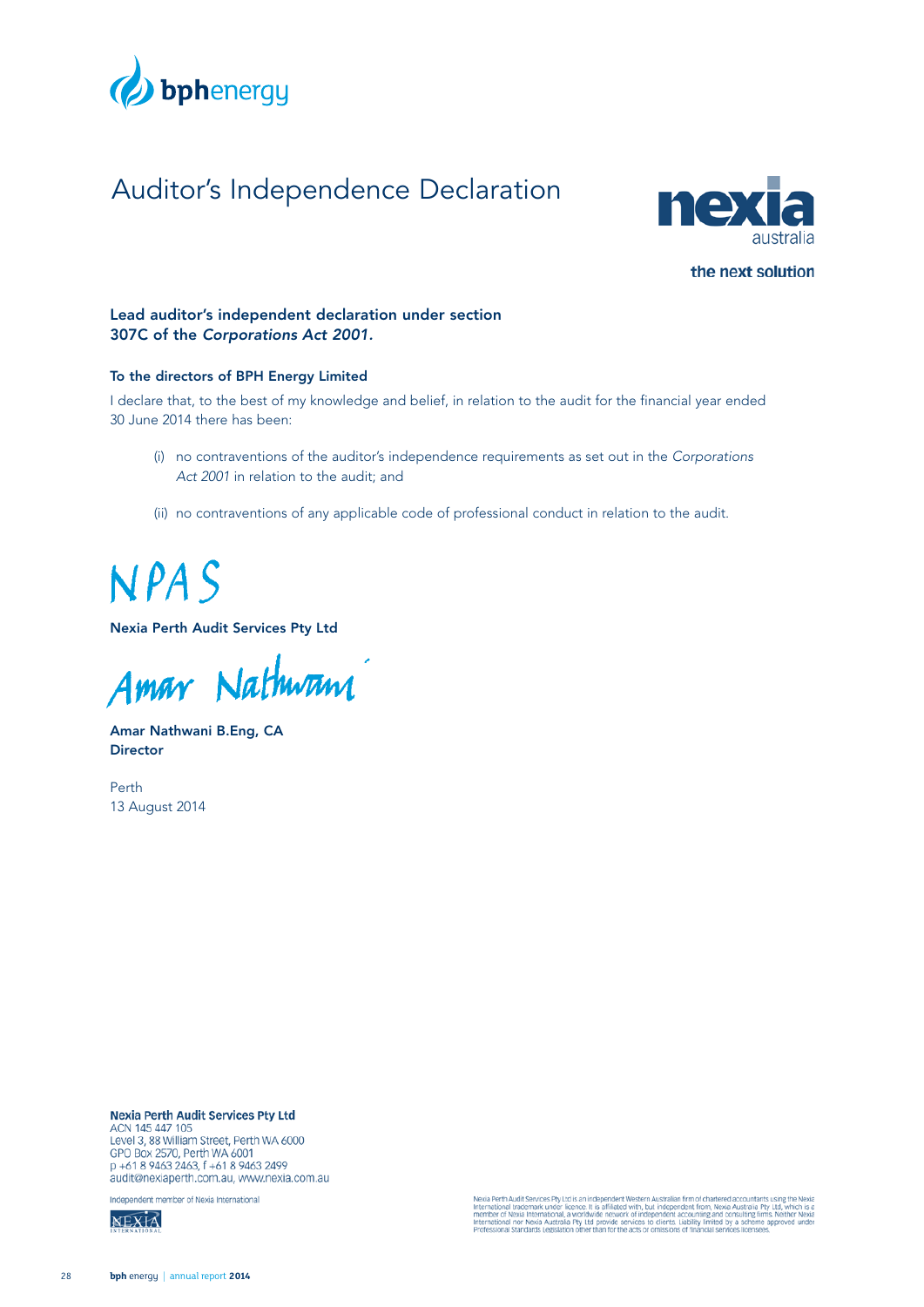# Corporate Governance Statement

The Board of Directors of BPH Energy Limited ("BPH Energy" or "the Company") ("Group") is responsible for the corporate governance of the economic entity. The Board guides and monitors the business and affairs of the Company on behalf of the shareholders by whom they are elected and to whom they are accountable.

To ensure that the Board is well equipped to discharge its responsibilities, it has established guidelines and accountability as the basis for the administration of corporate governance.

### Corporate Governance Disclosures

BPH Energy Limited and the board are committed to achieving and demonstrating the highest standards of corporate governance. The board continues to review the framework and practices to ensure they meet the interests of shareholders. The company and its controlled entities together are referred to as the Group in this statement.

### Composition of the Board

The composition of the Board is determined in accordance with the following principles and guidelines:

- the Board should have at least one independent non-executive director;
- the Board should have at least one director with an appropriate range of qualifications and expertise; and
- the Board shall meet at regular intervals and follow meeting guidelines set down to ensure all directors are made aware of, and have available all necessary information, to participate in an informed discussion of all agenda items.

When a vacancy exists, through whatever cause, or where it is considered that the Board would benefit from the service of a new director with particular skills, the Board selects a candidate or panel of candidates with the appropriate expertise.

The Board then appoints the most suitable candidate, who must stand for election at the next general meeting of shareholders. The Company does not have a formal Nomination Committee.

### Remuneration and Nomination Committees

The Company does not have a formal Remuneration or Nomination Committee. The full Board attends to the matters normally attended to by a Remuneration Committee and a Nomination committee. Remuneration levels are set by the Company in accordance with industry standards to attract suitably qualified and experienced Directors and senior executives.

### Audit Committee

The Company does not have a formal Audit Committee. The full Board carries out the functions of an Audit Committee. Due to the status of the Company and the relatively straight forward accounts of the Company anticipated in the financial year, the Directors believe that there presently would be no additional benefits obtained by establishing such a committee. The Board follows the Audit Committee Charter, a copy of which is available on request.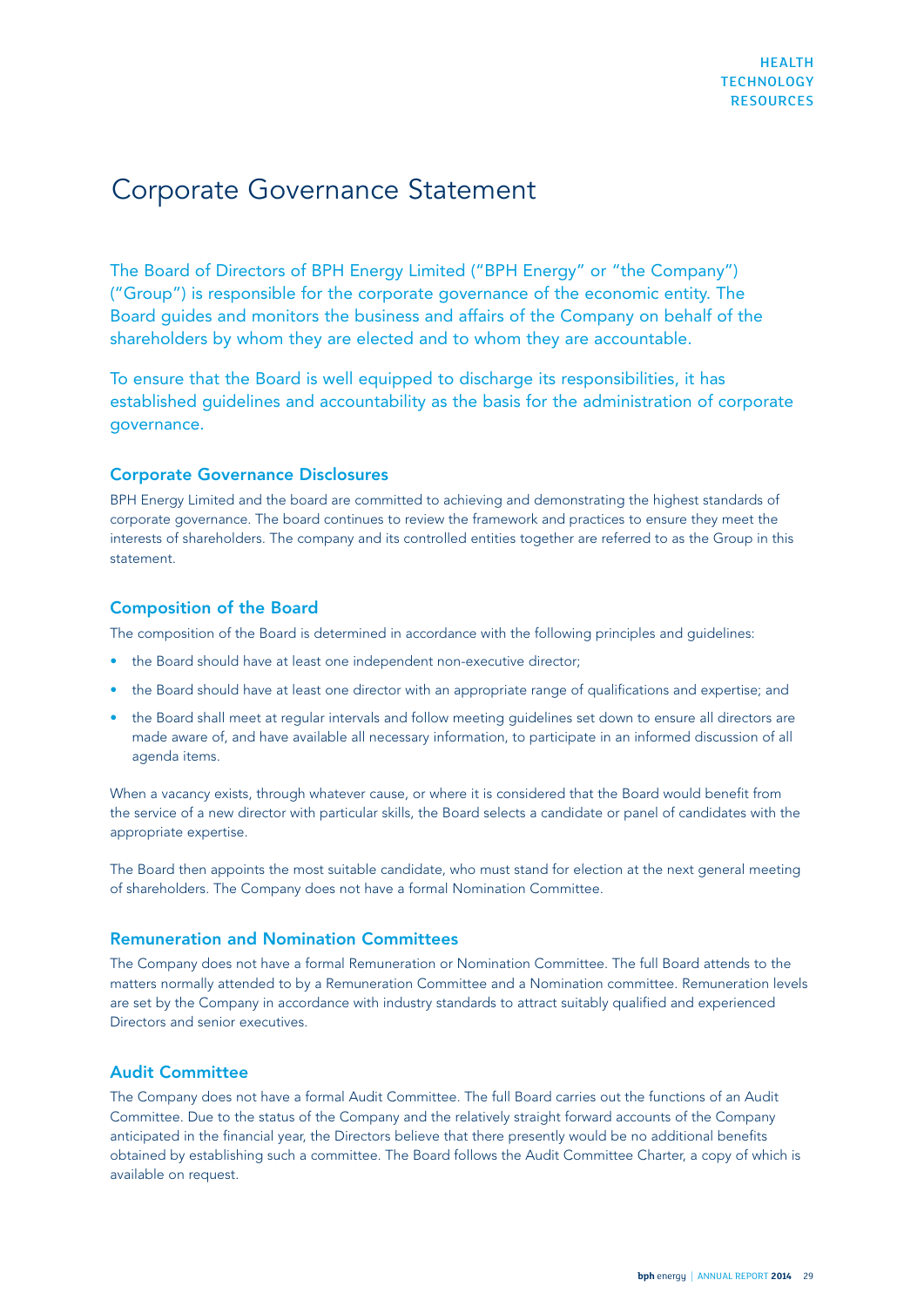

# Corporate Governance Statement

### Board Responsibilities

As the Board acts on behalf of and is accountable to the shareholders, it seeks to identify the expectations of the shareholders, as well as other regulatory and ethical expectations and obligations. In addition, the Board is responsible for identifying areas of significant business risk and ensuring arrangements are in place to adequately manage those risks. The Board seeks to discharge these responsibilities in a number of ways.

The responsibility for the operation and administration of the economic entity is delegated by the Board to the Managing Director. The Board ensures that the Managing Director is appropriately qualified and experienced to discharge his responsibilities, and has in place procedures to assess the performance for the Company's officers, employees, contractors and consultants.

The Board is responsible for ensuring that management's objectives and activities are aligned with the expectations and risks identified by the Board. It has a number of mechanisms in place to ensure this is achieved, including the following:

- Board approval of a strategic plan, designed to meet shareholder needs and manage business risk;
- Implementation of operating plans and budgets by management and Board monitoring progress against budget; and
- Procedures to allow directors, in the furtherance of their duties, to seek independent professional advice at the Company's expense.

### Monitoring of the Board's Performance

In order to ensure that the Board continues to discharge its responsibilities in an appropriate manner, the performance of all directors is to be reviewed annually by the chairperson. Directors whose performance is unsatisfactory are asked to retire.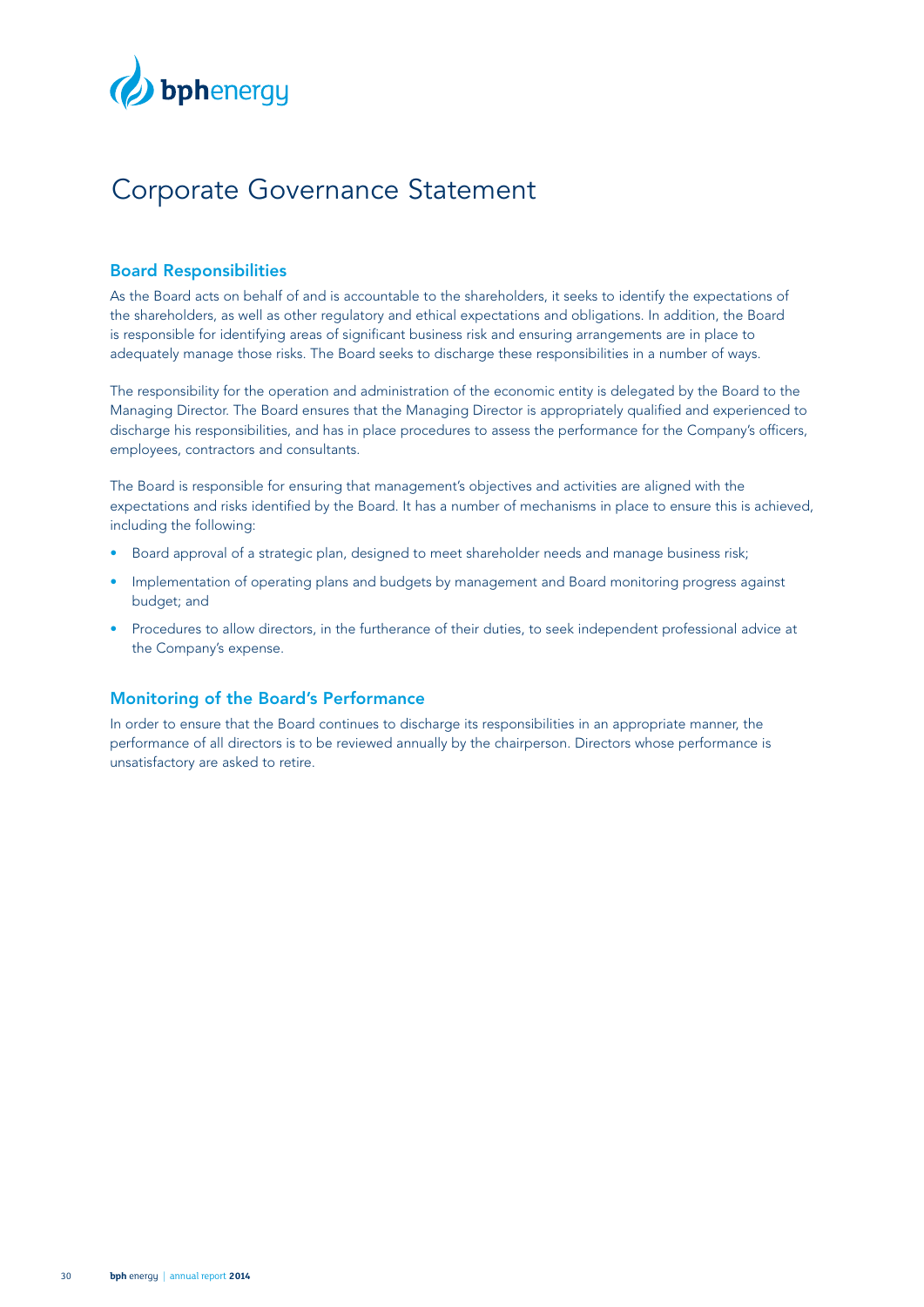### Best Practice Recommendation

Outlined below are the 8 Essential Corporate Governance Principles as outlined by the ASX and the Corporate Governance Council. The Company has complied with the Corporate Governance Best Practice Recommendations except as identified below.

#### Action taken and reasons if not adopted

#### Principle 1: Lay solid foundations for management and oversight

The relationship between the board and senior management is critical to the Group's long-term success. The directors are responsible to the shareholders for the performance of the Group in both the short and the longer term and seek to balance sometimes competing objectives in the best interests of the Group as a whole. Their focus is to enhance the interests of shareholders and other key stakeholders and to ensure the Group is properly managed.

The responsibilities of the board include:

- providing strategic guidance to the Group including contributing to the development of and approving the corporate strategy;
- reviewing and approving business plans, and financial plans including major capital expenditure initiatives;
- overseeing and monitoring:
	- organisational performance and the achievement of the Group's strategic goals and objectives; and
	- progress of major capital expenditures and other significant corporate projects including any acquisitions or divestments;
- monitoring financial performance including approval of the annual and half-year financial reports;
- appointment, performance assessment and, if necessary, removal of the Managing Director;
- ratifying the appointment and/or removal and contributing to the performance assessment for the members of the senior management team including the CFO and the Company Secretary (Deborah Ambrosini);
- ensuring there are effective management processes in place and approving major corporate initiatives;
- enhancing and protecting the reputation of the organization; and
- overseeing the operation of the Group's system for compliance and risk management reporting to shareholders.

Day to day management of the Group's affairs and the implementation of the corporate strategy and policy initiatives are formally delegated by the board to the Managing Director and senior executives.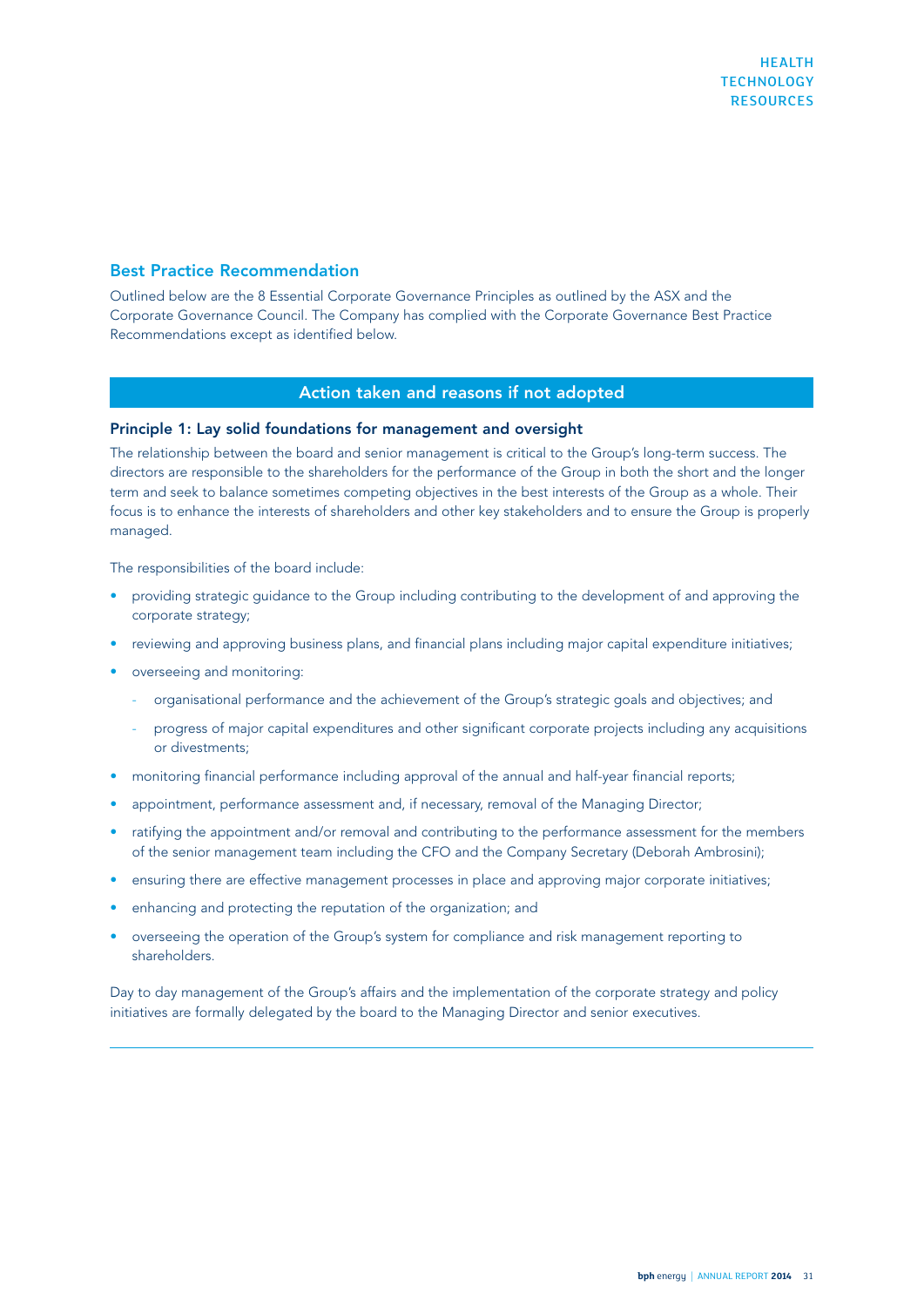

# Corporate Governance Statement

#### Action taken and reasons if not adopted

#### Principle 2: Structure the board to add value

The board operates in accordance with the broad principles set out in its charter. The charter details the board's composition and responsibilities.

The board seeks to ensure that :

- at any point in time, its membership represents an appropriate balance between directors with experience and knowledge of the Group and directors with an external or fresh perspective; and
- the size of the board is conducive to effective discussion and efficient decision-making.

#### Directors' independence

The board has adopted specific principles in relation to directors' independence. These state that when determining independence, a director must be a non-executive and the board should consider whether the director:

- is a substantial shareholder of the company or an officer of, or otherwise associated directly with, a substantial shareholder of the company;
- is or has been employed in an executive capacity by the company or any other Group member within three years before commencing to serve on the board;
- • within the last three years has been a principal of a material professional adviser or a material consultant to the company or any other Group member, or an employee materially associated with the service provided;
- has a material contractual relationship with the company or a controlled entity other than as a director of the Group; and
- is free from any business or other relationship which could, or could reasonably be perceived to, materially interfere with the director's independent exercise of their judgement.

Materiality for these purposes is determined on both quantitative and qualitative bases. A transaction of any amount or a relationship is deemed material if knowledge of it may impact the shareholders' understanding of the director's performance.

The board assesses independence each year. To enable this process, the directors must provide all information that may be relevant to the assessment.

#### Board members

Details of the members of the board, their experience, expertise, qualifications, term of office, relationships affecting their independence and their independent status are set out in the directors' report under the heading ''Information on directors''. At the date of signing the directors' report, there is one non-executive director and two executive directors, two of whom have no relationships adversely affecting independence and so are deemed independent under the principles set out above.

• Mr Breeze has business dealings with the Group as disclosed in note 25 to the financial report.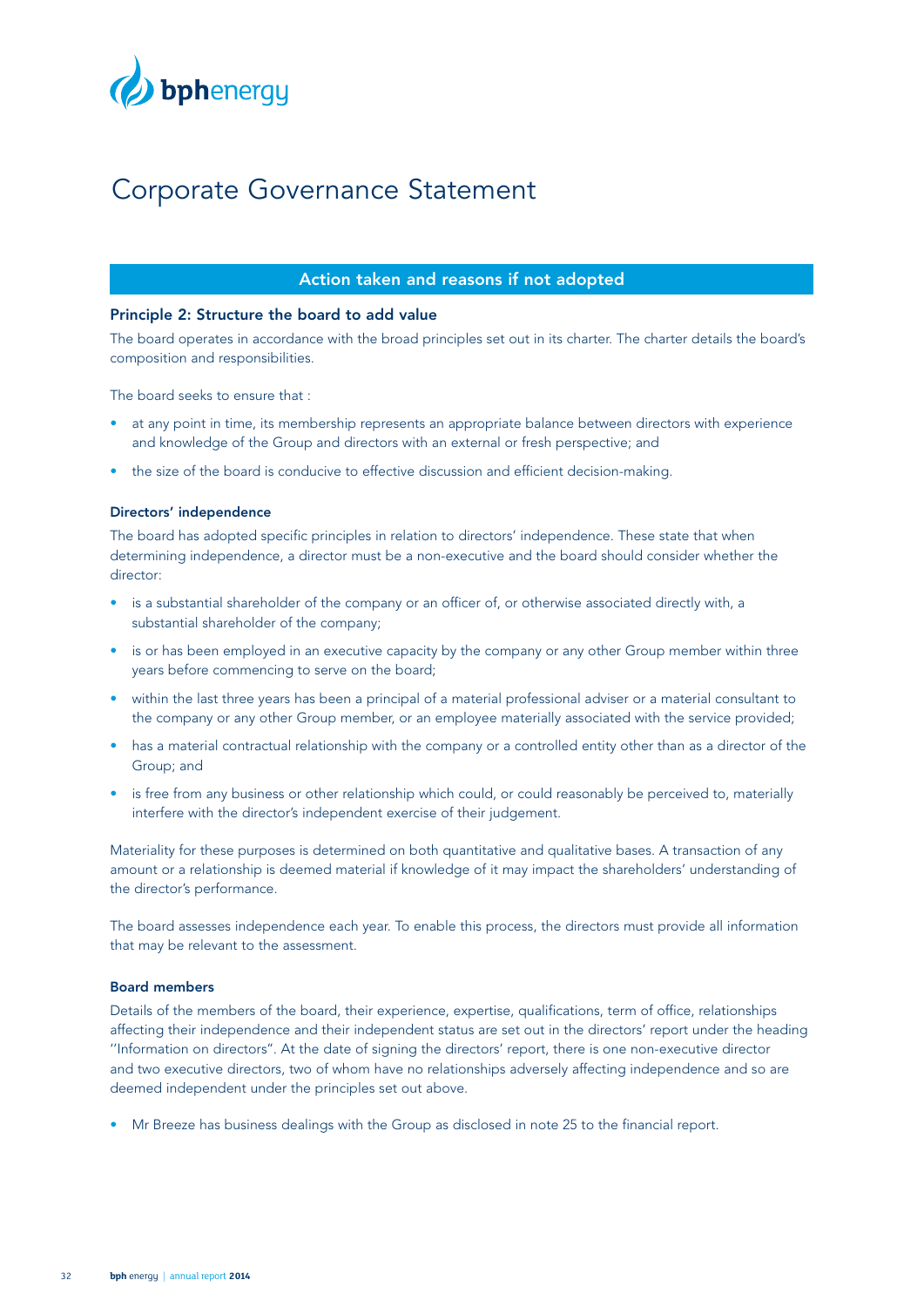# Action taken and reasons if not adopted

#### Term of office

The company's Constitution specifies that all non-executive directors must retire from office no later than the third annual general meeting (AGM) following their last election. Where eligible, a director may stand for re-election, subject to the following limitations:

• on attaining the age of 72 years a director will retire, by agreement, at the next AGM and will not seek re-election.

#### Chair and Managing Director

The Chair is responsible for leading the board, ensuring directors are properly briefed in all matters relevant to their role and responsibilities, facilitating board discussions and managing the board's relationship with the company's senior executives. In accepting the position, the Chair has acknowledged that it will require a significant time commitment and has confirmed that other positions will not hinder his effective performance in the role of Chair.

The Managing Director is responsible for implementing Group strategies and policies.

The Chairman does not satisfy the Independence test as the role of the Chairman and the Managing Director is exercised by the same person. The board is of the opinion that the Chairman's role as Chairman of the Board is appropriate given his experience and knowledge of the business.

#### **Committees**

The number of meetings of the company's board of directors and of each board committee held during the year ended 30 June 2014, and the number of meetings attended by each director is disclosed on page 26.

It is the company's practice to allow its executive directors to accept appointments outside the company. No appointments of this nature were accepted during the year ended 30 June 2014.

The Company is not of a size at the moment that justifies having a separate Nomination Committee. However, matters typically dealt with by such a committee are dealt with by the Board of Directors.

Notices of meetings for the election of directors comply with the ASX Corporate Governance Council's best practice recommendations.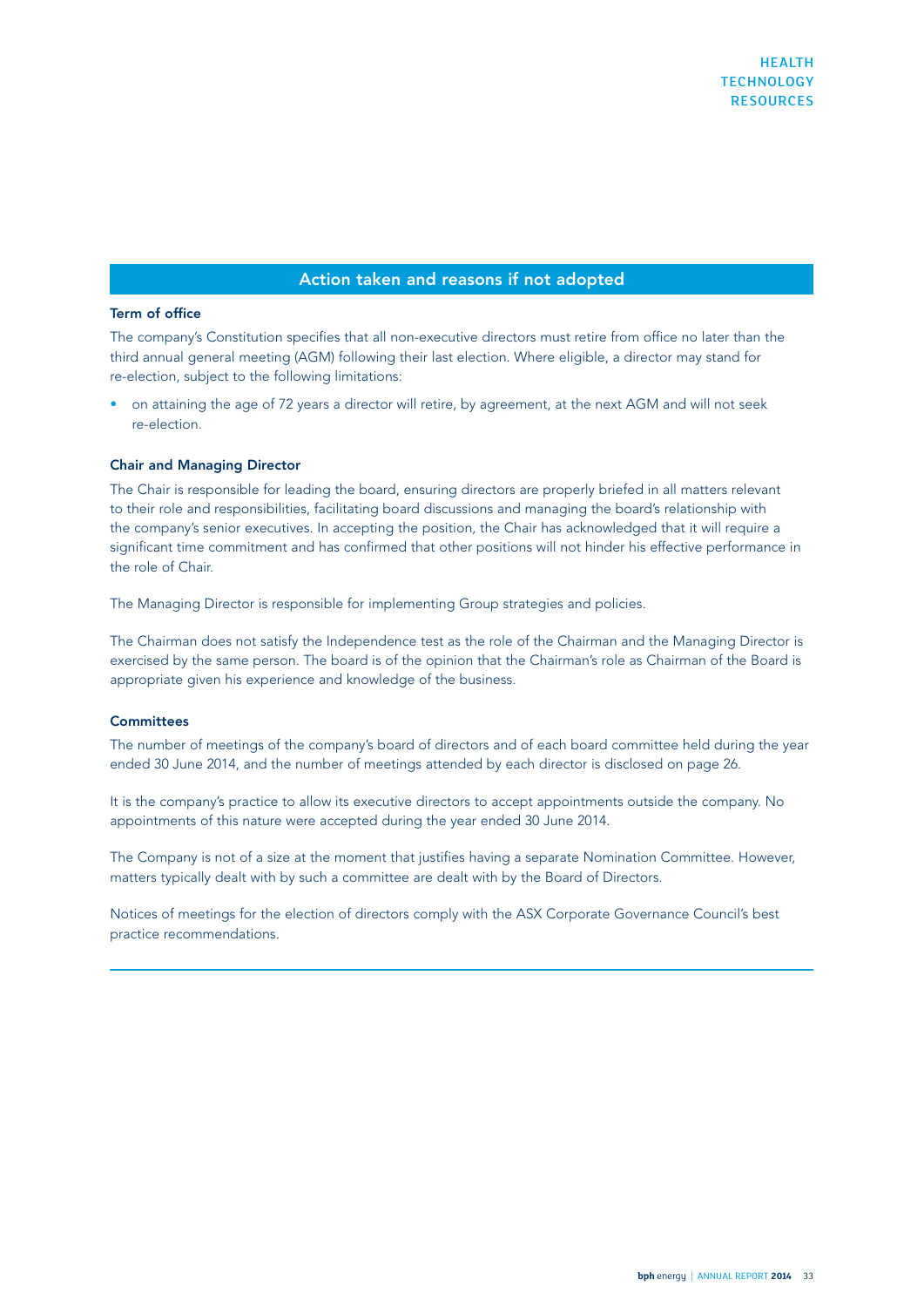

# Corporate Governance Statement

#### Action taken and reasons if not adopted

#### Principle 3: Promote ethical and responsible decision making

The company has developed a statement of values which has been fully endorsed by the board and applies to all directors and employees. The Statement is regularly reviewed and updated as necessary to ensure it reflects the highest standards of behaviour and professionalism and the practices necessary to maintain confidence in the Group's integrity and to take into account legal obligations and reasonable expectations of the company's stakeholders.

The Statement requires that at all times all company personnel act with the utmost integrity, objectivity and in compliance with the letter and the spirit of the law and company policies.

The Company's share trading policy is set out on the Company's website.

The purchase and sale of company securities by directors and employees is monitored by the Board.

The Company's policy regarding diversity is set out on the Company's website.

The Company's diversity policy does not include measurable objectives as the Board believes that the Company will not be able to successfully meet these given the size and stage of development of the Company. If the Company's activities increase in size, nature and scope in the future, the suitable measurable objectives will be agreed and put into place. Notwithstanding this, the Company strives to provide the best possible opportunities for current and prospective employees of all backgrounds in such a manner that best adds to overall shareholder value and which reflects the values, principles and spirit of the Company's Diversity Policy.

The company is committed to Diversity and Equal Opportunity within its workforce placing particular focus on the level of gender diversity at senior levels of the organisation. The company ensures this is achieved by:

- ensuring recruitment and selection practices enable the availability of a diverse candidate pool for appointments at senior levels;
- development of high potential women;
- implementation of flexible working arrangements; and
- ensuring remuneration practices are free from gender bias.

At conclusion of the reporting year, one of BPH Energy's three directors is female.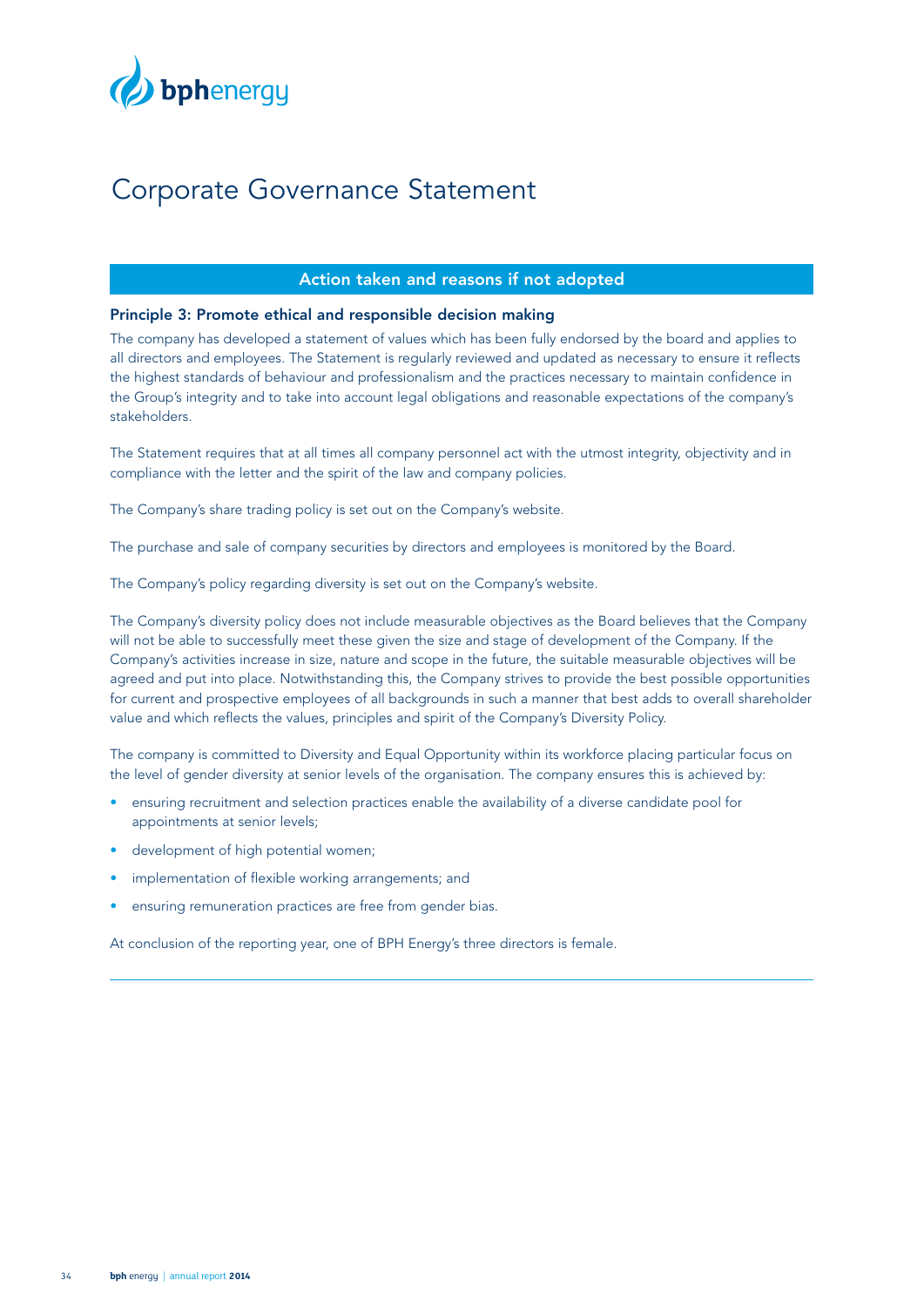## Action taken and reasons if not adopted

### Principle 4: Safeguard integrity in financial reporting

Adopted except as follows:-

The Company does not have a separate Audit Committee. The full Board carries out the functions of an Audit Committee. The Board has the authority, within the scope of its responsibilities, to seek any information it requires from any employee or external party.

Due to the status of the Company and the relatively straight forward accounts of the Company, the Directors at the moment can see no additional benefits to be obtained by establishing such a committee.

The Board follows the Audit Committee Charter, a copy of which is available on request.

#### External auditors

The Board's policy is to appoint external auditors who clearly demonstrate quality and independence. The performance of the external auditor is reviewed annually and applications for tender of external audit services are requested as deemed appropriate, taking into consideration assessment of performance, existing value and tender costs. Nexia was appointed as the external auditor in 2012. It is the Corporation Act's policy to rotate audit engagement partners on listed companies at least every five years. A partner should not be re-assigned to a listed entity audit engagement if this equates to the partner serving in this role for more than 5 out of 7 successive years.

An analysis of fees paid to the external auditors, including a break-down of fees for non-audit services, is provided in the directors' report and in note 5 to the financial statements. It is the policy of the external auditors to provide an annual declaration of their independence to the Board.

The external auditor will attend the annual general meeting and be available to answer shareholders' questions about the conduct of the audit and the preparation and content of the audit report. The Company is not of a size at the moment that justifies having an internal audit division.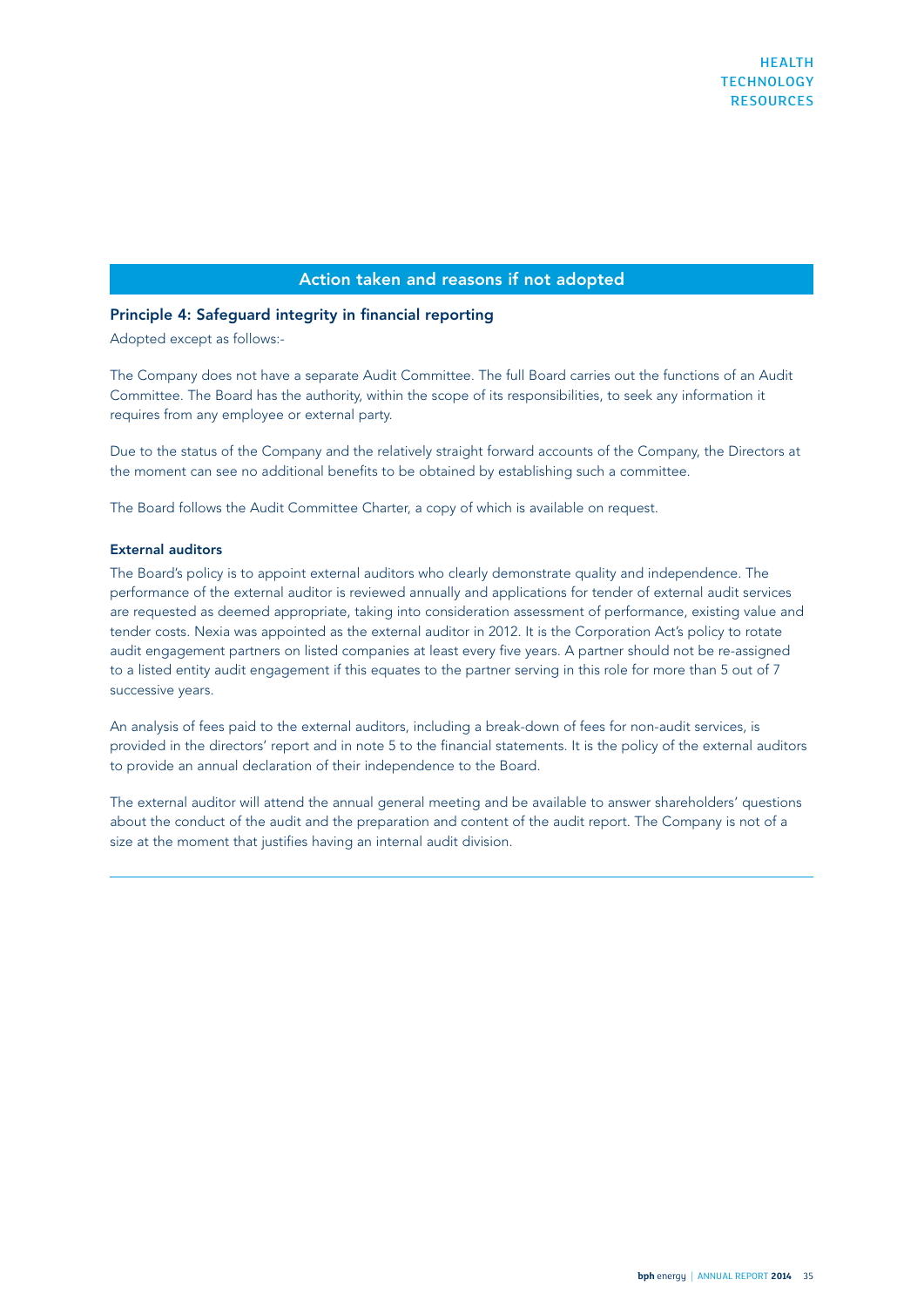

# Corporate Governance Statement

### Action taken and reasons if not adopted

## Principle 5&6: Make timely and balanced disclosures and respect the rights of shareholders Continuous disclosure and shareholder communication

The company has policies and procedures on information disclosure that focus on continuous disclosure of any information concerning the Group that a reasonable person would expect to have a material effect on the price of the company's securities. These policies and procedures also include the arrangements the company has in place to promote communication with shareholders and encourage effective participation at general meetings.

The Company Secretary has been nominated as the person responsible for communications with the ASX. This role includes responsibility for ensuring compliance with the continuous disclosure requirements in the ASX Listing Rules and overseeing and co-ordinating information disclosure to the ASX, analysts, brokers, shareholders, the media and the public.

All information disclosed to the ASX is posted on the company's website as soon as it is disclosed to the ASX. When analysts are briefed on aspects of the Group's operations, the material used in the presentation is released to the ASX and posted on the company's web site. Procedures have also been established for reviewing whether any price sensitive information has been inadvertently disclosed and, if so, this information is also immediately released to the market.

All shareholders receive a copy of the company's annual and half-yearly reports. In addition, the company seeks to provide opportunities for shareholders to participate through electronic means. Recent initiatives to facilitate this include making all company announcements, media briefings, details of company meetings, and financial reports available on the company's website.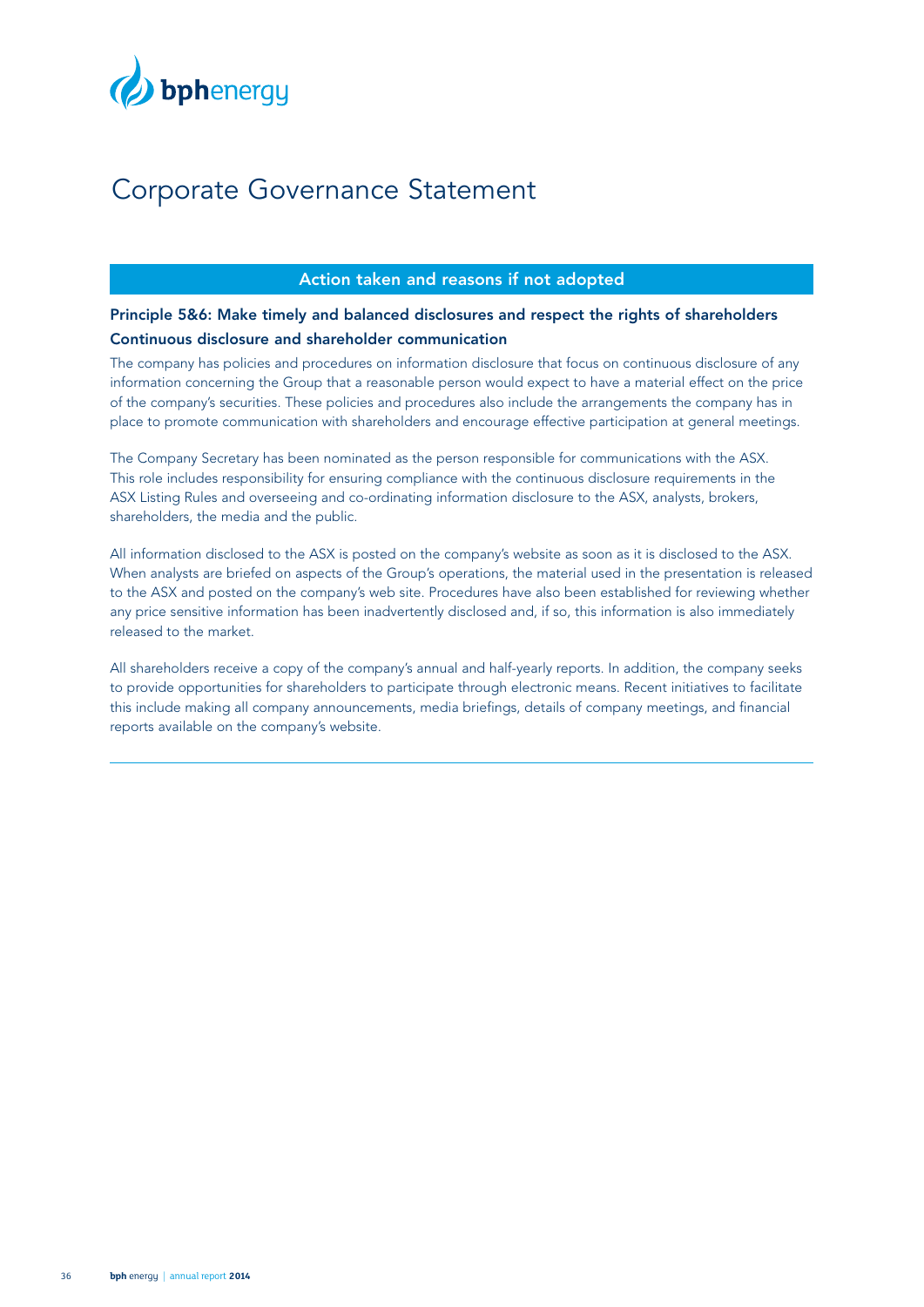## Action taken and reasons if not adopted

#### Principle 7: Recognise and manage risk

The board and senior executives are responsible for ensuring there are adequate policies in relation to risk management, compliance and internal control systems. In summary, the company policies are designed to ensure strategic, operational, legal, reputational and financial risks are identified, assessed, effectively and efficiently managed and monitored to enable achievement of the Group's business objectives.

Considerable importance is placed on maintaining a strong control environment. There is an organisation structure with clearly drawn lines of accountability and delegation of authority. The board actively promotes a culture of quality and integrity.

The responsibility for the operation and administration of the economic entity is delegated by the board to the Managing Director. The board ensures that the Managing Director is appropriately qualified and experienced to discharge his responsibilities, and has in place procedures to assess the performance for the Company's officers, employees, contractors and consultants. The board receives monthly updates as to the effectiveness of the company's management of material risks that may impede meeting business objectives.

The board is responsible for ensuring that management's objectives and activities are aligned with the expectations and risks identified by the Board. It has a number of mechanisms in place to ensure this is achieved, including the following:

- Board approval of a strategic plan, designed to meet shareholder needs and manage business risk;
- Implementation of operating plans and budgets by management and board monitoring progress against budget; and
- Procedures to allow directors, in the furtherance of their duties, to seek independent professional advice at the Company's expense.

Control procedures cover management accounting, financial reporting, project appraisal, IT security, compliance and other risk management issues. The Managing Director is required to ensure that appropriate controls are in place to effectively manage the identified risks. This is monitored by the board on a monthly basis.

#### The environment

Information on compliance with significant environmental regulations is set out in the directors' report.

#### Corporate reporting

The Managing Director and CFO have made the following certifications to the board:

- that the company's financial reports are complete and present a true and fair view, in all material respects, of the financial condition and operational results of the company and Group and are in accordance with relevant accounting standards;
- that the above statement is founded on a sound system of risk management and internal compliance and control which implements the policies adopted by the board; and
- that the company's risk management and internal compliance and control is operating efficiently and effectively in all material respects in relation to financial reporting risks.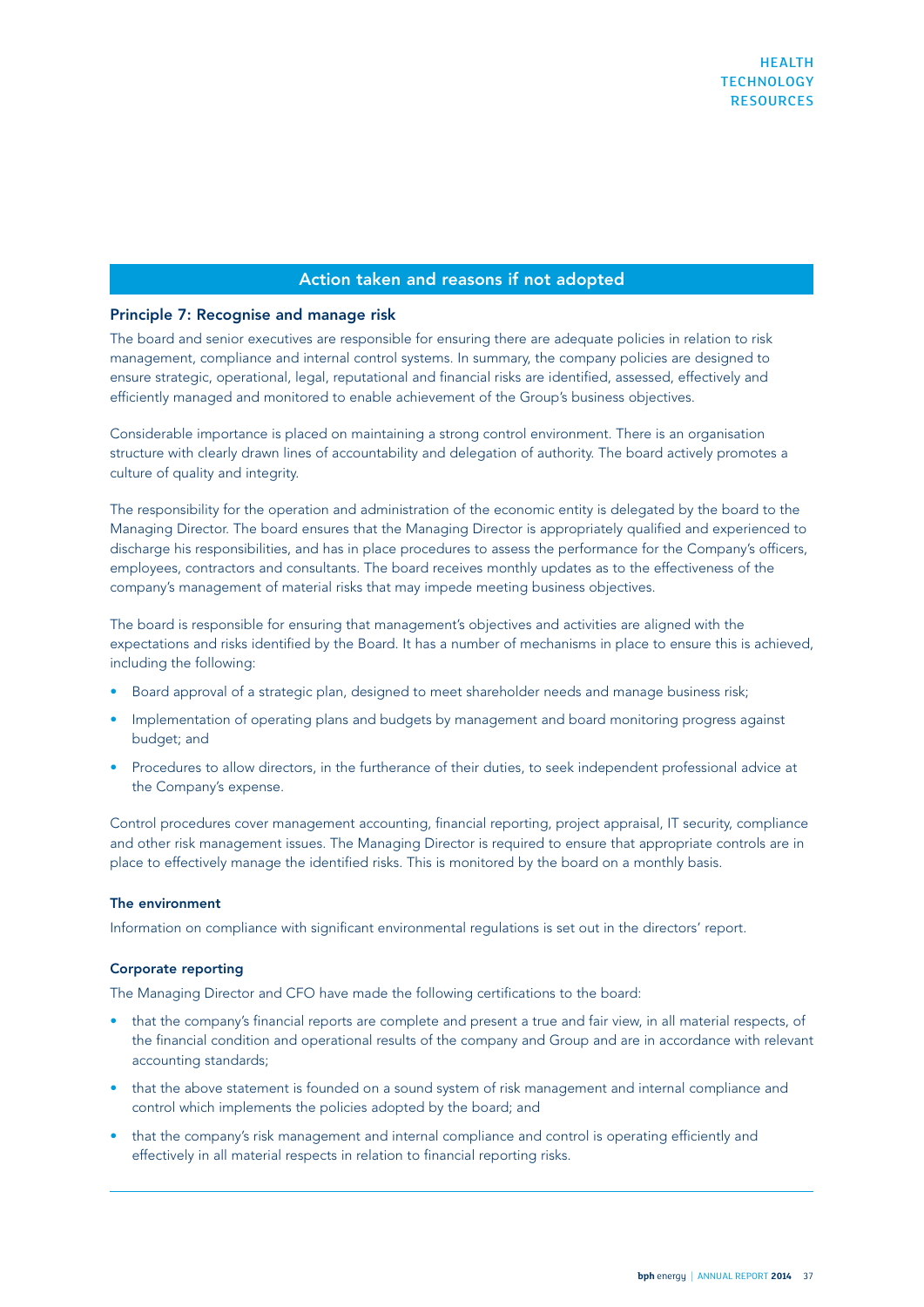

# Corporate Governance Statement

### Action taken and reasons if not adopted

#### Principle 8: Remunerate fairly and responsibly

The Company is not of a size at the moment that justifies having a separate Remuneration Committee. However, matters typically dealt with by such a committee are dealt with by the board.

The board makes specific recommendations on remuneration packages and other terms of employment for executive directors, other senior executives and non-executive directors. The board also reviews gender pay equity on an annual basis to ensure equality.

Each member of the senior executive team signs a formal employment contract at the time of their appointment covering a range of matters including their duties, rights, responsibilities and any entitlements on termination. The standard contract refers to a specific formal job description.

Further information on directors' and executives' remuneration, including principles used to determine remuneration, is set out in the directors' report under the heading ''Remuneration report''. In accordance with Group policy, participants in equity-based remuneration plans are not permitted to enter into any transactions that would limit the economic risk of options or other unvested entitlements.

The board with the Managing Director also assumes responsibility for overseeing management succession planning, including the implementation of appropriate executive development programmes and ensuring adequate arrangements are in place, so that appropriate candidates are recruited for later promotion to senior positions.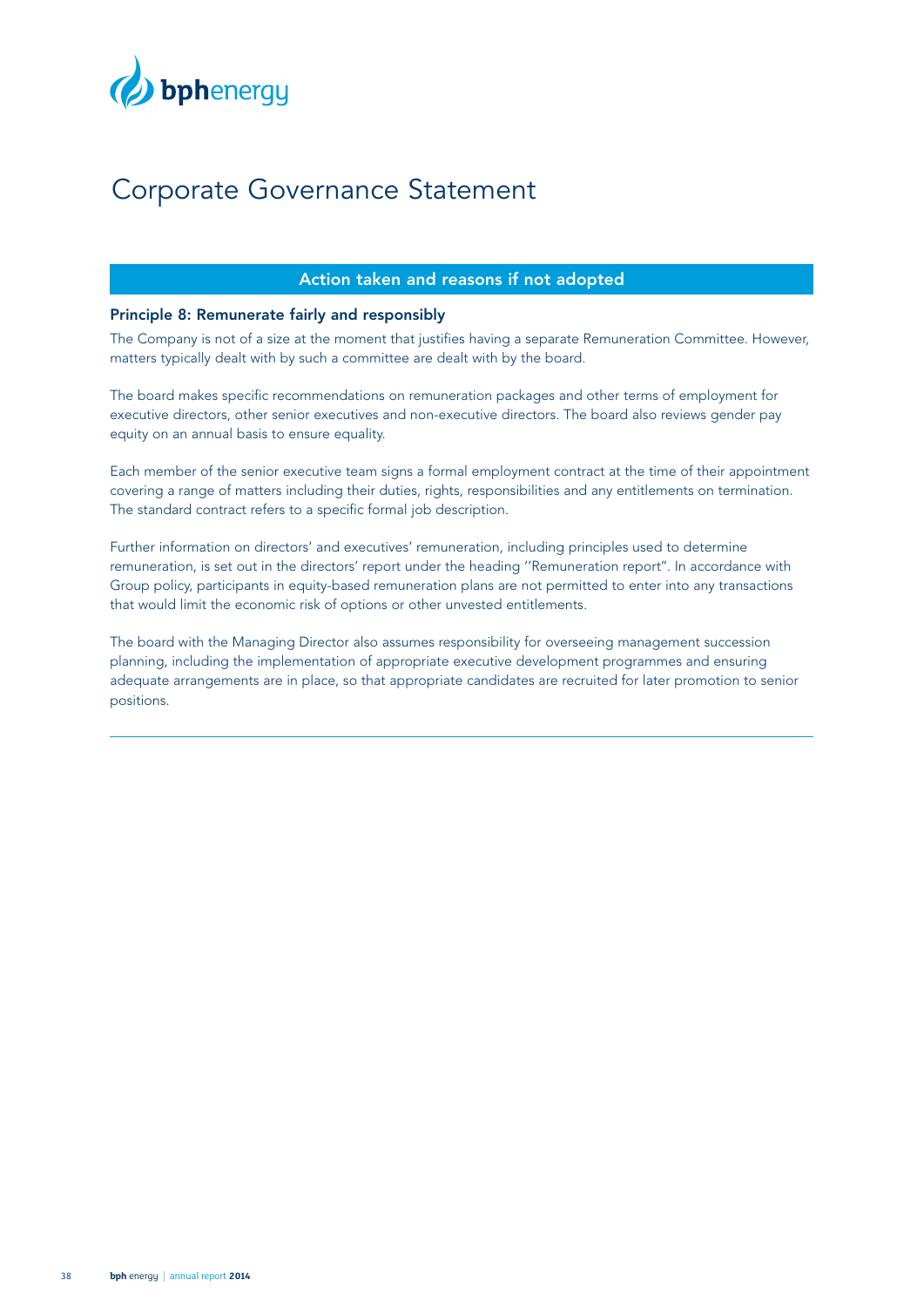## Consolidated Statement of Profit or Loss and Other Comprehensive Income

for the year ended 30 June 2014

|                                                                                |                | <b>Consolidated</b> |             |  |
|--------------------------------------------------------------------------------|----------------|---------------------|-------------|--|
|                                                                                | <b>Note</b>    | 2014<br>\$          | 2013<br>\$  |  |
| Revenue from ordinary activities                                               | $\overline{2}$ | 151,563             | 187,708     |  |
| Other income                                                                   | $\overline{2}$ | 114,100             | 114,100     |  |
| Share of associates' loss                                                      | 13             | (312, 867)          | (562, 945)  |  |
| Impairment of investment in associate                                          | 13             | (736, 965)          |             |  |
| Administration expenses                                                        |                | (109, 486)          | (34,700)    |  |
| Advertising and Promotion expenses                                             |                |                     | (1, 815)    |  |
| Consulting and Legal expenses                                                  |                | (148, 612)          | (159, 867)  |  |
| Research and Development expenses                                              |                | (18,902)            | (49, 840)   |  |
| Depreciation and amortisation expense                                          | 3              | (302)               | (800)       |  |
| Employee expense                                                               | 3              | (344, 728)          | (336, 365)  |  |
| Insurance expenses                                                             |                | (29, 867)           | (35,907)    |  |
| <b>Service Fees</b>                                                            |                | (137, 585)          | (137, 585)  |  |
| Other expenses                                                                 |                | (6,988)             | (8, 744)    |  |
| Operating Loss Before Income Tax                                               |                | (1,580,639)         | (1,026,760) |  |
| Income tax (expense) /benefit                                                  | 14             | 314,560             | 431,852     |  |
| Operating Loss for the Period                                                  |                | (1,266,079)         | (594,908)   |  |
| Other Comprehensive Income                                                     |                |                     |             |  |
| Items that will never be reclassified to profit or loss                        |                |                     |             |  |
| Items that are or may be reclassified to profit or loss                        |                |                     |             |  |
| Total Comprehensive loss for the period                                        |                | (1,266,079)         | (594,908)   |  |
| Operating loss attributable to non-controlling interests                       |                | (12, 516)           | (26, 454)   |  |
| Operating Loss attributable to members of the parent entity                    |                | (1, 253, 563)       | (568, 454)  |  |
| Total Comprehensive loss attributable to owners of the Company                 |                | (1, 253, 563)       | (568, 454)  |  |
| Total Comprehensive loss attributable to non-controlling interests             |                | (12, 516)           | (26, 454)   |  |
| Earnings Per Share - Basic and diluted earnings<br>per share (cents per share) | 6              | (0.73)              | (0.33)      |  |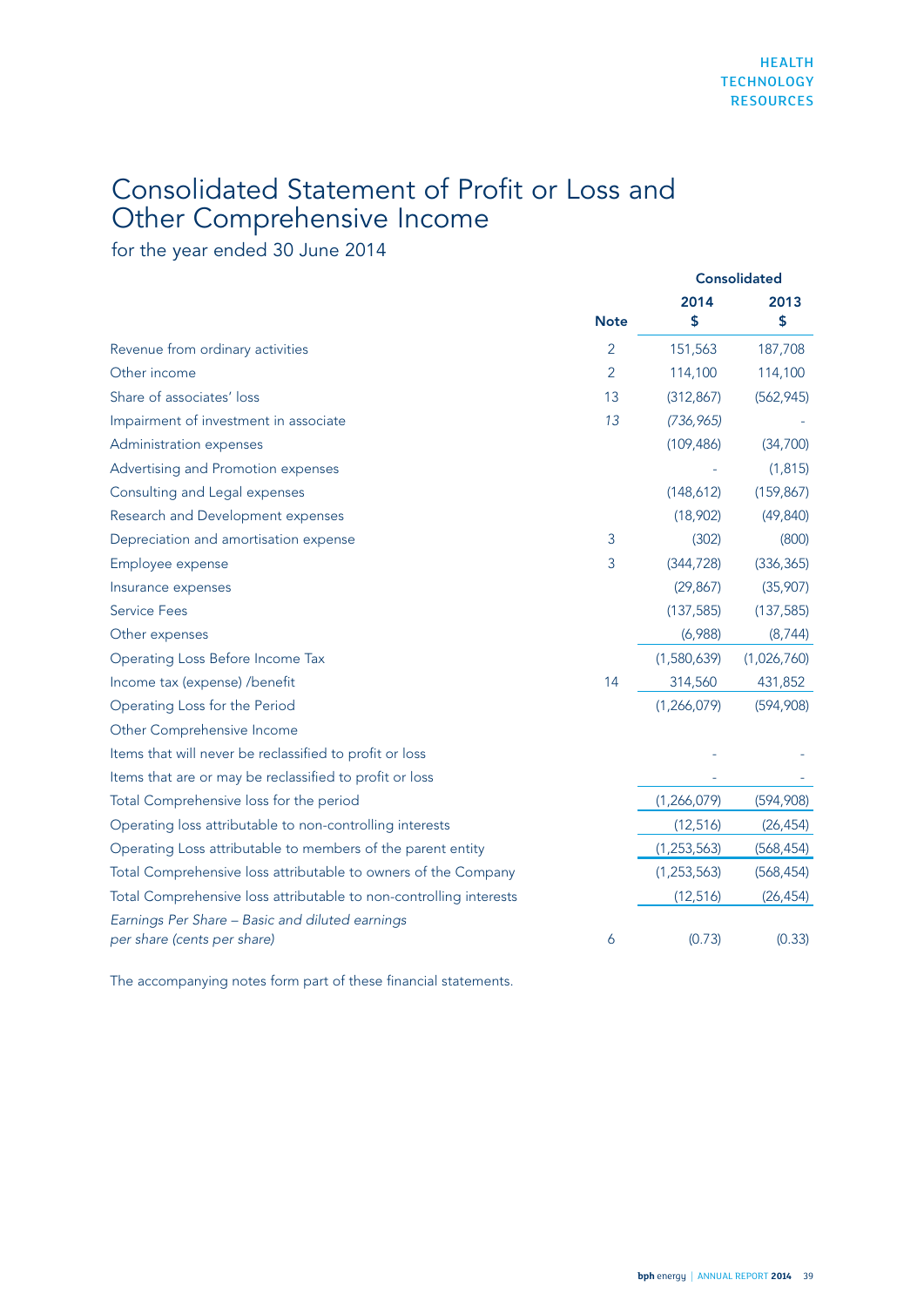

# Consolidated Statement of Financial Position

as at 30 June 2014

|                                      |             | <b>Consolidated</b> |              |  |
|--------------------------------------|-------------|---------------------|--------------|--|
|                                      |             | 2014                | 2013         |  |
|                                      | <b>Note</b> | \$                  | \$           |  |
| <b>Current Assets</b>                |             |                     |              |  |
| Cash and cash equivalents            | 7           | 181,111             | 900,599      |  |
| Trade and other receivables          | 8           | 3,848               | 1,977        |  |
| <b>Financial Assets</b>              | 10          | 97,625              | 1,637,691    |  |
| Other current assets                 | 9           | 27,863              | 29,660       |  |
| <b>Total Current Assets</b>          |             | 310,447             | 2,569,927    |  |
| <b>Non-Current Assets</b>            |             |                     |              |  |
| Financial assets                     | 10          | 2,995,145           | 995,119      |  |
| Investments in associates            | 13          | 48,640,707          | 49,690,539   |  |
| Intangible assets                    | 11          | 72,454              | 72,454       |  |
| Property, plant & equipment          | 12          | 169                 | 471          |  |
| <b>Total Non-Current Assets</b>      |             | 51,708,475          | 50,758,583   |  |
| <b>Total Assets</b>                  |             | 52,018,922          | 53,328,510   |  |
| <b>Current Liabilities</b>           |             |                     |              |  |
| Trade and other payables             | 15          | 898,541             | 702,147      |  |
| <b>Financial liabilities</b>         | 16          | 561,836             |              |  |
| Provisions                           | 17          | 23,409              | 26,432       |  |
| <b>Total Current Liabilities</b>     |             | 1,483,786           | 728,579      |  |
| <b>Non-Current Liabilities</b>       |             |                     |              |  |
| Deferred Tax liabilities             | 29          | 3,583,290           | 3,899,656    |  |
| <b>Financial liabilities</b>         | 16          |                     | 502,978      |  |
| Provisions                           | 17          | 4,548               |              |  |
| <b>Total Non-Current Liabilities</b> |             | 3,587,838           | 4,402,634    |  |
| <b>Total Liabilities</b>             |             | 5,071,624           | 5, 131, 213  |  |
| <b>Net Assets</b>                    |             | 46,947,298          | 48, 197, 297 |  |
| <b>Equity</b>                        |             |                     |              |  |
| Issued capital                       | 18          | 41,511,195          | 41,511,195   |  |
| Reserve                              | 19          | 15,450,726          | 15,434,646   |  |
| <b>Accumulated losses</b>            |             | (9,896,412)         | (8,642,849)  |  |
| Non-controlling interest             |             | (118, 211)          | (105, 695)   |  |
| <b>Total Equity</b>                  |             | 46,947,298          | 48, 197, 297 |  |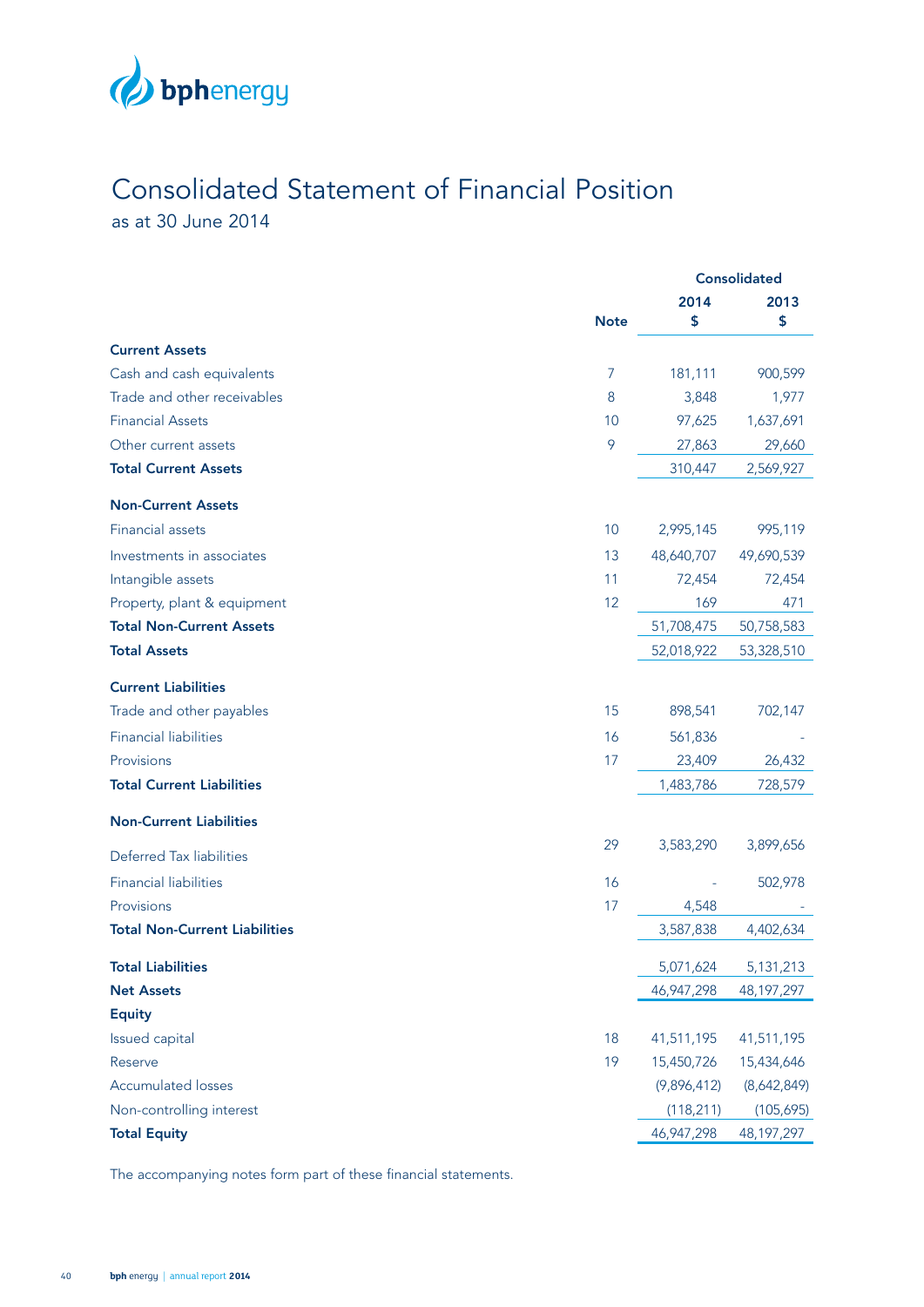# Consolidated Statement of Changes in Equity

for the year ended 30 June 2014

|                                                         |                                                  | <b>Consolidated</b>              |                                       |                                        |                                                                                        |                        |                          |  |  |
|---------------------------------------------------------|--------------------------------------------------|----------------------------------|---------------------------------------|----------------------------------------|----------------------------------------------------------------------------------------|------------------------|--------------------------|--|--|
| <b>Note</b>                                             | Ordinary<br><b>Share</b><br><b>Capital</b><br>\$ | Accumu-<br>lated<br>losses<br>\$ | <b>Option</b><br><b>Reserve</b><br>\$ | Fair<br>value<br>Adjust-<br>ment<br>\$ | <b>Total</b><br>attributable<br>to owners of<br>the parent controlling<br>entity<br>\$ | Non-<br>Interest<br>\$ | Total<br>\$              |  |  |
| Balance at 1 July 2012                                  | 41,511,195                                       | (8,074,395)                      |                                       | 416,590 15,015,000                     | 48,868,390                                                                             |                        | (79,241) 48,789,149      |  |  |
| Loss attributable to members<br>of consolidated entity  |                                                  | (568, 454)                       |                                       |                                        | (568, 454)                                                                             | (26, 454)              | (594, 908)               |  |  |
| <b>Other Comprehensive</b><br>income (net of tax)       |                                                  |                                  |                                       |                                        |                                                                                        |                        |                          |  |  |
| <b>Total Comprehensive</b><br>income for the year       |                                                  | (568, 454)                       |                                       |                                        | (568, 454)                                                                             | (26, 454)              | (594, 908)               |  |  |
| Transactions with owners<br>in their capacity as owners |                                                  |                                  |                                       |                                        |                                                                                        |                        |                          |  |  |
| Employee options<br>expense                             |                                                  |                                  | 3,056                                 |                                        | 3,056                                                                                  |                        | 3,056                    |  |  |
| Balance at 30 June 2013                                 | 41,511,195                                       | (8,642,849)                      |                                       | 419,646 15,015,000                     | 48,302,992                                                                             |                        | $(105,695)$ 48,197,297   |  |  |
| Balance at 1 July 2013                                  | 41,511,195                                       | (8,642,849)                      |                                       | 419,646 15,015,000                     | 48,302,992                                                                             |                        | (105,695) 48,197,297     |  |  |
| Loss attributable to members<br>of consolidated entity  |                                                  | (1, 253, 563)                    |                                       |                                        | (1, 253, 563)                                                                          |                        | $(12,516)$ $(1,266,079)$ |  |  |
| Other Comprehensive<br>income (net of tax)              |                                                  |                                  |                                       |                                        |                                                                                        |                        |                          |  |  |
| <b>Total Comprehensive</b><br>income for the year       |                                                  | (1, 253, 563)                    |                                       |                                        | (1, 253, 563)                                                                          |                        | $(12,516)$ $(1,266,079)$ |  |  |
| Transactions with owners<br>in their capacity as owners |                                                  |                                  |                                       |                                        |                                                                                        |                        |                          |  |  |
| Employee options<br>expense                             |                                                  |                                  | 16,080                                |                                        | 16,080                                                                                 |                        | 16,080                   |  |  |
| Balance at 30 June 2014                                 | 41,511,195                                       | (9,896,412)                      | 435,726                               | 15,015,000                             | 47,065,509                                                                             |                        | (118,211) 46,947,298     |  |  |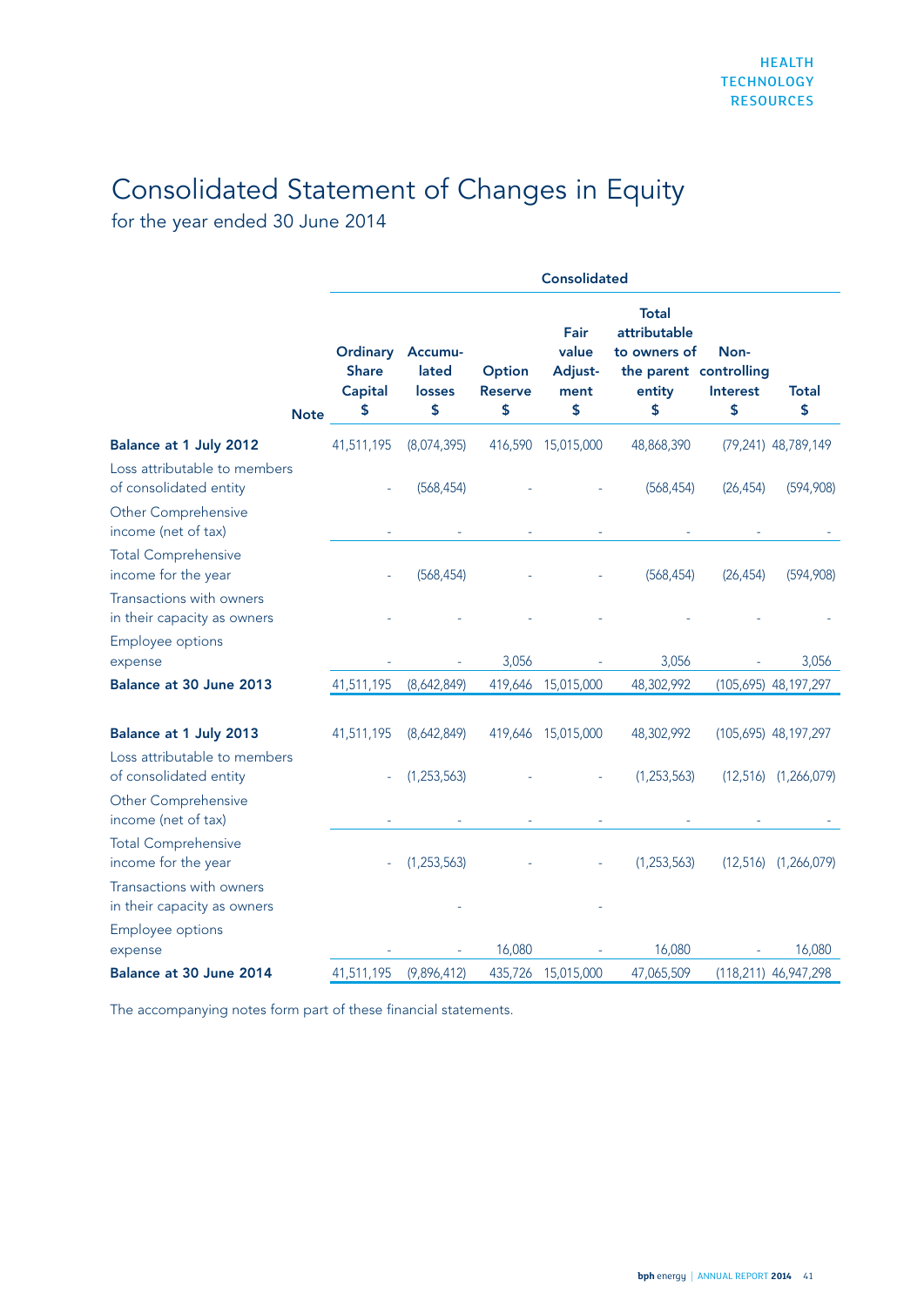

## Consolidated Statement of Cash Flows

for the year ended 30 June 2014

|                                             |             | <b>Consolidated</b> |            |  |
|---------------------------------------------|-------------|---------------------|------------|--|
|                                             |             | 2014                | 2013       |  |
|                                             | <b>Note</b> | \$                  | \$         |  |
|                                             |             |                     |            |  |
| <b>Cash Flows From Operating Activities</b> |             |                     |            |  |
| Receipts from customers                     |             |                     |            |  |
| Payments to suppliers and employees         |             | (408, 868)          | (448, 802) |  |
| Income taxes paid                           |             | (1,806)             |            |  |
| Interest received                           |             | 10,286              | 36,376     |  |
| Net cash used in operating activities       | 21          | (400, 388)          | (412, 426) |  |
| <b>Cash Flows From Investing Activities</b> |             |                     |            |  |
| Loans to related parties                    |             | (394, 100)          | (485, 899) |  |
| Repayments received                         |             | 75,000              |            |  |
| Net cash used in investing activities       |             | (319, 100)          | (485, 899) |  |
| Net decrease in Cash Held                   |             | (719, 488)          | (898, 325) |  |
| Cash At the Beginning Of The Financial Year |             | 900,599             | 1,798,924  |  |
| Cash At The End Of The Financial Year       | 7           | 181,111             | 900,599    |  |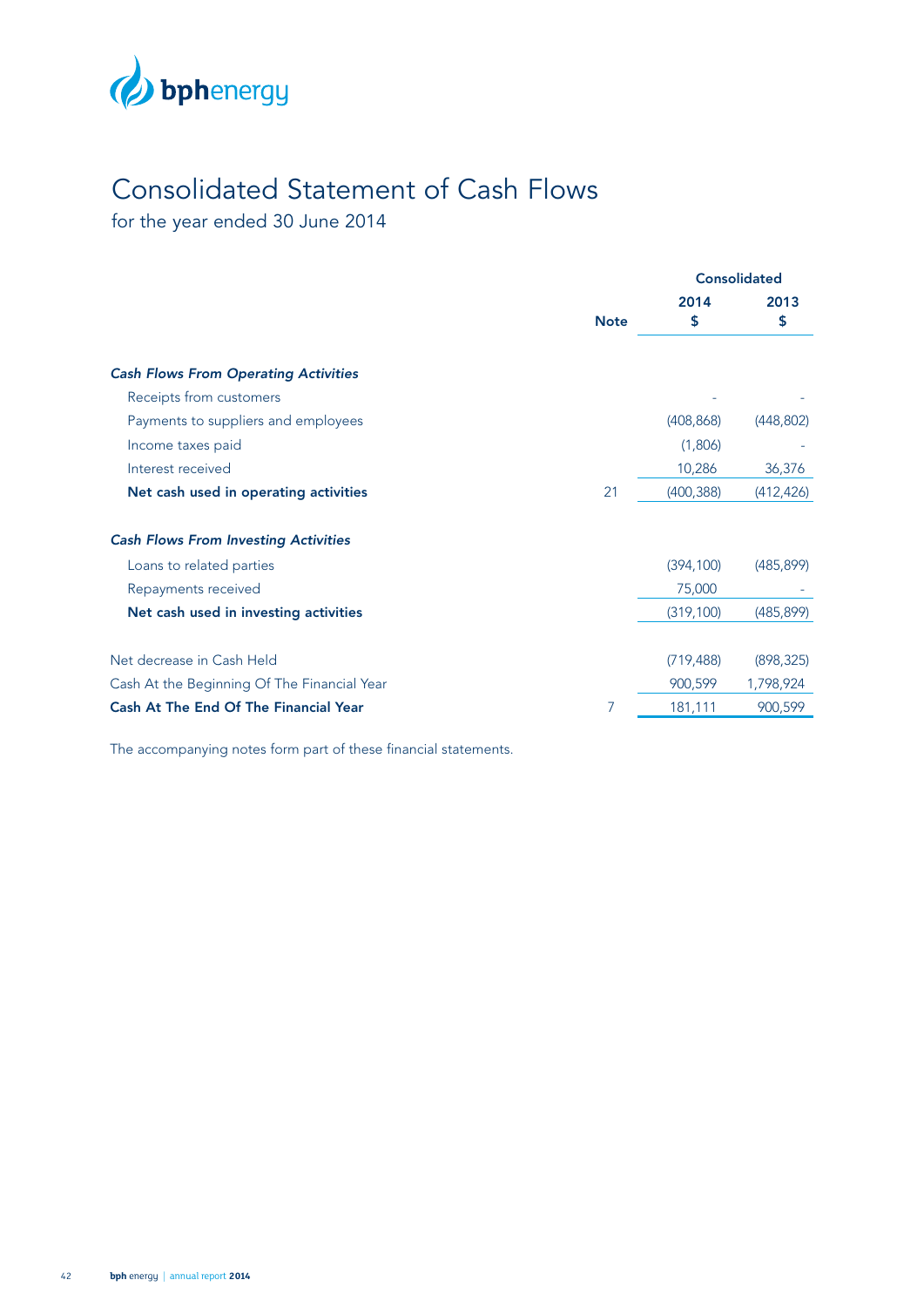for the year ended 30 June 2014

## 1. Statement of Significant Accounting Policies

### Corporate Information

The financial report includes the consolidated financial statements and the notes of BPH Energy Limited and its controlled entities ('Consolidated Group' or 'Group').

BPH Energy Limited is a company incorporated and domiciled in Australia and listed on the Australian Securities Exchange.

The financial report was authorised for issue on 13 August 2014 by the board of directors.

#### Basis of Preparation

The financial report is a general purpose financial report that has been prepared in accordance with Australian Accounting Standards other authoritative pronouncements of the Australian Accounting Standards Board ("AASB") and the *Corporations Act 2001*. BPH Energy Ltd is a for-profit entity for the purpose of preparing the financial statements.

Australian Accounting Standards set out accounting policies that the AASB has concluded would result in a financial report containing relevant and reliable information about transactions, events and conditions to which they apply. Material accounting policies adopted in the preparation of this financial report are presented below. They have been consistently applied unless otherwise stated.

The financial report has been prepared on an accruals basis and is based on historical costs, modified, where stated below.

#### Compliance with IFRS

The consolidated financial statements of BPH Energy Limited Group comply with International Financial Reporting Standards (IFRS) as issued by the International Accounting Standards Board (IASB).

#### Financial Position

The consolidated entity has incurred losses for the year ended 30 June 2014 of \$1,266,079 (2013: losses of \$594,908) and has a net cash outflow from operating activities of \$400,388 (2013: \$412,426). The Group has a working capital deficit of \$1,177,793 (See note 18 b) (2013: surplus of 1,838,120).

Included in trade creditors and payables is director fee accruals of \$806,902 (30 June 2013: \$598,111). The directors have reviewed their expenditure and commitments for the consolidated entity and have implemented methods of costs reduction. The directors as a part of their cash monitoring, have voluntarily suspended cash payments for their directors' fees for at least a period of 12 months to conserve cash resources.

The group has current financial liabilities of \$561,836. Subsequent to year end the Group has received confirmation from the lender that the current financial liabilities of \$561,836 \$ (2013: \$502,978) will not be called for a period of 12 months from the date of this financial report or until such time as the Group is financially independent. The directors have prepared cash flow forecasts that indicate that the consolidated entity will have sufficient cash flows via debt and equity funding for a period of at least 12 months from the date of this report.

Based on the cash flow forecasts and the monitoring of operational costs, the directors are satisfied that, the going concern basis of preparation is appropriate. The financial report has therefore been prepared on a going concern basis, which assumes continuity of normal business activities and the realisation of assets and the settlement of liabilities in the ordinary course of business.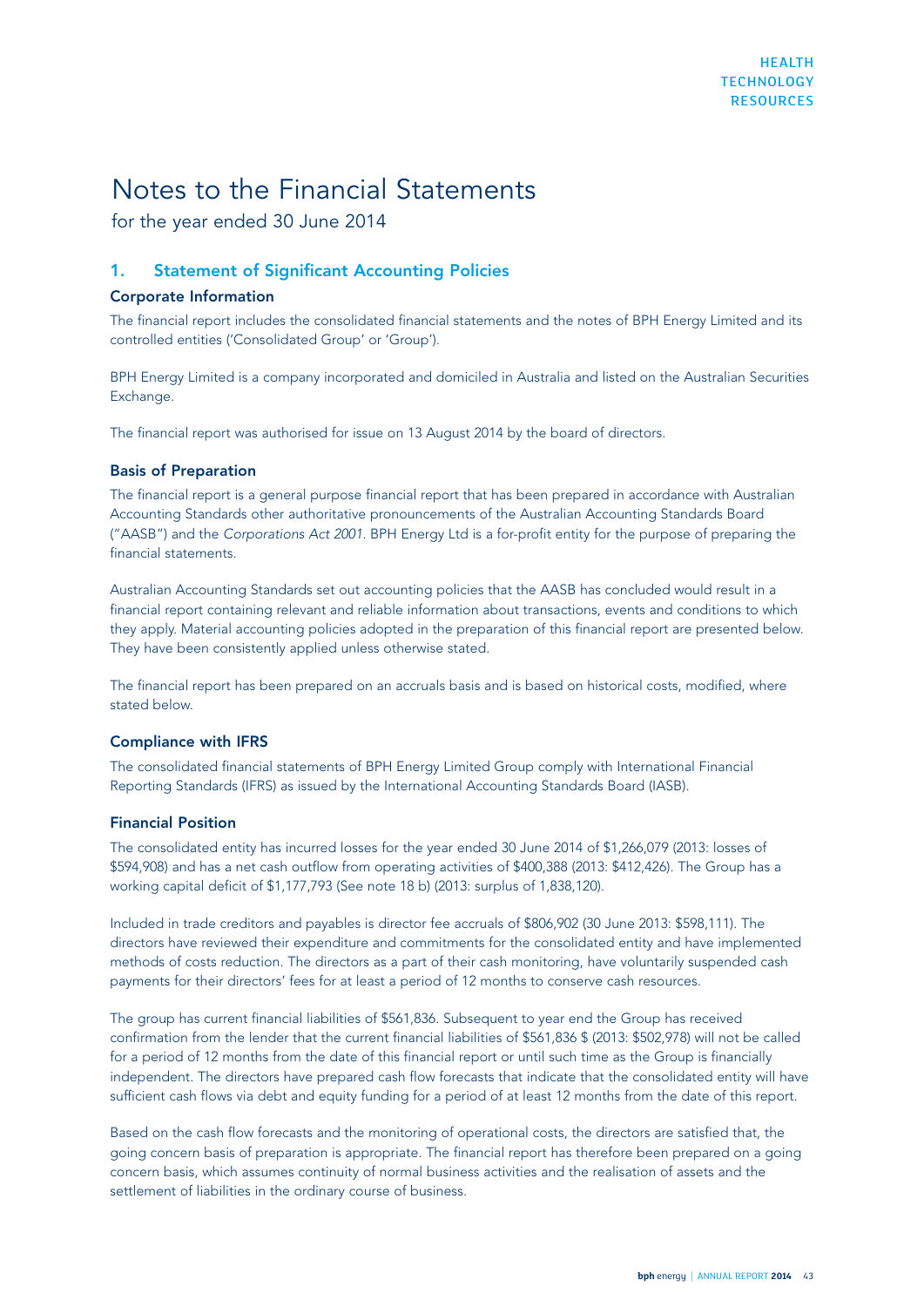

for the year ended 30 June 2014

## 1. Statement of Significant Accounting Policies (continued)

### Accounting Policies

#### (a) Principles of Consolidation

### *(i) Subsidiaries*

Subsidiaries are all entities (including structured entities) over which the Group has control. The Group controls an entity when the Group is exposed to, or has rights to, variable returns from its involvement with the entity and has the ability to affect those returns through its power to direct the activities of the entity. Subsidiaries are fully consolidated from the date on which control is transferred to the Group. They are deconsolidated from the date that control ceases.

A list of controlled entities is contained in Note 20 to the financial statements. All controlled entities have a June financial year-end.

As at reporting date, the assets and liabilities of all controlled entities have been incorporated into the consolidated financial statements as well as their results for the year then ended.

The results of subsidiaries acquired or disposed of during the year are included in the consolidated statement of profit or loss and other comprehensive income from the effective date of acquisition and up to the effective date of disposal, as appropriate.

The acquisition method of accounting is used to account for business combinations by the Group.

Intercompany transactions, balances and unrealised gains on transactions between Group companies are eliminated. Unrealised losses are also eliminated unless the transaction provides evidence of an impairment of the transferred asset. Accounting policies of subsidiaries have been changed where necessary to ensure consistency with the policies adopted by the Group.

Non-controlling interests in the results and equity of subsidiaries are shown separately in the consolidated income statement, statement of comprehensive income, statement of changes in equity and balance sheet respectively.

#### *(ii) Changes in ownership interests*

Changes in the Group's interests in subsidiaries that do not result in a loss of control are accounted for as equity transactions. The carrying amounts of the Group's interests and the non-controlling interests are adjusted to reflect the changes in their relative interests in the subsidiaries. Any difference between the amount by which the non-controlling interests are adjusted and the fair value of the consideration paid or received is recognised directly in equity and attributed to owners of the Company.

When the Group loses control of a subsidiary, the profit or loss on disposal is calculated as the difference between (i) the aggregate of the fair value of the consideration received and the fair value of any retained interest and (ii) the previous carrying amount of the assets (including goodwill), and liabilities of the subsidiary and any non-controlling interests. Amounts previously recognised in other comprehensive income in relation to the subsidiary are accounted for (i.e. reclassified to profit or loss or transferred directly to retained earnings) in the same manner as would be required if the relevant assets or liabilities were disposed of. The fair value of any investment retained in the former subsidiary at the date when control is lost is regarded as the fair value on initial recognition for subsequent accounting under AASB 139 Financial Instruments: Recognition and Measurement or, when applicable, the cost on initial recognition of an investment in an associate or jointly controlled entity.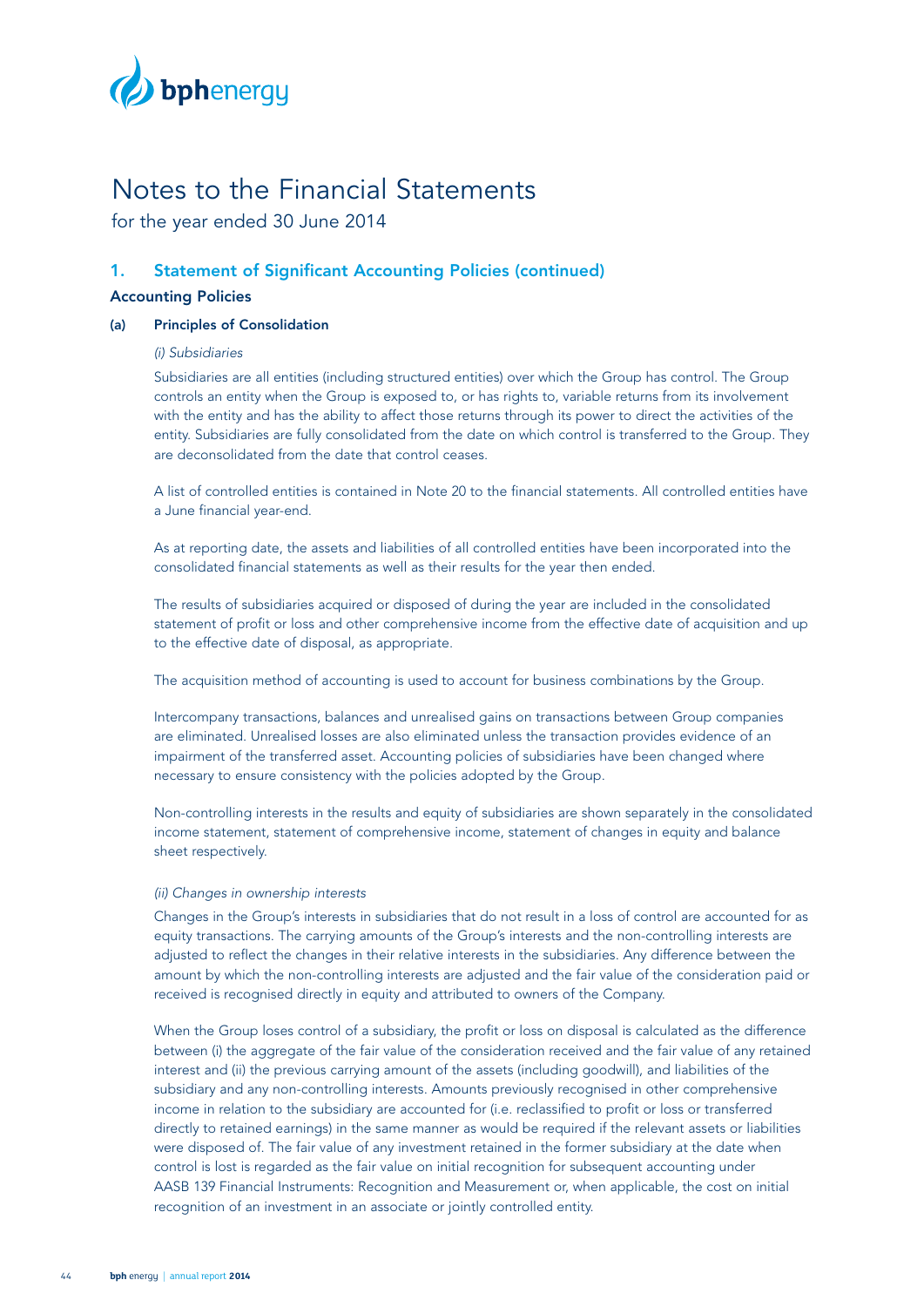#### (b) Income Tax

The charge for current income tax expense is based on the profit for the year adjusted for any nonassessable or disallowed items. It is calculated using the tax rates that have been enacted or are substantially enacted by the statement of financial position date.

Deferred tax is accounted for using the statement of financial position liability method in respect of temporary differences arising between the tax bases of assets and liabilities and their carrying amounts in the financial statements. No deferred income tax will be recognised from the initial recognition of an asset or liability, excluding a business combination, where there is no effect on accounting or taxable profit or loss.

Deferred tax is calculated at the tax rates that are expected to apply to the period when the asset is realised or liability is settled. Deferred tax is recognised in the statement of comprehensive income except where it relates to items that may be recognised directly to equity, in which case the deferred tax is adjusted directly against equity.

Deferred income tax assets are recognised to the extent that it is probable that future tax profits will be available against which deductible temporary differences or unused tax losses and tax credits can be utilised.

Deferred tax assets and liabilities are offset when there is a legally enforceable right to offset current tax assets and liabilities and when the deferred tax balances relate to the same taxation authority. Current tax assets and tax liabilities are offset where the entity has a legally enforceable right to offset and intends either to settle on a net basis, or to realise the asset and settle the liability simultaneously.

The amount of benefits brought to account or which may be realised in the future is based on the assumption that no adverse change will occur in income taxation legislation and the anticipation that the economic entity will derive sufficient future assessable income to enable the benefit to be realised and comply with the conditions of deductibility imposed by the law.

BPH Energy Limited and its wholly-owned Australian subsidiaries have formed an income tax consolidated Group under the tax consolidation regime. The Group notified the Australian Taxation Office on 30 June 2006 that it had formed an income tax consolidated Group to apply from 30 June 2006. The tax consolidated Group has entered a tax funding agreement whereby each company in the Group contributes to the income tax payable in proportion to their contribution to the net profit before tax of the tax consolidated Group.

#### Tax incentives

The company may be entitled to claim special tax deductions in relation to qualifying expenditure. As the company is not in a position to recognise current income tax payable or current tax expense, a refundable tax offset will be received in cash and recognised as rebate revenue in the period the underlying expenses have been incurred.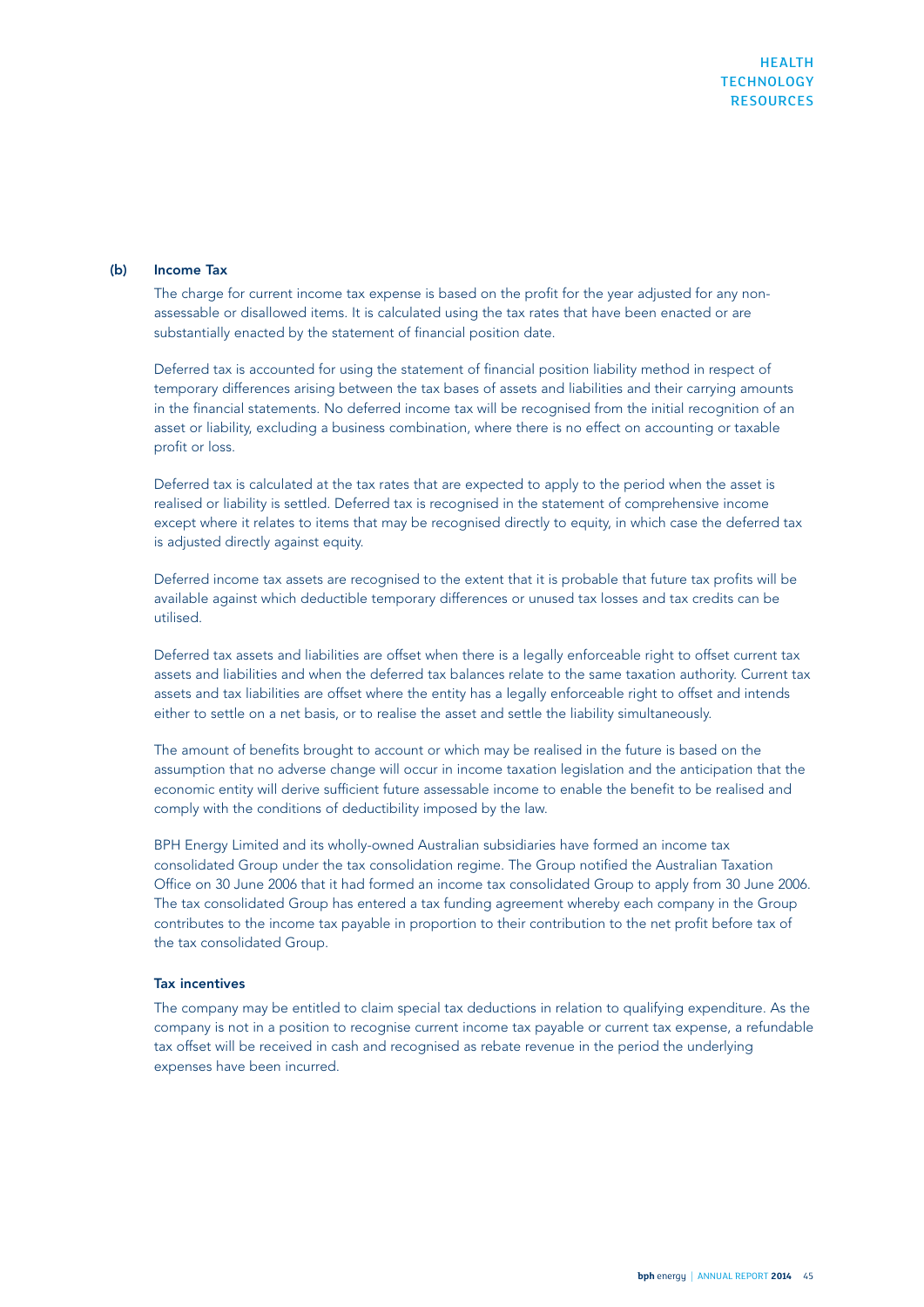

for the year ended 30 June 2014

### 1. Statement of Significant Accounting Policies (continued)

#### (c) Property, Plant & Equipment

Each class of property, plant and equipment is carried at cost less, where applicable, any accumulated depreciation and impairment losses.

#### Plant and equipment

Plant and equipment are measured on the cost basis.

The carrying amount of plant and equipment is reviewed annually by directors to ensure it is not in excess of the recoverable amount from these assets. The recoverable amount is assessed on the basis of the expected net cash flows that will be received from the assets employment and subsequent disposal. The expected net cash flows have been discounted to their present values in determining recoverable amounts.

The cost of fixed assets constructed within the economic entity includes the cost of materials, direct labour, borrowing costs and an appropriate proportion of fixed and variable overheads.

Subsequent costs are included in the asset's carrying amount or recognised as a separate asset, as appropriate, only when it is probable that future economic benefits associated with the item will flow to the Group and the cost of the item can be measured reliably. All other repairs and maintenance are charged to the income statement during the financial period in which they are incurred.

#### Depreciation

The depreciable amount of fixed assets is depreciated on a straight-line basis over their useful lives.

The depreciation rates used for each class of depreciable assets are:

| Class of Fixed Asset | <b>Depreciation Rate</b> |
|----------------------|--------------------------|
| Plant and equipment  | $15 - 33%$               |

The assets' residual values and useful lives are reviewed, and adjusted if appropriate, at each statement of financial position date.

An asset's carrying amount is written down immediately to its recoverable amount if the asset's carrying amount is greater than its estimated recoverable amount.

Gains and losses on disposals are determined by comparing proceeds with the carrying amount. These gains and losses are included in the income statement. When revalued assets are sold, amounts included in the revaluation reserve relating to that asset are transferred to retained earnings.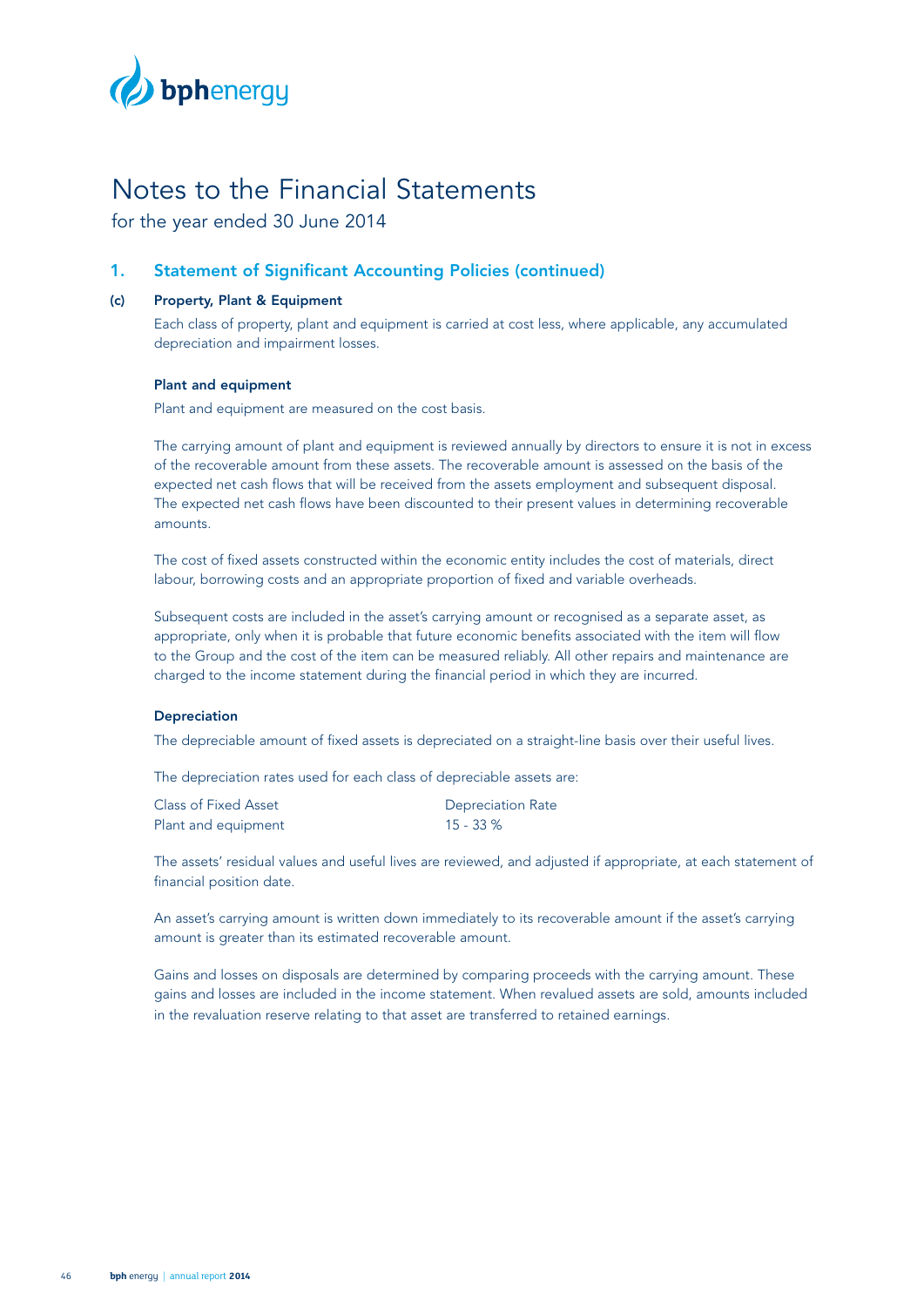#### (d) Financial Instruments

#### Recognition and Initial Measurement

Financial instruments, incorporating financial assets and financial liabilities, are recognised when the entity becomes a party to the contractual provisions of the instrument. Trade date accounting is adopted for financial assets that are delivered within timeframes established by marketplace convention.

Financial instruments are initially measured at fair value plus transactions costs where the instrument is not classified as at fair value through profit or loss. Transaction costs related to instruments classified as at fair value through profit or loss are expensed to profit or loss immediately. Financial instruments are classified and measured as set out below.

#### **Derecognition**

Financial assets are derecognised where the contractual rights to receipt of cash flows expires or the asset is transferred to another party whereby the entity is no longer has any significant continuing involvement in the risks and benefits associated with the asset. Financial liabilities are derecognised where the related obligations are either discharged, cancelled or expire. The difference between the carrying value of the financial liability extinguished or transferred to another party and the fair value of consideration paid, including the transfer of non-cash assets or liabilities assumed, is recognised in profit or loss.

#### Classification and Subsequent Measurement

#### *(i) Financial assets at fair value through profit or loss*

Financial assets are classified at fair value through profit or loss when they are held for trading for the purpose of profit taking, where they are derivatives not held for cash flow hedging purposes, or designated as such to avoid an accounting mismatch or to enable performance evaluation where a group of financial assets is managed by key management personnel on a fair value basis in accordance with a documented risk management or investment strategy. Realised and unrealised gains and losses arising from changes in fair value are included in profit or loss in the period in which they arise.

#### *(ii) Loans and receivables*

Loans and receivables are non-derivative financial assets with fixed or determinable payments that are not quoted in an active market and are subsequently measured at amortised cost using the effective interest rate method.

#### *(iii) Available-for-sale financial assets*

Available-for-sale (AFS) financial assets are non-derivative financial assets that are either designated as such or that are not classified in any of the other categories.

Listed shares held by the Group that are traded in an active market are classified as AFS and are stated at fair value. The Group also has investments in unlisted shares that are not traded in an active market but that are also classified as AFS financial assets and stated at fair value (because the directors consider that fair value can be reliably measured). Gains and losses arising from changes in fair value are recognised in other comprehensive income and accumulated in the investments revaluation reserve, with the exception of impairment losses, interest calculated using the effective interest method, and foreign exchange gains and losses on monetary assets, which are recognised in profit or loss.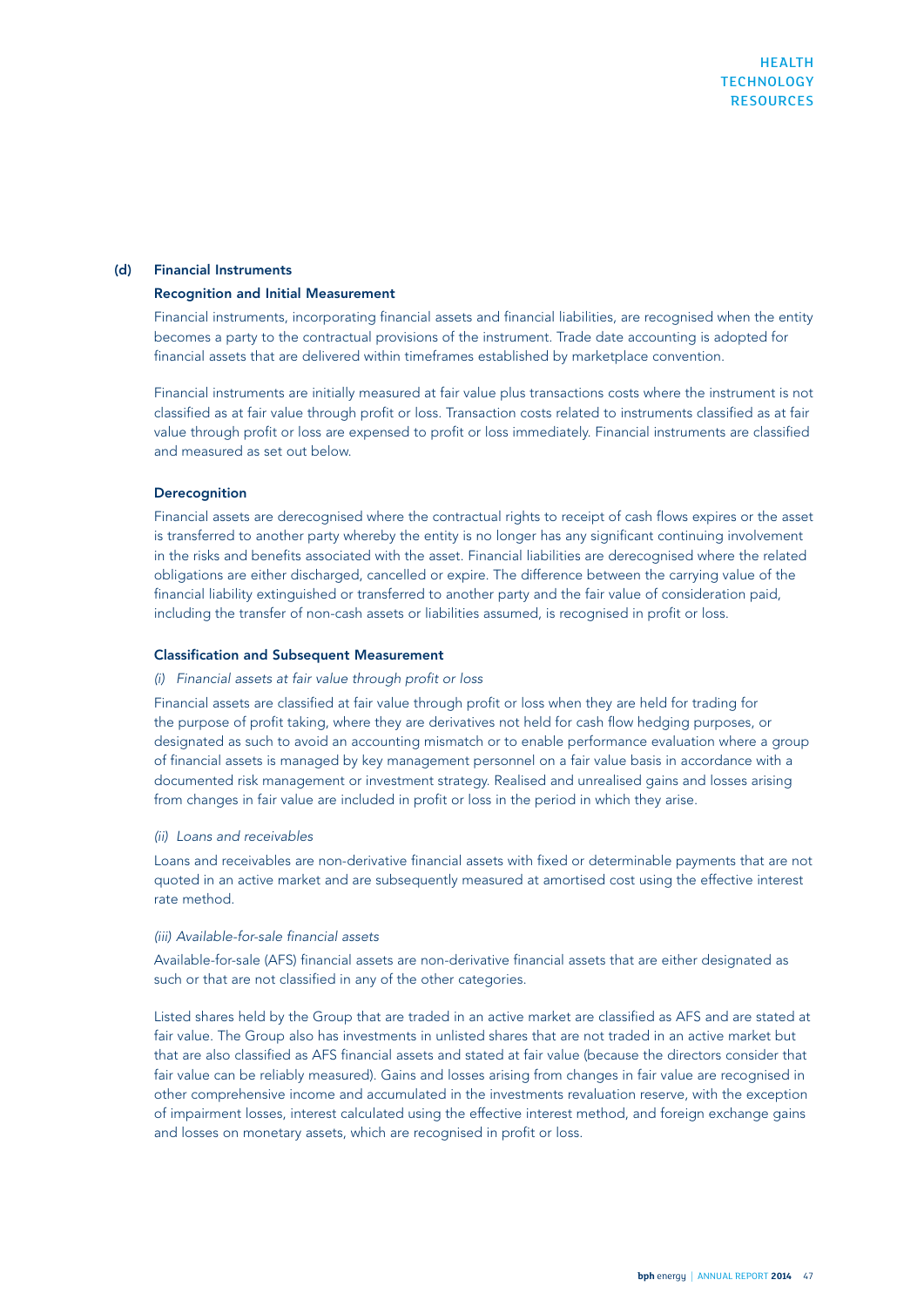

for the year ended 30 June 2014

### 1. Statement of Significant Accounting Policies (continued)

#### (d) Financial Instruments (continued)

#### Classification and Subsequent Measurement (continued)

*(v) Financial Liabilities*

Non-derivative financial liabilities are subsequently measured at amortised cost using the effective interest rate method.

#### Fair value

Fair value is determined based on current bid prices for all quoted investments. Valuation techniques are applied to determine the fair value for all unlisted securities, including recent arm's length transactions, reference to similar instruments and valuation models using non-market inputs prepared by independent experts.

#### Impairment

At each reporting date, the Group assesses whether there is objective evidence that a financial instrument has been impaired. In the case of available-for-sale equity financial instruments, a significant or prolonged decline in the value of the instrument below cost is considered to determine whether an impairment has arisen. Impairment losses are recognised in the statement of profit or loss and other comprehensive income.

#### *Assets carried at amortised cost*

For loans and receivables, the amount of the loss is measured as the difference between the asset's carrying amount and the present value of estimated future cash flows (excluding future credit losses that have not been incurred) discounted at the financial asset's original effective interest rate. The carrying amount of the asset is reduced and the amount of the loss is recognised in profit or loss. If a loan or heldto-maturity investment has a variable interest rate, the discount rate for measuring any impairment loss is the current effective interest rate determined under the contract. As a practical expedient, the group may measure impairment on the basis of an instrument's fair value using an observable market price.

If, in a subsequent period, the amount of the impairment loss decreases and the decrease can be related objectively to an event occurring after the impairment was recognised (such as an improvement in the debtor's credit rating), the reversal of the previously recognised impairment loss is recognised in profit or loss.

#### *Assets classified as available-for-sale*

If there is objective evidence of impairment for available-for-sale financial assets, the cumulative loss – measured as the difference between the acquisition cost and the current fair value, less any impairment loss on that financial asset previously recognised in profit or loss – is removed from equity and recognised in profit or loss.

Impairment losses on equity instruments that were recognised in profit or loss are not reversed through profit or loss in a subsequent period.

If the fair value of a debt instrument classified as available-for-sale increases in a subsequent period and the increase can be objectively related to an event occurring after the impairment loss was recognised in profit or loss, the impairment loss is reversed through profit or loss.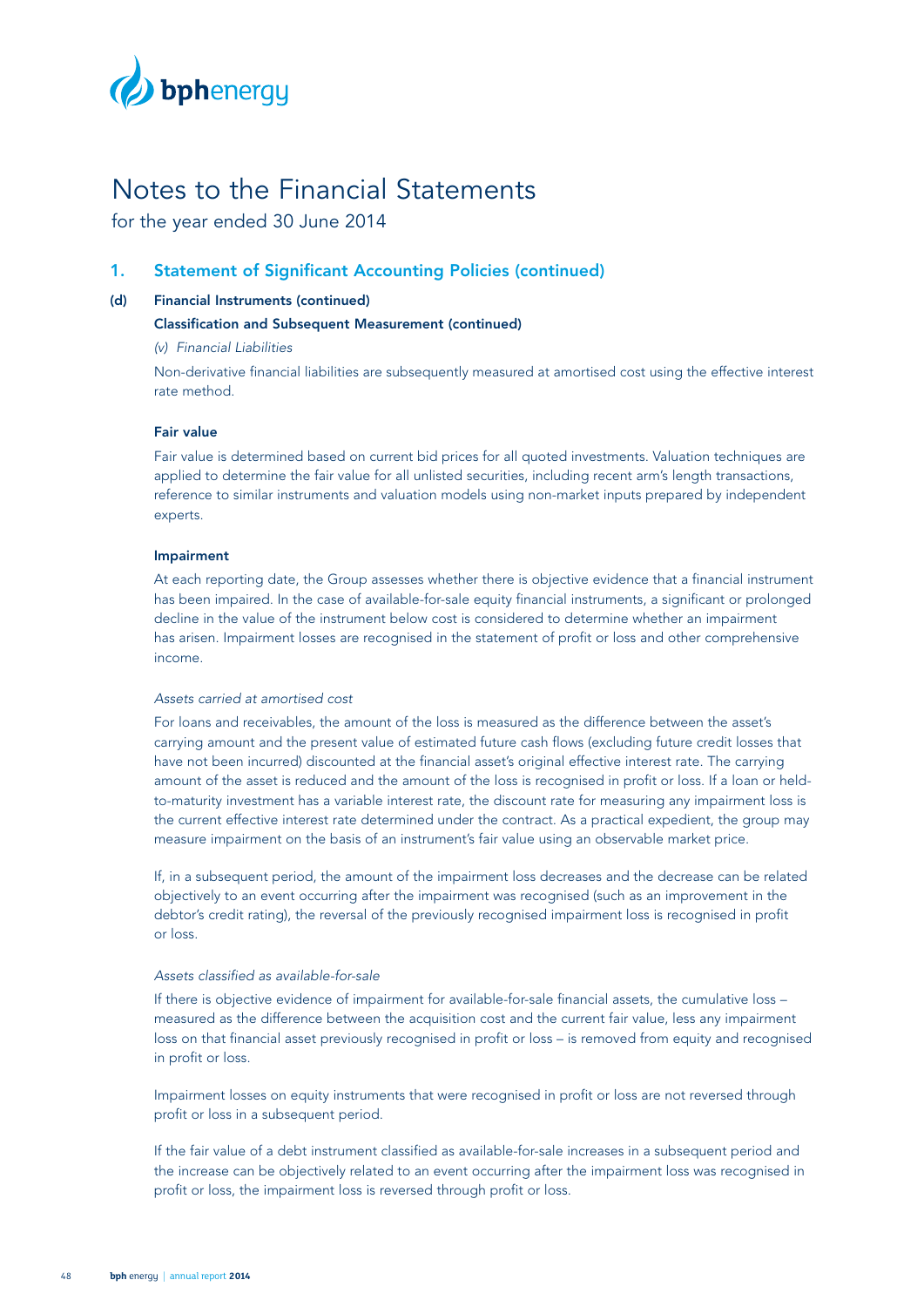#### (e) Impairment of Assets

The group reviews non-financial assets, other than deferred tax assets, are reviewed at each reporting date to determine whether there is any indication of impairment. If any such indication exists, then the asset's recoverable amount is estimated. For goodwill, and intangible assets that have indefinite useful lives or that are not yet available for use, the recoverable amount is estimated each year at the same time.

The recoverable amount of an asset or cash-generating unit is the greater of its value in use and its fair value less costs to sell. In assessing value in use, the estimated future cash flows are discounted to their present value using a pre-tax discount rate that reflects current market assessments of the time value of money and the risks specific to the asset. For the purpose of impairment testing, assets that cannot be tested individually are grouped together into the smallest group of assets that generates cash inflows from continuing use that are largely independent of the cash inflows of other assets or groups of assets (the "cash-generating unit" or "CGU"). An impairment loss is recognised if the carrying amount of an asset or its CGU exceeds its estimated recoverable amount. Impairment losses are recognised in profit or loss. Impairment losses recognised in respect of CGUs are allocated first to reduce the carrying amount of any goodwill allocated to the units, and then to reduce the carrying amounts of the other assets in the unit (group of units) on a pro rata basis.

An impairment loss in respect of goodwill is not reversed. In respect of other assets, impairment losses recognised in prior periods are assessed at each reporting date for any indications that the loss has decreased or no longer exists. An impairment loss is reversed if there has been a change in the estimates used to determine the recoverable amount. An impairment loss is reversed only to the extent that the asset's carrying amount does not exceed the carrying amount that would have been determined, net of depreciation or amortisation, if no impairment loss had been recognised.

#### (f) Investments in Associates

Associates are all entities over which the Group has significant influence but not control or joint control, generally accompanying a shareholding of between 20% and 50% of the voting rights. Investments in associates are accounted for in the parent entity financial statements using the cost method and in the consolidated financial statements using the equity method of accounting, after initially being recognised at cost. The equity method of accounting recognises the Group's share of post-acquisition reserves of its associates.

The Group's share of its associates' post-acquisition profits or losses is recognised in the profit or loss, and its share of post-acquisition movements in reserves is recognised in other comprehensive income. The cumulative post-acquisition movements are adjusted against the carrying amount of the investment.

Dividends receivable from associates are recognised in the parent entity's profit or loss, while in the consolidated financial statements they reduce the carrying amount of the investment. When the Group's share of losses in an associate equals or exceeds its interest in the associate, including any other unsecured long-term receivables, the Group does not recognise further losses, unless it has incurred obligations or made payments on behalf of the associate.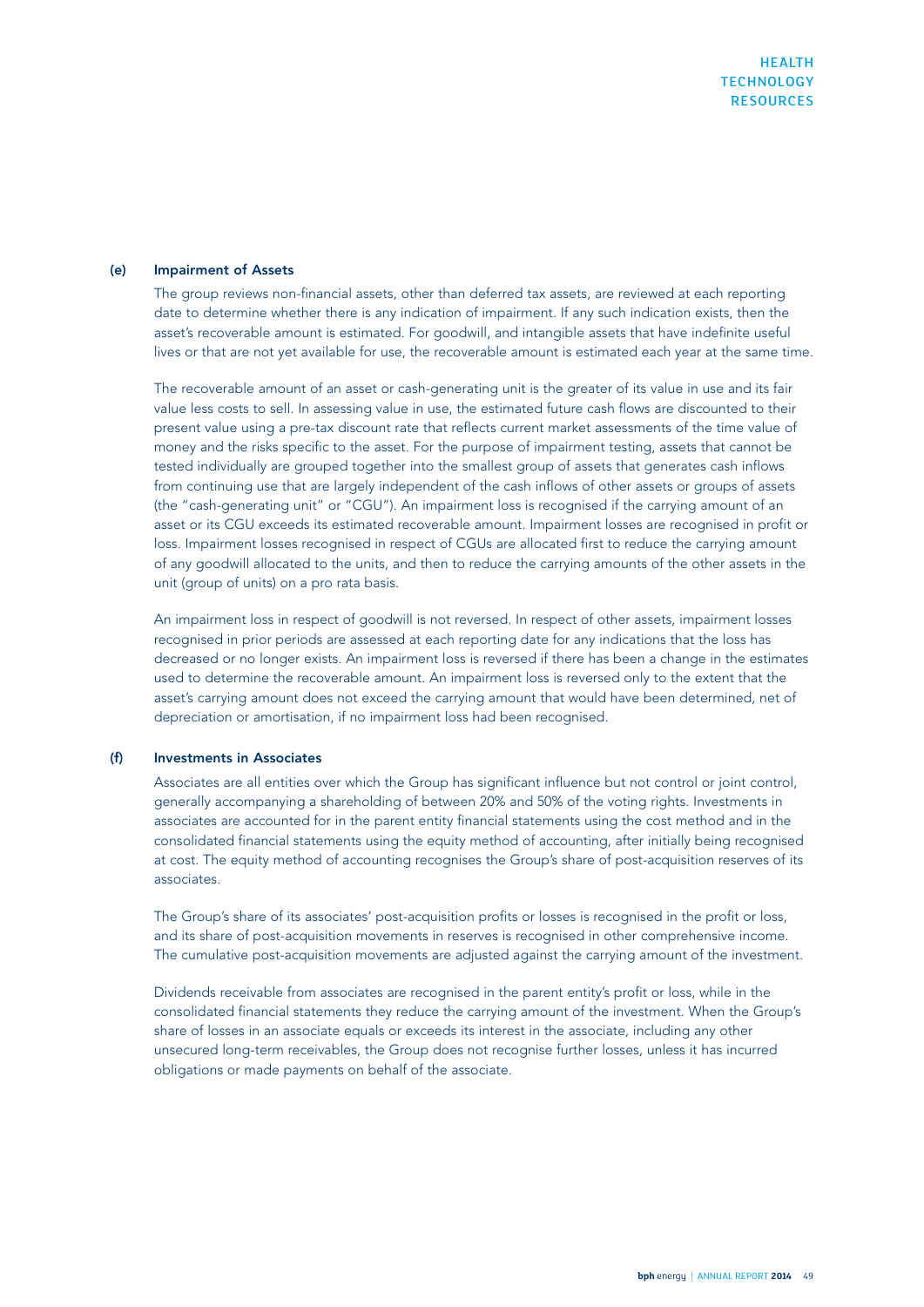

for the year ended 30 June 2014

### 1. Statement of Significant Accounting Policies (continued)

### (f) Investments in Associates (continued)

Unrealised gains on transactions between the Group and its associates are eliminated to the extent of the Group's interest in the associates. Unrealised losses are also eliminated unless the transaction provides evidence of an impairment of the asset transferred. Accounting policies of associates have been changed where necessary to ensure consistency with the policies adopted by the Group. Where an investment is classified as a financial asset in accordance with AASB 139, at the date significant influence is achieved, the fair value of the investment needs to be assessed. Any fair value gains are recognised in accordance with the treatment the classification the financial asset as required by AASB 139.

Any excess of the cost of acquisition over the Group's share of the net fair value of the identifiable assets, liabilities and contingent liabilities of the associate recognised at the date of acquisition is recognised as goodwill, which is included within the carrying amount of the investment. Any excess of the Group's share of the net fair value of the identifiable assets, liabilities and contingent liabilities over the cost of acquisition, after reassessment, is recognised immediately in profit or loss.

#### (g) Intangibles

#### Research

Expenditure during the research phase of a project is recognised as an expense when incurred.

### Patents and Trademarks

Patents and trademarks are recognised at cost of acquisition. Patents and trademarks have a finite life and are carried at cost less any accumulated amortisation and any impairment losses. Patents and trademarks are amortised over their useful life of 10 years.

#### (h) Employee Benefits

Provision is made for the company's liability for employee benefits arising from services rendered by employees to balance date. Short term employee benefits have been measured at the amounts expected to be paid when the liability is settled, plus related on-costs. Long term employee benefits have been measured at the present value of the estimated future cash outflows to be made for those benefits.

#### (i) Provisions

Provisions are recognised when the Group has a legal or constructive obligation, as a result of past events, for which it is probable that an outflow of economic benefits will result and that outflow can be reliably measured.

### (j) Cash and Cash Equivalents

Cash and cash equivalents include cash on hand, deposits held at call with banks, other short-term highly liquid investments, and bank overdrafts. Bank overdrafts are shown within short-term borrowings in current liabilities on the statement of financial position.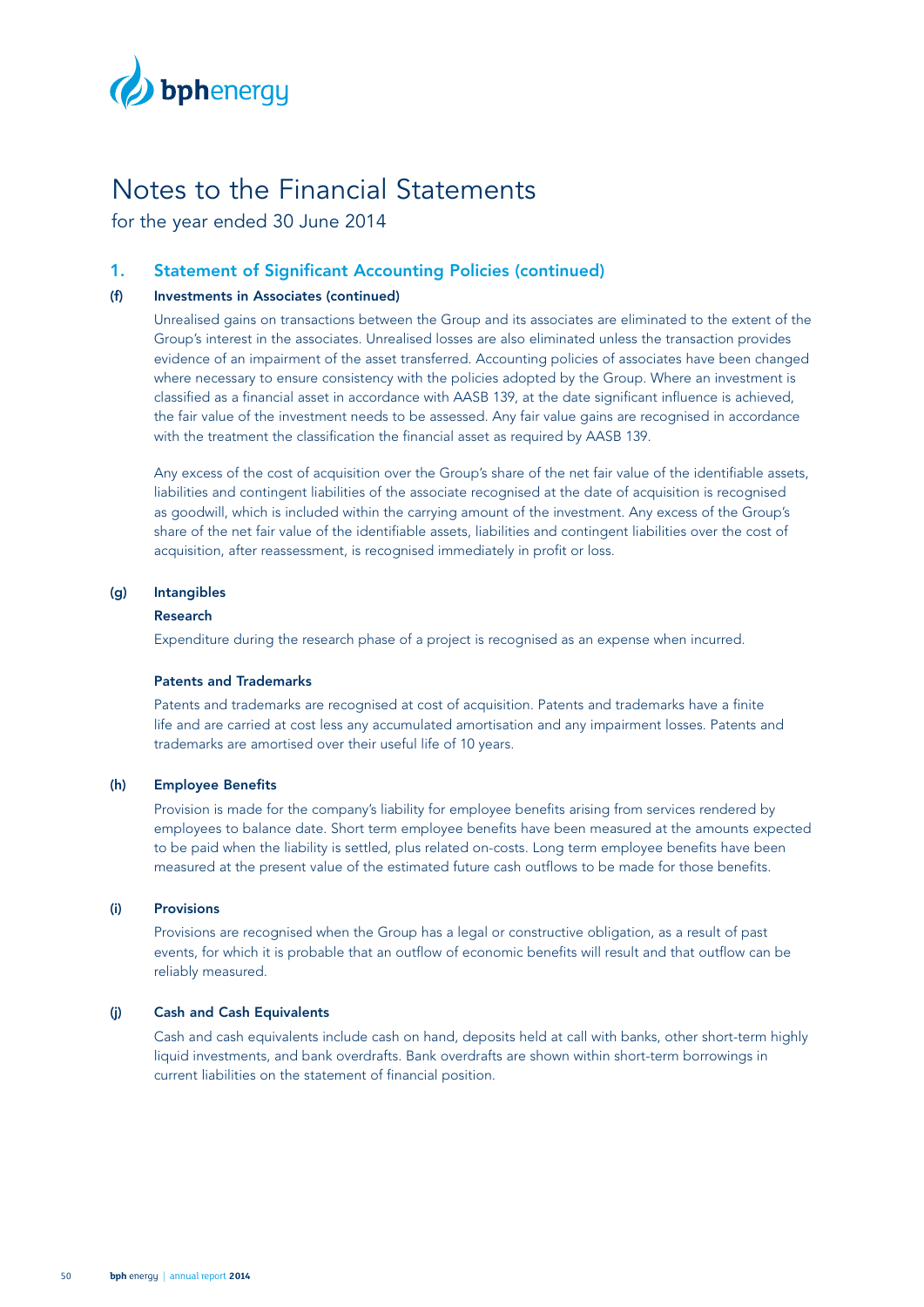#### (k) Revenue and Other Income

Interest revenue is recognised when it is probable that the economic benefits will flow to the Group and the amount of revenue can be measured reliably. Interest revenue is accrued on a timely basis, by reference to the principal outstanding and at the effective interest rate applicable.

Dividend revenue is recognised when the right to receive a dividend has been established.

Revenue from the rendering of a service is recognised by reference to the stage of completion of the contract.

All revenue is stated net of the amount of goods and services tax (GST).

#### (l) Goods and Services Tax (GST)

Revenues, expenses and assets are recognised net of the amount of GST, except where the amount of GST incurred is not recoverable from the Australian Tax Office. In these circumstances the GST is recognised as part of the cost of acquisition of the asset or as part of an item of the expense.

Receivables and payables in the statement of financial position are shown inclusive of GST.

Cash flows are presented in the cash flow statement on a gross basis, except for the GST component of investing and financing activities, which are disclosed as operating cash flows.

#### (m) Trade and other payables

Liabilities are recognized for amounts to be paid in the future for goods or services received, whether or not billed to the consolidated entity. The amounts are unsecured and are usually paid within 30 days.

#### (n) Share based payments

The fair value of options granted under the Company's Employee Option Plan is recognized as an employee benefit expense with a corresponding increase in equity. The fair value is measured at grant date and recognized over the period during which the employees become unconditionally entitled to the options.

The fair value at grant date is independently determined using an appropriate option pricing model that takes into account the exercise price, the term of the option, the vesting and performance criteria, the impact of dilution, the share price at grant date and expected volatility of the underlying share, the expected dividend yield and risk free interest rate for the term of the option.

The fair value of the options granted excludes the impact of any non-market vesting conditions (for example, profitability and sales growth targets). Non-market vesting conditions are included in assumptions about the number of options that are expected to vest. At each statement of financial position date, the entity revises its estimate of the number of options that are expected to vest. The employee benefit expense recognised each period takes into account the most recent estimate. Upon the exercise of options, the balance of the share-based payments reserve relating to those options is transferred to share capital.

#### (o) Segment reporting

Operating segments are reported in a manner consistent with the internal reporting provided to the chief operating decision maker, the directors (see Note 23).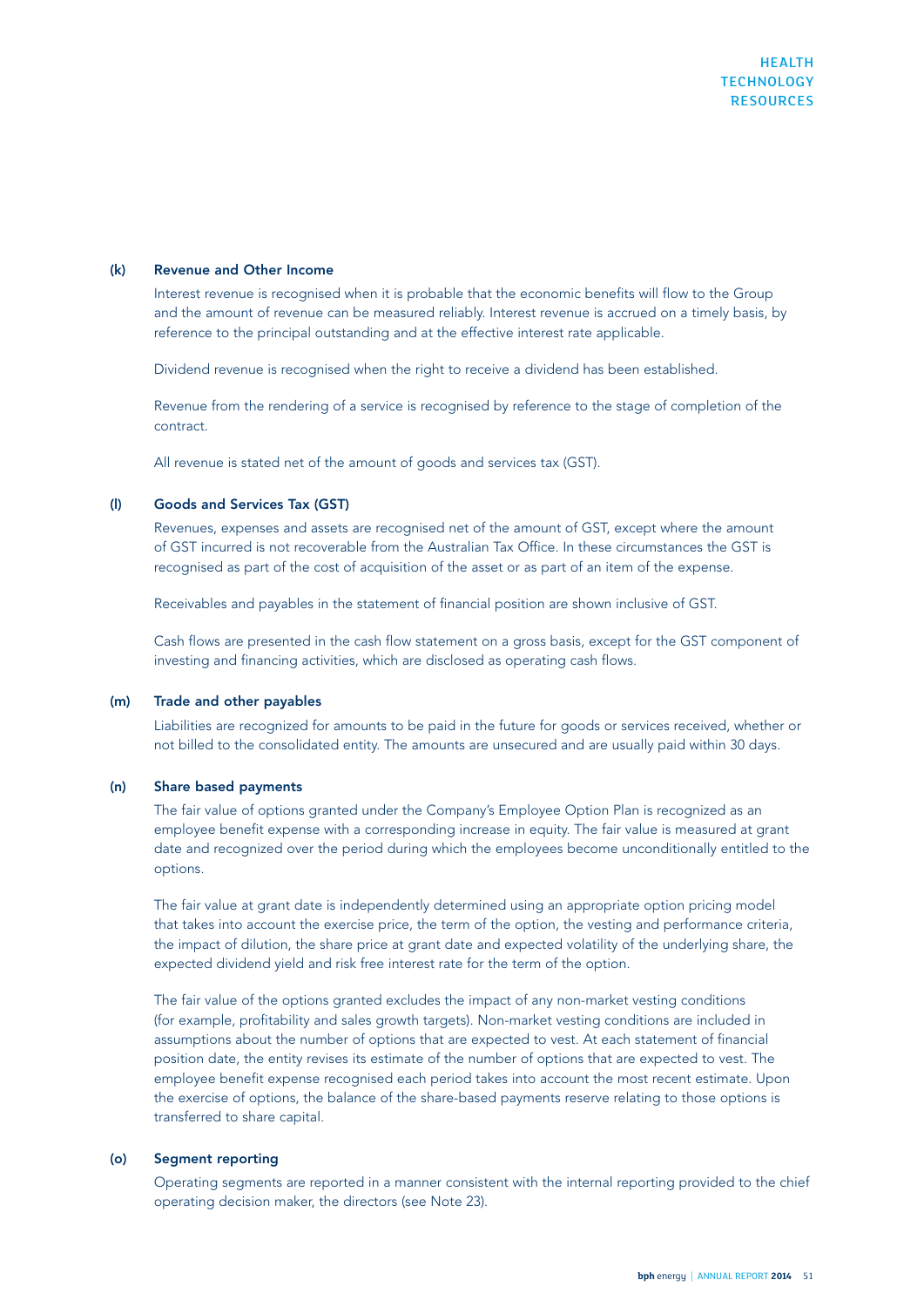

for the year ended 30 June 2014

### 1. Statement of Significant Accounting Policies (continued)

#### (p) Earnings per share

Basic earnings per share (EPS) is calculated as net profit/loss attributable to members, adjusted to exclude costs of servicing equity (other than dividends) and preference share dividends, divided by the weighted average number of ordinary shares, adjusted for any bonus element.

Diluted earnings per share adjusts the figures used in the determination of basic earnings per share to take into account the after income tax effect of interest and other financing costs associated with dilutive potential ordinary shares, and the weighted average number of additional ordinary shares that would have been outstanding assuming the conversion of all dilutive potential ordinary shares.

#### (q) Critical accounting estimates and judgments

The directors evaluate estimates and judgments incorporated into the financial report based on historical knowledge and best available current information.

Estimates assume a reasonable expectation of future events and are based on current trends and economic data, obtained both externally and within the Group.

#### *Key judgements — Provision for Impairment of Loans Receivables*

Included in the accounts of Consolidated entity are amounts from current loan receivables of \$97,625 (2013: \$1,637,691) and non-current loan receivables of \$2,995,145 (2013: \$941,679). The directors believe that the full amount of the debt will be recoverable from each entity and that no provision for impairment of receivables has been made at 30 June 2014. The directors obtained an independent expert's valuation report at year end which supports the recoverable amount of loan receivables. The recoverable amount exceeded the carrying value of the loans and hence no impairment loss was recognised.

#### *Key Judgments —Impairment of Intangible Assets*

No impairment has been recognised in respect of intangible assets for the year ended 30 June 2014 (2013: \$nil). The directors believe that the carrying value of all intangibles is appropriate after reviewing the status of each entity's developments. The directors are confident that the products will provide the necessary returns to the Company.

#### *Key Judgments —Provision for impairment of Investments in Associates*

The directors obtained an independent expert's valuation report at year end which supports the recoverable amount of the investments in associates of \$48,640,707 (2013: \$49,690,539).

#### Investment in Molecular Discovery Systems

The recoverable amount of the investment in Molecular Discovery Systems Limited was less than the carrying amount of the investment and hence an impairment loss of \$736,965 was recognised (2013 \$nil) – refer to note 13.

#### Investment in Advent Energy Ltd

Refer to note 13.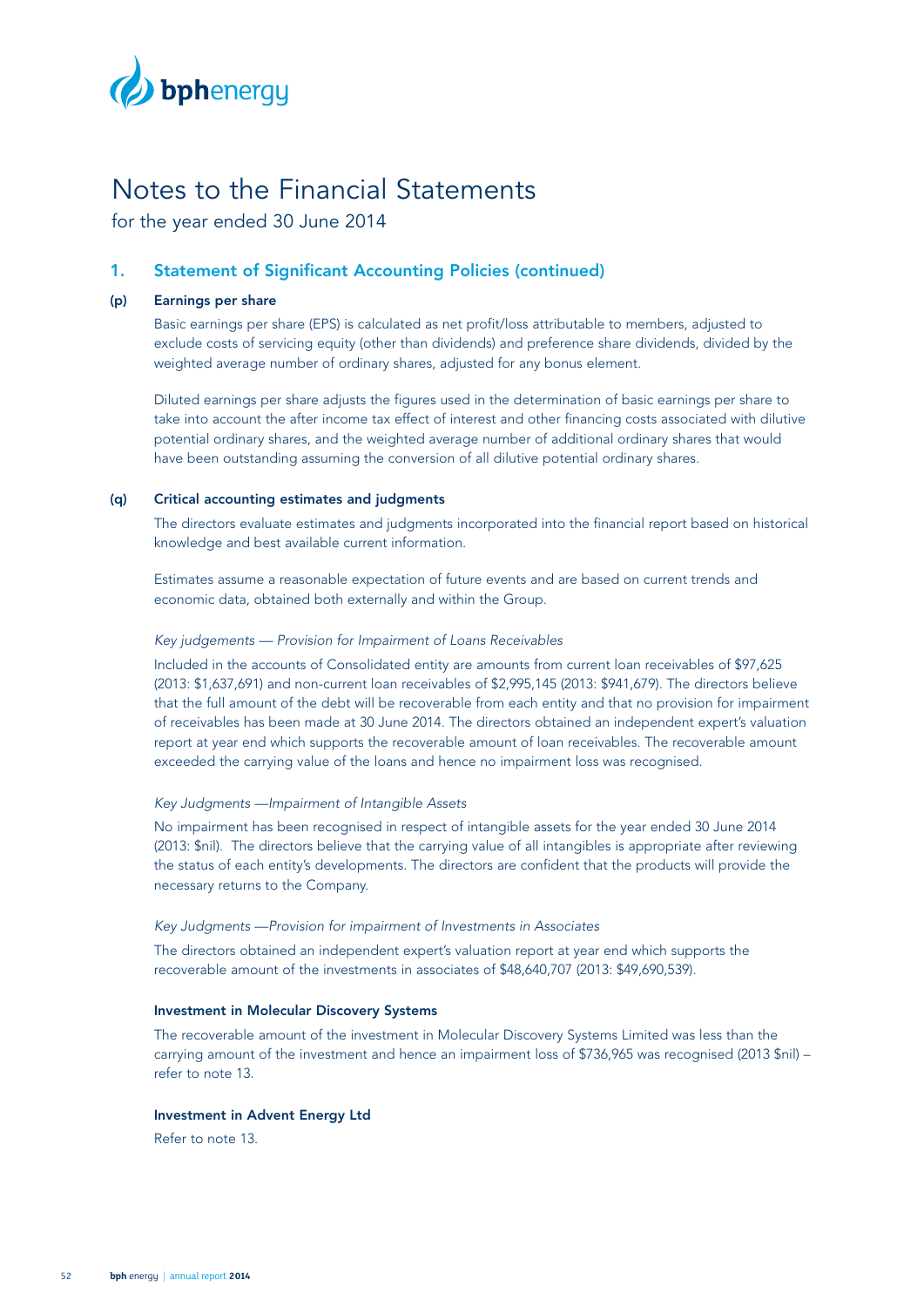## (r) Application of New and Revised Accounting Standards

## Standards adopted in the current year

The group has adopted a number of new or revised accounting standards this year that have resulted in changes in accounting policies in the financial statements.

### (i) AASB 10 Consolidated Financial Statements, AASB 12 Disclosure of Interests in Other Entities (2011)

AASB 10 Consolidated Financial Statements was issued in August 2011 and replaces the guidance on control and consolidation in AASB 127 Consolidated and Separate Financial Statements.

The group has reviewed its investments in other entities to assess whether the conclusion to consolidate is different under AASB 10 than under AASB 127. No differences were found and therefore no adjustments to any of the carrying amounts in the financial statements are required as a result of the adoption of AASB 10.

AASB 12 brings together into a single standard all the disclosure requirements about an entity's interests in subsidiaries, joint arrangements, associates and unconsolidated structured entities. AASB 12 requires the disclosure of information about the nature, risks and financial effects of these interests. The adoption of these standards has not had a significant impact.

#### (ii) AASB 11 Joint Arrangements

AASB 11 replaces AASB 131 Interests in Joint Ventures and the guidance contained in a related interpretation, Interpretation 113 Jointly Controlled Entities – Non-Monetary Contributions by Venturers, has been incorporated in AASB 128 (as revised in 2011). AASB 11 deals with how a joint arrangement of which two or more parties have joint control should be classified and accounted for. Under AASB 11, there are only two types of joint arrangements – joint operations and joint ventures. The classification of joint arrangements under AASB 11 is determined based on the rights and obligations of parties to the joint arrangements by considering the structure, the legal form of the arrangements, the contractual terms agreed by the parties to the arrangement, and, when relevant, other facts and circumstances.

A joint operation is a joint arrangement whereby the parties that have joint control of the arrangement (i.e. joint operators) have rights to the assets, and obligations for the liabilities, relating to the arrangement. A joint venture is a joint arrangement whereby the parties that have joint control of the arrangement (i.e. joint venturers) have rights to the net assets of the arrangement.

Previously, AASB 131 Interests in Joint Ventures contemplated three types of joint arrangements – jointly controlled entities, jointly controlled operations and jointly controlled assets. The classification of joint arrangements under AASB 131 was primarily determined based on the legal form of the arrangement (e.g. a joint arrangement that was established through a separate entity was accounted for as a jointly controlled entity).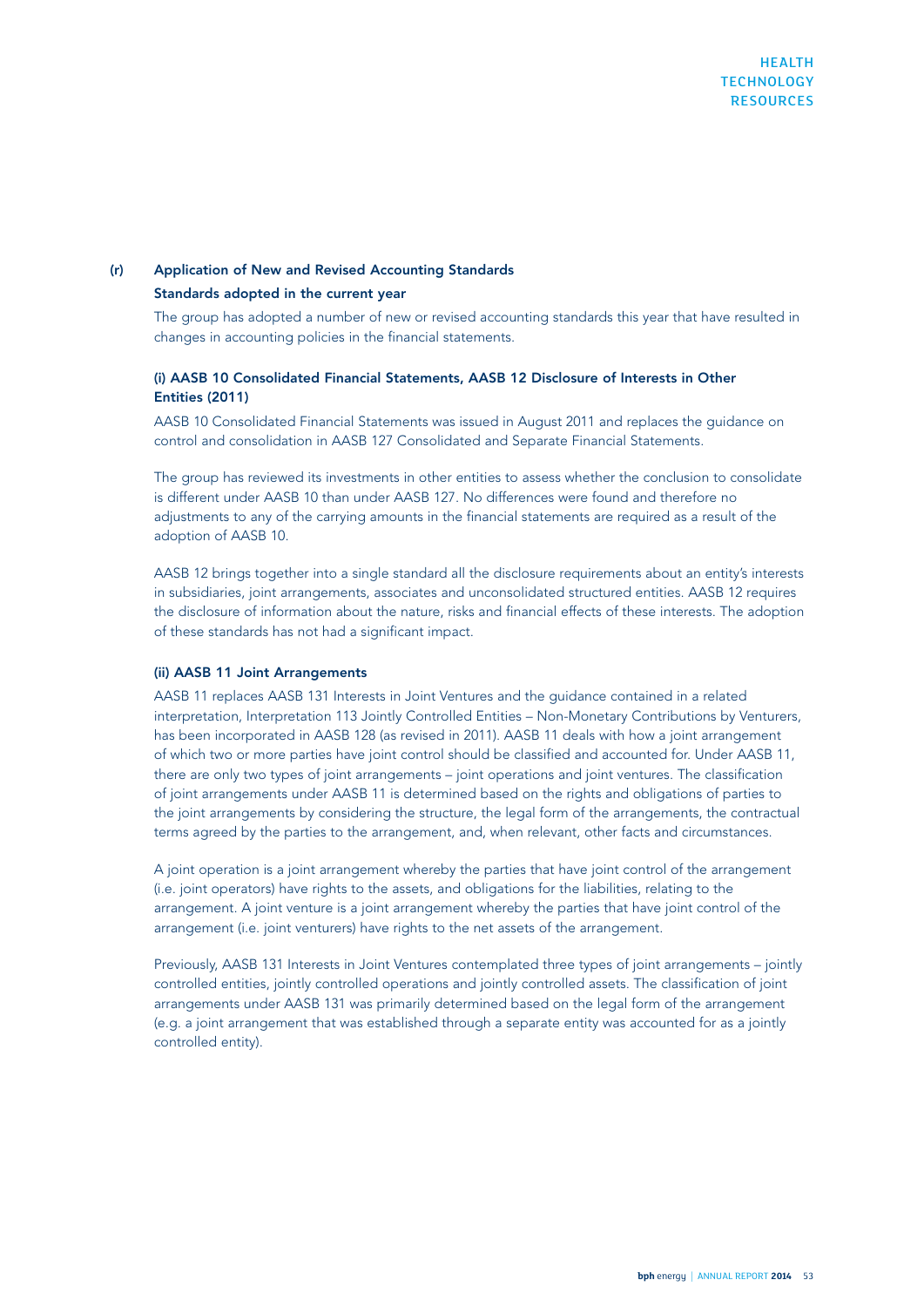

for the year ended 30 June 2014

1. Statement of Significant Accounting Policies (continued)

### (r) Application of New and Revised Accounting Standards (continued)

#### Standards adopted in the current year (continued)

### (ii) AASB 11 Joint Arrangements (continued)

The initial and subsequent accounting of joint ventures and joint operations is different. Investments in joint ventures are accounted for using the equity method (proportionate consolidation is no longer allowed). Investments in joint operations are accounted for such that each joint operator recognises its assets (including its share of any assets jointly held), its liabilities (including its share of any liabilities incurred jointly), its revenue (including its share of revenue from the sale of the output by the joint operation) and its expenses (including its share of any expense incurred jointly). Each joint operation accounts for the assets and, liabilities, as well as revenue and expenses, relating to its interest in the joint operation in accordance with the applicable Standards.

During the period, the Company did not hold investments in joint arrangements and consequently, the new standard did not have any impact in the financial report.

#### (iii) AASB 13 Fair Value Measurement (2011)

AASB 13 Fair Value Measurement aims to improve consistency and reduce complexity by providing a precise definition of fair value and a single source of fair value measurement and disclosure requirements for use across Australian Accounting Standards. The standard does not extend the use of fair value accounting but provides guidance on how it should be applied where its use is already required or permitted by other Australian Accounting Standards.

Previously the fair value of financial liabilities (including derivatives) was measured on the basis that the financial liability would be settled or extinguished with the counterparty. The adoption of AASB 13 has clarified that fair value is an exit price notion, and as such, the fair value of financial liabilities should be determined based on a transfer value to a third party market participant. As a result of this change, the fair value of derivative liabilities changed on transition to AASB 13, due to incorporating own credit risk into the valuation.

As required under AASB 13, the change to fair value measurements on adoption of the standard is applied prospectively, in the same way as a change in an accounting estimate. Comparative amounts have not been restated.

### (iv) AASB 2011-4 'Amendments to Australian Accounting Standards to Remove Individual Key Management Personnel Disclosure Requirements'

This standard removes the individual key management personnel disclosure requirements in AASB 124 'Related Party Disclosures' As a result the Group only discloses the key management personnel compensation in total and for each of the categories required in AASB 124.

In the current year the individual key management personnel disclosure previously required by AASB 124 is now disclosed in the remuneration report due to an amendment to Corporations Regulations 2001 issued in June 2013.

#### Standards in issue not yet adopted

A number of new standards and amendments to standards are effective for annual periods beginning after 1 July 2013, and have not been applied in preparing these consolidated financial statements. Those which may be relevant to the Group are set out below. The Group does not plan to adopt these standards early.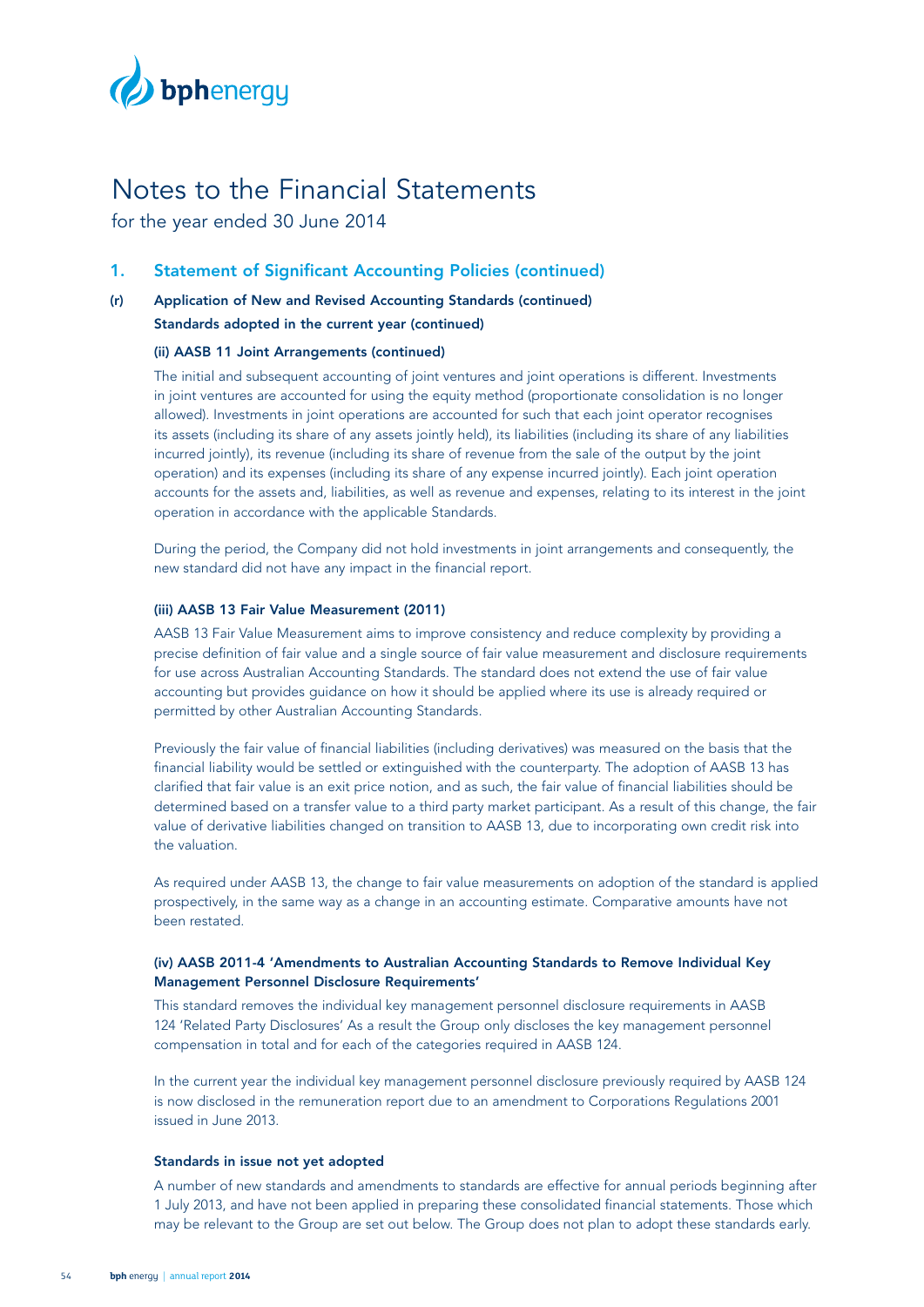#### (i) AASB 9 Financial Instruments (2010), AASB 9 Financial Instruments (2009)

AASB 9 (2009) introduces new requirements for the classification and measurement of financial assets. Under AASB 9 (2009), financial assets are classified and measured based on the business model in which they are held and the characteristics of their contractual cash flows. AASB 9 (2010) introduces additional changes relating to financial liabilities.

The IASB currently has an active project that may result in limited amendments to the classification and measurement requirements of AASB 9 and add new requirements to address the impairment of financial assets and hedge accounting.

AASB 9 (2010 and 2009) are effective for annual periods beginning on or after 1 January 2017 with early adoption permitted. The standard is not expected to have a material impact on the group financial instruments.

#### (ii) AASB 1031 Materiality (2013)

The revised AASB 1031 is an interim standard that cross-references to other Standards and the Framework for the Preparation and Presentation of Financial Statements (issued December 2013) that contain guidance on materiality. The AASB is progressively removing references to AASB 1031 in all Standards and Interpretations, and once all these references have been removed, AASB 1031 will be withdrawn. The revised AASB 1031 is effective from 1 January 2014 and early adoption is not permitted.

AASB 1031 (2013) is effective for annual periods beginning on or after 1 January 2014 and not available for early adoption.

#### (iii) AASB 2013-9 Amendments to Australian Accounting Standards – Conceptual Framework, Materiality and Financial Instruments

The AASB approved amending Standard AASB 2013-9 Amendments to Australian Accounting Standards – Conceptual Framework, Materiality and Financial Instruments on 20 December 2013. AASB 2013-9 incorporates the IASB's Standard IFRS 9 Financial Instruments (Hedge Accounting and amendments to IFRS 9, IFRS 7 and IAS 39).

Part A of AASB 2013-9 makes consequential amendments arising from the issuance of AASB CF 2013-1 Amendments to the Australian Conceptual Framework. Part B mainly makes amendments to particular Australian Accounting Standards to delete references to AASB 1031.

Part C makes amendments to a number of Australian Accounting Standards, including incorporating Chapter 6 Hedge Accounting into AASB 9 Financial Instruments. The main amendments regarding financial instruments are as follows:

- to add Hedge Accounting and make consequential amendments to AASB 9 and numerous other Standards;
- to permit requirements relating to the 'own credit risk' of financial liabilities measured at fair value to be applied without applying any other requirements of AASB 9 at the same time; and
- to amend the mandatory application date of AASB 9 so that AASB 9 is required to be applied for annual reporting periods beginning on or after 1 January 2017 instead of 1 January 2015.

AASB 2013-9 is effective for annual periods beginning on or after 1 January 2014.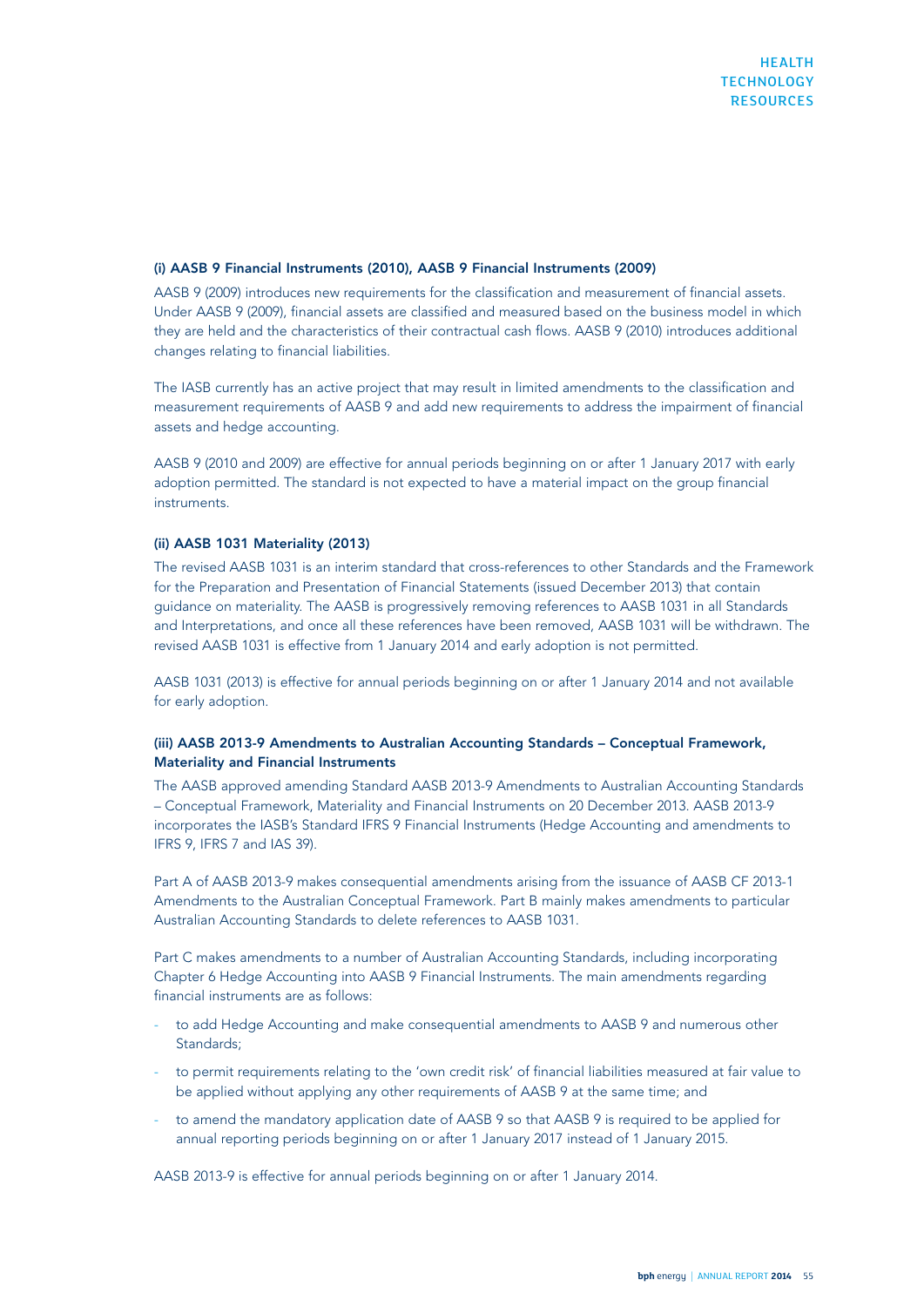

for the year ended 30 June 2014

|    |                                  | Consolidated |         |
|----|----------------------------------|--------------|---------|
|    |                                  | 2014         | 2013    |
|    |                                  | \$           | \$      |
| 2. | <b>Revenue</b>                   |              |         |
|    | <b>Revenue</b>                   |              |         |
|    | Interest revenue cash accounts   | 10,286       | 36,376  |
|    | Interest revenue: other entities | 141,277      | 151,332 |
|    |                                  | 151,563      | 187,708 |
|    | Other income                     |              |         |
|    | Consultancy fees                 | 114,100      | 114,100 |
|    |                                  | 114,100      | 114,100 |

## 3. Expenses Included in Loss for the year

| Depreciation           |         |         |
|------------------------|---------|---------|
| - Depreciation         | 302     | 800     |
|                        |         |         |
| Employee costs         |         |         |
| - Salary               | 201,095 | 187,933 |
| - Superannuation       | 15,622  | 14,015  |
| - Director fees        | 110,416 | 125,000 |
| - Share based payments | 16,080  | 3,056   |
| - Other payroll costs  | 1,515   | 6,361   |
| Total employee costs   | 344,728 | 336,365 |
|                        |         |         |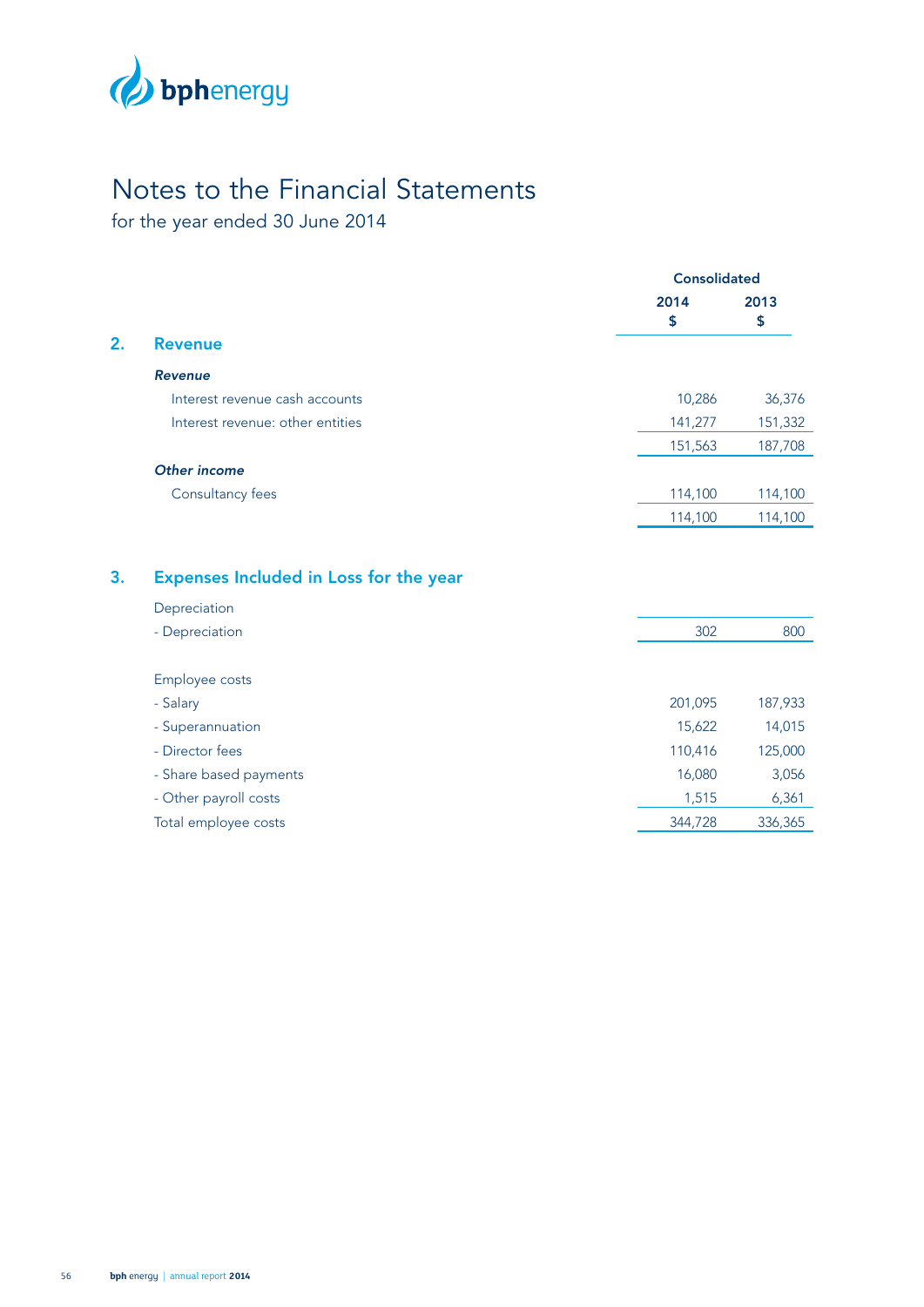## 4. Key Management Personnel Compensation

Names and positions held of economic and parent entity key management personnel in office at any time during the financial year are:

#### Key Management Personnel

D L Breeze – *Executive Chairman*

H Goh – *Non-Executive Director*

G Gilbert – *Non-Executive Director* (resigned 11 December 2013)

D Ambrosini – *Executive Director and Company Secretary* 

|                              |         | <b>Consolidated</b> |
|------------------------------|---------|---------------------|
|                              | 2014    | 2013                |
| Short term employee benefits | 208,416 | 223,000             |
|                              | 208,416 | 223,000             |

Key management personnel remuneration has been included in the Remuneration report section of the Directors Report.

## Options and Rights Holdings

### 2014 Number of Options Held by Key Management Personnel

|                  | <b>Balance</b><br>1.7.2013 | <b>Granted as</b><br>Compen-<br>sation | <b>Options</b><br><b>Exercised</b> | <b>Net</b><br>Change<br>Other* | <b>Balance</b><br>30.6.2014 | <b>Total Vested and Vested</b><br>30.6.2014 | Total<br><b>Exercisable</b><br>30.6.2014 | <b>Total</b><br>Unexercis-<br>able<br>30.6.2014 |
|------------------|----------------------------|----------------------------------------|------------------------------------|--------------------------------|-----------------------------|---------------------------------------------|------------------------------------------|-------------------------------------------------|
| D L Breeze       | 1,000,000                  | ٠                                      |                                    | -                              | 1.000.000                   | 1.000.000                                   | 000,000,1                                | $\overline{\phantom{a}}$                        |
| <b>G</b> Gilbert | ٠                          | ۰                                      |                                    | ۰                              |                             |                                             |                                          | $\overline{\phantom{a}}$                        |
| H Goh            | <b>1</b>                   | ۰                                      |                                    | ۰                              |                             |                                             |                                          | $\overline{\phantom{a}}$                        |
| D Ambrosini      | 500,000                    | ۰                                      |                                    | $\sim$                         | 500,000                     | 500,000                                     | 500,000                                  | $\overline{\phantom{a}}$                        |

#### 2013 Number of Options Held by Key Management Personnel

|                  | <b>Balance</b><br>1.7.2012 | <b>Granted</b> as<br>Compen-<br>sation | <b>Options</b><br><b>Exercised</b> | <b>Net</b><br>Change<br>Other * | <b>Balance</b><br>30.6.2013 | <b>Total Vested and Vested</b><br>30.6.2013 | <b>Total</b><br><b>Exercisable</b><br>30.6.2013 | Total<br>Unexercis-<br>able<br>30.6.2013 |
|------------------|----------------------------|----------------------------------------|------------------------------------|---------------------------------|-----------------------------|---------------------------------------------|-------------------------------------------------|------------------------------------------|
| D L Breeze       | 1,000,000                  | $\overline{\phantom{a}}$               |                                    | ٠                               | 1.000.000                   | $000.000$ .                                 | 1,000,000                                       | ۰                                        |
| <b>G</b> Gilbert |                            | ۰                                      |                                    | ۰                               |                             |                                             |                                                 | ۰                                        |
| H Goh            | ۰                          | ۰                                      |                                    | ۰                               |                             |                                             |                                                 | ۰                                        |
| D Ambrosini      | 1,000,000                  | $\sim$                                 |                                    | (500,000)                       | 500,000                     | 500,000                                     | 500,000                                         | $\overline{\phantom{0}}$                 |

\*The Net Change Other reflected above includes those options that have been forfeited by holders, directors that have resigned, options that have expired and recompliance of holdings during the year.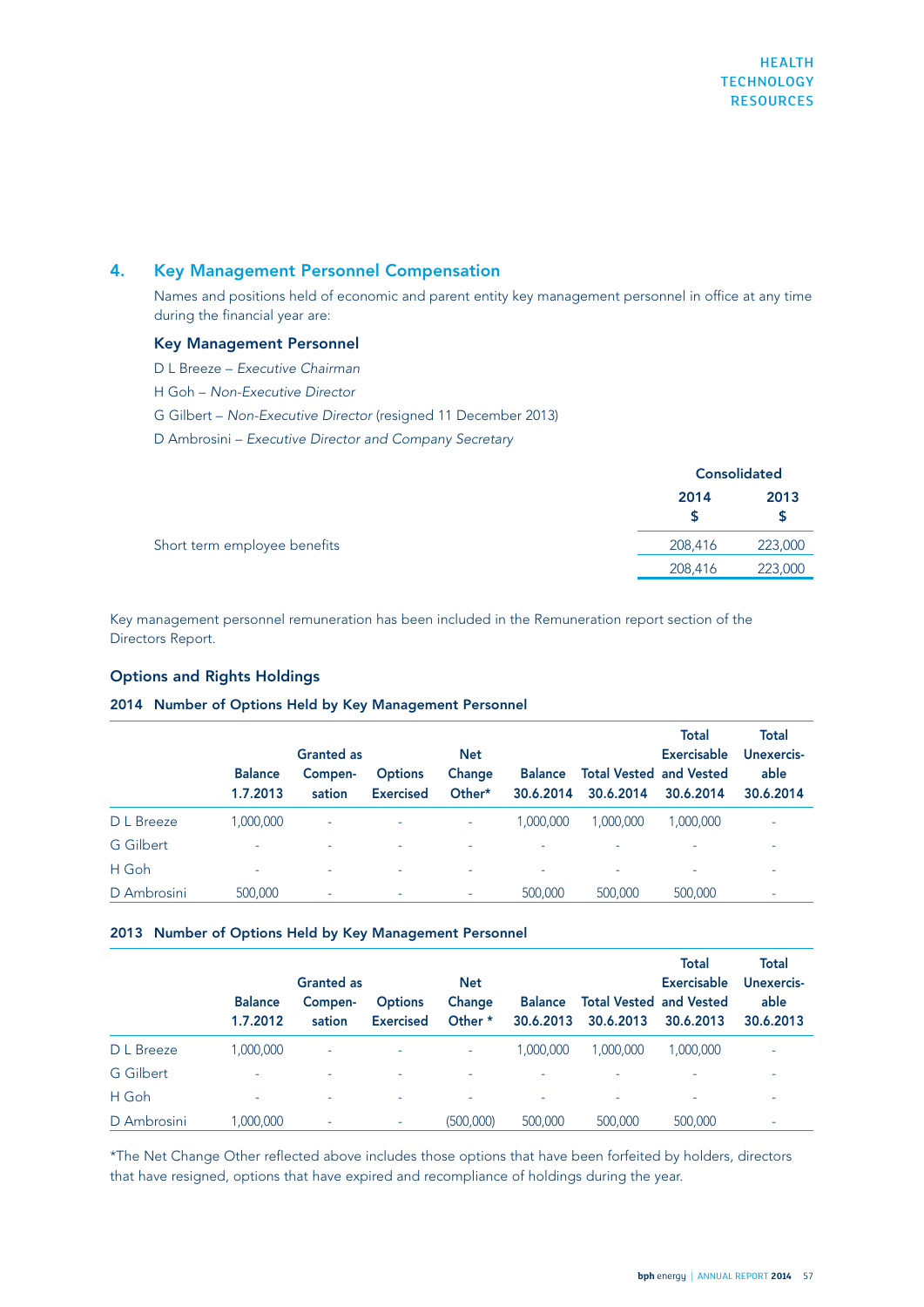

for the year ended 30 June 2014

## 4. Key Management Personnel Compensation (continued)

### Shareholdings

2014 Number of Shares Held by Key Management Personnel

|                  | <b>Balance</b> | <b>Received as</b>       |                          | <b>Net Change</b>        | <b>Balance</b> |  |
|------------------|----------------|--------------------------|--------------------------|--------------------------|----------------|--|
|                  | 1.7.2013       | <b>Compensation</b>      | <b>Exercised</b>         | Other                    | 30.6.2014      |  |
| D L Breeze       | 6,509,811      | $\overline{\phantom{a}}$ | $\overline{\phantom{a}}$ |                          | 6,509,811      |  |
| <b>G</b> Gilbert | 480,769        | $\sim$                   | $\qquad \qquad$          | (480, 769)               |                |  |
| H Goh            | 480,769        | $\overline{\phantom{a}}$ | $\overline{\phantom{a}}$ |                          | 480,769        |  |
| D Ambrosini      | -              | $\overline{\phantom{a}}$ | ۰                        | $\overline{\phantom{a}}$ | -              |  |

#### 2013 Number of Shares Held by Key Management Personnel

|             | <b>Balance</b><br>1.7.2012 | <b>Received as</b><br>Compensation | <b>Options</b><br><b>Exercised</b> | <b>Net Change</b><br>Other | <b>Balance</b><br>30.6.2013 |
|-------------|----------------------------|------------------------------------|------------------------------------|----------------------------|-----------------------------|
| D L Breeze  | 6,509,811                  | ۰                                  | ۰                                  |                            | 6,509,811                   |
| G Gilbert   | 480,769                    | $\overline{\phantom{0}}$           | $\overline{\phantom{m}}$           | $\overline{\phantom{0}}$   | 480,769                     |
| H Goh       | 480.769                    | $\overline{\phantom{a}}$           | $\overline{\phantom{m}}$           | $\overline{\phantom{0}}$   | 480,769                     |
| D Ambrosini | ۰                          | ۰                                  | ۰                                  | ۰                          | -                           |

\*The Net Change Other reflected above includes those shares of directors that have resigned during the year.

|    |                                                       | Consolidated |        |
|----|-------------------------------------------------------|--------------|--------|
|    |                                                       | 2014<br>S    | 2013   |
| 5. | <b>Auditors' Remuneration</b>                         |              |        |
|    | Remuneration of the auditor of the parent entity for: |              |        |
|    | - auditing or reviewing the financial report          |              |        |
|    | Nexia Perth Audit Services                            | 37,655       | 34,000 |
|    |                                                       | 37,655       | 34,000 |
|    |                                                       |              |        |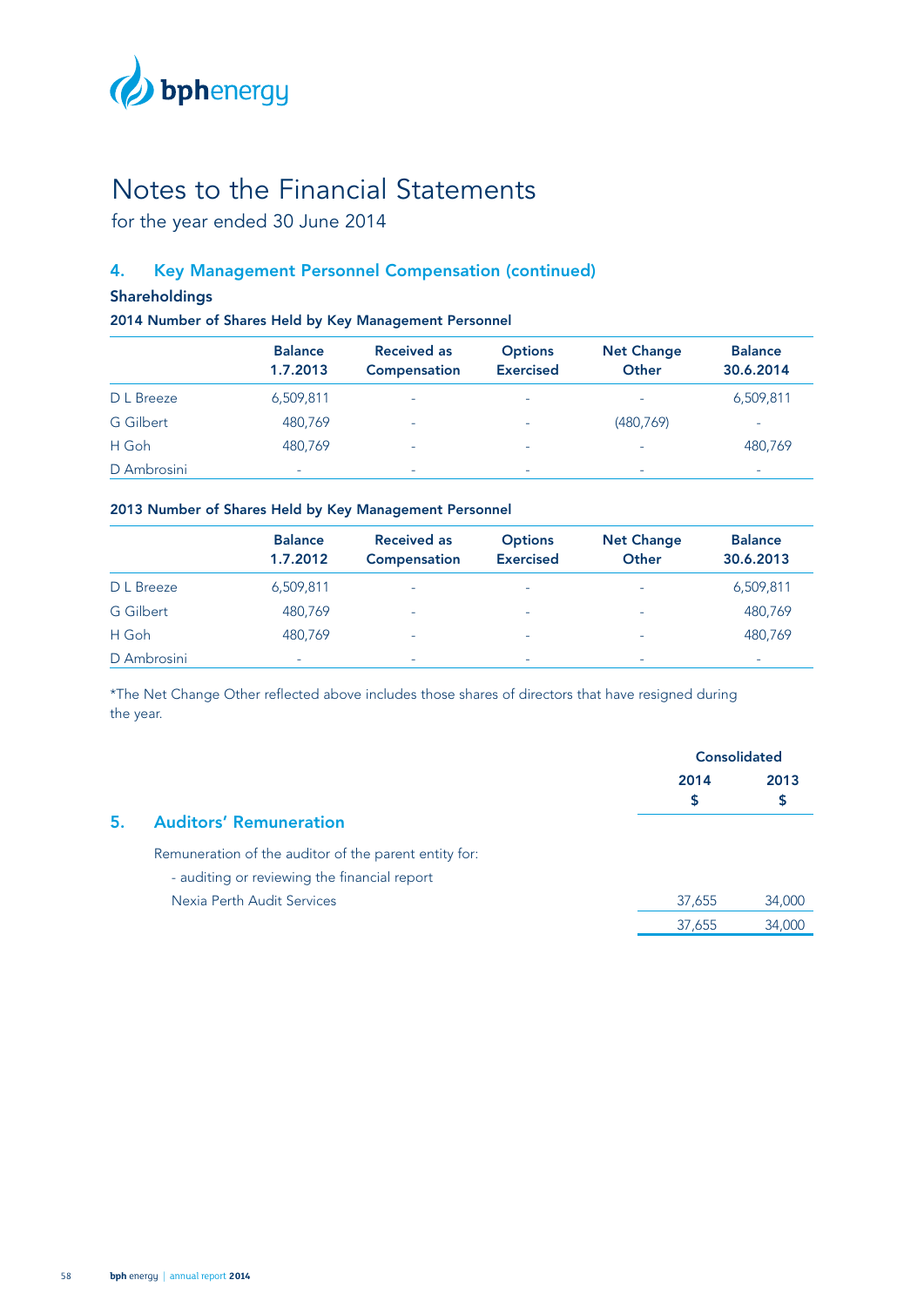|    |                                                                                                                         | <b>Consolidated</b> |                    |
|----|-------------------------------------------------------------------------------------------------------------------------|---------------------|--------------------|
|    |                                                                                                                         | 2014<br>\$          | 2013<br>\$         |
| 6. | <b>Earnings per share</b>                                                                                               |                     |                    |
|    | For basic and diluted Earnings Per Share                                                                                |                     |                    |
|    | Total earnings per share attributable to ordinary equity<br>holders of the company                                      | (1,253,563)         | (568,454)          |
|    | Earnings used in the calculation of basic earnings per share<br>and diluted earnings per share                          | (1,253,563)         | (568,454)          |
|    | For basic and diluted Earnings Per Share                                                                                |                     |                    |
|    | From continuing operations                                                                                              | (0.73)              | (0.33)             |
|    | Total Basic Earnings per Share and Diluted Earnings per Share                                                           | (0.73)              | (0.33)             |
|    | Weighted average number of ordinary shares outstanding during<br>the year used in calculating basic EPS and diluted EPS | No.<br>172,562,245  | No.<br>172,562,245 |

|    |                                  | Consolidated |            |  |
|----|----------------------------------|--------------|------------|--|
|    |                                  | 2014<br>\$   | 2013<br>\$ |  |
| 7. | <b>Cash and cash equivalents</b> |              |            |  |
|    | Cash at Bank and in hand         | 173,133      | 892,836    |  |
|    | Short-term bank deposits         | 7,978        | 7,763      |  |
|    |                                  | 181,111      | 900,599    |  |
|    | <b>Reconciliation of cash</b>    |              |            |  |

Cash at the end of the financial year as shown in the statement of cash flows is reconciled to items in the statement of financial position as follows:

| Cash and cash equivalents | 181.111 | 900.599 |
|---------------------------|---------|---------|
|                           |         |         |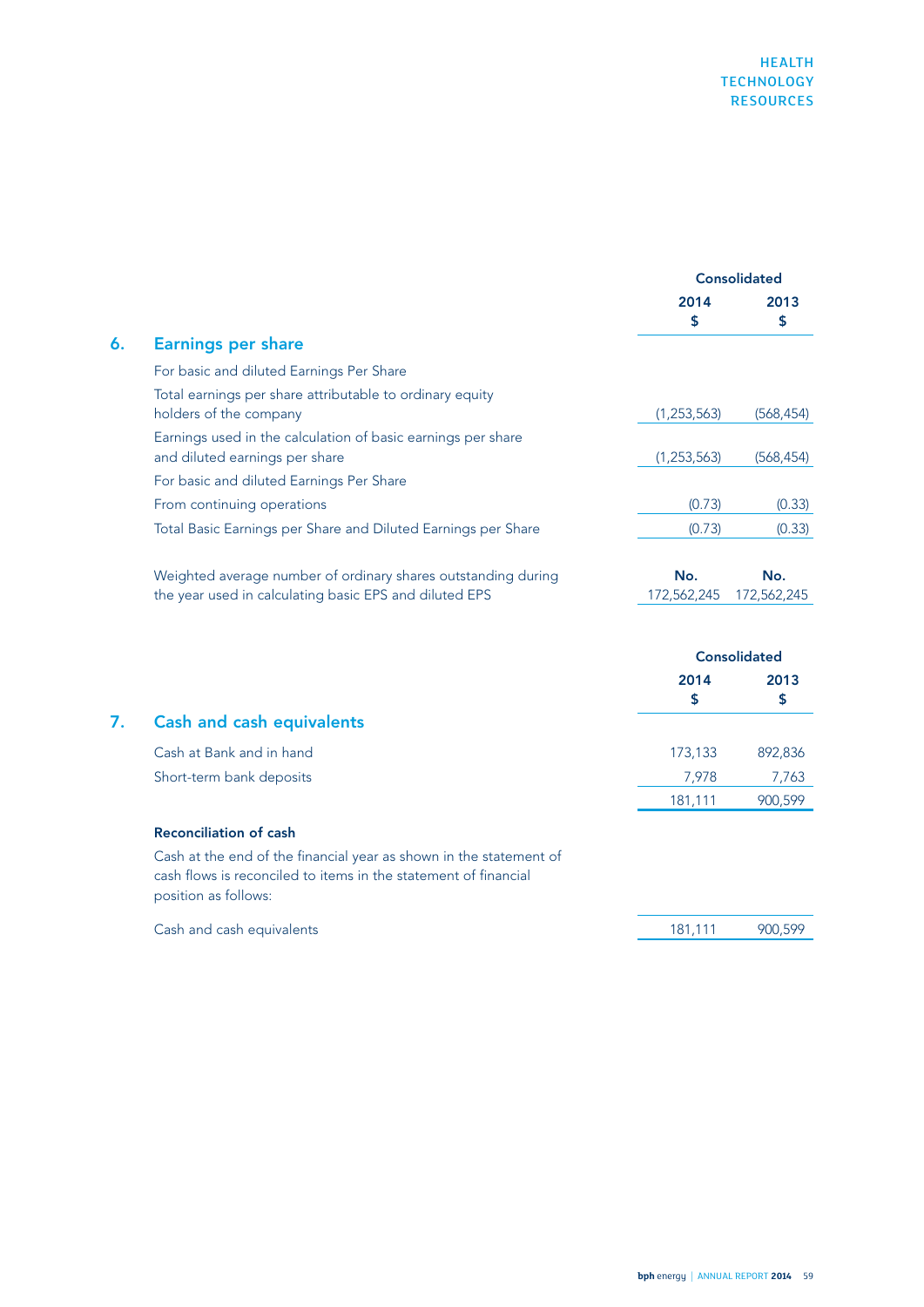

for the year ended 30 June 2014

|     |                                                   |            | <b>Consolidated</b> |
|-----|---------------------------------------------------|------------|---------------------|
|     |                                                   | 2014<br>\$ | 2013<br>\$          |
|     | <b>Trade and other receivables</b>                |            |                     |
| 8.  |                                                   |            |                     |
|     | <b>Current</b>                                    |            |                     |
|     | Other receivables                                 | 3,848      | 1,977               |
|     |                                                   | 3,848      | 1,977               |
| 9.  | <b>Other Assets</b>                               |            |                     |
|     | Prepaid insurance                                 | 27,863     | 29,660              |
|     |                                                   | 27,863     | 29,660              |
| 10. | <b>Financial Assets</b>                           |            |                     |
|     | Loans and receivables at amortised cost           |            |                     |
|     | <b>Current</b>                                    |            |                     |
|     | Unsecured Loans to other entities: (a)            |            |                     |
|     | Grandbridge Limited                               | 55,645     | 55,645              |
|     | <b>MEC Resources Limited</b>                      | 2,494      | 2,494               |
|     | Advent Energy Ltd                                 | 39,486     | 39,486              |
|     | Secured Loans to other entities: (b)              |            |                     |
|     | <b>Cortical Dynamics Limited</b>                  |            | 1,142,376           |
|     | Molecular Discovery Systems Limited               |            | 397,690             |
|     |                                                   | 97,625     | 1,637,691           |
|     | <b>Non - Current</b>                              |            |                     |
|     | Loans and receivables at amortised cost           |            |                     |
|     | Unsecured Loans to other entities: (a)            |            |                     |
|     | <b>Cortical Dynamics Limited</b>                  | 485,070    | 485,070             |
|     | Molecular Discovery Systems Limited               | 575,200    | 461,100             |
|     | Secured Loans to other entities: (b)              |            |                     |
|     | <b>Cortical Dynamics Limited</b>                  | 1,469,827  |                     |
|     | Molecular Discovery Systems Limited               | 416,099    |                     |
|     | Available for sale financial assets at fair value |            |                     |
|     | Investments in unlisted entities (c)              | 48,949     | 48,949              |
|     |                                                   | 2,995,145  | 995,119             |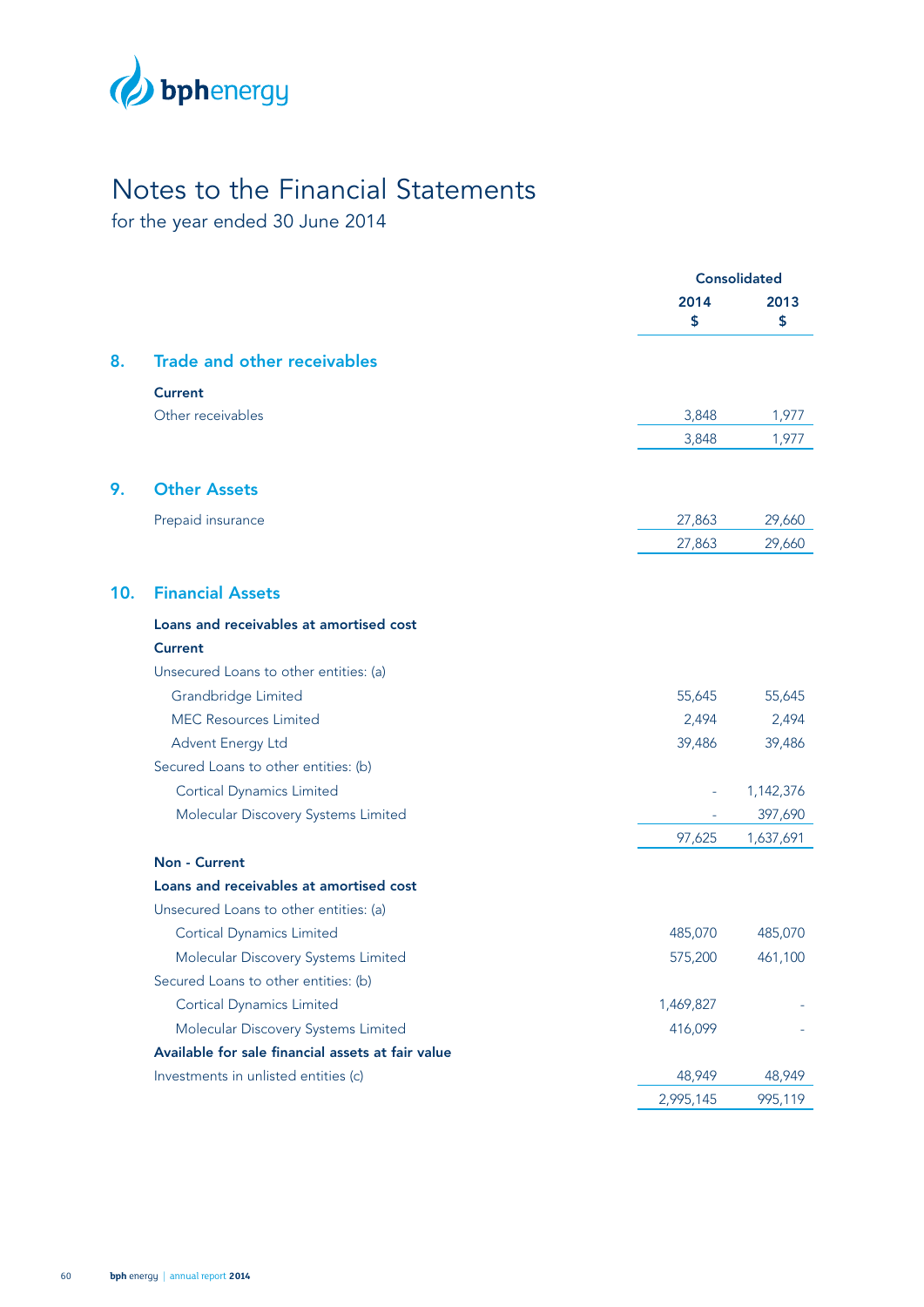#### (a) Unsecured loans

These loans to other entities are non-interest bearing and payable on demand. The company has, however, issued letters to these entities confirming that they will not call upon their loans for at least 12 months from signing the financial report or until such time the company is financially independent.

#### (b) Secured loans

These loans are secured by a charge over all of the assets and undertakings of each entity and interest bearing. Subject to the conditions of the agreement BPH Energy has the right to conversion to satisfy the debt on or before the termination date.

The company has a convertible loan agreement with MDSystems. The loan is for a maximum amount of \$500,000 and is to be used for short term working capital requirements. Subject to MDSystems being admitted to the Official list, BPH Energy has a right of conversion to satisfy the debt on or before the termination date. As at reporting date the loan had been drawn down by an amount of \$416,099 (2013: \$397,690).

The company has two convertible loan agreements with Cortical Dynamics. One loan is for a maximum amount of \$500,000 and is to be used for short term working capital requirements. Subject to Cortical being admitted to the Official list, BPH Energy has a right of conversion to satisfy the debt on or before the termination date. As at reporting date the loan had been drawn down by an amount of \$464,561 (2013: \$479,371).

On 28th February 2012 BPH Energy entered into a second convertible loan agreement with Cortical Dynamics. The facility is for a maximum amount of \$1,000,000 and has an annual interest rate of 9.40%. The loan will be used for short term working capital requirements and funding further development of the BAR monitor. The loan is convertible at BPH's election if Cortical is unsuccessful in its application for admission to the Official List. As at reporting date the loan had been drawn down by an amount of \$1,005,266 (2013: \$663,005).

#### (c) Available for sale financial assets at fair value

|                                  |        | <b>Consolidated</b> |
|----------------------------------|--------|---------------------|
|                                  | 2014   | 2013                |
|                                  | s      |                     |
| <b>Cortical Dynamics Limited</b> | 48.949 | 48,949              |
|                                  | 48,949 | 48,949              |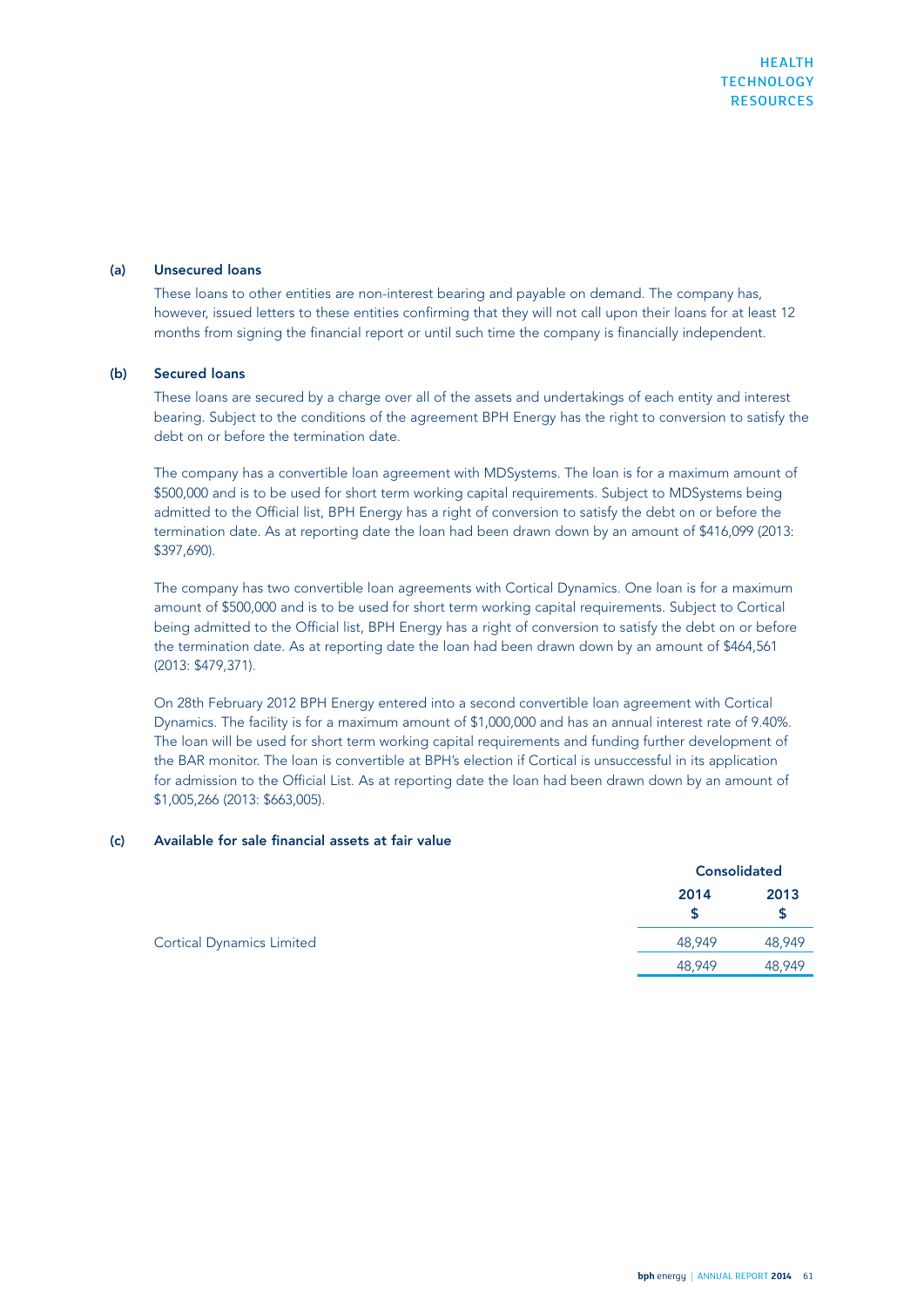

for the year ended 30 June 2014

|     |                                                                                                                                                          | <b>Consolidated</b> |            |
|-----|----------------------------------------------------------------------------------------------------------------------------------------------------------|---------------------|------------|
|     |                                                                                                                                                          | 2014<br>\$          | 2013<br>\$ |
| 11. | Intangible assets                                                                                                                                        |                     |            |
|     | Patent costs capitalised                                                                                                                                 |                     |            |
|     | Cost                                                                                                                                                     | 72,454              | 72,454     |
|     | Accumulated amortisation and impairment                                                                                                                  |                     |            |
|     | Net carrying value                                                                                                                                       | 72,454              | 72,454     |
|     | Total intangibles                                                                                                                                        | 72,454              | 72,454     |
|     | Patent costs include all costs associated with the filing and<br>maintenance of the patents for the company's technologies.                              |                     |            |
| 12. | <b>Property, Plant and Equipment</b>                                                                                                                     |                     |            |
|     | Plant and Equipment:                                                                                                                                     |                     |            |
|     | At cost                                                                                                                                                  | 41,486              | 41,486     |
|     | Accumulated depreciation                                                                                                                                 | (41, 317)           | (41, 015)  |
|     | Total Property, Plant and Equipment                                                                                                                      | 169                 | 471        |
| (a) | <b>Movements in Carrying Amounts</b>                                                                                                                     |                     |            |
|     | Movements in the carrying amounts for each class of property,<br>plant and equipment between the beginning and the end of<br>the current financial year. |                     |            |
|     | Balance at the beginning of the year                                                                                                                     | 471                 | 1,271      |
|     | <b>Additions</b>                                                                                                                                         |                     |            |
|     | Disposals                                                                                                                                                |                     |            |
|     | Depreciation expense                                                                                                                                     | (302)               | (800)      |
|     | Carrying amount at the end of the year                                                                                                                   | 169                 | 471        |
|     |                                                                                                                                                          |                     |            |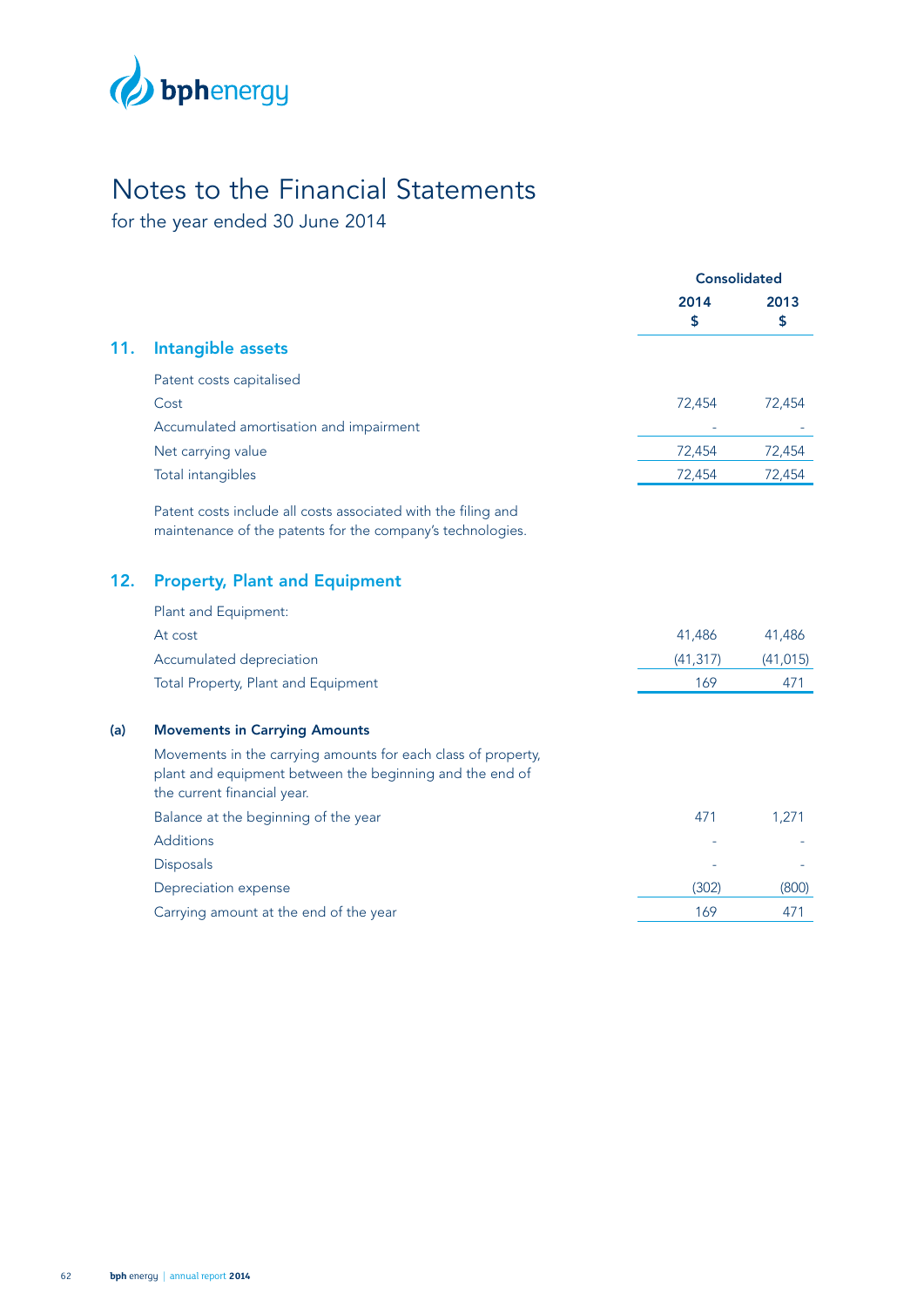|     |                                                   | Consolidated |            |  |
|-----|---------------------------------------------------|--------------|------------|--|
|     |                                                   | 2014<br>\$   | 2013<br>\$ |  |
| 13. | Investments accounted for using the equity method |              |            |  |
|     | <b>Shares in Associates</b>                       |              |            |  |
|     | <b>Advent Energy Limited</b>                      | 48,028,838   | 48,296,464 |  |
|     | Molecular Discovery Systems Limited               | 611,869      | 1,394,075  |  |
|     |                                                   | 48,640,707   | 49,690,539 |  |
|     |                                                   |              |            |  |

Investments in associates are accounted for in the consolidated financial statements using the equity method of accounting.

|                                     |               |      | Ownership<br>Interest |                            |
|-------------------------------------|---------------|------|-----------------------|----------------------------|
|                                     | Country of    |      | ℅                     |                            |
| <b>Name of Entity</b>               | Incorporation | 2014 | 2013                  | <b>Principal Activity</b>  |
| Molecular Discovery Systems Limited | Australia     | 20%  | 20%                   | <b>Biomedical Research</b> |
| <b>Advent Energy Limited</b>        | Australia     | 27%  | 27%                   | Oil and Gas Exploration    |

The consolidated group's associate, Advent Energy Ltd, has commitments for its exploration permits of \$3,997,500 over the next 12 months. To assist in meeting these commitments Advent Energy is continually seeking and reviewing potential sources of both equity and debt funding. Advent Energy is currently in negotiations with a number of parties on the terms of investment, however there is no certainty at this stage that those discussions will result in further funding being made available. Advent Energy's wholly owned subsidiary, Asset Energy, has lodged an application with the National Offshore Petroleum Titles Administrator ("NOPTA") to suspend the year 2 work commitment for Petroleum Exploration Permit 11("PEP11") and request a subsequent extension of the permit term. Asset is currently required to complete 200km of 2D seismic within the PEP11 area by 12 August 2014. Asset recently announced that it has commenced preparations for seismic and it is intending to perform a 3D seismic survey of approximately 225 km2 over a 4 – 5 week period between November 2014 and May 2015.The application for deferral is currently being assessed by NOPTA.

In addition, Advent Energy is committed to drill an exploration well by March 2015 for EP386. These 2 commitments comprise the significant balance of \$3,997,500.

While management is confident the commitments under the exploration permits or as varied by the relevant authorities will be met, the above conditions indicate the uncertainty that may affect the ability of the group to realise the carrying value of the group's investment in Advent Energy in the ordinary course of business.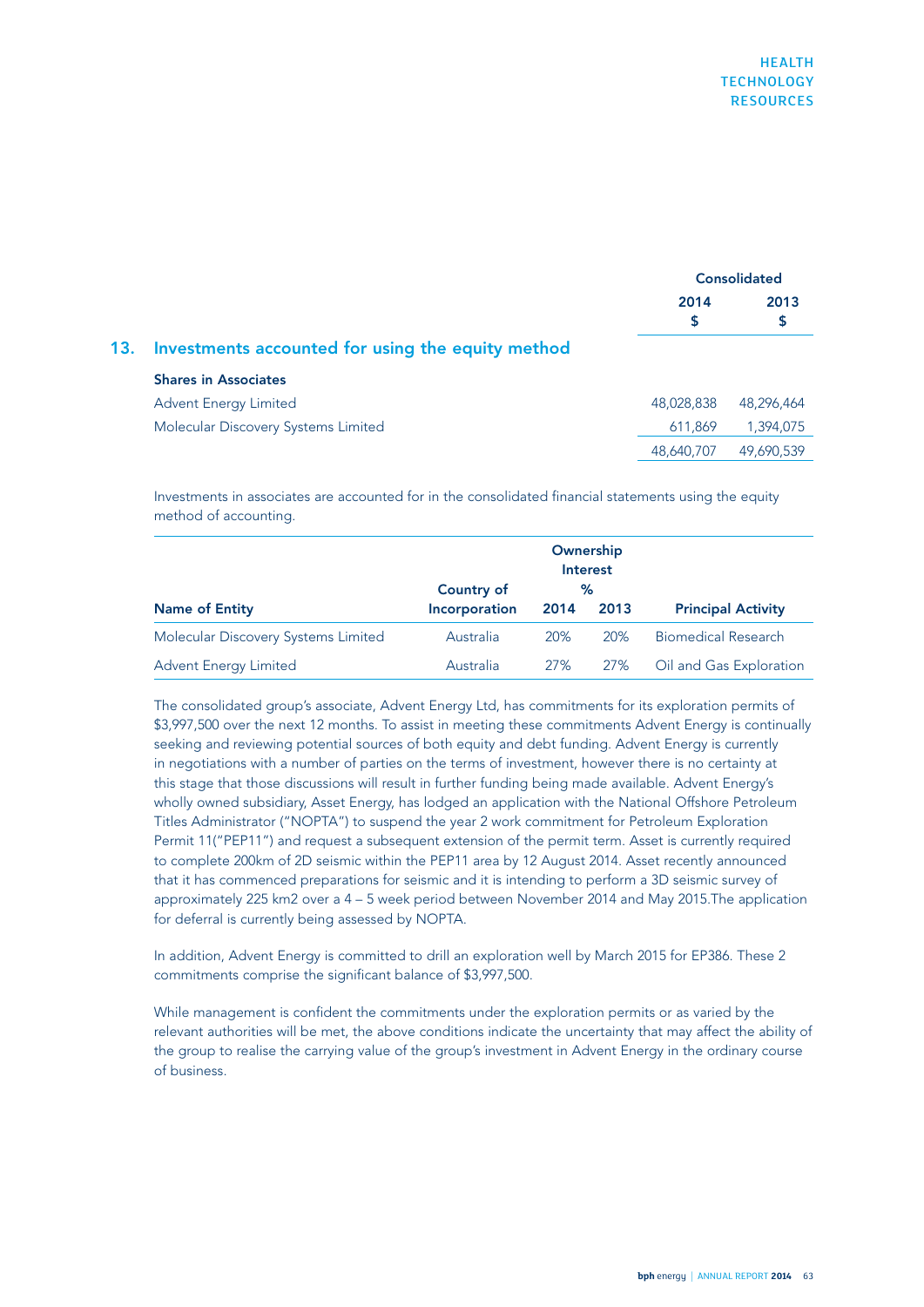

for the year ended 30 June 2014

### 13. Investments accounted for using the equity method (continued)

#### (a) Summarised financial information of associates

The results of its associates aggregated assets (including goodwill) and liabilities, including the group's share of net assets and net loss for the period are as follows:

|      | <b>Total of Associate</b>       |                                         |                                           |                    |               |                      |                                                                                |                                                          |                     |           | <b>Reconciliation to the Carrying Amount</b> |                                                     |
|------|---------------------------------|-----------------------------------------|-------------------------------------------|--------------------|---------------|----------------------|--------------------------------------------------------------------------------|----------------------------------------------------------|---------------------|-----------|----------------------------------------------|-----------------------------------------------------|
|      | <b>Current</b><br><b>Assets</b> | Non-<br><b>Current</b><br><b>Assets</b> | Current<br><b>Liabilities Liabilities</b> | Non-<br>Current    | Reve-<br>nues | Loss for<br>the Year | <b>Total</b><br>Compre-<br>hensive<br>Loss for<br>the Year                     | <b>Net</b><br><b>Assets</b><br>of Asso-interest<br>ciate | Owner-<br>ship<br>% | Goodwill  | Other<br>Adjust-<br>ments*                   | Carrying<br>Amount<br>of the<br>Group's<br>Interest |
| 2014 |                                 |                                         |                                           |                    |               |                      |                                                                                |                                                          |                     |           |                                              |                                                     |
|      |                                 | Molecular Discovery Systems Limited     |                                           |                    |               |                      |                                                                                |                                                          |                     |           |                                              |                                                     |
|      | 172,838                         | 393,585                                 | 455,623                                   | 803,083            | 56,000        | (226, 207)           | (226, 207)                                                                     | (138, 457)                                               | 20                  | 1,487,291 | (736, 965)                                   | 611,869                                             |
|      | 172,838                         | 393,585                                 | 455,623                                   | 803,083            | 56,000        | (226, 207)           | (226, 207)                                                                     | (138, 457)                                               |                     | 1,487,291 | (736, 965)                                   | 611,869                                             |
|      | Advent Energy Ltd               |                                         |                                           |                    |               |                      |                                                                                |                                                          |                     |           |                                              |                                                     |
|      |                                 | 259,999 29,843,078                      |                                           | 1,143,34 3,600,000 | 12,364        | (989, 727)           |                                                                                | (989,727) 6,950,089                                      | 27.4                |           | 19,628,749 21,450,000 48,028,838             |                                                     |
|      |                                 | 259,999 29,843,078                      |                                           | 1,143,34 3,600,000 | 12,364        | (989, 727)           | (989, 727)                                                                     | 6,950,089                                                | 27.4                |           | 19,628,749 21,450,000 48,028,838             |                                                     |
| 2013 |                                 |                                         |                                           |                    |               |                      |                                                                                |                                                          |                     |           |                                              |                                                     |
|      |                                 | Molecular Discovery Systems Limited     |                                           |                    |               |                      |                                                                                |                                                          |                     |           |                                              |                                                     |
|      | 218,752                         | 465,300                                 | 431,705                                   | 718,425            | 128,000       | (198, 589)           | (198, 589)                                                                     | (93, 216)                                                | 20                  | 1,487,291 |                                              | 1,394,075                                           |
|      | 218,752                         | 465,300                                 | 431,705                                   | 718,425            | 128,000       | (198, 589)           | (198, 589)                                                                     | (93, 216)                                                |                     | 1,487,291 |                                              | 1,394,075                                           |
|      | <b>Advent Energy Ltd</b>        |                                         |                                           |                    |               |                      |                                                                                |                                                          |                     |           |                                              |                                                     |
|      |                                 | 1,768,195 29,871,792 5,297,962          |                                           |                    |               |                      | 80,866 (2,209,604) (2,209,604) 7,217,715                                       |                                                          | 27.4                |           | 19,628,749 21,450,000 48,296,464             |                                                     |
|      |                                 | 1,768,195 29,871,792 5,297,962          |                                           |                    |               |                      | 80,866 (2,209,604) (2,209,604) 7,217,715 27.4 19,628,749 21,450,000 48,296,464 |                                                          |                     |           |                                              |                                                     |

\* Other adjustments comprise:

Molecular Discovery Systems Ltd – Impairment Loss: At 30 June 2014, the directors obtained an independent expert's valuation report which indicated that the carrying value of BPH's investment was impaired. Accordingly, an adjustment for the difference in the carrying value and fair value of BPH's investment in MDS was recognised this year.

Advent Energy Ltd – Revaluation Gain: In 2010, BPH performed a step acquisition of Advent Energy to eventually hold a significant influence (20%) in the company. At the time that Advent Energy was first recognised as an associate, the increase in fair value was recognised through other comprehensive income.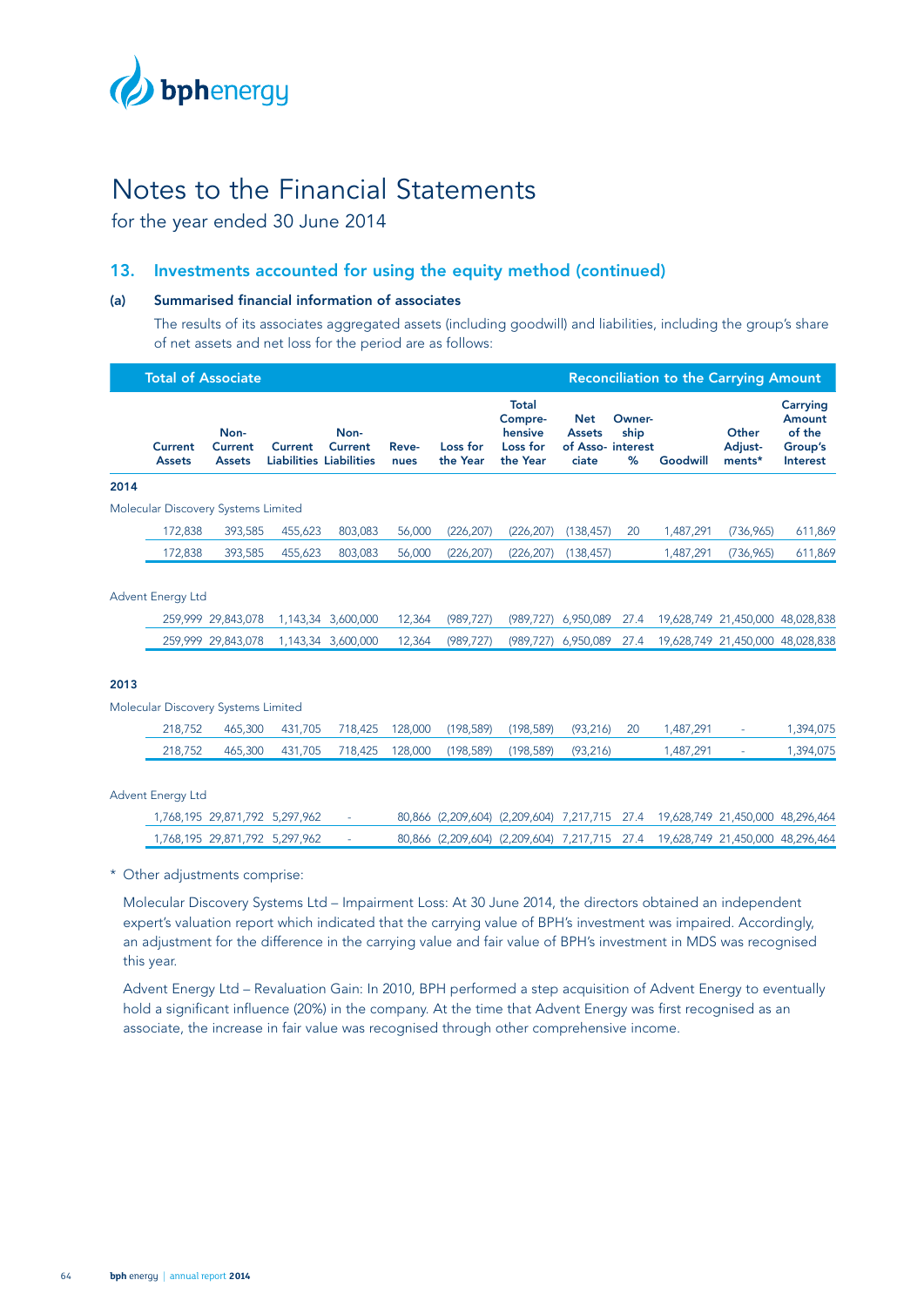|     |                                                                                                                |                          | <b>Consolidated</b>      |
|-----|----------------------------------------------------------------------------------------------------------------|--------------------------|--------------------------|
|     |                                                                                                                | 2014<br>\$               | 2013<br>\$               |
| 14. | <b>Income Tax Expense</b>                                                                                      |                          |                          |
| (a) | The components of tax expense/(benefit) comprise:                                                              |                          |                          |
|     | Adjustments recognised in the current year in<br>relation to the current tax of prior years                    | 1,806                    |                          |
|     | Current tax                                                                                                    |                          |                          |
|     | Deferred income tax credit                                                                                     | (316, 366)<br>(314, 560) | (431, 852)<br>(431, 852) |
|     | Deferred income tax (credit)/expense included<br>in income tax expense comprises:                              |                          |                          |
|     | Increase in deferred tax assets (note 29)                                                                      | (54, 350)                |                          |
|     | Decrease in deferred tax liabilities (note 29)                                                                 | (262, 016)               | (431, 852)               |
|     |                                                                                                                | (316, 366)               | (431, 852)               |
| (b) | The prima facie tax on profit from operations before income<br>tax is reconciled to the income tax as follows: |                          |                          |
|     | Prima facie tax payable on profit from operations before<br>income tax at 30% (2013: 30%)                      | (474, 192)               | (308, 028)               |
|     | Add tax effect of:                                                                                             |                          |                          |
|     | Non deductible expenses                                                                                        | 4,609                    | 6,127                    |
|     | Tax benefit of revenue losses not recognised                                                                   | (1,806)                  |                          |
|     | Effect of previously unrecognised and unused                                                                   |                          |                          |
|     | tax losses now recognised as deferred tax                                                                      |                          |                          |
|     | assets                                                                                                         | 58,309                   |                          |
|     | Temporary differences<br>Income tax expense/(benefit) recognised                                               | 98,520<br>(314, 560)     | (129, 951)<br>(431, 852) |
| (c) | Income tax expense recognised in other                                                                         |                          |                          |
|     | comprehensive income                                                                                           |                          |                          |
|     | Fair value gain adjustments                                                                                    |                          |                          |
|     |                                                                                                                |                          |                          |
| (d) | Current tax liabilities                                                                                        |                          |                          |
|     | Income tax                                                                                                     |                          |                          |
|     |                                                                                                                |                          |                          |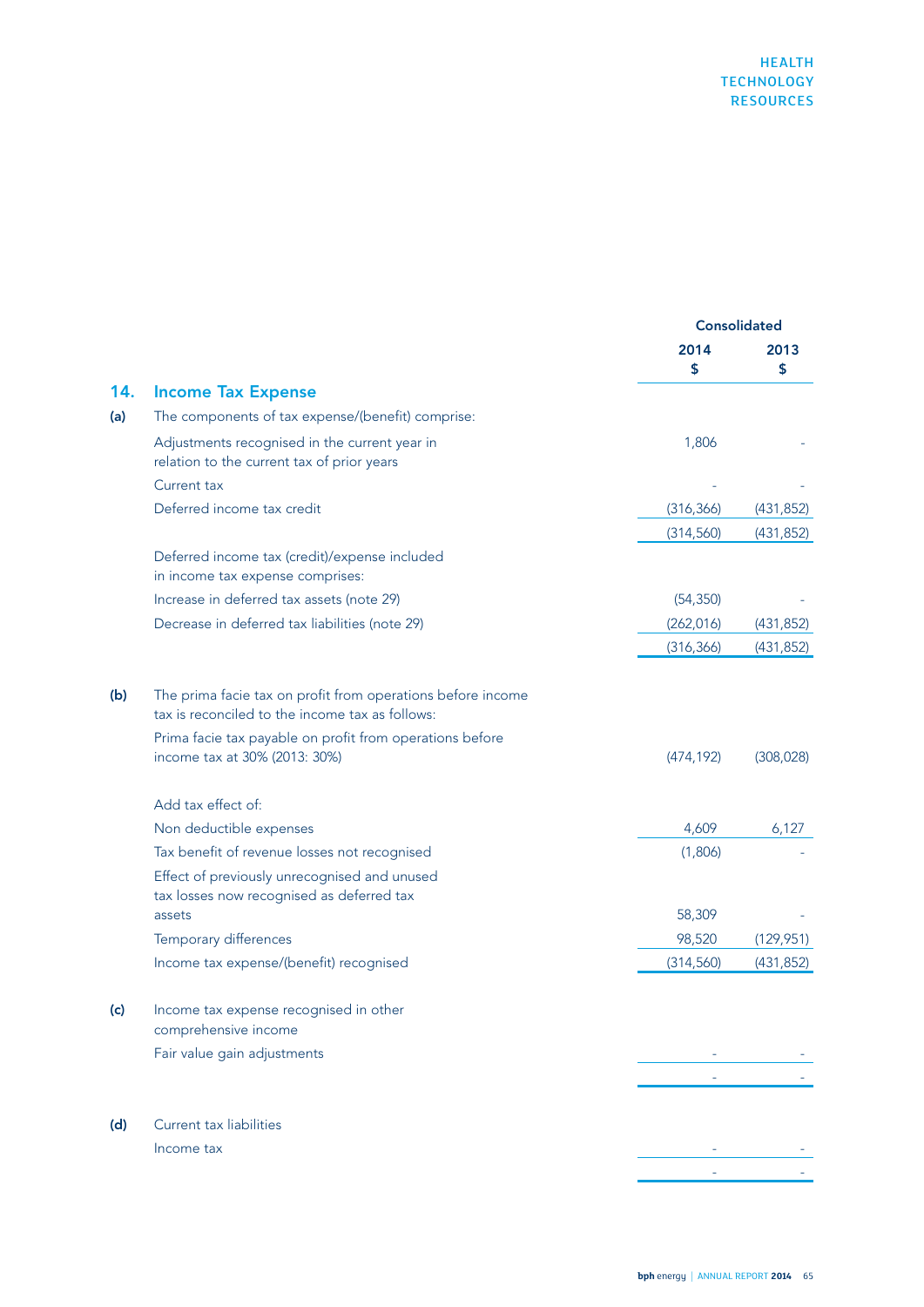

for the year ended 30 June 2014

|     |                                      |            | <b>Consolidated</b> |
|-----|--------------------------------------|------------|---------------------|
|     |                                      | 2014<br>\$ | 2013<br>\$          |
| 15. | <b>Trade and other payables</b>      |            |                     |
|     | Trade payables                       | 24,183     | 32,236              |
|     | Sundry payables and accrued expenses | 874,358    | 669,911             |
|     |                                      | 898,541    | 702,147             |
| 16. | <b>Financial Liabilities</b>         |            |                     |
|     | Current                              |            |                     |
|     | Current borrowings - unsecured       | 561,836    |                     |
|     |                                      | 561,836    |                     |
|     | Non - Current                        |            |                     |
|     | Non - Current borrowings - unsecured |            | 502,978             |
|     |                                      |            | 502,978             |
| 17. | <b>Provisions</b>                    |            |                     |
|     | Employee entitlements:               |            |                     |
|     | Opening balance at 1 July 2013       | 26,432     | 20,072              |
|     | Reduction/addition to provision      | 1,525      | 6,360               |
|     | Balance at 30 June 2014              | 27,957     | 26,432              |
|     | Current                              | 23,409     | 26,432              |
|     | Non-Current                          | 4,548      |                     |
|     |                                      | 27,957     | 26,432              |

### Provision for Employee Entitlements

Provisions have been recognised for employee entitlements relating to annual leave. The measurement and recognition criteria relating to employee benefits has been included in Note 1 to this report.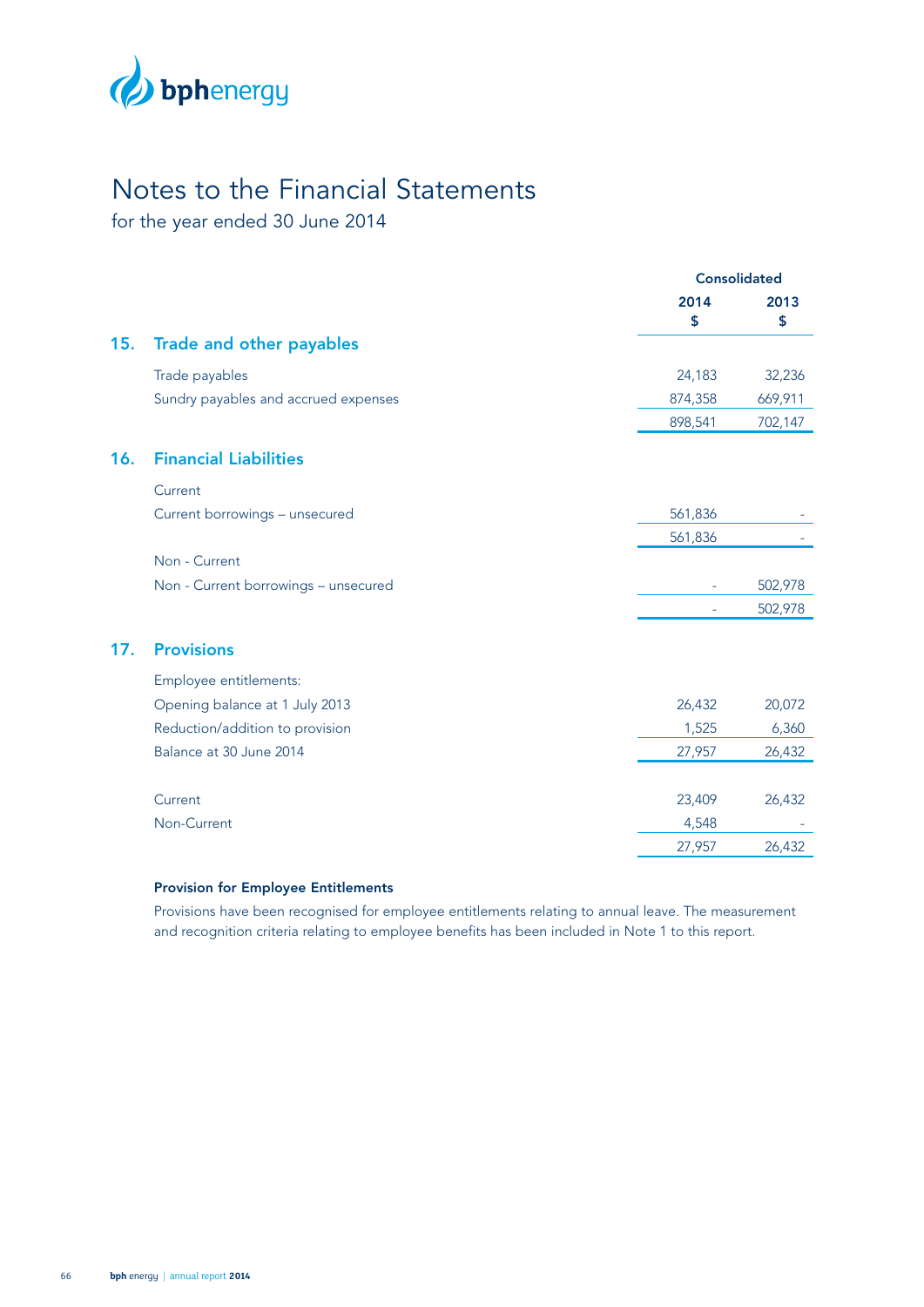|     |                                                                                         |            |              | Consolidated                       |             |
|-----|-----------------------------------------------------------------------------------------|------------|--------------|------------------------------------|-------------|
|     |                                                                                         |            |              | 2014<br>\$                         | 2013<br>\$  |
| 18. | <b>Issued Capital</b>                                                                   |            |              |                                    |             |
|     | 172,562,245 (2013: 172,562,245) fully paid ordinary shares                              |            |              | 41,511,195                         | 41,511,195  |
|     | The Company has no authorised capital and the issued shares<br>do not have a par value. |            |              |                                    |             |
|     |                                                                                         |            | Consolidated | <b>Consolidated</b>                |             |
|     |                                                                                         | 2014       | 2013         | 2014                               | 2013        |
|     |                                                                                         | \$         | \$           | No.                                | No.         |
| (a) | <b>Ordinary Shares</b>                                                                  |            |              |                                    |             |
|     | At the beginning of reporting period                                                    | 41,511,195 | 41,511,195   | 172,562,245                        | 172,562,245 |
|     | At reporting date                                                                       | 41.511.195 |              | 41,511,195 172,562,245 172,562,245 |             |

#### Capital Raising

There were nil options exercised during the year (2013: nil).

### Fully Paid Ordinary Share Capital

Fully paid ordinary shares carry one vote per share and carry the right to dividends.

#### **Options**

There were 2,975,000 employee options on issue at the end of the year:

| <b>Total number</b> | <b>Exercise price</b> | <b>Expiry date</b> |
|---------------------|-----------------------|--------------------|
| 75,000              | \$0.594               | 30 September 2014  |
| 1,500,000           | \$0.894               | 31 December 2014   |
| 325,000             | \$0.160               | 21 January 2016    |
| 1,075,000           | \$0.080               | 30 June 2018       |
| 2,975,000           |                       |                    |

The market price of the company's ordinary shares at 30 June 2014 was 0.008 cents.

The holders of options do not have the right, by virtue of the option, to participate in any share issue or interest issue of any other body corporate or registered scheme.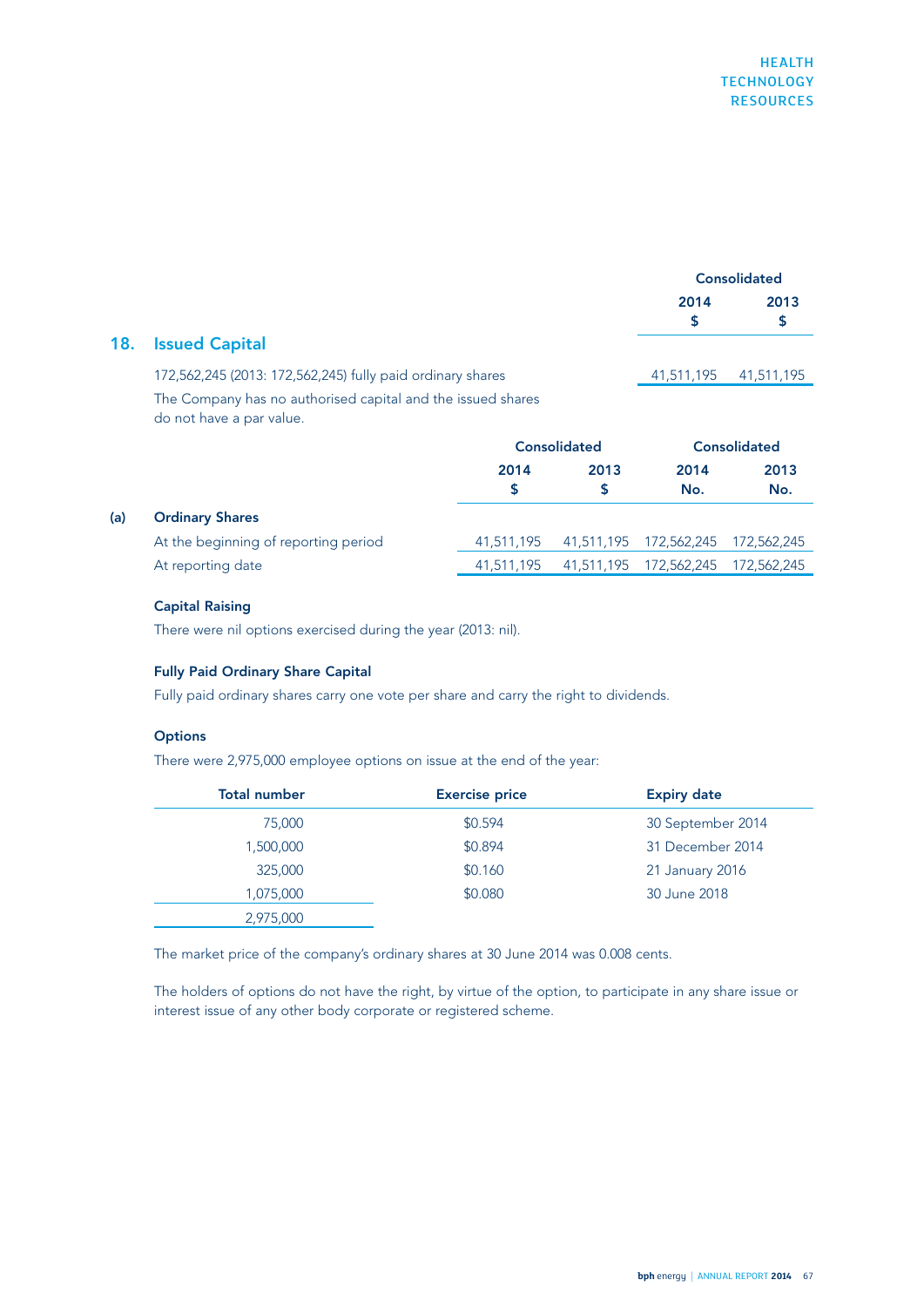

for the year ended 30 June 2014

## 18. Issued Capital (continued)

### (b) Capital risk management

The Group's and the parent entity's objectives when managing capital are to safeguard their ability to continue as a going concern, so that they may continue to provide returns for shareholders and benefits for other stakeholders.

The focus of the Group's capital risk management is the current working capital position against the requirements of the Group to meet corporate overheads. The Group's strategy is to ensure appropriate liquidity is maintained to meet anticipated operating requirements, with a view to initiating appropriate capital raisings as required. The working capital position of the Group at 30 June 2014 and 30 June 2013 are as follows:

| 2014<br>2013<br>\$<br>\$<br>900,599<br>181,111<br>Cash and cash equivalents<br>Trade and other receivables<br>101,473<br>1,639,668<br>Trade payables and financial liabilities<br>(1,460,377)<br>Working capital position*<br>(1, 177, 793)<br>1,838,120<br>*Refer to note 1 for further details of the Group's financial position<br>and plans to manage the working capital deficit at 30 June 2014.<br>19.<br><b>Reserves</b><br>Options Reserve (a)<br>435,726<br>419,646 |  | <b>Consolidated</b> |  |
|-------------------------------------------------------------------------------------------------------------------------------------------------------------------------------------------------------------------------------------------------------------------------------------------------------------------------------------------------------------------------------------------------------------------------------------------------------------------------------|--|---------------------|--|
|                                                                                                                                                                                                                                                                                                                                                                                                                                                                               |  |                     |  |
|                                                                                                                                                                                                                                                                                                                                                                                                                                                                               |  |                     |  |
|                                                                                                                                                                                                                                                                                                                                                                                                                                                                               |  |                     |  |
|                                                                                                                                                                                                                                                                                                                                                                                                                                                                               |  | (702, 147)          |  |
|                                                                                                                                                                                                                                                                                                                                                                                                                                                                               |  |                     |  |
|                                                                                                                                                                                                                                                                                                                                                                                                                                                                               |  |                     |  |
|                                                                                                                                                                                                                                                                                                                                                                                                                                                                               |  |                     |  |
|                                                                                                                                                                                                                                                                                                                                                                                                                                                                               |  |                     |  |
| Asset Revaluation Reserve (b)<br>15,015,000<br>15,015,000                                                                                                                                                                                                                                                                                                                                                                                                                     |  |                     |  |
| 15,450,726<br>15,434,646                                                                                                                                                                                                                                                                                                                                                                                                                                                      |  |                     |  |
| (a)<br><b>Option Reserve</b>                                                                                                                                                                                                                                                                                                                                                                                                                                                  |  |                     |  |
| The option reserve records items recognized as expenses<br>on the valuation of Director and Employee share options.                                                                                                                                                                                                                                                                                                                                                           |  |                     |  |
| <b>Reconciliation of movement</b>                                                                                                                                                                                                                                                                                                                                                                                                                                             |  |                     |  |
| Opening balance<br>419,646<br>416,590                                                                                                                                                                                                                                                                                                                                                                                                                                         |  |                     |  |
| Option charges during the year<br>16,080<br>3,056                                                                                                                                                                                                                                                                                                                                                                                                                             |  |                     |  |
| Closing balance<br>435,726<br>419,646                                                                                                                                                                                                                                                                                                                                                                                                                                         |  |                     |  |
| <b>Asset Revaluation Reserve</b><br>(b)                                                                                                                                                                                                                                                                                                                                                                                                                                       |  |                     |  |
| The asset revaluation reserve records the revaluation of<br>available for sale investments to fair value.                                                                                                                                                                                                                                                                                                                                                                     |  |                     |  |
| Opening balance<br>15,015,000<br>15,015,000                                                                                                                                                                                                                                                                                                                                                                                                                                   |  |                     |  |
| Available for sale asset revalued to fair value (net of tax)                                                                                                                                                                                                                                                                                                                                                                                                                  |  |                     |  |
| 15,015,000<br>Closing balance<br>15,015,000                                                                                                                                                                                                                                                                                                                                                                                                                                   |  |                     |  |

 $(a)$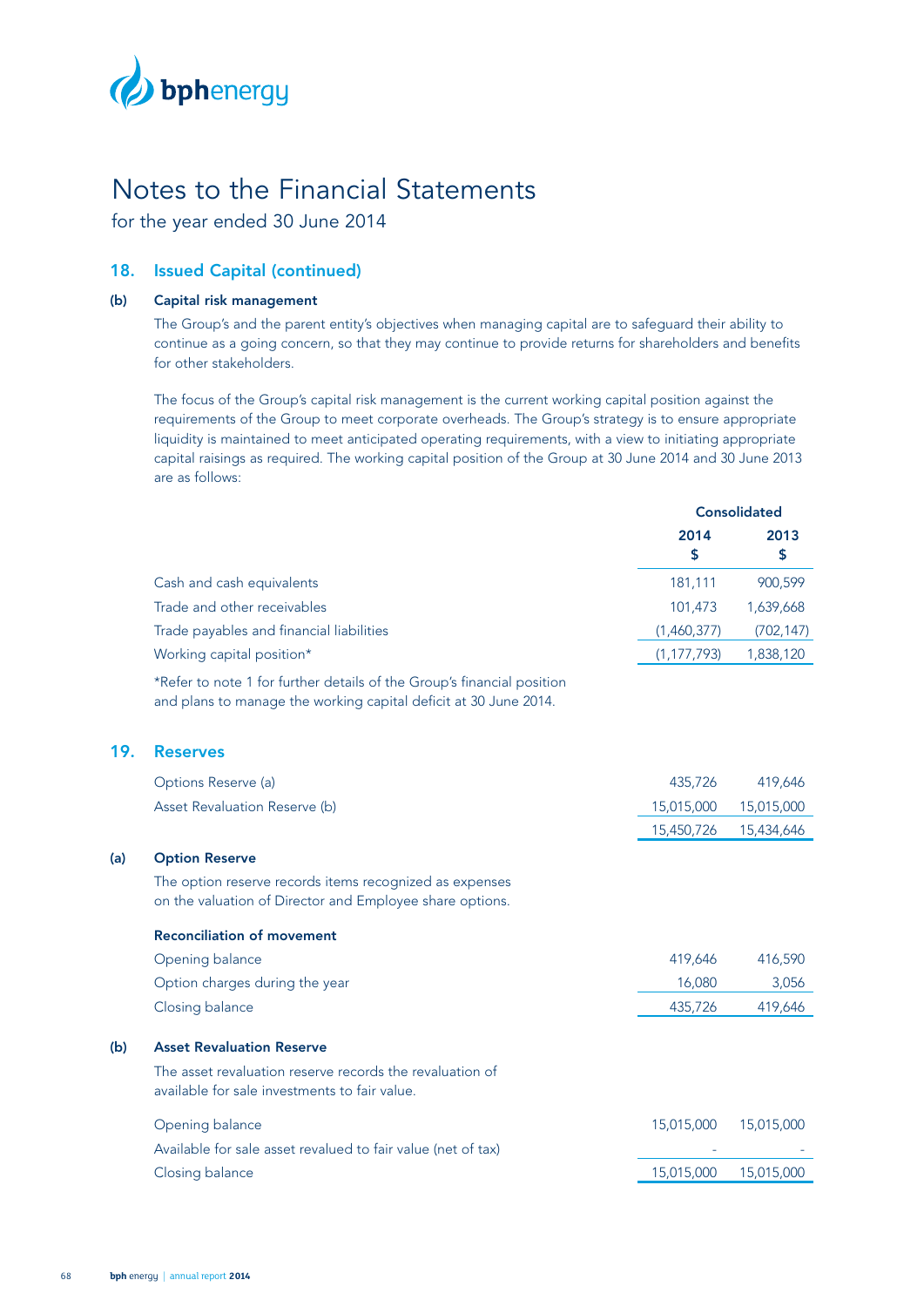## 20. Controlled Entities

|     | Name of<br><b>Entity</b>                           | <b>Principal</b><br><b>Activity</b>                               | Country of<br>Incorporation | <b>Ownership Interest</b><br>% |                     |
|-----|----------------------------------------------------|-------------------------------------------------------------------|-----------------------------|--------------------------------|---------------------|
|     |                                                    |                                                                   |                             | 2014                           | 2013                |
|     | <b>Parent Entity</b>                               |                                                                   |                             |                                |                     |
|     | <b>BPH Energy Ltd</b>                              | Investment                                                        | Australia                   |                                |                     |
|     | <b>Subsidiaries of BPH Energy Ltd</b>              |                                                                   |                             |                                |                     |
|     | Diagnostic Array Systems Pty Ltd                   | <b>BioMedical Research</b>                                        | Australia                   | 51.82                          | 51.82               |
|     |                                                    |                                                                   |                             |                                |                     |
|     |                                                    |                                                                   |                             |                                | <b>Consolidated</b> |
|     |                                                    |                                                                   |                             | 2014<br>\$                     | 2013<br>\$          |
| 21. | <b>Cash Flow Information</b>                       |                                                                   |                             |                                |                     |
| (a) | Reconciliation of Cash Flow from Operations with   |                                                                   |                             |                                |                     |
|     | Profit after income tax                            |                                                                   |                             |                                |                     |
|     | Operating loss after income tax                    |                                                                   |                             | (1,266,079)                    | (594,908)           |
|     | Non-cash flows in profit:                          |                                                                   |                             |                                |                     |
|     | Depreciation and amortisation                      |                                                                   |                             | 302                            | 800                 |
|     | Interest Revenue                                   |                                                                   |                             | (141, 277)                     | (151, 332)          |
|     | Share based payment expense                        |                                                                   |                             | 16,080                         | 3,056               |
|     | Intercompany recharges                             |                                                                   |                             | 59,275                         | 73,496              |
|     | Share of Associates' Losses                        |                                                                   |                             | 312,867                        | 562,945             |
|     | Impairment of investment in associate              |                                                                   |                             | 736,965                        |                     |
|     | and disposal of subsidiaries                       | Changes in net assets and liabilities, net of effects of purchase |                             |                                |                     |
|     | (Increase)/decrease in trade and other receivables |                                                                   |                             | (1,871)                        |                     |
|     | Decrease/(increase) in other assets                |                                                                   |                             | 1,797                          | (11, 471)           |
|     | Increase/(decrease) in provisions                  |                                                                   |                             | 1,525                          | 6,360               |
|     | Increase in trade payables and accruals            |                                                                   |                             | 196,394                        | 130,480             |
|     | (Decrease) in deferred tax liabilities             |                                                                   |                             | (316, 366)                     | (431, 852)          |
|     | Cash outflow from operations                       |                                                                   |                             | (400, 388)                     | (412, 426)          |
| (b) | <b>Financing Facilities</b>                        |                                                                   |                             |                                |                     |
|     | Credit card facility (limit)                       |                                                                   |                             | 20,000                         | 20,000              |
|     | Used credit card facility                          |                                                                   |                             |                                |                     |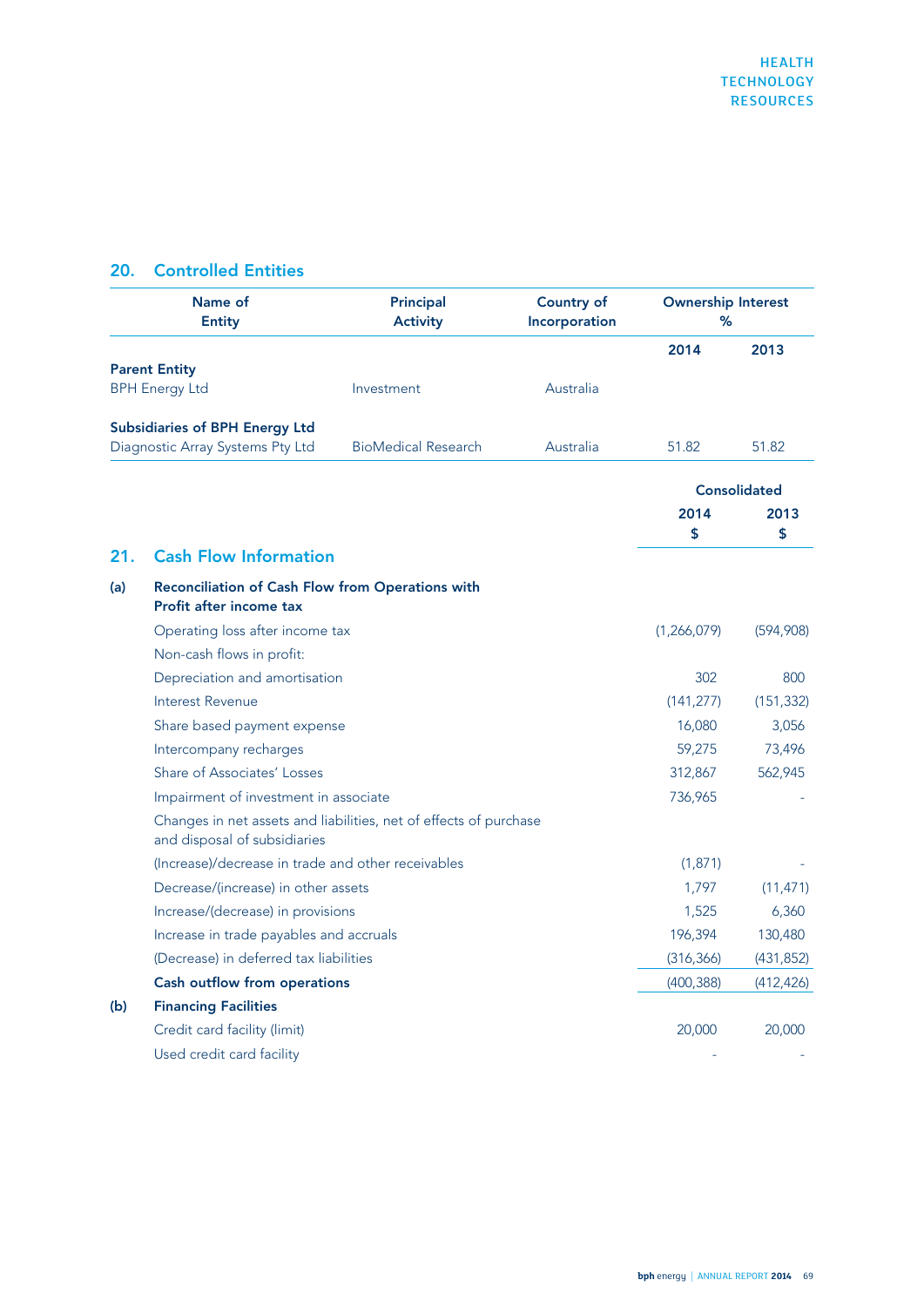

for the year ended 30 June 2014

### 22. Financial Risk Management

#### (a) Financial Risk Management

The Group's financial instruments consist mainly of deposits with banks, investments, accounts receivable and payable, and loans to and from subsidiaries. The main purpose of non-derivative financial instruments is to raise finance for Group operations policies.

#### i. Financial Risk Exposures and Management

The main risks the Group is exposed to through its financial instruments are interest rate risk, liquidity risk, credit risk and equity price risk.

#### *Interest rate risk*

Interest rate risk is managed with a mixture of fixed and floating rate financial assets. The group's financial liabilities are currently not exposed to interest rate risk as the group has no interest bearing financial liabilities.

#### *Liquidity risk*

The Group manages liquidity risk by maintaining adequate reserves, by continuously monitoring forecast and actual cash flows.

#### *Credit risk*

The maximum exposure to credit risk, excluding the value of any collateral or other security, at balance date to recognised financial assets, is the carrying amount, net of any provisions for impairment of those assets, as disclosed in the statement of financial position and notes to the financial statements. The directors obtained an independent expert's valuation report at year end which supports the recoverable amount of loan receivables. The recoverable amount exceeded the carrying value of the loans and hence no impairment loss was recognised.

#### *Foreign currency risk*

The Group is not exposed to any material risks in relation to fluctuations in foreign exchange rates.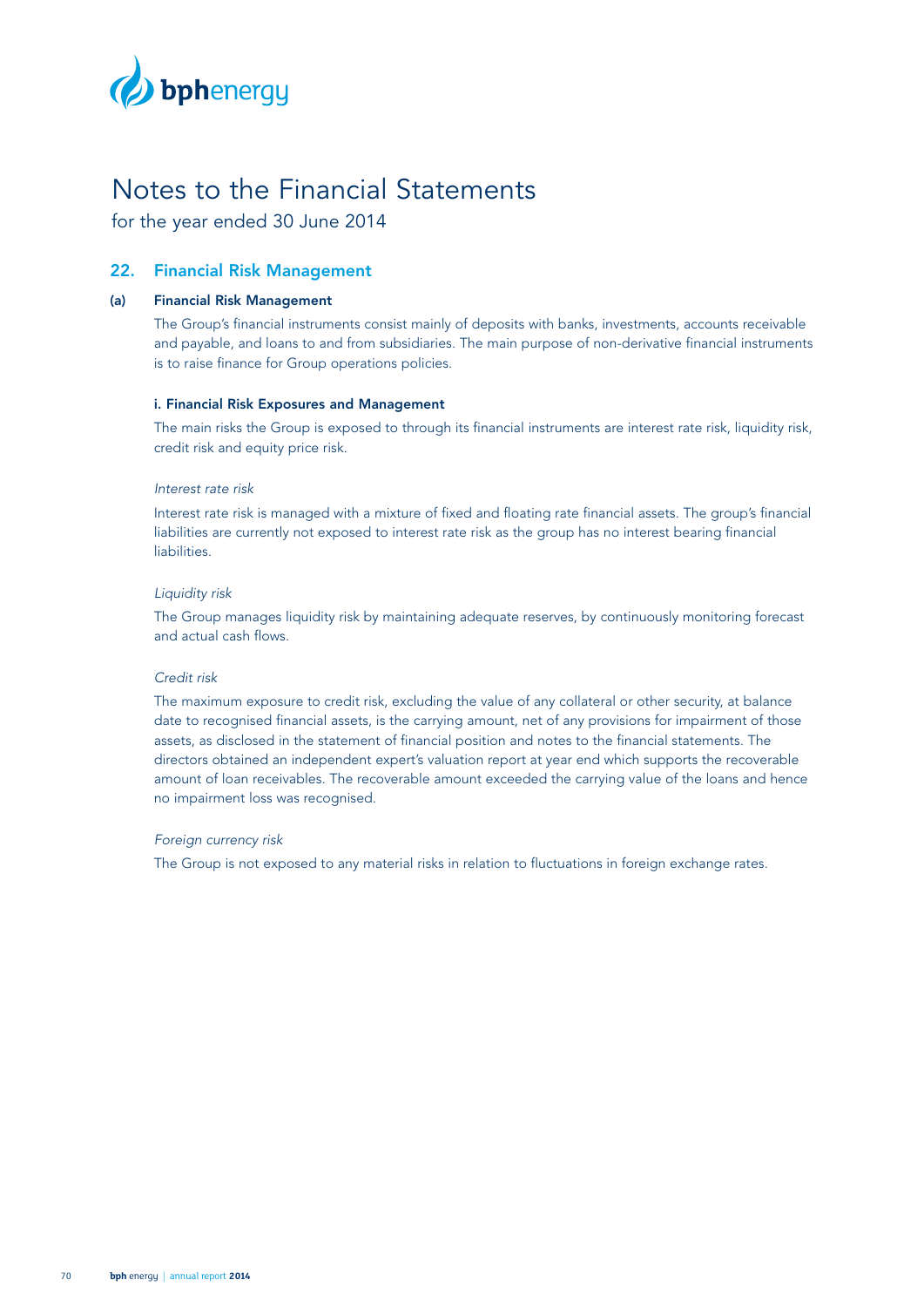### (b) Financial Instruments

## i. Interest rate risk

The economic entity's exposure to interest rate risk, which is the risk that a financial instrument's value will fluctuate as a result of changes in market interest rates and the effective weighted average interest rates on classes of financial assets and financial liabilities, based on contractual maturities, is as follows:

## Consolidated Group

| 2014                               | Weight<br><b>Effective</b><br><b>Interest Rate</b><br>% | <b>Floating</b><br><b>Interest Rate</b><br>\$ | Rate<br>1 Year of less 1 to 5 Years | <b>Fixed Interest Fixed Interest Non-Interest</b><br>Rate | <b>Bearing</b><br>S | Total<br>\$ |
|------------------------------------|---------------------------------------------------------|-----------------------------------------------|-------------------------------------|-----------------------------------------------------------|---------------------|-------------|
| <b>Financial Assets</b>            |                                                         |                                               |                                     |                                                           |                     |             |
| Cash and cash equivalents          | 2.27                                                    | 181,111                                       |                                     |                                                           |                     | 181,111     |
| Trade and other receivables        |                                                         |                                               |                                     |                                                           | 3,848               | 3,848       |
| Other financial assets             | 8.58                                                    | ۰                                             | 1,885,926                           |                                                           | 1,157,895           | 3,043,821   |
| <b>Total Financial Assets</b>      |                                                         | 181,111                                       | 1,885,926                           |                                                           | 1,161,743           | 3,228,780   |
| <b>Financial Liabilities</b>       |                                                         |                                               |                                     |                                                           |                     |             |
| Trade and sundry payables          |                                                         |                                               |                                     |                                                           | 898,541             | 898,541     |
| <b>Financial liabilities</b>       |                                                         |                                               |                                     |                                                           | 561,836             | 561,836     |
| <b>Total Financial Liabilities</b> |                                                         |                                               |                                     |                                                           | 1,460,377           | 1,460,377   |

\* The non-interest bearing loans made to other entities are repayable on demand. The company has, however, issued letters to these entities confirming that they will not call upon their loans for at least 12 months from signing the financial report or until such time the company is financially independent.

| 2013                               | Weight<br><b>Effective</b><br><b>Interest Rate</b><br>% | <b>Floating</b><br><b>Interest Rate</b><br>\$ | Rate<br>1 Year of less 1 to 5 Years | <b>Fixed Interest Fixed Interest Non-Interest</b><br>Rate | <b>Bearing</b><br>\$ | Total<br>\$ |
|------------------------------------|---------------------------------------------------------|-----------------------------------------------|-------------------------------------|-----------------------------------------------------------|----------------------|-------------|
| <b>Financial Assets</b>            |                                                         |                                               |                                     |                                                           |                      |             |
| Cash and cash equivalents          | 2.5                                                     | 900.599                                       |                                     |                                                           | ۰                    | 900,599     |
| Trade and other receivables        |                                                         |                                               |                                     |                                                           | 1,977                | 1,977       |
| Other financial assets             | 8.58                                                    | $\qquad \qquad$                               | 1,540,066                           |                                                           | 1,043,795            | 2,583,861   |
| <b>Total Financial Assets</b>      |                                                         | 900,599                                       | 1,540,066                           |                                                           | 1,045,772            | 3,486,437   |
| <b>Financial Liabilities</b>       |                                                         |                                               |                                     |                                                           |                      |             |
| Trade and sundry payables          |                                                         |                                               |                                     | ٠                                                         | 702,147              | 702,147     |
| <b>Financial liabilities</b>       |                                                         |                                               |                                     |                                                           | 502,978              | 502,978     |
| <b>Total Financial Liabilities</b> |                                                         |                                               |                                     |                                                           | 1,205,125            | 1,205,125   |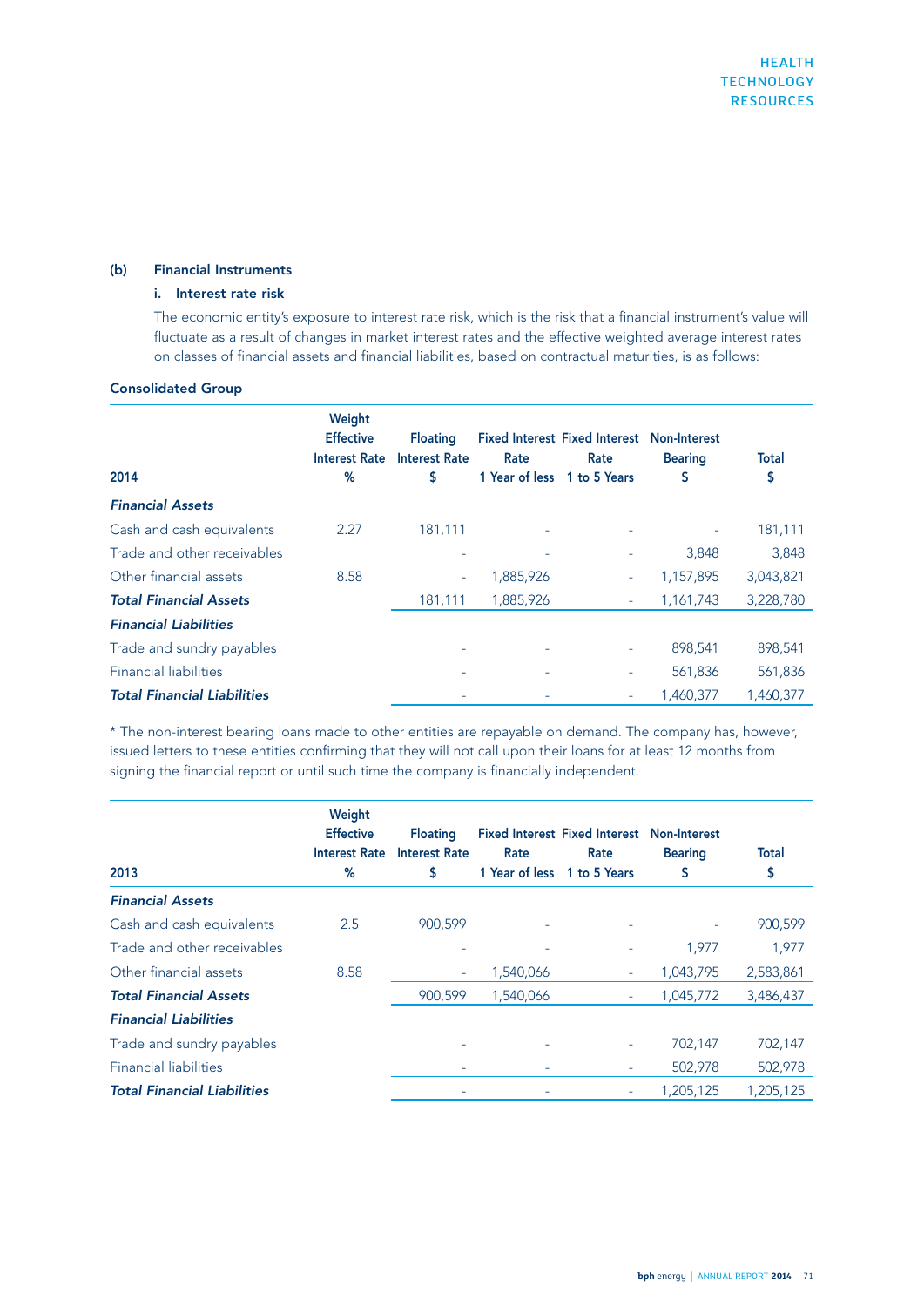

for the year ended 30 June 2014

## 22. Financial Risk Management (continued)

## (b) Financial Instruments (continued)

## ii. Fair Values

The fair values of:

- Term receivables are determined by discounting the cash flows, at the market interest rates of similar securities, to their present value.
- Other loans and amounts due are determined by discounting the cash flows, at market interest rates of similar borrowings to their present value.
- For unlisted investments where there is no organised financial market, the fair value has been based on valuation techniques incorporating non-market data prepared by independent valuers.

No financial assets and financial liabilities are readily traded on organised markets in standardised form.

|                                     | 2014      |                   | 2013      |                   |
|-------------------------------------|-----------|-------------------|-----------|-------------------|
|                                     | Carrying  |                   | Carrying  |                   |
|                                     | Amount    | <b>Fair Value</b> | Amount    | <b>Fair Value</b> |
| <b>Financial Assets</b>             |           |                   |           |                   |
| Available-for-sale financial assets | 48.949    | 48.949            | 48.949    | 48,949            |
| Loans and receivables               | 3,043,821 | 3,043,821         | 2,585,838 | 2,585,838         |
|                                     | 3,092,770 | 3,092,770         | 2,634,787 | 2,634,787         |
| <b>Financial Liabilities</b>        |           |                   |           |                   |
| Other loans and amounts due         | 561,836   | 561,836           | 502,978   | 502,978           |
| Trade payables                      | 898,541   | 898.541           | 702.147   | 702,147           |
|                                     | 1,460,377 | 1.460.377         | 1,205,125 | 1,205,125         |

## iii. Sensitivity Analysis

## Interest Rate Risk

The Group has performed sensitivity analysis relating to its exposure to interest rate risk at balance date. This sensitivity analysis demonstrates the effect on the current year results and equity which could result from a change in these risks.

The effect on profit and equity as a result of changes in the interest rate, with all other variables remaining constant would be as follows:

|                                     |         | <b>Consolidated Group</b> |
|-------------------------------------|---------|---------------------------|
|                                     | 2014    | 2013                      |
| Change in profit                    |         |                           |
| - Increase in interest rate 1%      | 9.005   | 14.412                    |
| - Decrease in interest rate by 0.5% | (4,503) | (7,206)                   |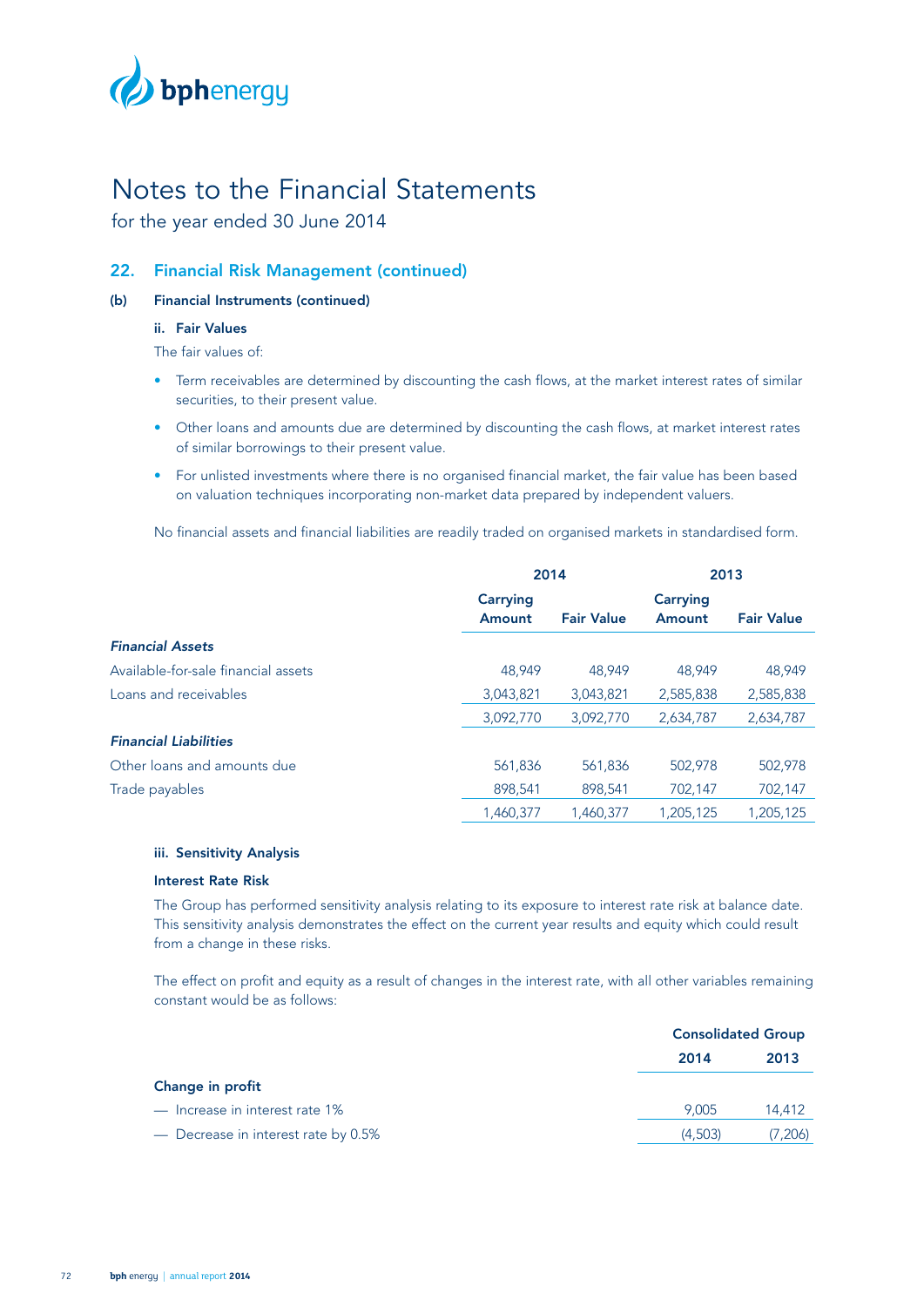### iv. Liquidity risk

The Group manages liquidity risk by maintaining adequate reserves and borrowing facilities, by continuously monitoring forecast and actual cash flows, and by matching the maturity profiles of financial assets and liabilities.

Liquidity is the risk that the company will encounter difficulty in meeting the obligations associated with its financial liabilities that are settled by delivering cash or another financial asset.

The following are the contractual maturities at the end of the reporting period of financial liabilities.

## 30 June 2014

|                              | <b>Contractual cash flows</b> |              |           |                     |                |           |           |
|------------------------------|-------------------------------|--------------|-----------|---------------------|----------------|-----------|-----------|
|                              | Carrying                      |              | 2 mths or |                     |                |           | More than |
|                              | amount                        | <b>Total</b> | less      | 2-12 mths 1-2 years |                | 2-5 years | 5 years   |
| <b>Financial liabilities</b> |                               |              |           |                     |                |           |           |
| Trade and other<br>payables  | 898.541                       | (898.541)    | ۰.        | (898, 541)          | $\overline{a}$ | ۰         |           |
| Unsecured loan               | 561,836                       | (561, 836)   |           | (561, 836)          | ۰              |           |           |
|                              | 1,460,377                     | (1,460,377)  | ۰.        | (1,460,377)         | ۰              |           |           |

## 30 June 2013

|                              | <b>Contractual cash flows</b> |              |           |                     |                 |           |           |
|------------------------------|-------------------------------|--------------|-----------|---------------------|-----------------|-----------|-----------|
|                              | Carrying                      |              | 2 mths or |                     |                 |           | More than |
|                              | amount                        | <b>Total</b> | less      | 2-12 mths 1-2 years |                 | 2-5 years | 5 years   |
| <b>Financial liabilities</b> |                               |              |           |                     |                 |           |           |
| Trade and other<br>payables  | 702.147                       | (702.147)    |           | (702, 147)          | $\qquad \qquad$ |           |           |
| Unsecured loan               | 502,978                       | (502, 978)   |           | -                   | (502, 978)      |           |           |
|                              | 1,205,125                     | (1,205,125)  |           | (702,147)           | (502, 978)      |           |           |

### (c) Fair value measurements recognised in the statement of financial position

The following table provides an analysis of financial instruments that are measured subsequent to initial recognition at fair value, grouped into Levels 1 to 3 based on the degree to which the fair value is observable.

- • Level 1 fair value measurements are those derived from quoted prices (unadjusted) in active markets for identical assets or liabilities.
- Level 2 fair value measurements are those derived from inputs other than quoted prices included within Level 1 that are observable for the asset or liability, either directly (i.e. as prices) or indirectly (i.e. derived from prices).
- • Level 3 fair value measurements are those derived from valuation techniques that include inputs for the asset or liability that are not based on observable market data (unobservable inputs).

There were no transfers between and of the levels for recurring fair value measurements during the year.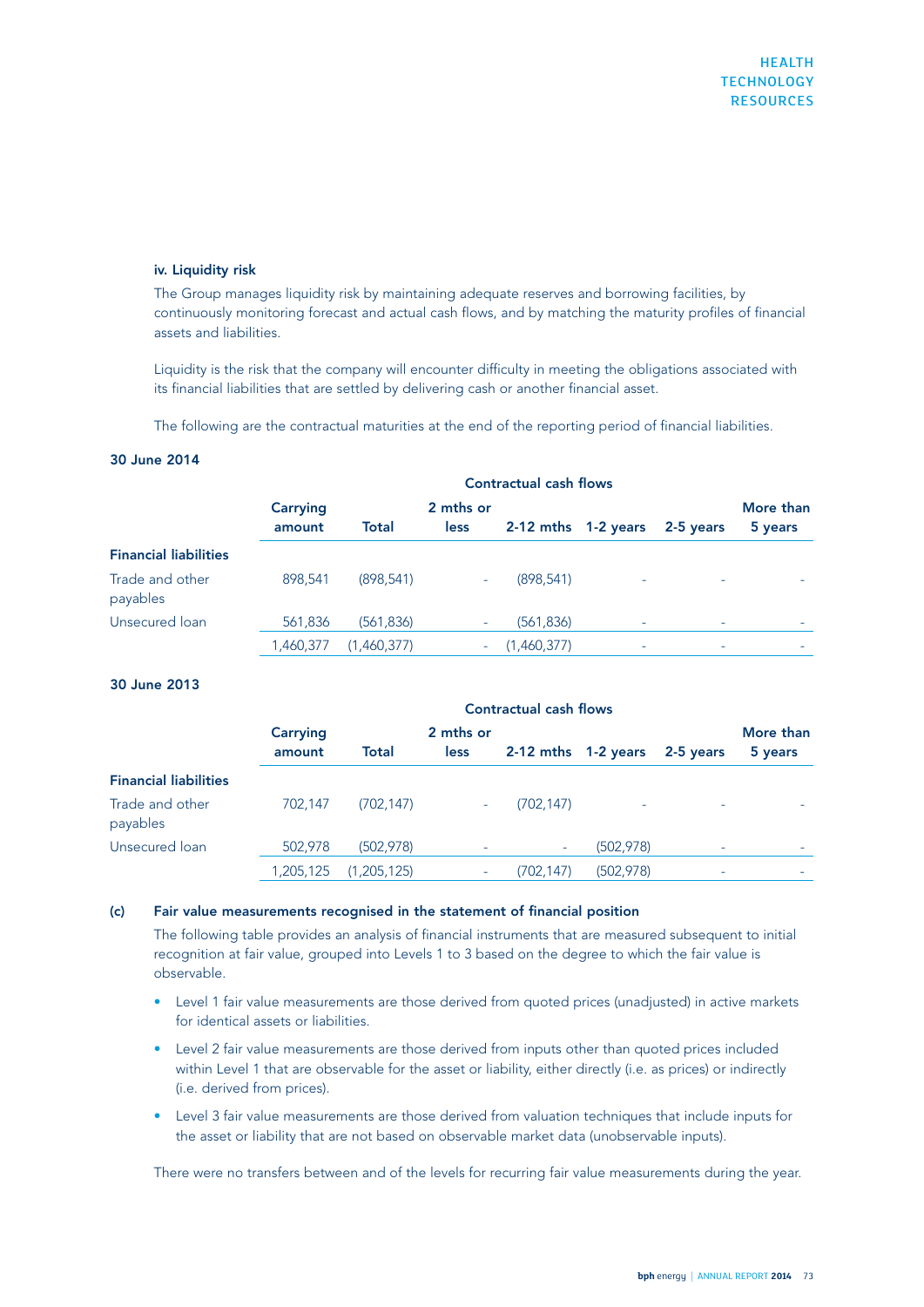

for the year ended 30 June 2014

## 22. Financial Risk Management (continued)

## (c) Fair value measurements recognised in the statement of financial position (continued)

Specific valuation techniques used to value financial instruments include:

• For unlisted investments where there is no organised financial market, the fair value has been based on valuation techniques incorporating non-market data prepared by independent valuers.

### 30 June 2014

|                                     | Level 1 | Level 2 | Level 3 | Total  |
|-------------------------------------|---------|---------|---------|--------|
| Available for sale financial assets |         |         |         |        |
| — Investments in unlisted entities  |         |         | 48,949  | 48,949 |
| Total                               |         |         | 48,949  | 48,949 |
|                                     |         |         |         |        |
| 30 June 2013                        |         |         |         |        |
| Available for sale financial assets |         |         |         |        |
| — Investments in unlisted entities  |         |         | 48,949  | 48,949 |
| Total                               |         |         | 48,949  | 48,949 |

Reconciliation of fair value measurements of financial assets

|                                                     | 2014               | 2013    |
|-----------------------------------------------------|--------------------|---------|
|                                                     | Level <sub>3</sub> | Level 3 |
| Opening balance                                     | 48,949             | 48.949  |
| Reclassifications                                   |                    |         |
| Purchases                                           |                    |         |
| Total gains or losses in other comprehensive income |                    |         |
| Total gains or losses in the profit and loss        |                    |         |
| Closing balance                                     | 48,949             | 48,949  |

Based on valuations prepared by independent experts, management have made an assessment and believe that there is no material change in the fair value of their investments at reporting date

The fair value of the Group's investment in Cortical Dynamics as at 30 June 2014 has been arrived at on the basis of a valuation performed on the respective date by an independent expert valuer to the company. The valuer holds the appropriate qualifications and recent experience in the valuation of investments of this nature. The fair value was determined using the relative valuation methodology. The approach considers the value of broadly comparable listed entities which are at a similar stage of biotechnology product life cycle to Cortical Dynamics. The valuation supported the carrying value of BPH's AFS investment in the company.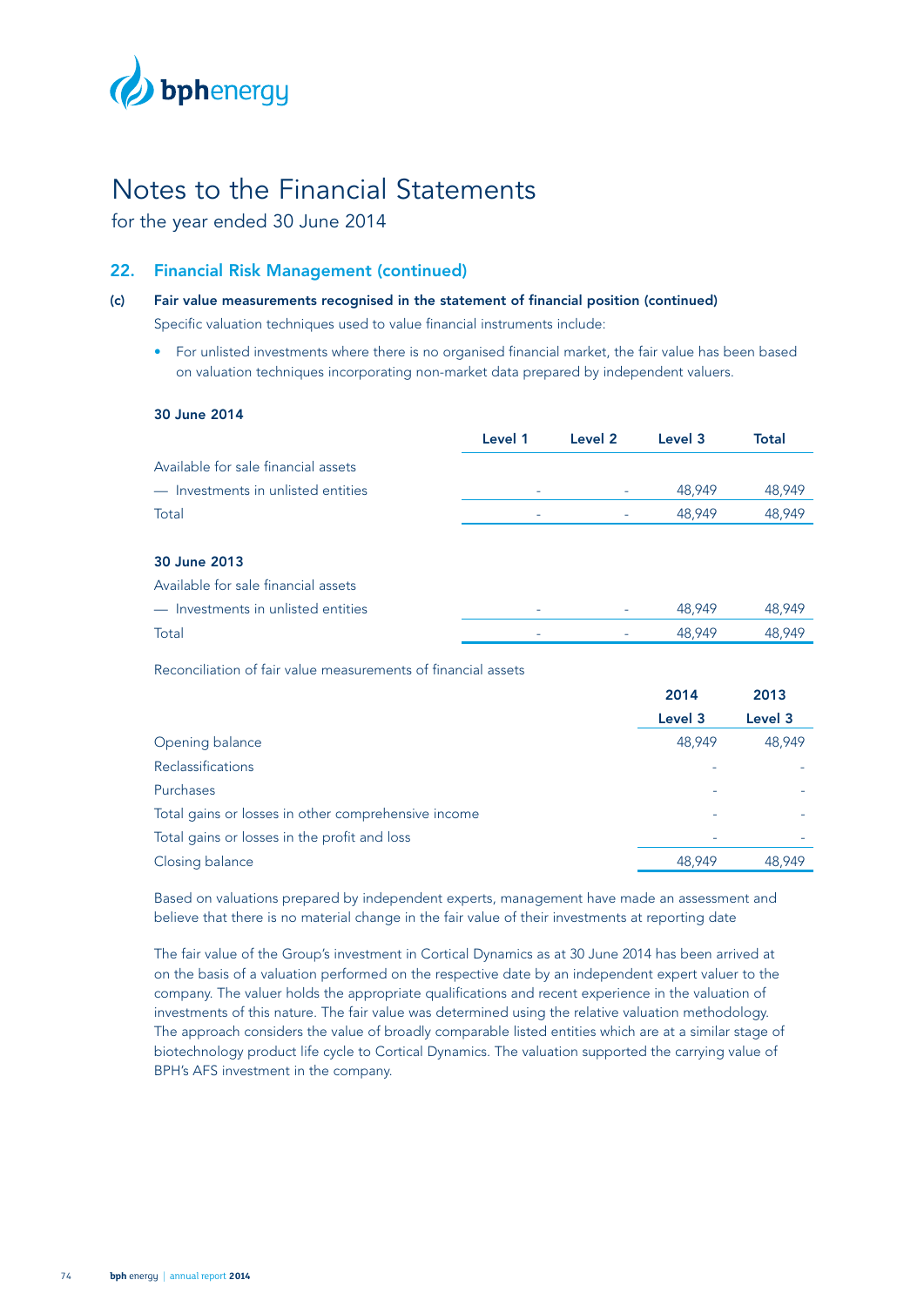## 23. Operating Segment

Operating segments have been identified on the basis of internal reports of the Company that are regularly reviewed by the chief operating decision maker in order to allocate resources to the segments and to assess their performance. The chief operating decision maker has been identified as the Board of Directors. On a regular basis, the board receives financial information on the consolidated entity on a basis similar to the financial statements presented in the financial report, to manage and allocate their resources.

The consolidated entity's only operating segment is investments. The consolidated entity holds investments in two principal industries and these are biotechnology, and oil and gas exploration and development, as disclosed in Note 10 (c) and Note 13.

## 24. Events after the Statement of financial position Date

There have not been any matters or circumstances that have arisen since the end of the financial year, that have significantly affected, or may significantly affect, the operations of the company, the results of those operations, or the state of affairs of the company in future financial years.

## 25. Related Party Transactions

### (a) Equity interests in controlled entities

Details of the percentage of ordinary shares held in controlled entities are disclosed in note 20 to the financial statements.

## (b) Directors' Remuneration

Details of the directors' remuneration and retirement benefits is located in the Directors Report and in note 4.

## (c) Directors' Equity Holdings

|                                                                                                       |           | Parent    |
|-------------------------------------------------------------------------------------------------------|-----------|-----------|
|                                                                                                       | 2014      | 2013      |
|                                                                                                       | No.       | No.       |
| <b>Ordinary Shares</b>                                                                                |           |           |
| Held as at the date of this report by directors<br>and their director-related entities in:            |           |           |
| <b>BPH Energy Limited</b>                                                                             | 6,990,580 | 7,471,349 |
| <b>Other Equity Instruments</b>                                                                       |           |           |
| Options<br>Held as at the date of this report by directors<br>and their director-related entities in: |           |           |
| <b>BPH Energy Limited</b>                                                                             | 1,500,000 | 1,500,000 |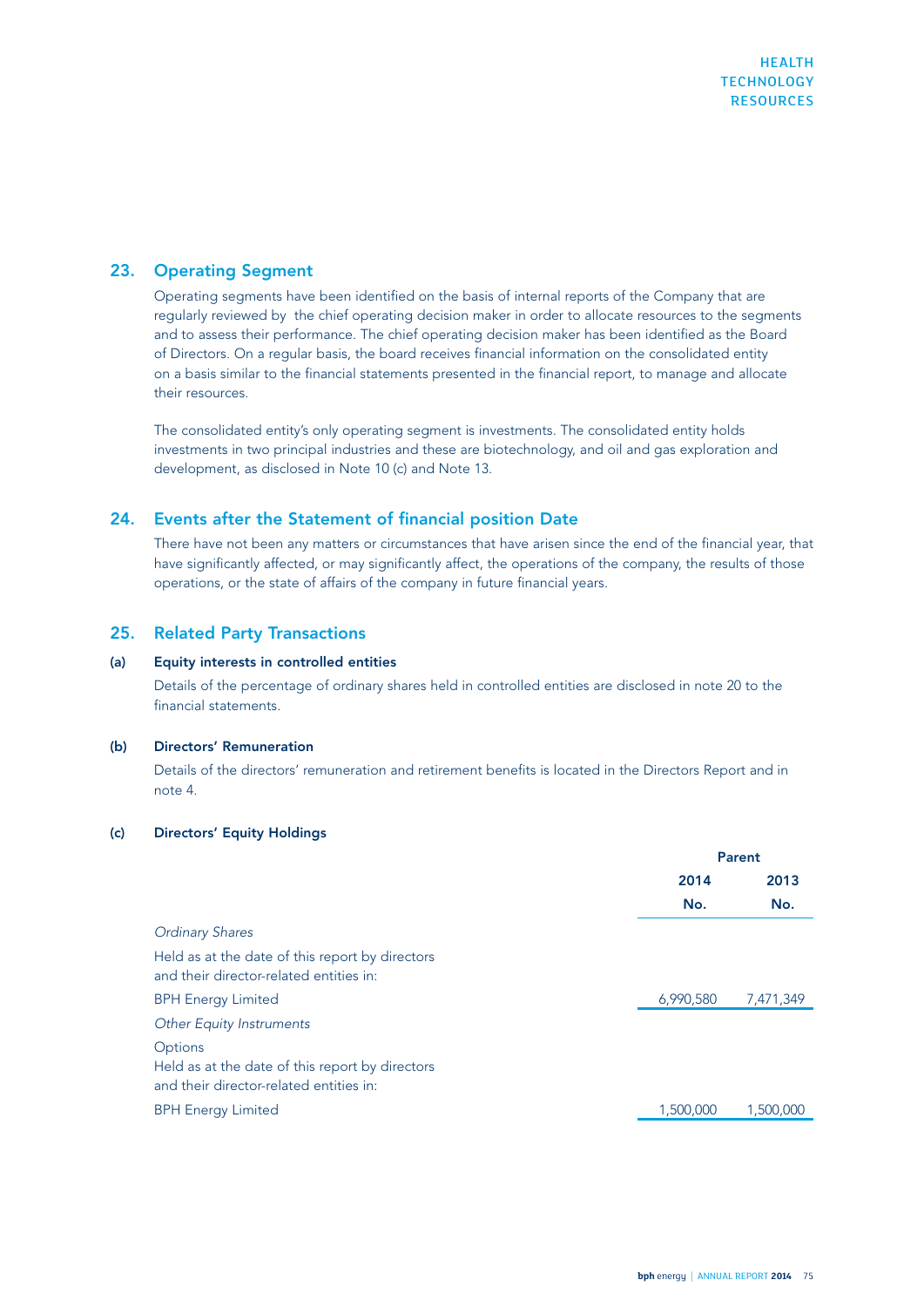

for the year ended 30 June 2014

## 25. Related Party Transactions (continued)

## (d) Directors

The Company has an agreement with Trandcorp Pty Limited on normal commercial terms procuring the services of David Breeze to provide product development services. \$98,000 (2013: \$98,000) was paid during the year.

## (e) Interest in Associates

A loan receivable exists between BPH Energy and MDSystems \$575,200 (2013: \$461,100). This amount is unsecured, non interest bearing and repayable on demand.

A loan payable exists between BPH Energy and MDSystems \$61,310 (2013: \$61,310). This amount is unsecured, non interest bearing and repayable on demand.

A convertible loan agreement exists between BPH Energy and MDSystems. The loan is for a maximum amount of \$500,000 and is to be used for short term working capital requirements. Subject to MDSystems being admitted to the Official list, BPH Energy has a right of conversion to satisfy the debt on or before the termination date. As at reporting date, the loan has been drawn down by an amount of \$416,099 (2013: \$397,690). Interest charged on the loan totalled \$23,408 (2013: \$46,700).

During the year, BPH Energy provided consultancy services to MDSystems of \$114,100 (2013: \$114,100).

A loan payable exists between Advent Energy and BPH Energy of \$39,486 (2013: \$39,486). This amount is unsecured, non interest bearing and repayable on demand.

## (f) Other

Cortical Dynamics is a related party of BPH Energy. Refer to Note 10 for the investment and loan receivables it has with the company.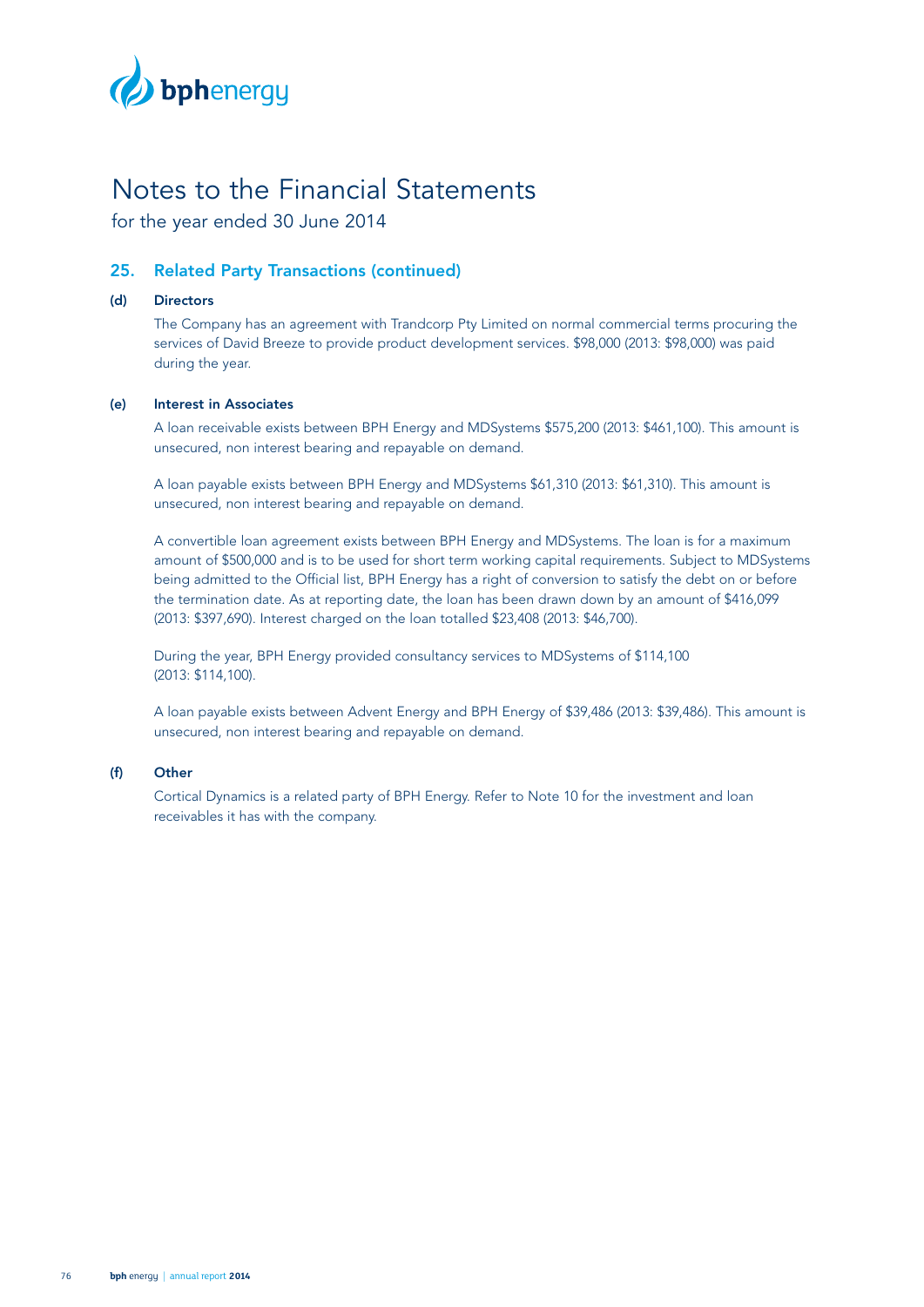## 26. Share-Based Payments

The following share-based payment arrangements existed at 30 June 2014:

|                     |                   |                       | <b>Fair value</b> |                    |
|---------------------|-------------------|-----------------------|-------------------|--------------------|
| <b>Total number</b> | <b>Grant Date</b> | <b>Exercise price</b> | at grant date     | <b>Expiry date</b> |
| 75,000              | 25 September 2009 | \$0.594               | \$0.0423          | 30 September 2014  |
| 1,500,000           | 24 December 2009  | \$0.894               | \$0.0266          | 31 December 2014   |
| 325,000             | 21 January 2011   | \$0.160               | \$0.0220          | 21 January 2016    |
| 1,075,000           | 1 July 2013       | \$0.080               | \$0,0013          | 30 June 2018       |
| 2,975,000           |                   |                       |                   |                    |

All options granted to key management personnel are to purchase ordinary shares in BPH Energy Limited, which confer a right of one ordinary share for every option held.

|                                 | <b>Consolidated Group</b>   |                                                           |                             |                                                           |  |  |
|---------------------------------|-----------------------------|-----------------------------------------------------------|-----------------------------|-----------------------------------------------------------|--|--|
|                                 |                             | 2014                                                      |                             | 2013                                                      |  |  |
|                                 | Number of<br><b>Options</b> | Weighted<br><b>Average Exercise</b><br><b>Price</b><br>\$ | Number of<br><b>Options</b> | Weighted<br><b>Average Exercise</b><br><b>Price</b><br>\$ |  |  |
| Outstanding at the beginning of |                             |                                                           |                             |                                                           |  |  |
| the year                        | 2,400,000                   | 0.68                                                      | 4,075,000                   | 0.25                                                      |  |  |
| Granted                         | 1,075,000                   | 0.08                                                      |                             |                                                           |  |  |
| Forfeited                       |                             |                                                           |                             |                                                           |  |  |
| <b>Expired</b>                  | (500,000)                   | 0.29                                                      | (1, 375, 000)               | 0.24                                                      |  |  |
| Cancelled                       |                             |                                                           | (300,000)                   | 0.16                                                      |  |  |
| Outstanding at year-end         | 2,975,000                   | 0.51                                                      | 2,400,000                   | 0.66                                                      |  |  |
| Exercisable at year-end         | 2,258,333                   | 0.65                                                      | 2,291,667                   | 0.68                                                      |  |  |

No options were exercised during the year ended 30 June 2014 (2013: nil).

Included under employee benefits expense in the profit and loss is \$16,080 (2013: \$3,056), and relates, in full, to equity.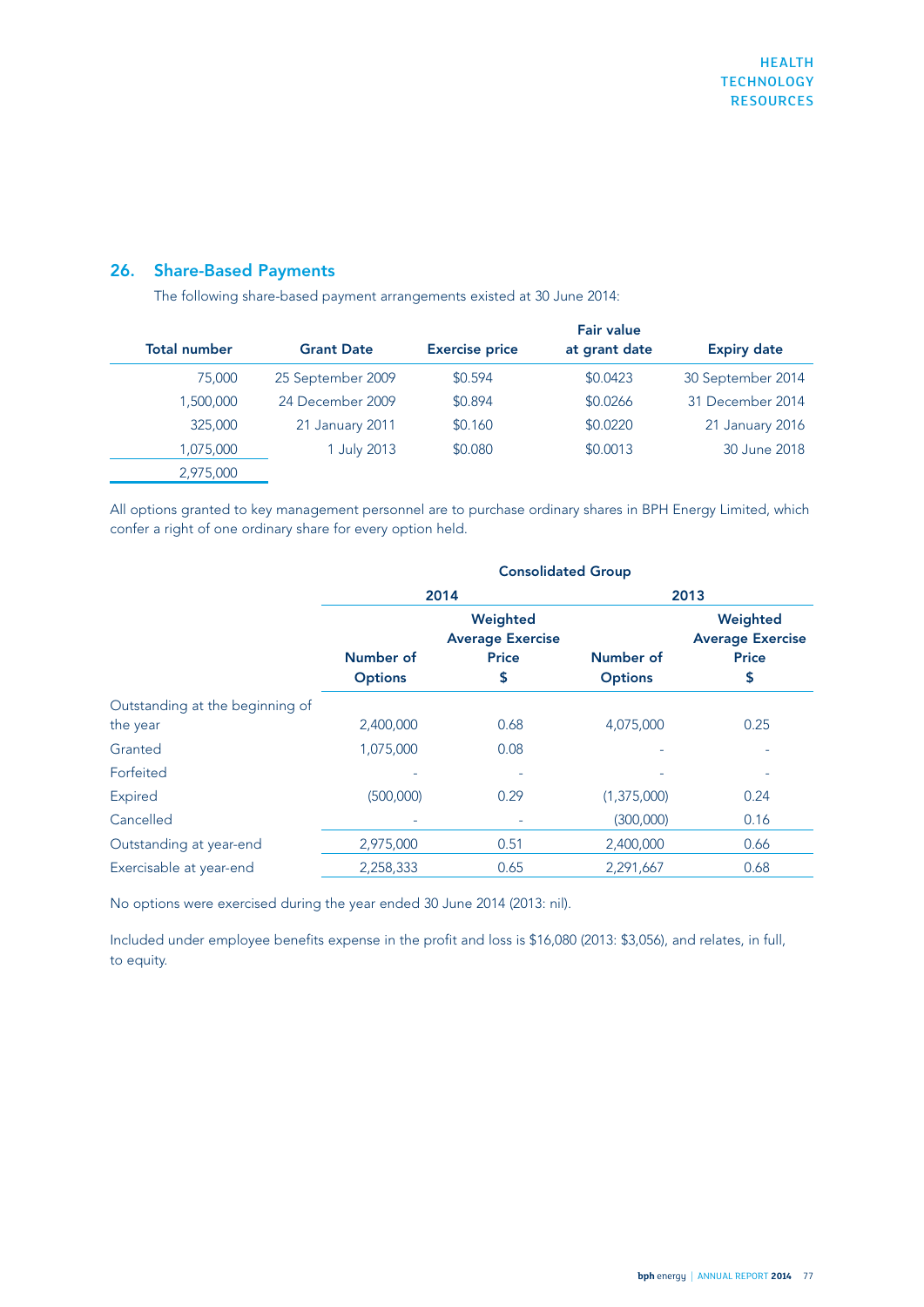

for the year ended 30 June 2014

# 27. Commitments and Contingencies

At reporting date there are no contingent liabilities.

|     |                                  |               | Parent      |
|-----|----------------------------------|---------------|-------------|
|     |                                  | 2014<br>\$    | 2013<br>\$  |
| 28. | <b>Parent Entity Disclosures</b> |               |             |
|     | <b>Financial Position</b>        |               |             |
|     | <b>Assets</b>                    |               |             |
|     | Current assets                   | 306,407       | 3,531,426   |
|     | Non-current assets               | 52,700,498    | 50,686,130  |
|     | Total asset                      | 53,006,905    | 54,217,556  |
|     | <b>Liabilities</b>               |               |             |
|     | <b>Current liabilities</b>       | 1,439,629     | 714,411     |
|     | Non-current liabilities          | 3,675,724     | 4,361,115   |
|     | <b>Total liabilities</b>         | 5,115,353     | 5,075,526   |
|     | <b>Equity</b>                    |               |             |
|     | <b>Issued Capital</b>            | 41,511,195    | 41,511,195  |
|     | Retained earnings                | (9,070,369)   | (7,803,811) |
|     | Reserves                         |               |             |
|     | <b>Option Reserve</b>            | 435,726       | 419,646     |
|     | <b>Asset Revaluation Reserve</b> | 15,015,000    | 15,015,000  |
|     | Total equity                     | 47,891,552    | 49,142,030  |
|     | <b>Financial Performance</b>     |               |             |
|     | Profit/Loss for the year         | (1,266,558)   | (662, 697)  |
|     | Other comprehensive income       |               |             |
|     | Total comprehensive income       | (1, 266, 558) | (662, 697)  |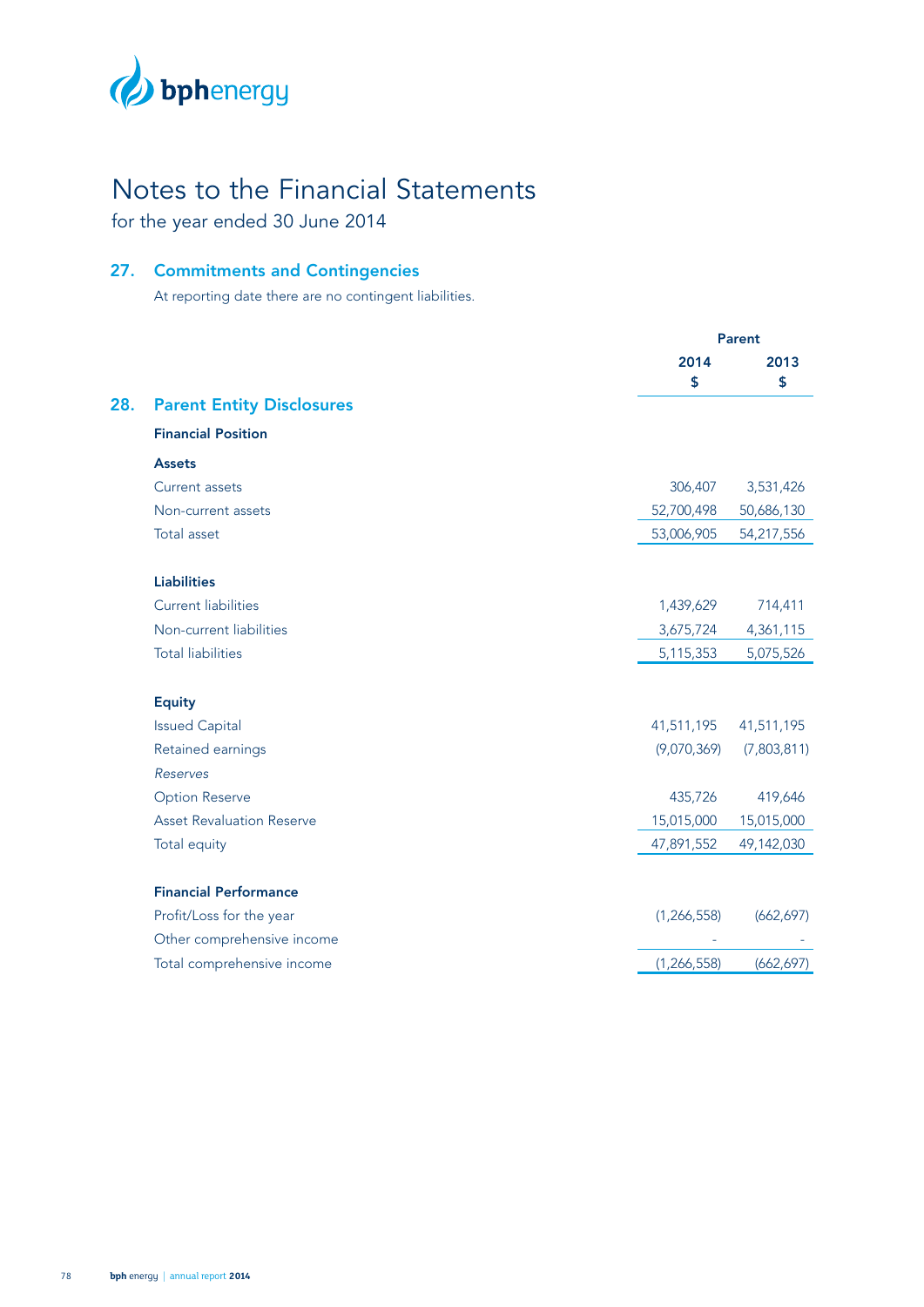|     |                                                                                           |             | <b>Consolidated</b> |  |
|-----|-------------------------------------------------------------------------------------------|-------------|---------------------|--|
|     |                                                                                           | 2014<br>\$  | 2013<br>\$          |  |
| 29. | <b>Tax</b>                                                                                |             |                     |  |
| (a) | <b>Liabilities</b>                                                                        |             |                     |  |
|     | Current                                                                                   |             |                     |  |
|     | Income tax                                                                                |             |                     |  |
|     | Non Current                                                                               |             |                     |  |
|     | Deferred tax liabilities comprises:                                                       |             |                     |  |
|     | Prepayments                                                                               | 8,359       | 3,442               |  |
|     | Fair value gain adjustments                                                               | 6,023,740   | 6,290,673           |  |
|     |                                                                                           | 6,032,099   | 6,294,115           |  |
| (b) | <b>Assets</b>                                                                             |             |                     |  |
|     | Deferred tax assets comprise:                                                             |             |                     |  |
|     | Provisions                                                                                | 8,387       | 7,229               |  |
|     | Accrued expenses                                                                          | 6,562       | 190,953             |  |
|     | Tax losses                                                                                | 2,433,860   | 2,196,277           |  |
|     |                                                                                           | 2,448,809   | 2,394,459           |  |
| (c) | <b>Deferred tax</b>                                                                       |             |                     |  |
|     | Deferred tax balances are presented in the<br>statement of financial position as follows: |             |                     |  |
|     | Deferred tax assets                                                                       | 2,448,809   | 2,394,459           |  |
|     | Deferred tax liabilities                                                                  | (6,032,099) | (6, 294, 115)       |  |
|     | Closing balance                                                                           | (3,583,290) | (3,899,656)         |  |
|     |                                                                                           |             |                     |  |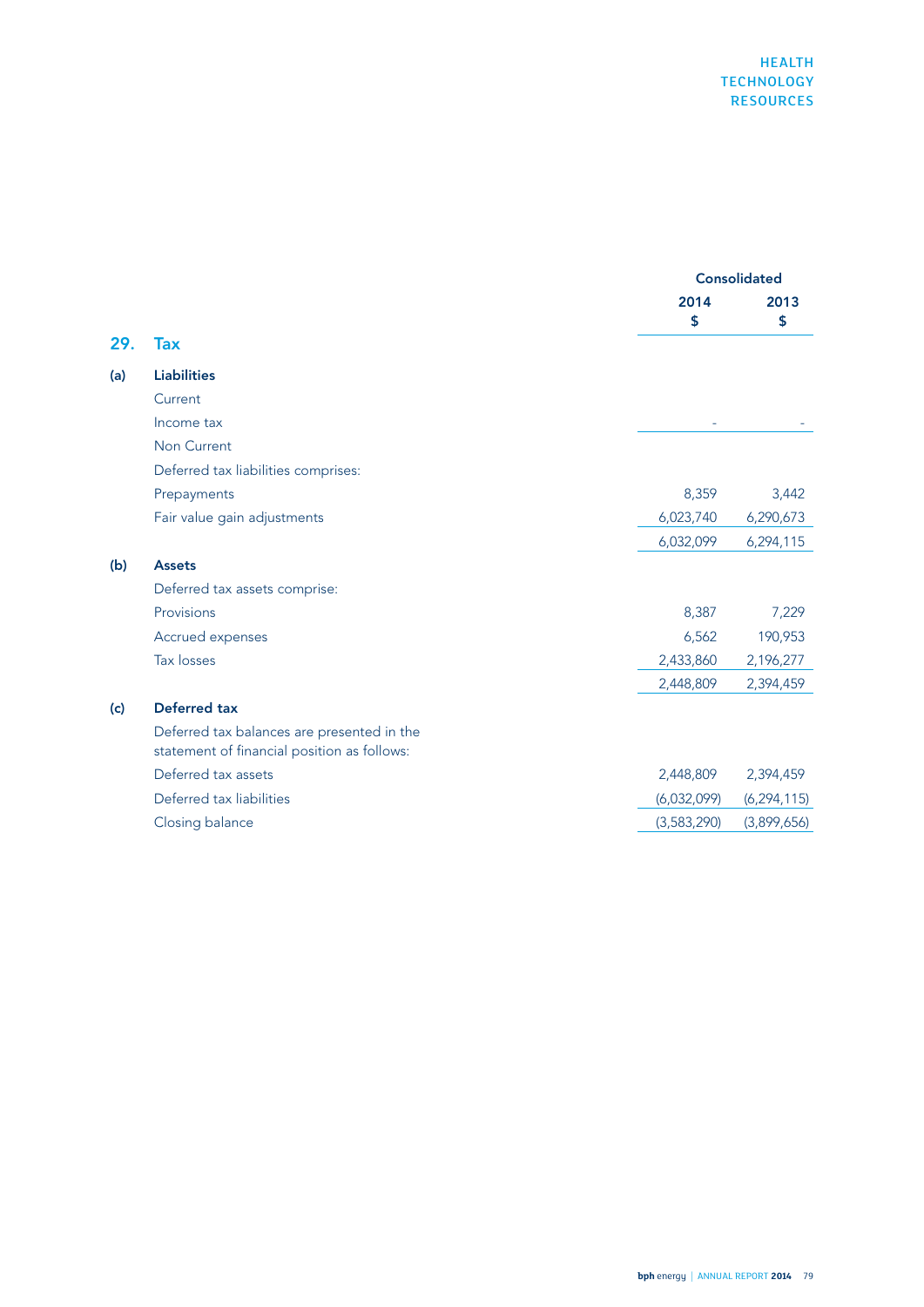

# Directors' Declaration

The directors of the company declare that:

- 1. the financial statements and notes, as set out on pages 39 to 79 are in accordance with the *Corporations Act 2001* and:
	- (a) comply with Accounting Standards and the *Corporations Regulations 2001* and other mandatory professional reporting requirements;
	- (b) give a true and fair view of the financial position as at 30 June 2014 and of the performance for the year ended on that date of the consolidated entity;
- 2. in the Directors' opinion, there are reasonable grounds to believe that the company will be able to pay its debts as and when they become due and payable:
- 3. the financial statements and notes comply with International Financial Reporting Standards as disclosed in Note 1.
- 4. the directors have been given the declarations required by S295A of the *Corporations Act 2001*.

Signed in accordance with a resolution of the directors made pursuant to S295(5) of the *Corporations Act 2001*.

David Breeze *Executive Chairman*

Dated this 13th day of August 2014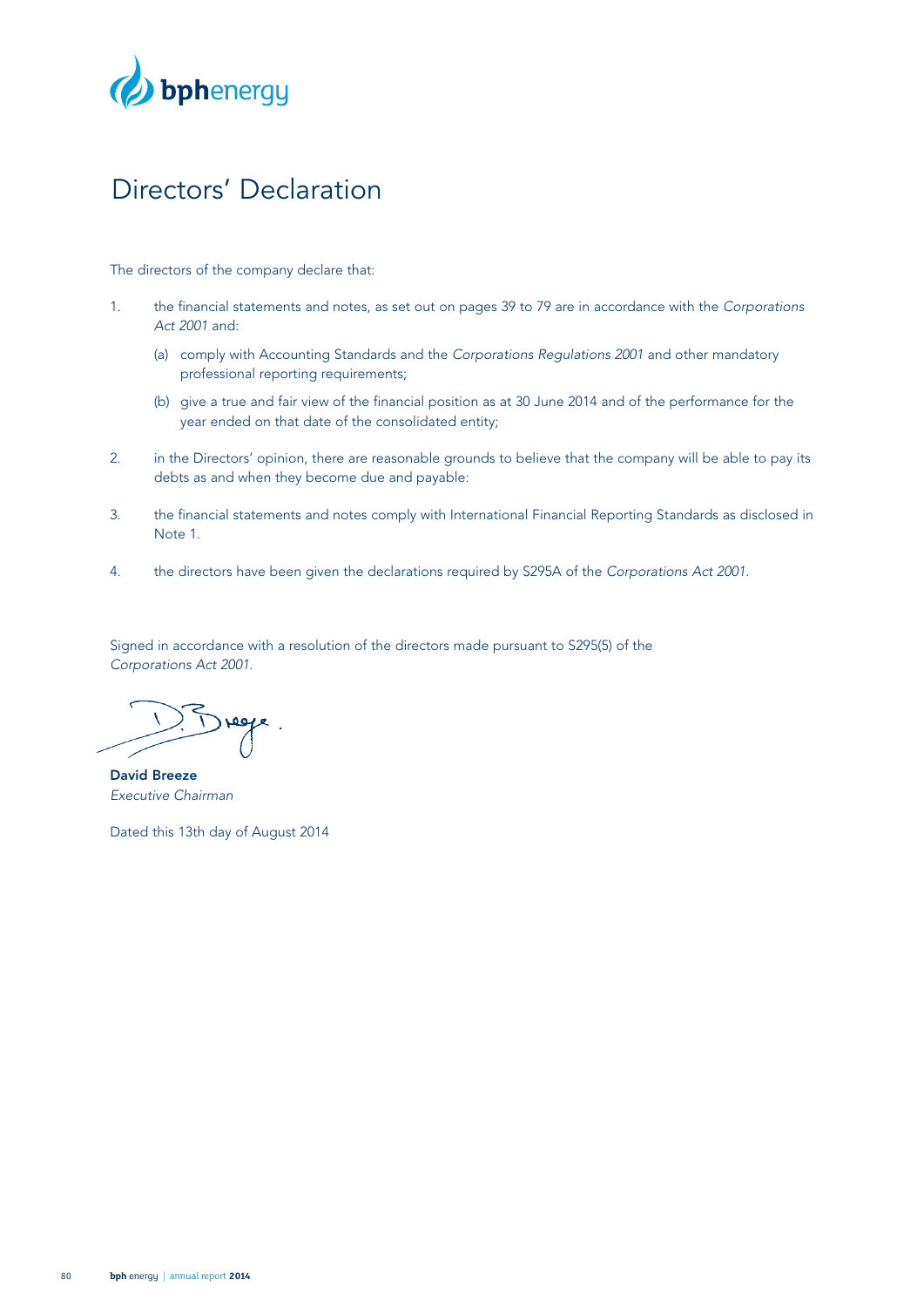# Independent Auditor's Report



the next solution

## Independent auditor's report to the members of BPH Energy Limited

### Report on the financial report

We have audited the accompanying financial report of BPH Energy Limited, which comprises the consolidated statement of financial position as at 30 June 2014, and the consolidated statement of profit or loss and other comprehensive income, the consolidated statement of changes in equity and the consolidated statement of cash flows for the year ended on that date, a summary of significant accounting policies, other explanatory notes and the directors' declaration of the consolidated entity comprising the company and the entities it controlled at the year's end or from time to time during the financial year.

## *Directors' responsibility for the financial report*

The directors of the company are responsible for the preparation and fair presentation of the financial report in accordance with the Australian Accounting Standards and the *Corporations Act 2001*. This responsibility includes establishing and maintaining internal control relevant to the preparation and fair presentation of the financial report that is free from material misstatement, whether due to fraud or error; selecting and applying appropriate accounting policies; and making accounting estimates that are reasonable in the circumstances. In Note 1, the directors also state that the financial report, comprising the financial statements and notes, complies with International Financial Reporting Standards as issued by the International Accounting Standards Board.

### *Auditor's responsibility*

Our responsibility is to express an opinion on the financial report based on our audit. We conducted our audit in accordance with Australian Auditing Standards. Those standards require that we comply with relevant ethical requirements relating to audit engagements and plan and perform the audit to obtain reasonable assurance whether the financial report is free from material misstatement.

An audit involves performing procedures to obtain audit evidence about the amounts and disclosures in the financial report. The procedures selected depend on the auditor's judgement, including the assessment of the risks of material misstatement of the financial report, whether due to fraud or error. In making those risk assessments, we consider internal controls relevant to the entity's preparation and fair presentation of the financial report in order to design audit procedures that are appropriate in the circumstances, but not for the purpose of expressing an opinion on the effectiveness of the entity's internal controls. An audit also includes evaluating the appropriateness of accounting policies used and the reasonableness of accounting estimates made by the directors, as well as evaluating the overall presentation of the financial report.

We believe that the audit evidence we have obtained is sufficient and appropriate to provide a basis for our audit opinion.

**Nexia Perth Audit Services Pty Ltd** ACN 145 447 105 Level 3, 88 William Street, Perth WA 6000 GPO Box 2570, Perth WA 6001<br>D +61 8 9463 2463, f +61 8 9463 2499 audit@nexiaperth.com.au. www.nexia.com.au

Independent member of Nexia International

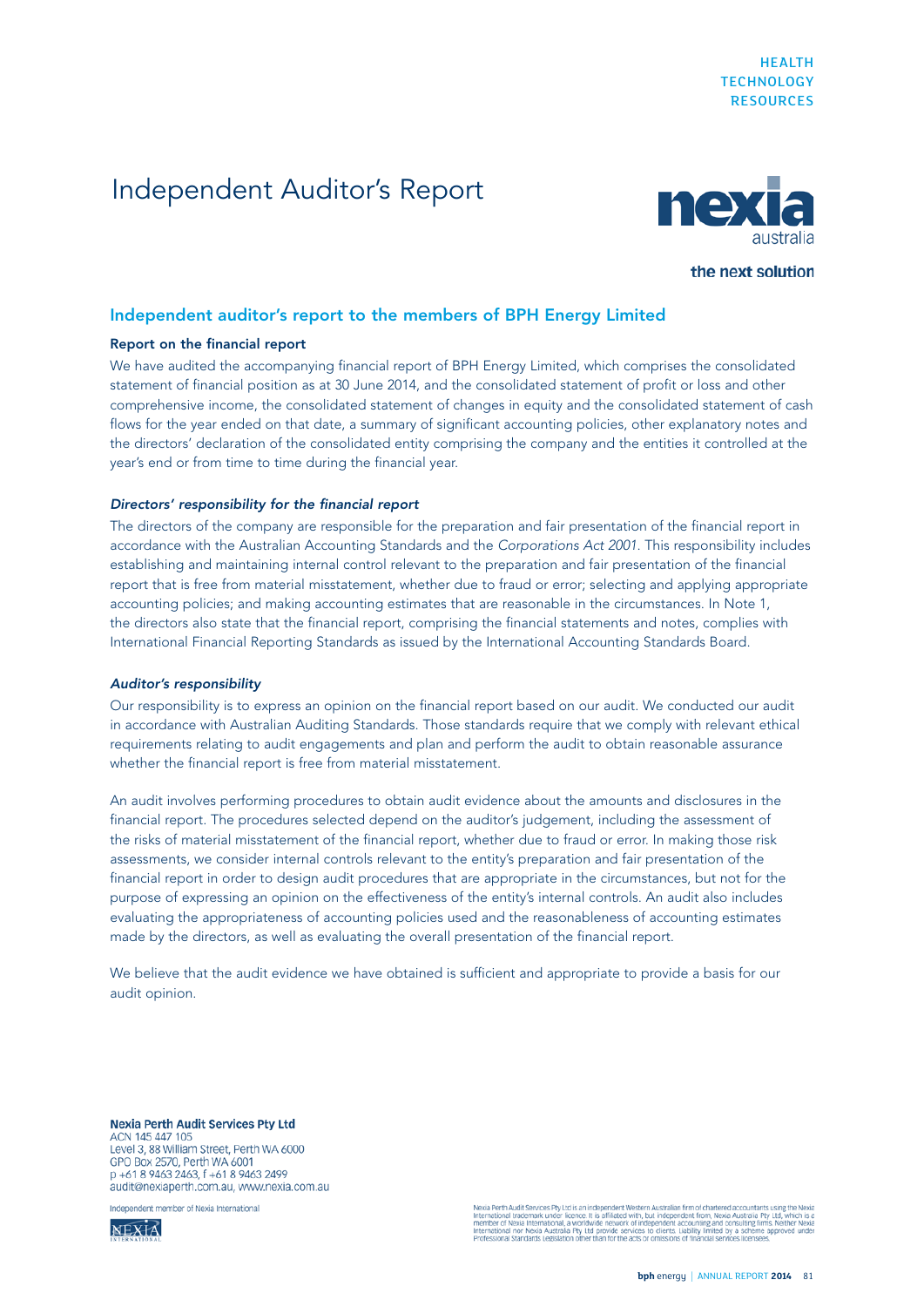

# Independent Auditor's Report



## Independent auditor's report to the members of BPH Energy Limited (continued)

### *Independence*

In conducting our audit, we have complied with the independence requirements of the *Corporations Act 2001*. We confirm that the independence declaration required by the *Corporations Act 2001*, which has been given to the directors of BPH Energy Limited, would be in the same terms if given to the directors as at the time of this auditor's report.

## *Opinion*

In our opinion:

- (a) the financial report of BPH Energy Limited is in accordance with the *Corporations Act 2001*, including:
	- (i) giving a true and fair view of the consolidated entity's financial position as at 30 June 2014 and of its performance for the year ended on that date; and
	- (ii) complying with Australian Accounting Standards and the *Corporations Regulations 2001*.
- (b) the financial report also complies with International Financial Reporting Standards as disclosed in Note 1.

## *Emphasis of Matter*

We draw attention to Note 13 to the financial statements which describes the uncertainty around the basis of recognising the carrying value of an investment in an associate. Our opinion is not modified in respect of this matter.

### Report on the remuneration report

We have audited the remuneration report included in pages 22 to 25 of the directors' report for the year ended 30 June 2014. The directors of the company are responsible for the preparation and presentation of the remuneration report in accordance with Section 300A of the *Corporations Act 2001*. Our responsibility is to express an opinion on the remuneration report, based on our audit conducted in accordance with Australian Auditing Standards.

## *Opinion*

In our opinion, the remuneration report of BPH Energy Limited for the year ended 30 June 2014, complies with Section 300A of the *Corporations Act 2001*.

NPAS

Nexia Perth Audit Services Pty Ltd

Amar Nathwann

Amar Nathwani B.Eng, CA **Director** 

Perth, 13 August 2014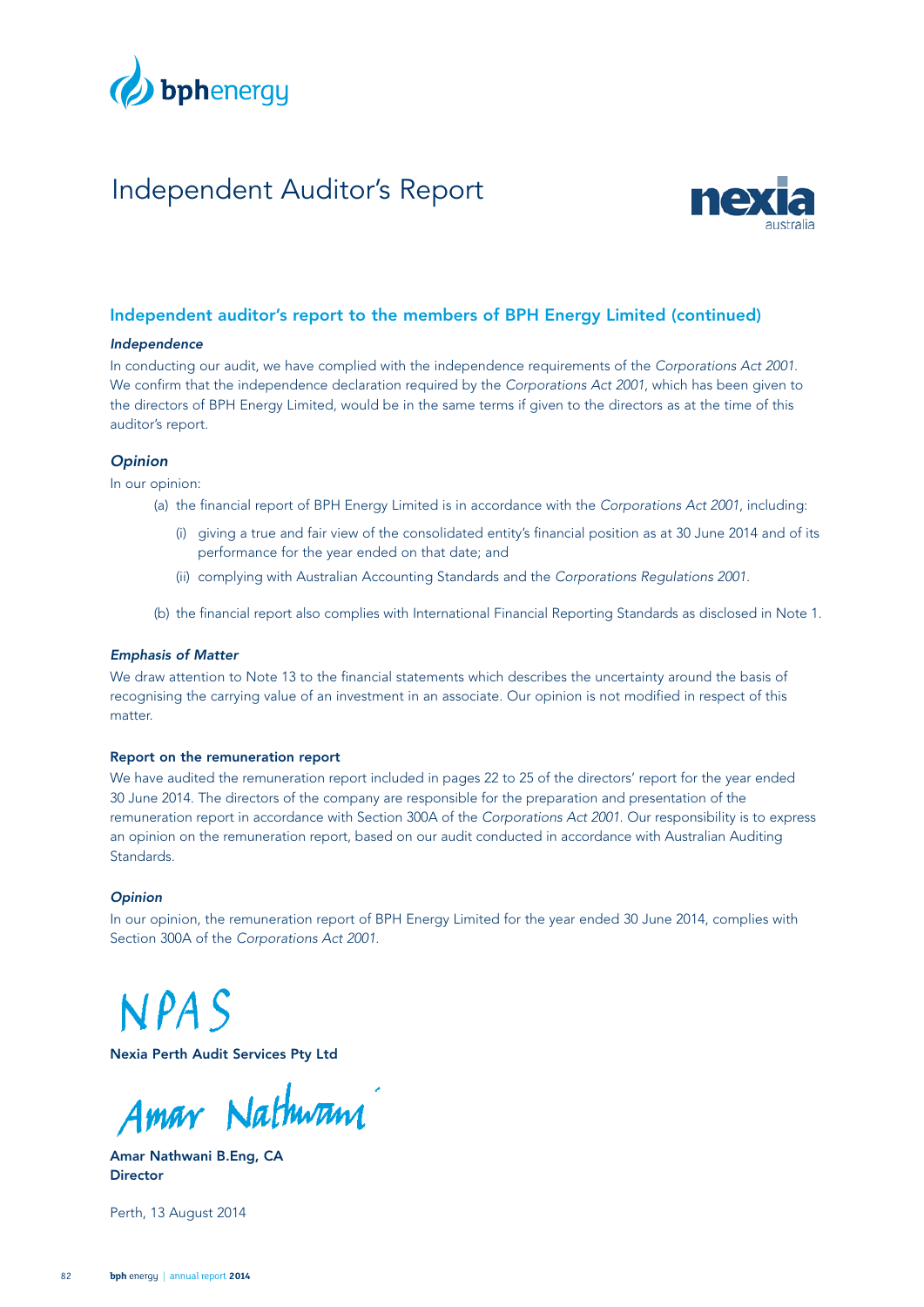# Additional Securities Exchange Information

Additional information required by Australian Securities Exchange Limited and not shown elsewhere in this report as follows.

# The information is made up to 11th August 2014

## 1. Substantial Shareholder

The name of the substantial shareholder listed in the company's register is:

| Shareholder       | <b>Shares</b> | <b>Volt</b> |
|-------------------|---------------|-------------|
| MEC Resources Ltd | 14,366,095    | 8.33        |

# 2. (a) Distribution of Shareholders

|                         | <b>Number Ordinary</b> |               |        |
|-------------------------|------------------------|---------------|--------|
| <b>Range of Holding</b> | <b>Shareholders</b>    | <b>Shares</b> | $\%$   |
| $1 - 1,000$             | 416                    | 179,684       | 0.10   |
| $1,001 - 5,000$         | 506                    | 1,673,544     | 0.97   |
| $5,001 - 10,000$        | 387                    | 2,996,286     | 1.74   |
| $10,001 - 100,000$      | 1,051                  | 38,146,295    | 22.11  |
| 100,001 and over        | 263                    | 129,566,436   | 75.08  |
|                         | 2,623                  | 172,562,245   | 100.00 |

The number of shareholders with less than a marketable parcel is 2,193, holding in total 27,440,878 shares.

## (b) Distribution of Unlisted Optionholders

|                         | <b>Number Ordinary</b> |               |        |
|-------------------------|------------------------|---------------|--------|
| <b>Range of Holding</b> | <b>Shareholders</b>    | <b>Shares</b> | ℅      |
| $10,001 - 100,000$      | 3                      | 225,000       | 7.56   |
| 100,001 and over        | 5                      | 2,750,000     | 92.44  |
|                         | 10                     | 2,975,000     | 100.00 |

# 3. Voting Rights - Shares

All ordinary shares issued by BPH Energy Limited carry one vote per share without restriction.

# 4. Voting Rights - Options

The holders of employee options do not have the right to vote.

# 5. Restricted Securities

## Shares

Number of Shares free of escrow 172,562,245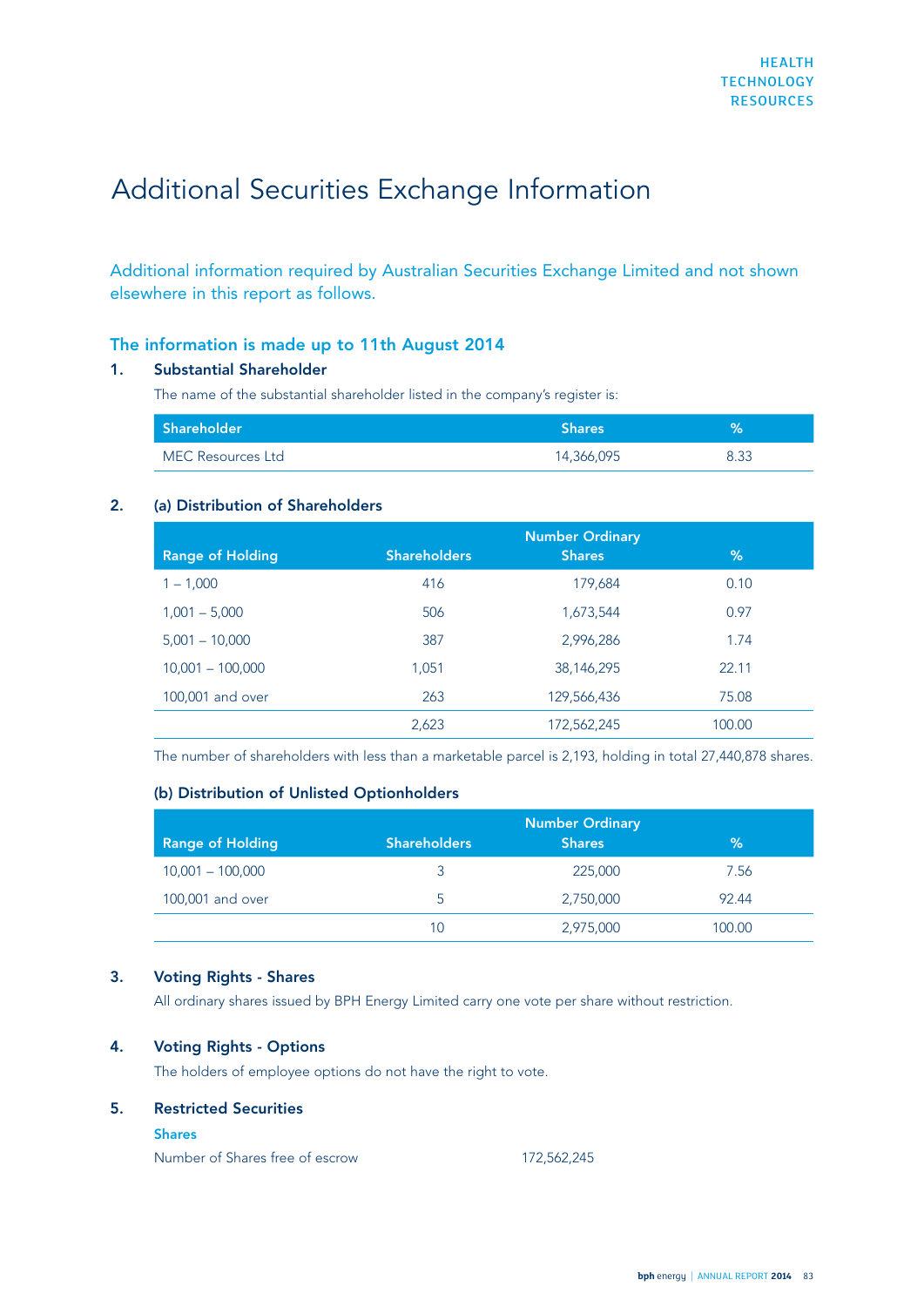

# Additional Securities Exchange Information

## 6. Twenty Largest Shareholders as at 11th August 2014

The names of the twenty largest shareholders of the ordinary shares of the company are:

| <b>Name</b>                  | <b>Number of ordinary</b><br>fully paid shares | % held of issued<br>ordinary capital |
|------------------------------|------------------------------------------------|--------------------------------------|
| <b>MEC Resources Ltd</b>     | 14,366,095                                     | 8.33                                 |
| <b>BT Portfolio Svcs Ltd</b> | 5,877,013                                      | 3.41                                 |
| Trandcorp Pty Ltd            | 4,772,500                                      | 2.77                                 |
| Gleneagle Sec Aust PL        | 4,596,450                                      | 2.66                                 |
| JP Morgan Nom Aust Ltd       | 3,649,371                                      | 2.11                                 |
| Lam Terry Luong              | 3,600,000                                      | 2.09                                 |
| Grandbridge Limited          | 3,389,100                                      | 1.96                                 |
| Jomot PL                     | 2,260,735                                      | 1.31                                 |
| <b>Avatar Equities PL</b>    | 2,192,223                                      | 1.27                                 |
| <b>Batras One PL</b>         | 2,149,872                                      | 1.25                                 |
| Pannu PL                     | 1,958,800                                      | 1.14                                 |
| Lam Terry L and Chan PS      | 1,931,267                                      | 1.12                                 |
| Cottee Enid Ruth             | 1,789,000                                      | 1.04                                 |
| Trandcorp Pty Ltd            | 1,591,926                                      | 0.92                                 |
| Tre PL                       | 1,460,000                                      | 0.85                                 |
| Jamber Inv PL                | 1,350,000                                      | 0.78                                 |
| Cox Leonard Keith and EM     | 1,305,237                                      | 0.76                                 |
| <b>Baruta Mark</b>           | 1,300,000                                      | 0.75                                 |
| <b>Mccreed Simon Charles</b> | 1,300,000                                      | 0.75                                 |
| Yewfong Co Pl                | 1,250,000                                      | 0.72                                 |
|                              | 62,089,589                                     | 35.99                                |